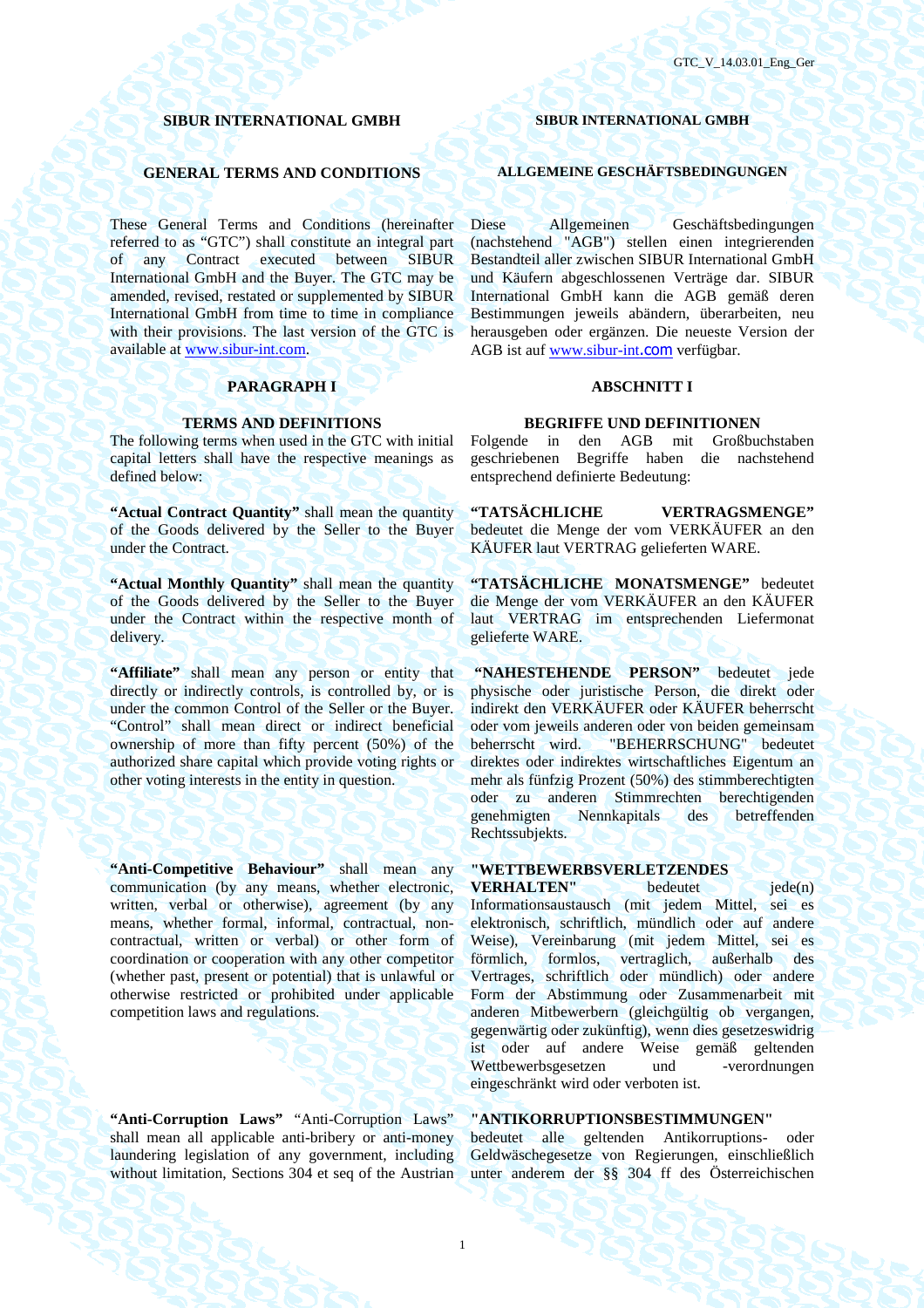Criminal Code, the U.S. Foreign Corrupt Practices Act, the UK Bribery Act 2010, the U.K. Anti-Terrorism, Crime and Security Act 2001, the Money Laundering Regulation 1993 and the Proceeds of Crime Act 2002 and the applicable country legislation implementing the OECD Convention on Combating Bribery of Foreign Public Officials in International Business Transactions or such other relevant laws of any other country in which business will be conducted (as the case may be).

**"Applicable Authority"** shall mean (i) any supranational organization or any state or political subdivision thereof, (ii) any entity, authority or body exercising executive, legislative, judicial, regulatory or administrative functions on behalf of the supranational organization, the state or its political subdivision, including without limitation any supranational authority, government authority, ministry, agency, department, board, commission or instrumentality and subdivisions thereof, (iii) any court, tribunal or arbitrator and (iv) any self-regulatory organization acting on behalf of the state or itself pursuant to the rights granted thereto by applicable Law.

**"Business Day"** or **"Working Day"** or **"Banking Day"** or **"Bank Day"** shall mean any day other than Saturday, Sunday or any public holiday on which banks in Moscow (Russian Federation), Vienna (Austria), New York (USA), London (England), and the country of the Goods delivery are open for business.

**"Buyer"** shall mean a Party buying the Goods as specified in the Contract.

**"Carrier"** shall mean any person or company contracted by the Buyer or by the Seller as the case may be to undertake to perform or to procure the performance of a contract of carriage by rail, road, sea or a combination thereof as may be applicable to the terms of delivery.

**"Certificate of Origin"** shall mean the document issued by the Seller or the Manufacturer or a chamber of commerce or other agreed third party (as the case may be) specifying the country where the Goods are actually produced.

**"Certificate of Quality"** shall mean the document issued by the Seller in respect of the Goods confirming the quality of the Goods in accordance with the Contract.

Strafgesetzbuches, des U.S. Foreign Corrupt Practices Act, des UK Bribery Act, des UK Anti-Terrorism, Crime and Security Act 2001, der Geldwäscheverordnung 1993 und des UK Proceeds of Crime Act 2002 und der geltenden Gesetzgebung von Ländern zur Umsetzung des OECD Übereinkommens über die Bekämpfung der Bestechung Ausländischer Amtsträger im internationalen Geschäftsverkehr oder anderer einschlägiger Gesetze anderer Länder, in denen Geschäftstätigkeit betrieben wird (je nachdem was zutrifft).

**"ZUSTÄNDIGE BEHÖRDE"** bedeutet (i) jede übernationale Organisation oder jeden Staat oder dessen politische Unterabteilung, (ii) jedes Rechtssubjekt, Behörde oder Körperschaft, das (die) exekutive, legistische, gerichtliche oder administrative Funktionen ausübt im Auftrag der übernationalen Organisation, des Staates oder seiner politischen Unterteilung, einschließlich unter anderem jede übernationale Behörde, Regierungsbehörde, Ministerium, öffentliche Stelle, Abteilung, Gremium, Kommission oder Instrumentalität und deren Unterabteilungen, (iii) jedes Gericht, Schiedsgericht oder Schiedsrichter, und (iv) jede selbstregulierte Organisation, die im Auftrag des Staates oder im eigenen Auftrag gemäß den dafür vom geltenden Recht gewährten Rechten tätig ist.

**"GESCHÄFTSTAG"** oder **"ARBEITSTAG"** oder **"BANKARBEITSTAG"** oder "BANKTAG" bedeutet jeden Tag außer Samstag, Sonntag oder Feiertag, an dem Banken in Moskau (Russische Föderation), Wien (Österreich), New York (USA), London (England), und im Lieferland der WARE zum Geschäftsbetrieb geöffnet sind.

**"KÄUFER"** bedeutet einen VERTRAGSPARTNER, der die im VERTRAG festgelegte WARE erwirbt.

**"FRÄCHTER"** bedeutet jede vom KÄUFER oder gegebenenfalls VERKÄUFER vertraglich bestellte Person oder Gesellschaft, die sich verpflichtet einen Transportvertrag per Bahn, Straße oder Schiff oder einer Kombination aus diesen in Entsprechung mit den Lieferbedingungen auszuführen oder zu beschaffen.

**"URSPRUNGSZEUGNIS"** bedeutet das vom VERKÄUFER oder vom HERSTELLER oder einer Handelskammer oder einem sonstigen vereinbarten Dritten (je nachdem was zutrifft) ausgestellte Dokument, das das Land angibt, in dem die WARE tatsächlich hergestellt wird.

**"QUALITÄTSZERTIFIKAT"** bedeutet das vom VERKÄUFER hinsichtlich der WARE ausgestellte Dokument, das die vertragsgemäße Qualität der WARE bestätigt.

**"Confidential Information"** shall have the meaning **"VERTRAULICHE INFORMATIONEN"** hat die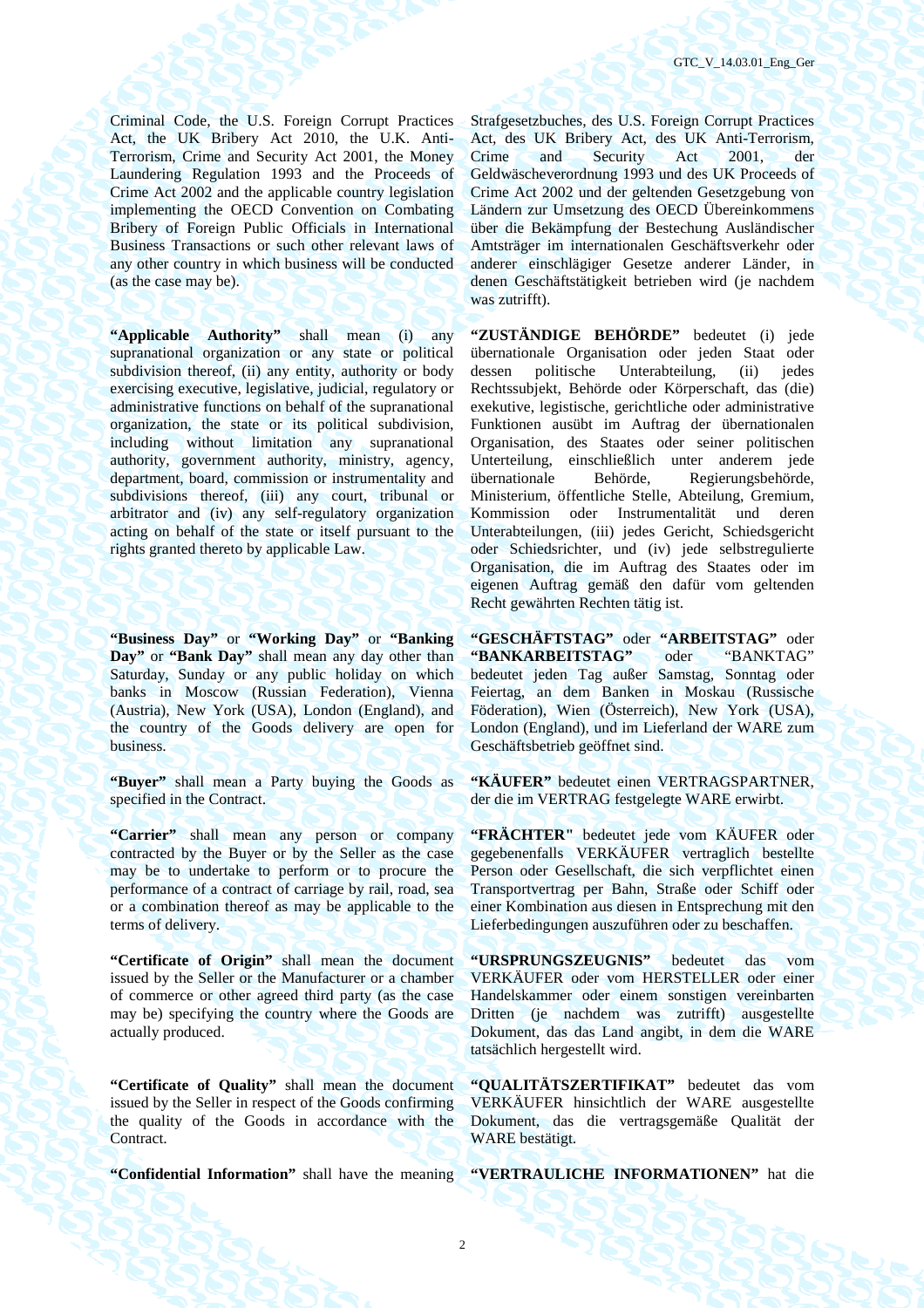**"Consent"** shall mean any consent, approval, authorization, waiver, permit, grant, franchise, concession, agreement, license, certificate, exemption, order, registration, declaration, filing, report or notice of, with or to any person (and the person for this purpose shall mean any natural person, firm, partnership, association, corporation, company, limited liability company, trust, joint stock company, business trust, Governmental Authority or other organization or entity).

**"Contract"** shall mean any contractual arrangement relating to the supply of the Goods to the Buyer by the Seller.

**"Delivery Date"** shall mean the moment when the Goods are deemed delivered to the Buyer.

**"ETA"** or **"Estimated Time of Arrival"** shall mean estimated time of arrival.

**"Euro"** or **"EUR"** or **"€"** shall mean the official currency of the European Union.

**"Force Majeure Event"** shall have the meaning set forth in Clause 4.19.4 of the GTC.

**"Goods"** shall mean the goods to be delivered by the Seller to the Buyer as specified in the Contract.

**"Governmental Approval"** shall mean any Consent of or from an Authorized Authority, including without limitation any certificates, licenses or permits issued by an Authorized Authority.

**"GTC"** shall mean the standard terms and conditions of purchase set out in this document.

**"Incoterms"** shall mean the international commercial terms, the official publication by the International Chamber of Commerce No. 715, 2010.

**"Inspector"** shall mean an independent inspector appointed pursuant to the GTC to perform quality and quantity inspection of the Goods.

**"Inspector's Report"** shall mean any report, conclusion, opinion, certificate or other written document (or combination thereof) issued by the Inspector and reflecting results of the Goods' quantity and quality inspection as described in greater detail in Clause 4.8.3 of the GTC.

set forth in Clause 4.20.17 of the GTC. Bedeutung laut der Klausel 4.20.17 der AGB.

**"ZUSTIMMUNG"** bedeutet jede Zustimmung, Genehmigung, Ermächtigung, Verzicht, Zulassung, Bewilligung, Recht, Konzession, Vereinbarung, Lizenz, Zertifikat, Befreiung, Auftrag, Eintragung, Erklärung, Eingabe, Bericht oder Benachrichtigung von oder mit einer oder an eine Person (wobei in diesem Sinne Person jede natürliche Person,<br>Unternehmen, Personengesellschaft, Verein, Personengesellschaft, Kapitalgesellschaft, Gesellschaft, Gesellschaft mit beschränkter Haftung, Treuhandschaft, Aktiengesellschaft, Business Trust [Stiftung], Regierungsbehörde oder sonstige Organisation oder Rechtssubjekt ist).

 **"VERTRAG"** bedeutet jede vertragliche Abmachung über die Lieferung der WARE vom VERKÄUFER an den KÄUFER.

**"LIEFERDATUM"** bedeutet den Zeitpunkt, an dem die WARE als an den KÄUFER geliefert gilt. Das Lieferdatum ist im VERTRAG anzuführen.

**"ETA" ("Estimated Time of Arrival")** oder **"VORAUSSICHTLICHES ANKUNFSDATUM"** bedeutet das geschätzte Ankunftsdatum.

**"Euro"** oder **"EUR"** oder **"€"** bedeutet das gesetzliche Zahlungsmittel der Europäischen Union.

**"EREIGNIS HÖHERER GEWALT"** hat die Bedeutung laut Klausel 4.19.4. der AGB.

**"WARE"** bedeutet die vom VERKÄUFER an den KÄUFER laut VERTRAG gelieferte WARE.

**"REGIERUNGSGENEHMIGUNG"** bedeutet jede ZUSTIMMUNG einer ZUSTÄNDIGEN BEHÖRDE, einschließlich unter anderem sämtliche von einer ZUSTÄNDIGEN BEHÖRDE ausgestellten Zertifikate, Lizenzen oder Genehmigungen.

**"AGB"** bedeutet die in diesem Dokument angeführten allgemeinen Geschäftsbedingungen.

**"INCOTERMS"** bedeutet die Internationalen Handelsklauseln gemäß Veröffentlichung der Internationalen Handelskammer Nr. 715, 2010.

**"INSPEKTOR"** bedeutet gemäß den AGB bestellter unabhängiger Inspektor für die Qualitäts- und Mengenprüfung der WARE.

**"INSPEKTIONSBERICHT"** bedeutet jeden (jedes) vom INSPEKTOR ausgestellte(n) Bericht, Schlussfolgerung, Gutachten, Zertifikat oder sonstige schriftliche Dokument (oder eine Kombination daraus), das das Ergebnis der Inspektion der Menge und Qualität der WARE laut detaillierter Beschreibung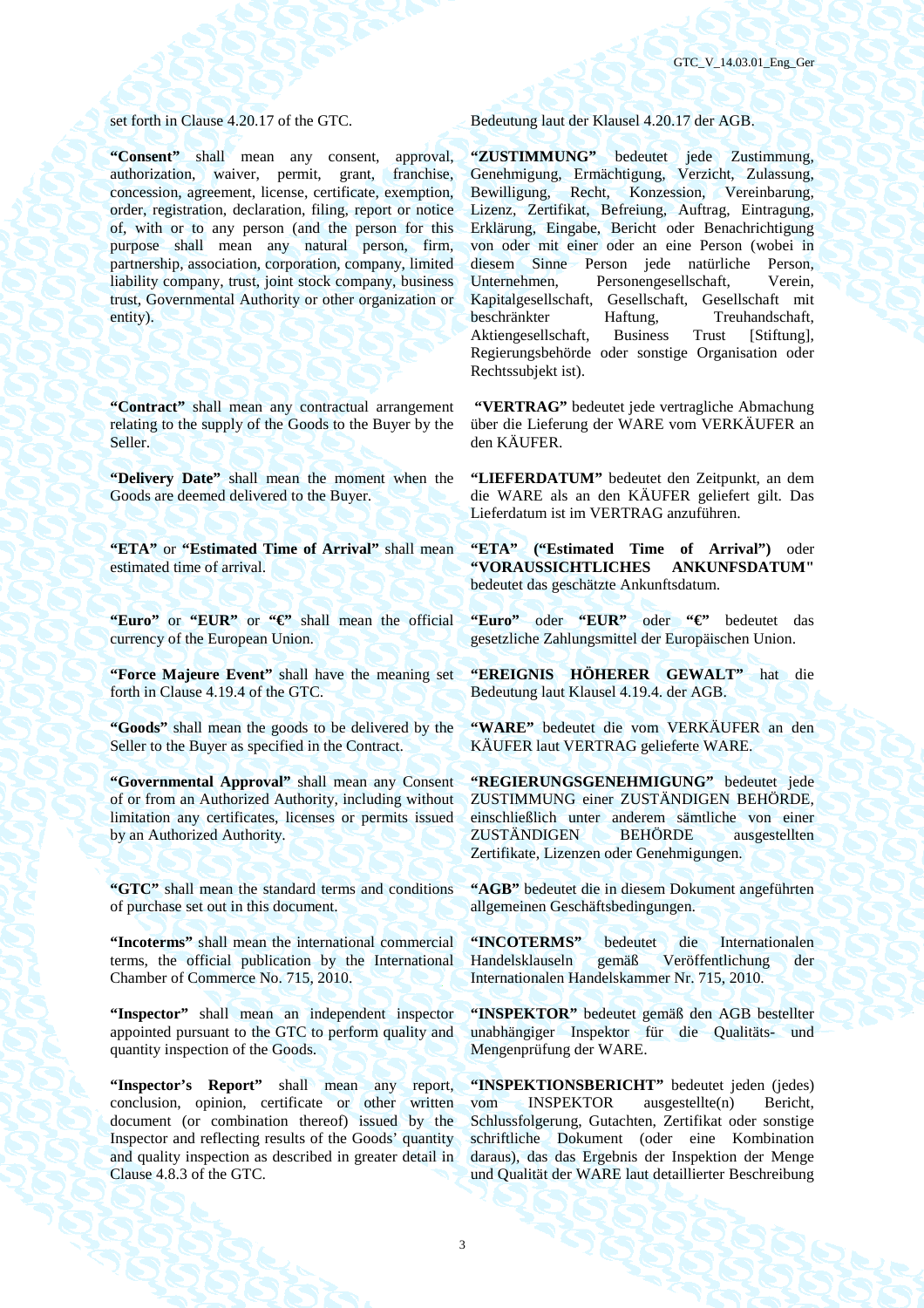**"Law"** shall mean all applicable (i) provisions of all constitutions, treaties, statutes, laws, customs, codes, rules, regulations, ordinances or orders of any Applicable Authority, (ii) Governmental Approvals including without limitation any consent, approval, authorization, waiver, permit, grant, franchise, concession, agreement, license, certificate, exemption, order, permit, registration, declaration, filing, report or notice of or from an Applicable Authority and (iii) orders, decisions, injunctions, judgments, awards and decrees of any Applicable Authority.

**"Letter of Credit"** or **"Stand-by Letter of Credit"** shall have the meanings set forth in the Uniform Customs and Practice for Documentary Credits, 2007 Revision, ICC Publication No. 600 (UCP).

**"Manufacturer"** shall mean the plant by which the Goods are produced.

**"MT"** shall mean metric tonne (i.e. 1,000 kilograms). **"MT"** bedeutet metrische Tonne (d.i. 1.000 kg).

**"Nomination"** shall mean the nomination of the Vessel which is to be loaded with the Goods, as would be described in greater detail in the Contract (when applicable).

**"NOR"** shall mean the notice of readiness tendered by the Vessel upon arrival of the Vessel at the Place of Destination (unloading port or customary anchorage or area or such other place as the Vessel may be ordered to await unload), if applicable.

**"Packaging"** shall mean all products made of any materials of any nature to be used for the containment, protection, handling, delivery and presentation of the Goods, including (but not limited to) paper, wooden, plastic and metal boxes, bags, pallets, and not fall within the definition of Transport as specified herein.

**"Party"** and **"Parties"** shall mean parties to the Contract referred to individually and collectively.

**"Place of Destination"** shall mean the place the Goods are to be delivered to as specified in the Contract.

in Klausel 4.8.3.der AGB wiedergibt.

**"RECHT"** bedeutet alle geltenden (i) Bestimmungen sämtlicher Verfassungen, Abkommen, Gesetze, Usancen, Kodifizierungen, Vorschriften, Regeln, Verordnungen oder Beschlüsse aller ZUSTÄNDIGEN BEHÖRDEN, (ii) STAATLICHE GENEHMIGUNGEN, darunter unter anderem alle ZUSTIMMUNGEN, Genehmigungen, Ermächtigungen, Verzichte, Zulassungen, Bewilligungen, Rechte, Konzessionen, Vereinbarungen, Lizenzen, Zertifikate, Befreiungen, Beschlüsse, Eintragungen, Erklärungen, Eingaben, Berichte oder Benachrichtigungen von ZUSTÄNDIGEN BEHÖRDEN und (iii) Beschlüsse, Entscheidungen, Verfügungen, Urteile, Schiedssprüche und Dekrete ZUSTÄNDIGER BEHÖRDEN.

**"AKKREDITIV"** oder **"STAND-BY AKKREDITIV"** oder **"LETTER OF CREDIT"** hat die Bedeutung laut Einheitlichen Richtlinien und Gebräuchen für Dokumenten-Akkreditive, Revision 2007, ICC Publikation Nr. 600 (ERA).

**"HERSTELLER"** bedeutet Inhaber des Werks, in dem die WARE hergestellt wird.

**"NAMHAFTMACHUNG"** bedeutet die Namhaftmachung des TRANSPORTMITTELS bzw. SCHIFFS, auf das die WARE verladen werden soll, wie im Einzelnen im VERTRAG beschrieben (sofern zutreffend).

**"NOR** (Notice of Readiness)" bedeutet die vom SCHIFF gemeldete Bereitschaftsnachricht bei Ankunft am BESTIMMUNGSORT (Entladehafen oder üblicher Ankerplatz oder Bereich oder gegebenenfalls sonstiger Ort, der dem SCHIFF zum Abwarten der Entladung zugewiesen wird).

**"VERPACKUNG"** bedeutet sämtliche Erzeugnisse aus Material jeglicher Art für Aufbewahrung, Schutz, Handhabung, Lieferung und Präsentierung der WARE, einschließlich (unter anderem) Schachteln, Säcke, Palletten aus Papier, Holz, Kunststoff und Metall, die nicht unter den Begriff TRANSPORTMITTEL laut diesem VERTRAG fallen.

**"VERTRAGSPARTNER"** bedeutet Partner des VERTRAGS, einzeln und gemeinsam.

**"PDPR"** means per day pro rata. **"PDPR"** bedeutet anteilmäßig pro Tag ("per day pro rata").

> **"BESTIMMUNGSORT"** bedeutet den Ort, an den die WARE vertragsgemäß zu liefern ist.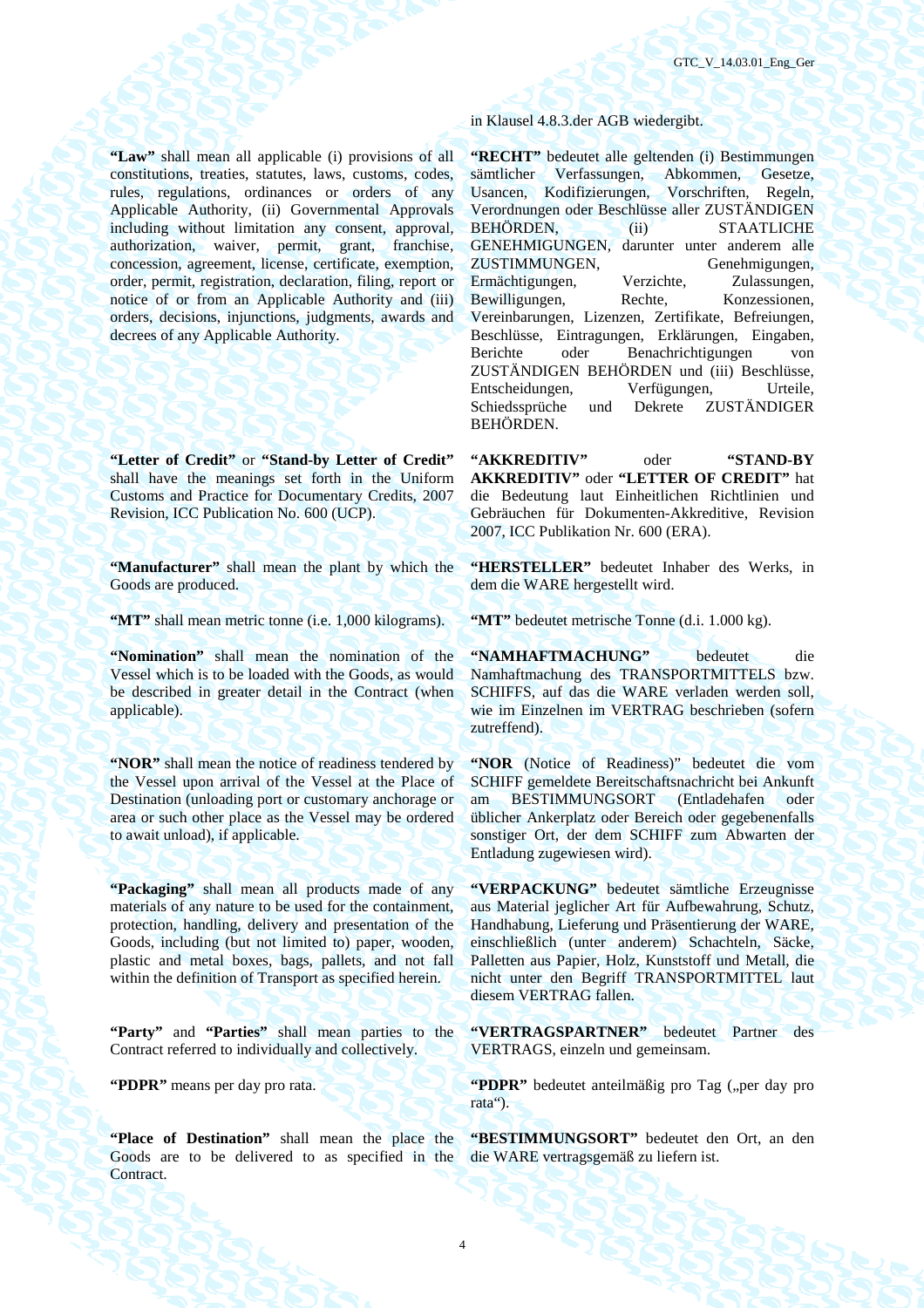**"Place of Shipment"** shall mean the place where the Goods are to be loaded (dispatched), which shall be without limitations (i) the Manufacturer or warehouse or storehouse, (ii) the load port or terminal, or (iii) any other place, whichever is applicable and as may be specified in the Contract.

**"Planned Contract Quantity"** shall mean the quantity of the Goods set forth in the Contract agreed by the Parties to be delivered under the Contract during the terms of the Contract.

**"Planned Monthly Quantity"** shall mean the quantity" of the Goods set forth in the Contract agreed by the Parties to be delivered under the Contract in a month.

**"Price"** shall mean the price per metric ton of the Goods at which the Seller sells the Goods to the Buyer as stipulated in the Contract.

**"Quarter"** shall mean the period of the three consecutive months commencing on 1st January ("Q I"), or 1st April ("Q II"), or 1st July ("Q III"), or 1st October ("Q IV").

"**RMB**" or "**Yuan**" or "**CNY**" or "**Renminbi**" shall mean the lawful official currency of the People Republic of China.

**"RUBLE"** or **"RUB"** or **"RUR"** shall mean Russian Rubles, the lawful currency of the Russian Federation.

**"Seller"** shall mean SIBUR International GmbH that sells the Goods under the Contract.

**"Signing Date"** shall have the meaning set forth in the introductory paragraph of the Contract.

**"Specification"** shall mean the specification describing the quality of the Goods agreed by the Parties set forth in the Contract.

**"Transport"** shall mean containers used for the Goods delivery, transportation, storage, including tank cars, containers and cisterns, etc.

**"Transport Return Date"** shall mean the period within which the Buyer shall return the Transport (when applicable) and at the address specified in the Contract.

**"Tax"** or **"Taxes"** shall mean all (i) taxes, fees, duties, tariffs, levies, imposts, or other public charges of any kind, including, without limitation, taxes, required contributions or other charges on or with respect to **"VERSANDORT"** bedeutet den Ort, an dem die WARE zu verladen (versenden) ist, das ist ausnahmslos (i) Werk oder Lager des HERSTELLERS, (ii) Verladehafen oder -terminal, oder (iii) jeder andere Ort, der in Frage kommt und im VERTRAG angeführt ist.

**"VORGESEHENE VERTRAGSMENGE"** bedeutet die im VERTRAG vom den VERTRAGSPARTNERN festgelegte Menge der WARE, die vertragsgemäß während der Laufzeit des VERTRAGES zu liefern ist.

**"VORGESEHENE MONATSMENGE"** bedeutet die im VERTRAG vom den VERTRAGSPARTNERN festgelegte Menge der WARE, die vertragsgemäß während eines Monats zu liefern ist.

**"PREIS"** bedeutet den Preis der WARE pro metrischer Tonne, um den der VERKÄUFER die WARE dem KÄUFER laut VERTRAG veräußert.

**"QUARTAL"** bedeutet einen Zeitraum von drei aufeinanderfolgenden Monaten beginnend am 1. Januar ("Q I"), oder 1. April ("Q II"), oder 1. Juli ("Q III"), oder 1. Oktober ("Q IV").

**"RMB"** oder **"Yuan"** oder **"CNY"** oder **"Renminbi"** bedeutet das gesetzliche Zahlungsmittel der Volksrepublik China.

**"RUB"** bedeutet russische Rubel, das gesetzliche Zahlungsmittel der Russischen Föderation**.** 

**"VERKÄUFER"** bedeutet SIBUR International GmbH, die die WARE laut VERTRAG verkauft.

**"UNTERZEICHNUNGSDATUM"** hat die Bedeutung laut der Einleitungsklausel des VERTRAGS.

**"SPEZIFIKATION"** bedeutet die Spezifikation, die die Qualität der WARE, wie von den VERTRAGSPARTNERN im VERTRAG vereinbart, beschreibt.

**"TRANSPORTMITTEL"** bedeutet Container, Tankwagen, Zisternen und sonstige Transportmittel, die für Lieferung, Transport, Lagerung, etc. der WARE verwendet werden.

**"RETOURNIERUNGSFRIST DER DER TRANSPORTMITTEL"** bedeutet die Frist, TRANSPORTMITTEL" bedeutet die innerhalb der der KÄUFER die TRANSPORTMITTEL (gegebenenfalls) an die im VERTRAG angeführte Adresse zu retournieren hat.

**"STEUER"** oder **"STEUERN"** bedeutet sämtliche (i) Steuern, Gebühren, Abgaben, Zölle, Einhebungen, Belastungen und sonstige öffentliche Abgaben jeglicher Art, umfassend unter anderem Steuern,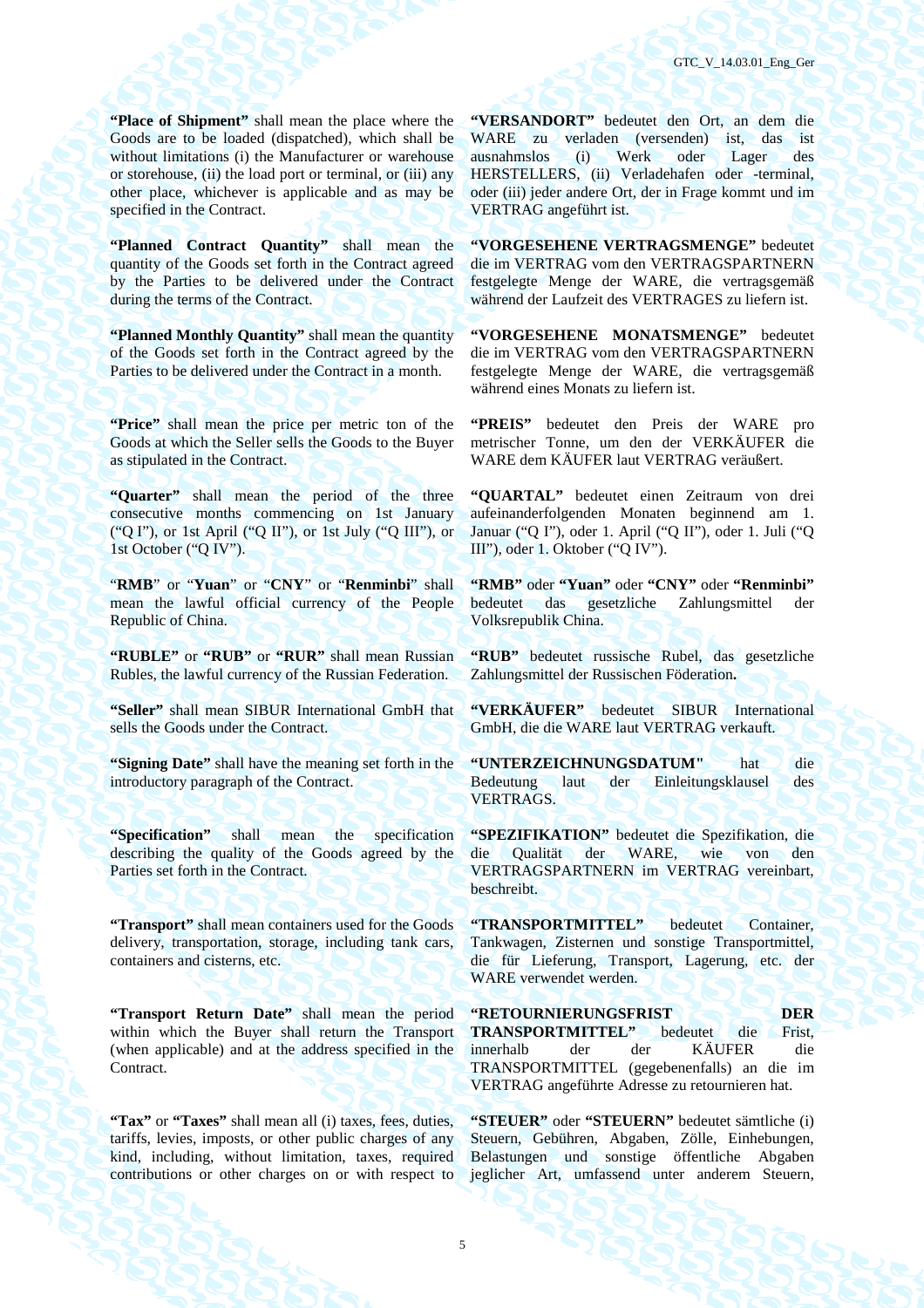income, franchise, gross receipts, property, sales, use, profits, capital stock, payroll, employment, social security, health insurance fund, pension fund and other social funds, workers compensation and unemployment or related compensation, (ii) taxes or charges in the nature of excise, withholding, ad valorem, stamp, transfer, value added or gains taxes, (iii) license registration or documentation fees, (iv) customs duties, tariffs and similar charges of any kind whatsoever and (v) any interest, penalties, additions to tax or additional amounts imposed by any taxing authority with respect to those items enumerated in clauses (i), (ii), (iii) and (iv) of this definition.

"Third Party" shall mean any person or entity other than a Party of the Contract.

**"Total Goods Value"** shall mean the amount, calculated by multiplying the Actual Contract Quantity by the Price.

**"Transport Document"** shall mean a document issued by a Carrier to a shipper, acknowledging that specified the Goods have been received on board as cargo for conveyance to a named Place of Destination as described in greater detail in Clause 2.2.2 of the GTC.

**"USD"** or **"US Dollar"** or **"Dollar"** or **"US\$"** or **"\$"** shall mean United States Dollars, the lawful official currency of the United States of America.

**"Verification Act"** shall mean verification act executed between the Buyer and the Seller and confirming the quantity of and amount paid for delivered the Goods for a particular period and as described in greater detail in Clause 4.5.10 hereof.

"Vessel" shall mean the ship contracted by the Buyer or the Seller, as the case may be, for the delivery of the Goods (if applicable).

vorgeschriebene Beiträge oder sonstige Zahlungen für oder betreffend Einkommen, Franchise, Bruttoerlöse, Eigentum, Umsatz, Verkaufserlös, Benützung, Gewinn, Aktienkapital, Lohn-/Gehalt, Beschäftigung, Sozialversicherungsfonds,

Krankenversicherungsfonds, Pensionsfonds und andere Sozialfonds, Unfallversicherung sowie Arbeitslosen- oder dazugehörige Unterstützung, (ii) Steuern oder Belastungen der Art wie Verbrauchssteuern, Abzugssteuern, Wert-, Stempel-, Verkehrs-, Umsatz- oder Gewinnsteuern, (iii) Lizenzregistrierungs- oder Dokumentationsgebühren, (iv) Zölle und ähnliche Kosten jeglicher Art und (v) Zinsen, Strafen, Steueraufschläge oder zusätzliche von Steuerbehörden auferlegte Beträge auf die Positionen laut Klauseln (i), (ii), (iii) und (iv) dieser Definition.

**"DRITTER"** bedeutet jede Person oder Rechtssubjekt, die (das) nicht VERTRAGSPARTNER ist.

**"GESAMTWARENWERT"** bedeutet den Betrag des Produkts aus TATSÄCHLICHER VERTRAGSMENGE und PREIS.

**"TRANSPORTDOKUMENT"** bedeutet ein von einem FRÄCHTER an einen Versender ausgestelltes Dokument, das bestätigt, dass die WARE an Bord übernommen wurde als Fracht zur Beförderung an einen benannten BESTIMMUNGSORT, wie im Einzelnen in Klausel 2.2.2 der AGB näher beschrieben.

**"USD"** oder **"US Dollar"** oder **"Dollar"** oder **"US\$"**  oder **"\$"** bedeutet US Dollar, das gesetzliche Zahlungsmittel der Vereinigten Staaten von Amerika.

### **"ÜBERPRÜFUNGSPROTOKOLL**

**(SALDENVERGLEICH)"** bedeutet das von KÄUFER und VERKÄUFER gefertigte Überprüfungsprotokoll, das die Menge und den bezahlten Betrag der gelieferten WARE für eine bestimmte Periode bestätigt, wie im Einzelnen in Klausel 4.5.10. der AGB näher beschrieben.

**"SCHIFF (TRANSPORTMITTEL)"** bedeutet das vom KÄUFER oder gegebenenfalls vom VERKÄUFER unter Vertrag genommene Schiff (Transportmittel) für die Lieferung der WARE.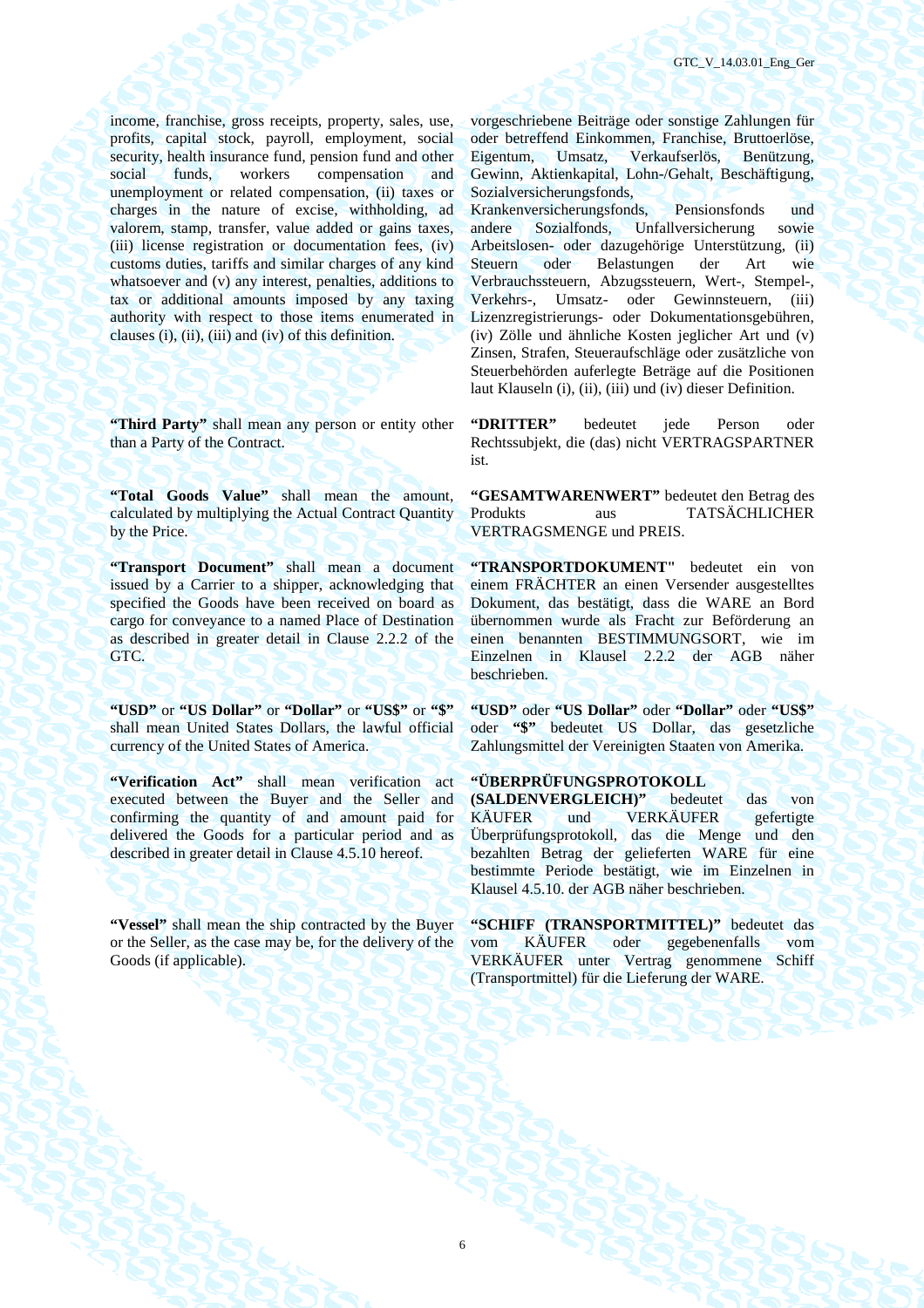### **2.1. Application of the GTC 2.1. Anwendung der AGB**

2.1.1. The GTC shall govern and be incorporated into every Contract.

2.1.2. Execution of the Contract by the Buyer shall (without affecting any other manner in which acceptance of the GTC may otherwise be evidenced) be deemed to constitute unqualified acceptance of the GTC.

2.1.3. If there is any conflict between the terms of the Contract and the GTC, the Contract shall prevail.

2.1.4. The GTC shall apply to the exclusion of, and shall prevail over, any terms or conditions contained in or referred to in the Buyer's acceptance of the Contract, or in any other documentation submitted by the Buyer, or in any correspondence or elsewhere, or implied by trade custom, practice or course of dealing, unless specifically excluded or varied in writing by any authorized representative of the Seller.

2.1.5. If, subsequent to any Contract which is subject to the GTC, a Contract is made with the Buyer in any form without reference to any conditions of sale or purchase, the GTC shall apply to the new Contract.

### **2.2. Delivery 2.2. Lieferung**

a) The delivery shall be in accordance with relevant Incoterms subject to provisions of the Contract and GTC.

b) The Goods may be delivered by the Seller by sea, railroad, road transport or self-delivered by the Buyer as specified by the Contract. If the means of transport is not specified in the Contract, the Seller may choose a means of transport suitable for delivery of the Goods at the Place of Destination at its own discretion; in such event the Buyer hereby unconditionally accepts the means of transport chosen by the Seller and waives any claims in this regard.

c) The Seller shall use its reasonable endeavours to deliver the Goods on the date or between the dates (as the case may be) as specified in the Contract, but the time of delivery shall not be of the essence. The Seller shall notify the Buyer immediately if the delivery dates for the Goods cannot be met; in such a case the Parties shall re-schedule in good faith.

### **PARAGRAPH II ABSCHNITT II CONDITIONS BEDINGUNGEN**

2.1.1. Die AGB regeln jeden VERTRAG und sind dessen integrierender Bestandteil

2.1.2. Die Fertigung des VERTRAGES durch den KÄUFER gilt (ohne Ausschluss eines sonstigen Nachweises der Annahme der AGB) als uneingeschränkte Annahme der AGB.

2.1.3. Im Falle eines Widerspruchs zwischen den Bedingungen des VERTRAGES und den AGB hat der VERTRAG Vorrang.

2.1.4. Die AGB gelten ausschließlich und vorrangig vor in der Auftragsbestätigung des KÄUFERS oder in sonstigen vom KÄUFER vorgelegten Unterlagen oder Korrespondenzen oder sonst wo enthaltenen oder impliziten Bedingungen, oder solchen, die durch Handelsbrauch, -praxis oder im Geschäftsablauf stillschweigend abgeleitet sind, sofern nicht durch einen bevollmächtigten Vertreter des VERKÄUFERS konkret schriftlich ausgeschlossen oder abgeändert.

2.1.5. Wenn nach einem VERTRAG, für den die AGB gelten, ein VERTRAG in irgendeiner Form ohne Hinweis auf Ver- oder Einkaufsbedingungen mit dem KÄUFER abgeschlossen wird, gelten die AGB auch für den neuen VERTRAG.

### 2.2.1. **General Delivery Terms** 2.2.1. **Allgemeine Lieferbedingungen**

а) Die Lieferung erfolgt gemäß den entsprechenden INCOTEREMS vorbehaltlich der Bedingungen des VERTRAGS und der AGB.

b) Die WARE kann vom VERKÄUFER per Schiff, Bahn, Straßentransport geliefert werden oder vom KÄUFER selbst abgeholt werden, wie im VERTRAG angeführt. Ist das TRANSPORTMITTEL nicht im VERTRAG angeführt, kann der VERKÄUFER im eigenen Ermessen ein für die Lieferung der WARE an den BESTIMMUNGSORT geeignetes TRANSPORTMITTEL wählen; in diesem Fall akzeptiert der KÄUFER hiermit bedingungslos das vom VERKÄUFER gewählte TRANSPORTMITTEL und verzichtet auf jegliche Einrede diesbezüglich.

c) Der VERKÄUFER wird alle zumutbaren Bemühungen einsetzen um die WARE zum LIEFERDATUM oder (gegebenenfalls) in der Frist, die im VERTRAG angeführt ist, zu liefern, jedoch ist die die termin- oder fristgemäße Lieferung durch einen VERTRAGSPARTNER nicht Voraussetzung für die vertragsgemäße Erfüllung. Der VERKÄUFER hat den KÄUFER unverzüglich zu benachrichtigen, wenn die Liefertermine oder -fristen für die WARE nicht eingehalten werden können; in solchen Fällen werden die VERTRAGSPARTNER einvernehmlich einen neuen Termin festlegen.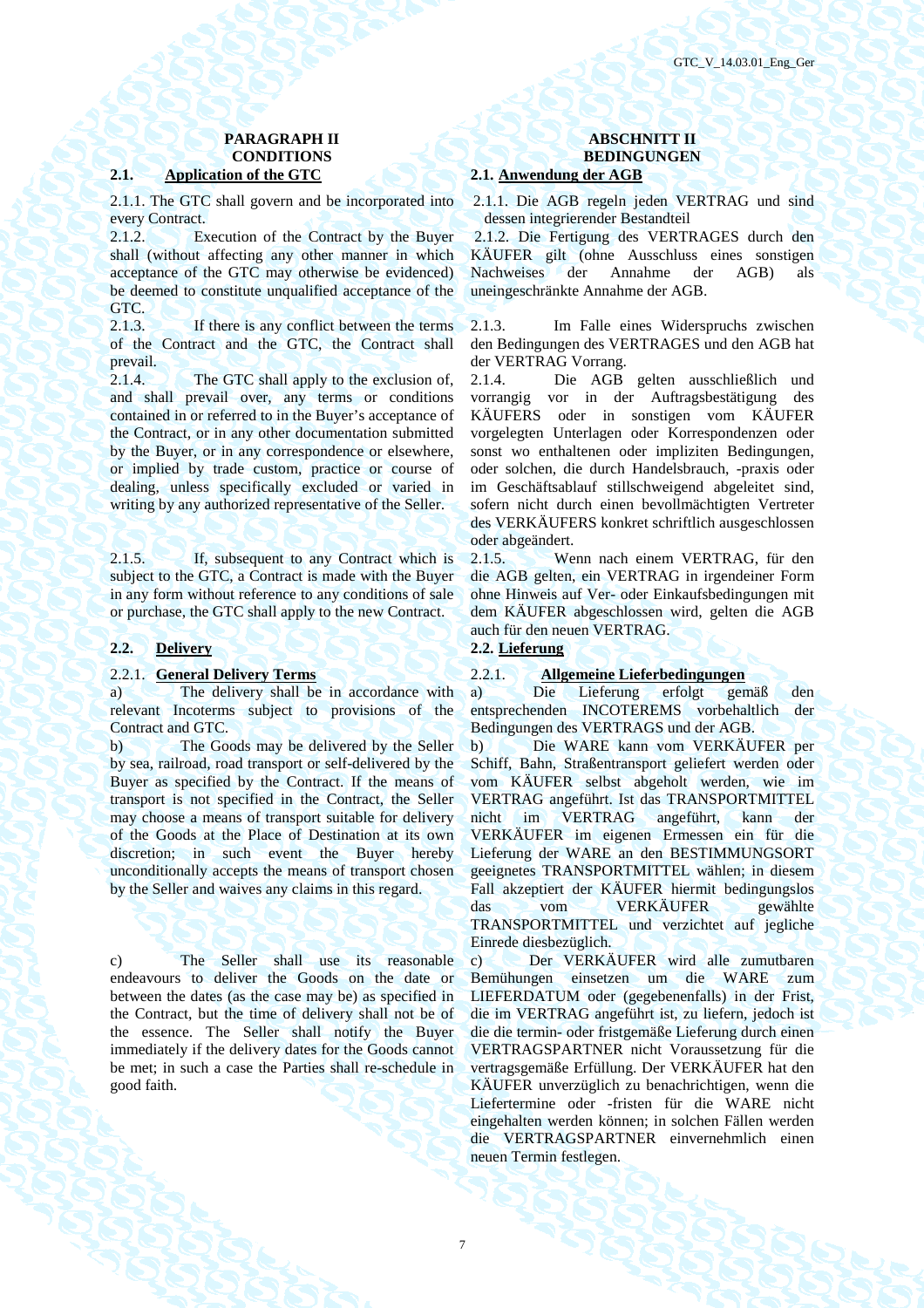a) Transportation documents shall be: **a**)

- Bill of Lading (or "B/L" or "BL" or "BOL") for delivery by sea;
- Railway bill (or "RWB" or "Rail way bill" or "CIM consignment note") – for delivery by railroad;

b) Delivery of the Goods shall be immediately followed and witnessed by presentation by the Seller to the Buyer or Carrier, or the Buyer's representative of a valid transportation document. Such documents shall be signed and marked by the Seller and Carrier of the Goods or by authorized employee / representative of railway Carrier at the place of loading or by Master of the Vessel respectively and shall be a non-disputed proof of delivery by the Seller.

c) The Buyer warrants that the Place of Destination is (i) reachable by the agreed means of transport and (ii) suitable and equipped, if necessary, for unloading of the Goods.

### 2.2.3. **Shipping information** 2.2.3. **Versanddaten**

a) If the Goods' transportation is arranged by the Seller, the Buyer shall submit to the Seller shipping information required for the Goods delivery via facsimile, or by other means agreed upon by the Parties, at least 5 (five) Business Days before the first day of laytime of each shipment.

b) The shipping information shall include: b) Die Versanddaten umfassen:

all instructions regarding customary documentation which may be required at the Place of Destination:

the identity of the terminal(s) at the Place of Destination, with instructions to enable the Carrier to prepare and submit necessary information to the customs or border authorities; and

any other documents requested by the Seller.

c) Should the Buyer fail to timely submit shipping information, the Seller may, at their sole discretion, choose to extend the time for delivery of the Goods which, if so extended, will not constitute a waiver of the Buyer's breach of the Contract. The Seller shall send the shipping details to the Buyer via facsimile or by other means agreed upon by the Parties within 5 (five) Business Days after shipment of the Goods. The shipping details shall include: transport

# 2.2.2. **Transport Documents**<br> **Example 3.2.2. Transportdokumente a TRANSPORTDOKUMENTE** sind:

• Konnossement (Bill of Lading) (oder "B/L" oder "BL" oder "BOL") – für Lieferungen per Schiff; • Eisenbahnfrachtbrief (Railway Bill) (oder "RWB" oder "Railway bill" oder "CIM Frachtbrief") – für Lieferungen per Bahn;

• CMR (or consignment note) – for delivery by road. • CMR (oder Frachtbrief) – für Lieferungen per LKW.

> **b)** Der VERKÄUFER hat dem KÄUFER oder FRÄCHTER oder Vertreter des KÄUFERS unverzüglich nach der Lieferung der WARE diese durch die Vorlage eines gültigen Transportdokuments zu bestätigen. Diese Dokumente sind vom VERKÄUFER und dem FRÄCHTER der WARE oder einem bevollmächtigten Mitarbeiter / Vertreter des Eisenbahnfrächters am Verladeplatz beziehungsweise vom Kapitän des SCHIFFS zu unterzeichnen und zu stempeln und gelten als unstrittiger Nachweis der Lieferung durch den VERKÄUFER.

> **c)** Der KÄUFER garantiert, dass der BESTIMMUNGSORT (i) mit dem vereinbarten TRANSPORTMITTEL erreichbar ist und (ii) geeignet und ausgerüstet, falls erforderlich, für die Entladung der WARE ist.

 a) Wird der Transport der WARE vom VERKÄUFER organisiert, hat der KÄUFER dem VERKÄUFER per Fax oder einem anderen von den VERTRAGSPARTNERN vereinbarten Kommunikationsmittel die für die Lieferung der WARE erforderlichen Lieferdaten mindestens 5 (fünf) GESCHÄFTSTAGE vor dem ersten Tag der Liege- oder Stehzeit jeder Sendung bekanntzugeben.

• sämtliche Instruktionen für die am BESTIMMUNGSORT üblicherweise erforderliche Dokumentation;

• die Angaben über den (die) Terminal(s) am BESTIMMUNGSORT, mit Instruktionen für den FRÄCHTER für die Erstellung und Vorlage der erforderlichen Daten an die Zoll- oder Grenzbehörden; und

• sonstige vom VERKÄUFER verlangte Dokumente.

 c) Sollte der KÄUFER die Versanddaten nicht rechtzeitig melden, kann der VERKÄUFER im eigenen Ermessen die Lieferzeit der WARE verlängern, wobei diese Verlängerung keinen Verzicht auf seine Rechte auf Grund der Verletzung des VERTRAGES durch den KÄUFER darstellt. Der VERKÄUFER wird die Versanddaten dem KÄUFER per Fax oder einem anderen zwischen den VERTRAGSPARTNERN vereinbarten Mittel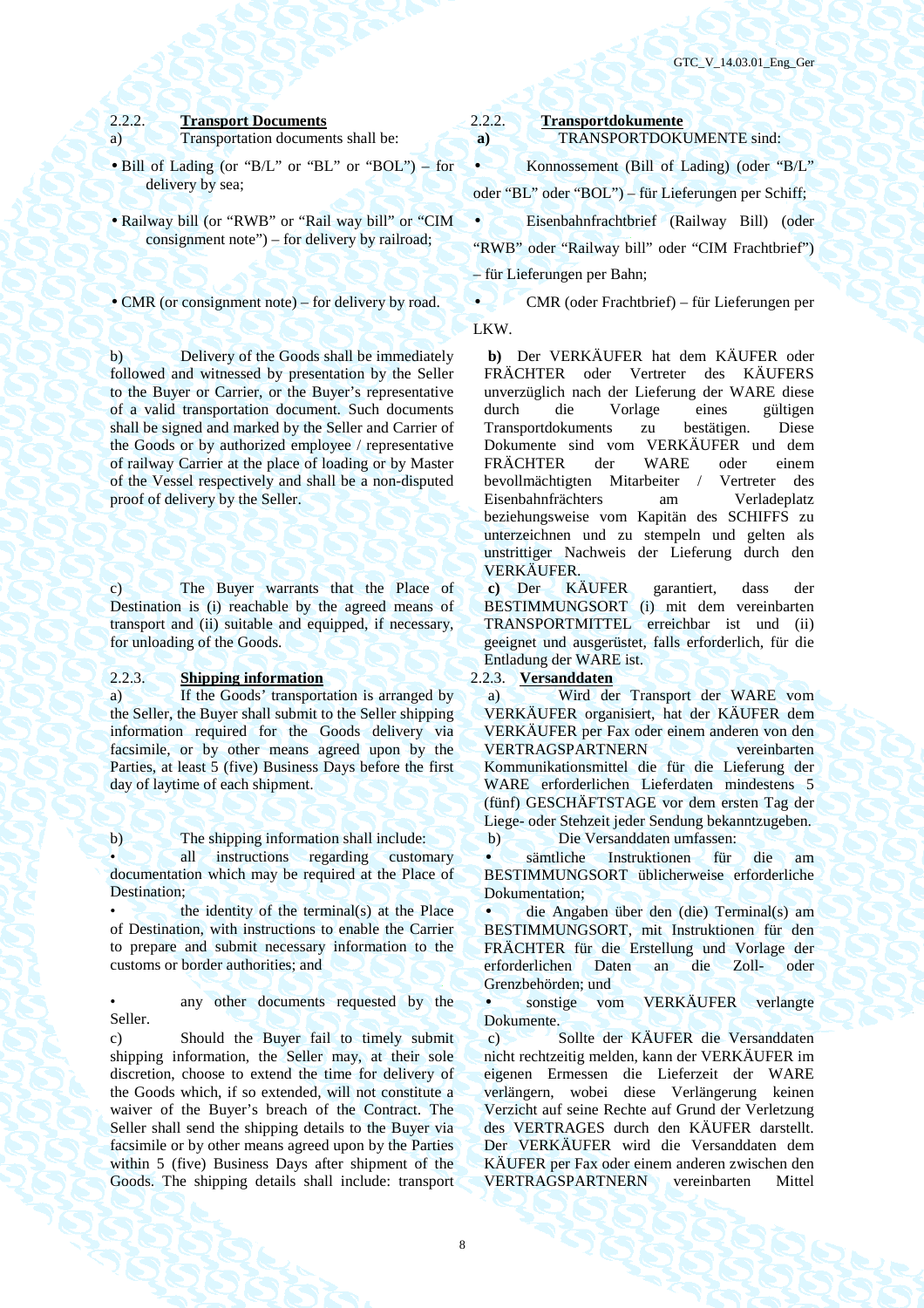details/Vessel name, the Goods quantity and ETA at the Place of Shipment or the Place of Destination (whichever is applicable).

d) Date of shipment shall be the date stamped on the Shipping Document at the departure point.

e) Any delays in loading the Goods at the Place of Shipment (including circumstances where the Seller is entitled to delay shipment) or in unloading the Goods at the Place of Destination caused by the Buyer's failure to provide any necessary information, or as a result of omissions or inaccuracies in the information provided, will be for the Buyer's account. The Buyer shall indemnify the Seller for all costs, losses and damages, including, but not limited to, demurrage and/or detention incurred by the Seller as a result thereof.

The Seller is entitled to refuse at any time to undertake or complete the delivery if:

a) the delivery under an intended or customary route to the Place of Destination becomes unable whatsoever reason beyond the Seller's control;

b) the cost of the delivery to the Place of Destination (including Taxes) and/or insurance, if applicable, has been significantly increased (more than by 20 (twenty)% within 1 (one) month), which could not be expected by the Seller acting reasonably; and/or

c) at any time after the Good's loading but before the commencement of the Goods unloading:

importation of the Goods at the Place of Destination is prohibited under the laws of the country in which such the Goods were produced, or by regulations, rules, directives or guidelines applied by the government of that country or any relevant agency thereof; and/or

ii. the country, state, territory or region at which the Place of Destination becomes an embargoed country,

d) Should the Seller agree to undertake or complete the delivery under an alternative route or at an alternative Place of Destination nominated by the Buyer, that is not subject to any such prohibition and that is acceptable to the Seller (which acceptance shall not be unreasonably withheld), or under changed circumstances as the case may be, the Buyer shall reimburse the Seller for any additional costs and/or expenses incurred by the Seller.

binnen 5 (fünf) Geschäftstagen nach Absendung der WARE bekanntgeben. Die Versanddaten umfassen: Einzelheiten des TRANSPORTMITTELS/Name des SCHIFFS, Menge der WARE und ETA am VERSANDORT oder BESTIMMUNGSORT (je nachdem was zutrifft).

 d) Als Versanddatum gilt das auf dem TRANSPORTDOKUMENT am Abgangsort gestempelte Datum.

 e) Alle Verzögerungen der Verladung der WARE am VERSANDORT (einschließlich von Umständen, die den VERKÄUFER zum Aufschub der Lieferung berechtigen) oder der Entladung der WARE am BESTIMMUNGSORT, die durch Fehlen der vom KÄUFER bereitzustellenden erforderlichen Informationen verursacht wurden, oder das Ergebnis von Auslassungen der oder Fehlern in der bereitgestellten Informationen sind, gehen zu Lasten des KÄUFERS. Der KÄUFER wird dem VERKÄUFER sämtliche Spesen, Verluste und Schäden vergüten, einschließlich unter anderem Steh-, Liege- oder Verwahrungsgelder, die beim VERKÄUFER aus diesem Grunde anfallen.

### 2.2.4. **The Seller's right to refuse** 2.2.4. **Recht des VERKÄUFERS auf Weigerung.**

- Der VERKÄUFER hat das Recht jederzeit die Durchführung oder Fertigstellung der Lieferung zu verweigern, wenn:
- a) die Lieferung auf einer beabsichtigten oder üblichen Route an den BESTIMMUNGSORT aus irgendwelchen Gründen unmöglich wird, die nicht im Einflussbereich des VERKÄUFERS liegen;
- b) die Kosten der Anlieferung an den BESTIMMUNGSORT (einschließlich STEUERN) und/oder Versicherung, falls zutreffend, sich bedeutend erhöht haben (mehr als um 20 (zwanzig) % innerhalb 1 (eines) Monats), was der VERKÄUFER vernünftigerweise nicht erwarten konnte; und/oder
- c) jederzeit nach der Verladung und vor dem Beginn der Entladung der WARE
- i. die Einfuhr der WARE am BESTIMMUNGSORT von den Gesetzen des Landes, in dem die WARE hergestellt wurde, oder durch Vorschriften, Regeln, Richtlinien oder Direktiven der Regierung dieses Landes oder einer seiner ZUSTÄNDIGEN BEHÖRDEN verboten wird; und/oder
- ii. das Land, der Staat, das Territorium oder das Gebiet, in dem der BESTIMMUNGSORT liegt, einem Embargo unterliegt.
- d) Im Falle dass der VERKÄUFER einer Durchführung oder Fertigstellung der Lieferung auf einer vom KÄUFER genannten alternativen Route oder an einen alternativen BESTIMMUNGSORT zustimmt, der keinem solchen Verbot unterliegt und für den VERKÄUFER akzeptabel ist (welche Zustimmung nicht unzumutbarerweise vorenthalten werden darf), oder unter geänderten Umständen, je nach Lage des Falles, hat der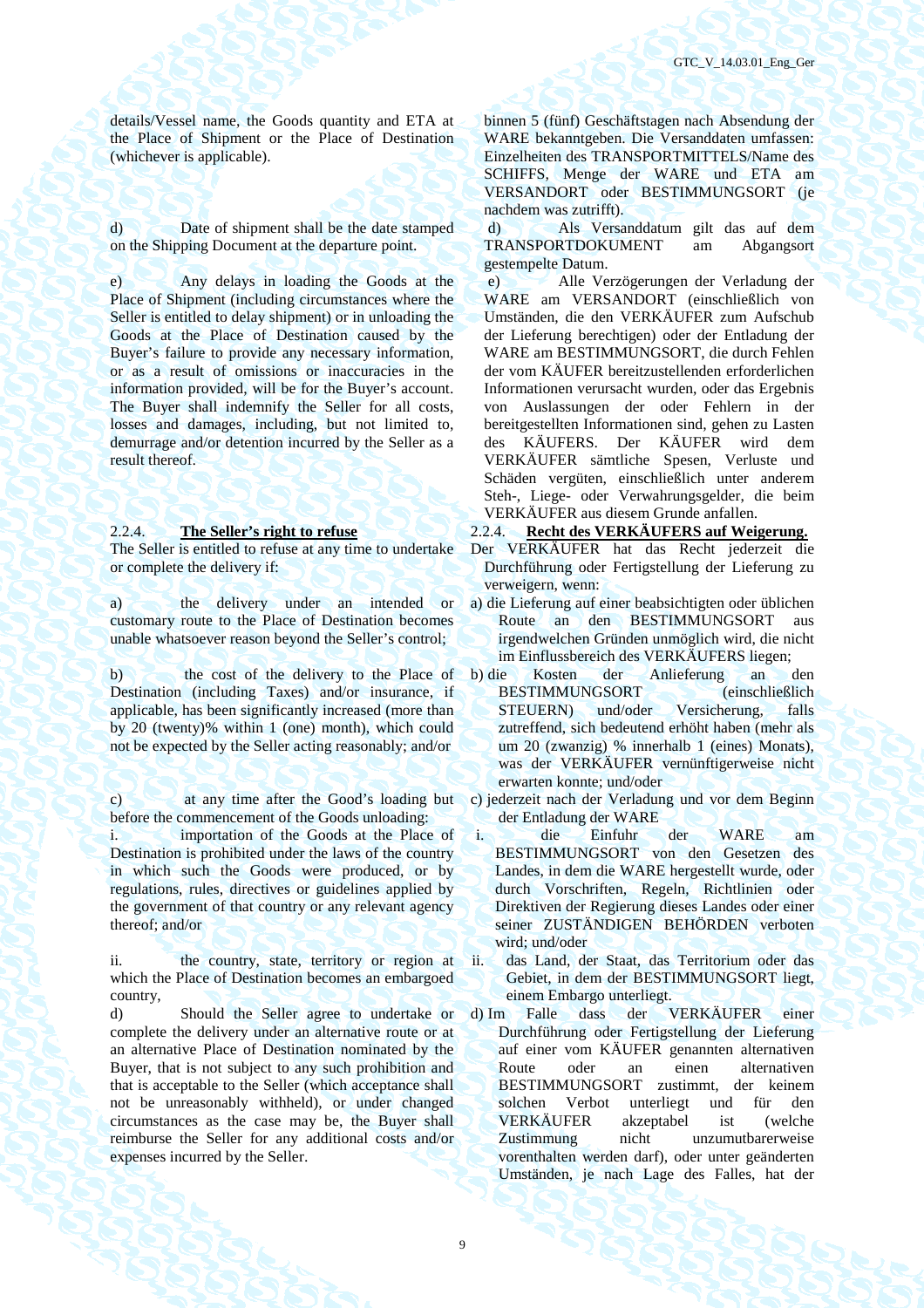The risk and title to the Goods shall transfer from the Seller to the Buyer at the Delivery Date, unless otherwise provided in the Contract or the GTC. The Parties agree that the transfer of risk, and title to, the Goods is not conditional upon delivery of the Transport Document or any other documentation. Neither the time, method, or place of payment, method of transportation, form of shipping document, manner of consignment nor place of acceptance of the Goods shall alter the foregoing.

The time allowed to the Buyer for the loading or unloading of the quantity of the Goods deliverable under the Contract shall be as set out in the Contract. If the amount of laytime permitted is not set out in the Contract laytime shall be 24 (twenty four) hours for the delivery by sea and railroad and 6 (six) hours for the delivery by road respectively or such a lesser period as may be specified in the relevant charterparty, unless otherwise expressly mutually agreed by the Parties in writing. Sundays and Holidays shall be included unless loading on the Sunday or Holiday in question is prohibited by Law or regulation or custom at the unloading terminal. Laytime shall commence: (i) 6 (six) hours after NOR has been tendered (berth or no berth) for each voyage; or when the Vessel is all fast at the berth; whichever is the earlier or  $(ii)$  2 (two) hours after the relevant train or truck has arrived at the Place of Destination. The train will be deemed to have arrived according to the schedule (the exact arrival time, when required, can be evidenced from the records of the relevant train station) and the truck will be deemed to have arrived as of the moment a relevant notice is furnished by the Carrier at the Place of Destination. The Buyer may not refuse to certify the receipt of the notice and if it does so, the Carrier must immediately notify the Seller thereof and the time of arrival shall be according to the Carrier's records. The Carrier may, but not obliged to, to engage a third party to certify the truck's arrival. The Buyer shall pay in full any Carrier's and Seller's expenses and costs related to the Buyer's refusal to certify the notification.

For the purpose of calculating laytime, loading and unloading of the Goods shall be deemed to have been completed upon disconnection of the discharging hoses or the loading or unloading of the last portion of the firm cargo.

KÄUFER dem VERKÄUFER alle zusätzlichen dem VERKÄUFER erwachsenden Kosten und/oder Spesen zu ersetzen.

### 2.2.5. **Transfer of risk and title** 2.2.5. **Übergang von Risiko und Eigentumstitel.**

Risiko und Eigentumsrecht an der WARE gehen am LIEFERDATUM vom VERKÄUFER an den KÄUFER über, sofern nicht im VERTRAG oder in den AGB anders vorgesehen. Die VERTRAGSPARTNER sind sich einig darüber, dass der Übergang von Risiko und Eigentumsrecht an der WARE nicht von der Übergabe der TRANSPORToder sonstigen Dokumente abhängig ist. Weder Zeitpunkt, Methode oder Ort der Zahlung, Transportmethode, Form der Versanddokumente, Versandart oder Übernahmeort der WARE sollen hieran etwas ändern.

### 2.2.6. **Laytime** 2.2.6. **Liege- bzw. Stehzeit.**

Die dem KÄUFER vorgegebene Zeit für Verladung oder Entladung der Menge der vertraglich zu liefernden WARE ist die, welche im VERTRAG spezifiziert ist. Ist die Länge der zulässigen Liegebzw. Stehzeit nicht im VERTRAG angeführt, beträgt sie 24 (vierundzwanzig) Stunden für Lieferung per Schiff und Bahn und 6 (sechs) Stunden für Lieferung per LKW oder entsprechend kürzer gemäß den Angaben des entsprechenden Frachtvertrages, sofern nicht von den VERTRAGSPARTNERN einvernehmlich ausdrücklich anders vereinbart. Sonntage und Feiertage sind inbegriffen, sofern nicht Ladearbeiten an Sonn- und Feiertagen vom Gesetz, Verordnungen oder Usancen am Entladeterminal verboten sind. Die Liege- bzw. Stehzeit beginnt: (i) 6 (sechs) Stunden nachdem NOR angeboten wurde (Liegeplatz oder nicht) für jede Reise; oder wenn das SCHIFF am Liegeplatz festgemacht hat; je nachdem, was früher ist, oder (ii) 2 (zwei) Stunden nachdem der Zug oder LKW am BESTIMMUNGSORT eingetroffen ist. Der Zug gilt als planmäßig angekommen (die genaue Ankunftszeit kann erforderlichenfalls aus den Aufzeichnungen des betreffenden Bahnhofs entnommen werden) und der LKW gilt als angekommen, sobald der FRÄCHTER am BESTIMMUNGSORT eine entsprechende Meldung erstattet. Der KÄUFER kann die Bestätigung des Empfangs der Meldung nicht verweigern, und wenn er das tut, muss der FRÄCHTER diesbezüglich sofort den KÄUFER verständigen, wobei dann die in den Unterlagen des FRÄCHTERS verzeichnete Zeit als Ankunftszeit gilt. Der FRÄCHTER kann, aber muss nicht, einen Dritten beauftragen um die Ankunft des LKW zu bestätigen. Der KÄUFER hat sämtliche Spesen und Kosten des FRÄCHTERS und des VERKÄUFERS zu tragen, die aus der Weigerung des KÄUFERS zur Bestätigung der Meldung herrühren.

Für Zwecke der Errechnung der Liege- bzw. Stehzeit gilt die Verladung und Entladung der WARE als beendet, sobald die Entladeschläuche getrennt wurden oder der letzte Teil der festen Fracht beladen oder entladen ist.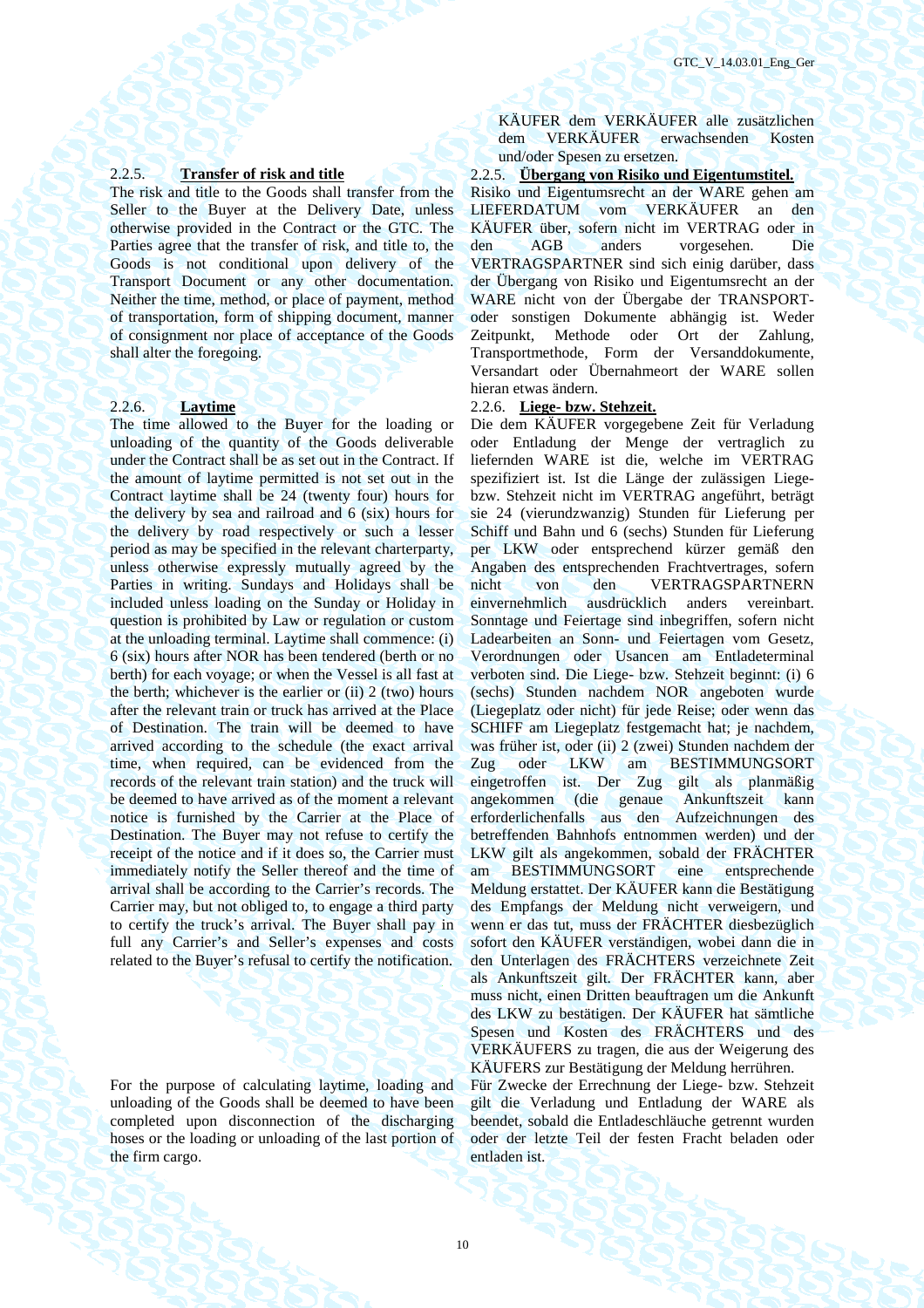a) Without prejudice to the Contract, these demurrage terms apply to all supplies of the Goods, unless they are specified and/or extended in the provisions of a particular Incoterms term.

b) If the Goods are not loaded or unloaded (whichever is applicable) by the Party which shall load/unload the Goods (whichever is applicable) within the time allowed in accordance with the laytime provisions of the Contract, such Party shall pay to the other Party demurrage in respect of the excess time at the rate set out in the Contract. Unless otherwise is provided in the Contract or the GTC, a Force Majeure Event shall not interrupt the running of laytime or vary or excuse the obligation to pay demurrage. The Party which shall load/unload the Goods shall indemnify the other Party for all costs for demurrage or detention of RTC / railway wagon(s) or detention of auto truck(s). In order to be indemnified, such demurrage and/or detention must result from delay in loading or unloading of the Goods by the Party which shall load/unload the Good or its action.

c) Where no demurrage rate has been provided in the Contract, the demurrage rate shall be as set out in the relevant agreement with the Carrier or, if the agreement does not specify a demurrage rate, as per the market rate for the relevant/applicable means and size of transport on the date of the completion of loading/unloading as shall be assessed by a mutually agreed independent broker. In the event that the Parties do not agree on a mutually acceptable broker, then each Party will appoint an independent broker and the two so appointed will appoint a third. The assessment that is the furthest away from the median will be discounted and the applicable demurrage rate will be the average of the two remaining assessments.

d) Unless otherwise agreed in the Contract or the GTC, the Parties understand that demurrage claims could be addressed to the Buyer within 9 (nine) months after the Delivery Date (and the Parties acknowledge this term as reasonable); however, it shall not be considered as time-barred by this Clause. The Parties consider this period reasonable as the Seller usually receives demurrage claims from the Carrier more than 6 (six) months after the Delivery Date.

### 2.2.7. **Demurrage** 2.2.7. **Liege- bzw. Wagenstandsgeld**

 a) Unbeschadet des VERTRAGES gelten diese Liegegeldbedingungen für sämtliche Lieferungen von WAREN, sofern sie nicht in den Bestimmungen eines bestimmten INCOTERMS-Artikels spezifiziert und/oder ergänzt wurden.

b) Wenn die WARE nicht in der gemäß den vertraglichen Liege- bzw. Stehzeitbestimmungen zur Verfügung gestellten Zeit vom dazu verpflichteten VERTRAGSPARTNER ver- oder beladen wird (was immer anwendbar ist), bezahlt dieser VERTRAGSPARTNER dem anderen Liege- bzw. Wagenstandsgeld für die Zeitüberschreitung gemäß dem im VERTRAG festgelegten Satz. Sofern nicht im VERTRAG oder den AGB anders vorgesehen, unterbricht ein EREIGNIS HÖHERER GEWALT nicht den Lauf der Liege- bzw. Stehzeit oder ändert oder entschuldigt nicht die Verpflichtung zur Zahlung von Liege- bzw. Wagenstandsgeld. Der zur Be-<br>Entladung der WARE vernflichtete /Entladung der WARE verpflichtete VERTRAGSPARTNER muss dem anderen VERTRAGSPARTNER sämtliche Kosten von Liege-, Wagenstandsgeld oder der Verwahrung von Tankwaggons (Rail Tank Cars – RTC) / Eisenbahnwaggons oder Verwahrung von LKWs vergüten. Um diese Vergütung beanspruchen zu können, muss ein derartiges Liege- bzw. Wagenstandsgeld und/oder Verwahrungskosten aus einer Verzögerung der Be- oder Entladung der WARE durch den VERTRAGSPARTNER herrühren, der zur Be-/Entladung der WARE oder dazugehörigen Tätigkeiten verpflichtet ist.

c) Ist im VERTRAG kein Liege- bzw. Wagenstandsgeldsatz vorgesehen, gilt sie wie im entsprechenden Vertrag mit dem FRÄCHTER vorgesehen oder, wenn dieser Vertrag keinen Liegebzw. Wagenstandsgeldsatz vorsieht, gemäß dem marktüblichen Satz für das entsprechende/zutreffende TRANSPORTMITTEL der entsprechenden Größe am Tag der Beendigung von Be-/Entladung laut Beurteilung eines gegenseitig vereinbarten unabhängigen Maklers. Im Falle dass die VERTRAGSPARTNER sich nicht auf einen von beiden Seiten annehmbaren Makler einigen, wird jeder VERTRAGSPARTNER einen unabhängigen Makler bestellen, welche beide einen Dritten bestellen werden. Die Beurteilung, die am weitesten vom Mittelwert abweicht, wird ausgeschieden und als anwendbarer Liegegeldsatz gilt der Durchschnitt der beiden verbleibenden Werte.

d) Sofern nicht im VERTRAG oder den AGB anders vereinbart, sind sich die VERTRAGSPARTNER einig, dass Ansprüche auf Liege- bzw. Wagenstandsgeld binnen 9 (neun) Monaten ab dem LIEFERDATUM an den KÄUFER zu stellen sind (wobei die VERTRAGSPARTNER diese Frist als angemessen bestätigen); jedoch gilt sie bei Überschreitung dieser Frist nicht als gemäß dieser Klausel verjährt. Die VERTRAGSPARTNER halten diese Frist für angemessen, da der VERKÄUFER

11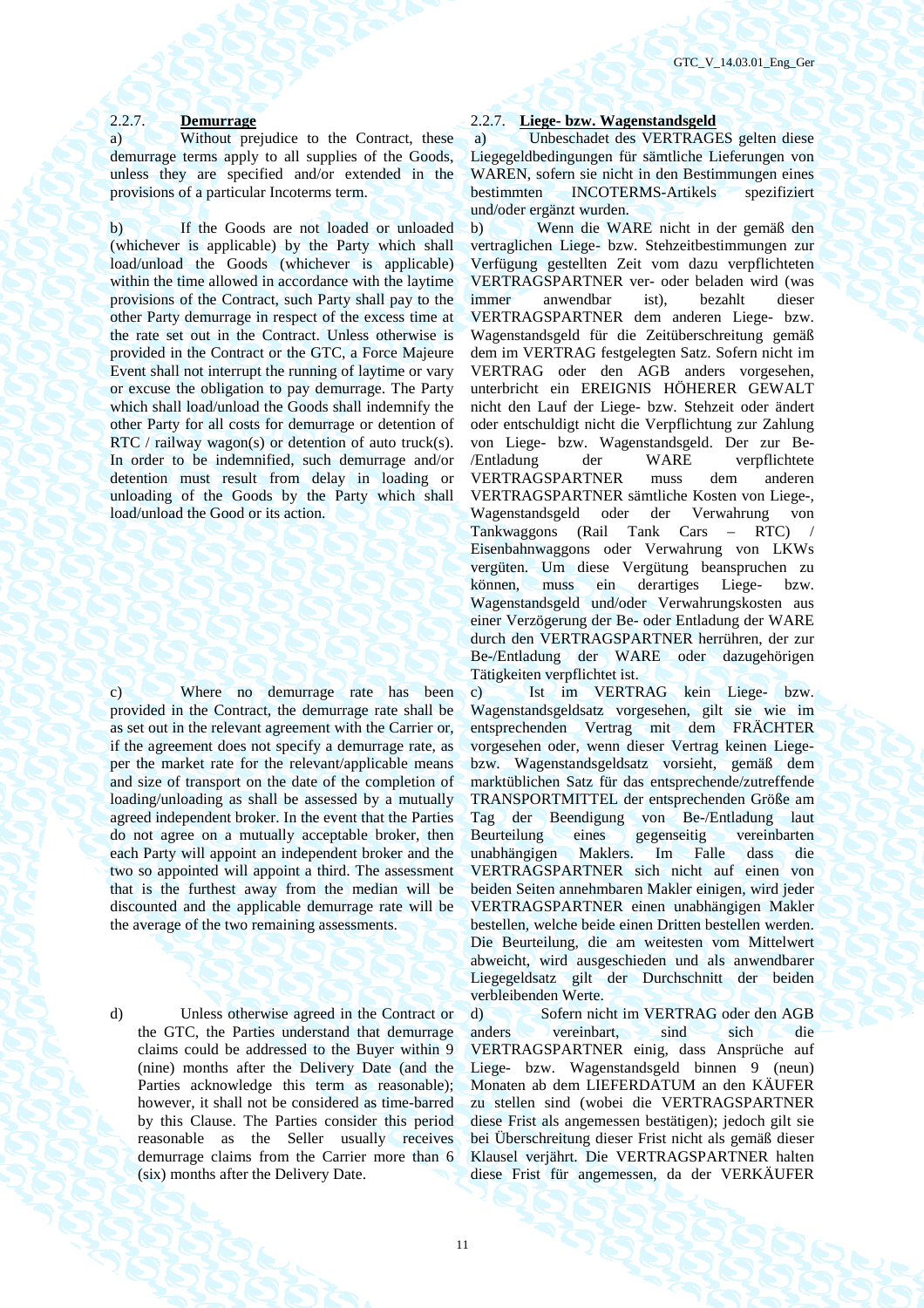e) Demurrage claims shall be considered within 30 (thirty) days after their receipt by a relevant Party and shall be paid by the relevant Party not later than 5 (five) days after receipt of the Seller's invoice. If no motivated comments have been given within the specified 30 days period, the claim shall be deemed accepted.

a) The Goods may be supplied in Transport. The Transport and Transport Return Date are to be specified in the Contract.

b) Late Transport return. In the event that the Buyer (or the Buyer's authorized representative, or the Buyer's Carrier, etc.) fails to return Transport in Transport Return Date, the Buyer shall reimburse all and any Seller's costs and expenses arising out of or in connection with such late Transport return.

c) The Transport, unless otherwise provided in the Contract, shall be returned at the Buyer's expense and risk at the address specified by the Seller.

d) Defective Transport. In the event that the Buyer (or the Buyer's authorized representative, or the Buyer's Carrier, etc.) returns the Transport defective, unrepaired, and/or affected, and/or unclean , and/or not fully unloaded, and/or in other state unfit for purposes. which the Transport is usually used for (the "Defective Transport"), the Buyer shall reimburse all and any Seller's costs and expenses arising out of or in connection with such Defective Transport.

e) Unless otherwise specified in the Contract or the GTC, the Packaging shall be per good commercial practice, taking into account the type of the Goods, transportation, storage used. The Packaging could be returnable and non-returnable as provided in the Contract.

2.2.9. **Documents** 2.2.9. **Dokumente** Both Parties shall perform any and all acts and execute and deliver any and all documents as may be necessary and proper under applicable law or under the circumstances in order to accomplish the intents and purposes of the Contract and to carry out its provisions.

üblicherweise Liege- bzw. Wagenstandsgeldforderungen vom FRÄCHTER später als 6 (sechs) Monate nach dem LIEFERDATUM erhält.

e) Liege- bzw. Wagenstandsgeldforderungen sind binnen 30 (dreißig) Tagen ab deren Erhalt von einem betroffenen VERTRAGSPARTNER zu behandeln und von ihm spätestens 5 (fünf) Tage nach Erhalt der Rechnung des VERKÄUFERS zu bezahlen. Wenn innerhalb der angeführten 30 Tage keine begründeten Einwendungen vorgebracht werden, gilt die Forderung als akzeptiert.

### 2.2.8 **Transport and Packaging** 2.2.8 **Transportmittel und Verpackung**

a) Die WARE kann in TRANSPORTMITTELN angeliefert werden. TRANSPORTMITTEL und RETOURNIERUNGSFRIST DES TRANSPORTMITTELS sind im VERTRAG anzuführen.

b) Verspätete RETOURNIERUNG DES TRANSPORTMITTELS. Im Falle dass der KÄUFER (oder dessen bevollmächtigter Vertreter oder FRÄCHTER, etc.) die RETOURNIERUNG DES TRANSPORTMITTELS innerhalb der vereinbarten Frist verabsäumt, wird der KÄUFER sämtliche Kosten und Spesen des VERKÄUFERS auf Grund dieser verspäteten Rückgabe vergüten.

с) Sofern nicht im VERTRAG anders vorgesehen, sind TRANSPORTMITTEL auf Kosten und Risiko des KÄUFERS an die vom VERKÄUFER angegebene Adresse zurückzustellen.

d) SCHADHAFTE TRANSPORTMITTEL: Im Falle dass der KÄUFER (oder dessen bevollmächtigter Vertreter oder FRÄCHTER, etc.) das TRANSPORTMITTEL schadhaft, unrepariert und/oder beschädigt, und/oder schmutzig, und/oder nicht voll ausgeladen und/ oder in sonstigem Zustand, der für die verkehrsüblichen Zwecke ungeeignet ist, zurückstellt (SCHADHAFTE TRANSPORTMITTEL), wird der KÄUFER sämtliche Kosten und Spesen des VERKÄUFERS auf Grund dieses schadhaften TRANSPORTMITTELS vergüten. е) Sofern im VERTRAG oder den AGB nicht anders angeführt, hat die VERPACKUNG guter Handelspraxis zu entsprechen, dies unter

Berücksichtigung der Art der WARE sowie des Transports und der Lagerung. Die VERPACKUNG kann, je nach VERTRAG, zu retournieren sein oder auch nicht.

VERTRAGSPARTNER haben sämtliche Handlungen durchzuführen und auszuführen und sämtliche gemäß den gelten Gesetzen und Umständen erforderlichen und ordnungsgemäßen Dokumente zu übergeben um Zweck und Ziel des VERTRAGES zu erfüllen und dessen Bestimmungen auszuführen.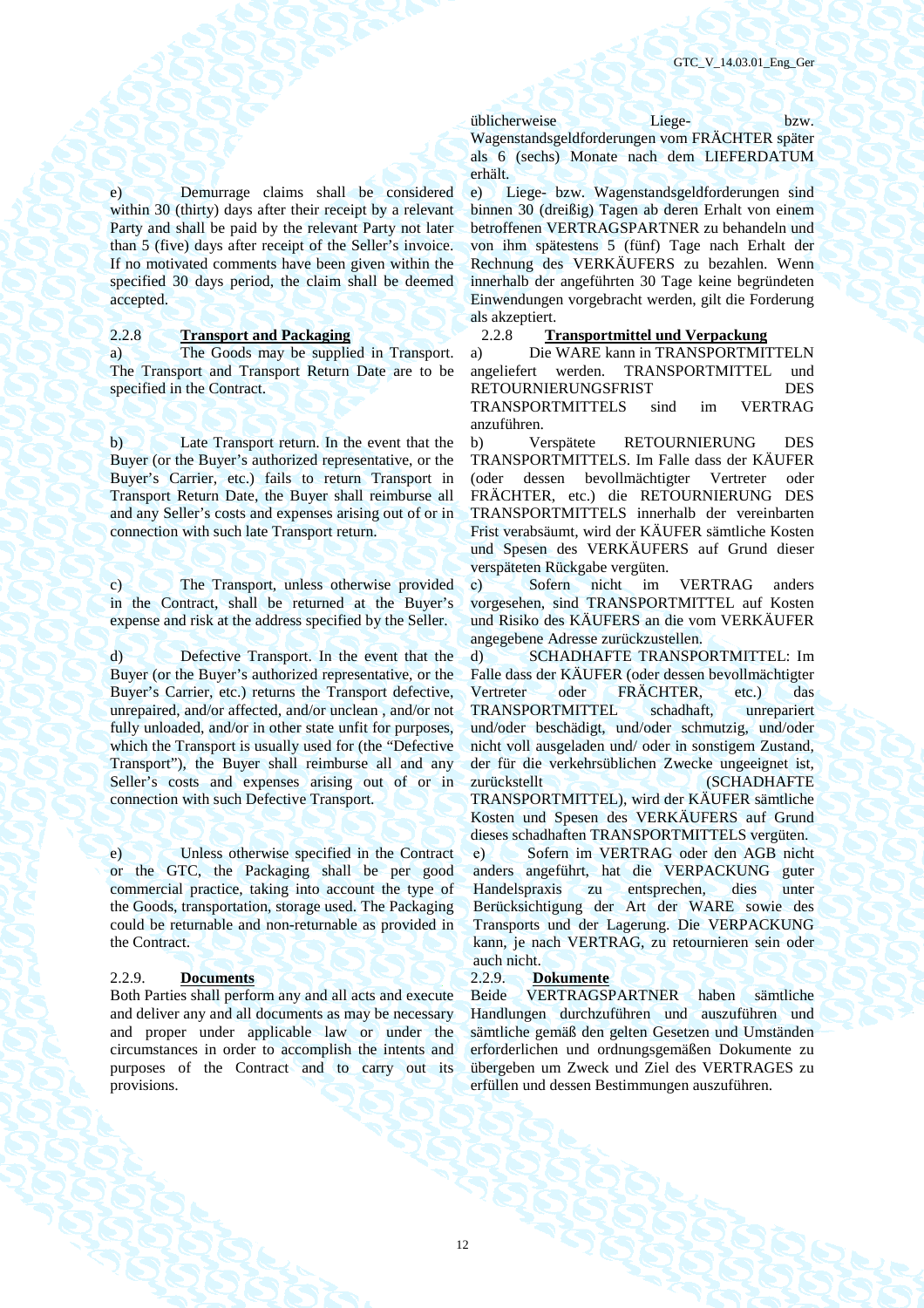### **PARAGRAPH III ABSCHNITT III**

### **DELIVERY CONDITIONS** LIEFERBEDINGUNGEN

### **3.1. EXW 3.1. EXW**

Delivery Date shall mean the moment of the receipt of the Seller's notice to the Buyer, within the agreed shipment period(s), that the Goods are ready for loading.

a) The loading of the Goods at the Place of Shipment shall be at the Buyer's risk and expense; the Seller may load the Goods at the Buyer's risk and expense if specified in Article I of the Contract.

b) The Seller shall provide the usual packaging and marking of the Goods, except when the Buyer gave special instructions to the Seller on this matter within reasonable time before shipment. The Seller may charge the Buyer any additional costs in connection with performing such special instructions unless these special requirements are not provided in the respective Clause of the Contract and considered in the Goods' Price.

Where necessary, the Seller shall provide the Buyer with reasonable support in acquisition of all appropriate export and import licenses and clearances; provided that the Buyer shall reimburse the Seller's costs and expenses arising out of or in connection with such support.

### 3.1.4. **Taxes prior to delivery** 3.1.4. **Steuern vor Lieferung**

All taxes, customs and other duties and fees incurred as a result of the conclusion and execution of the Contract which are levied on the Goods prior to delivery or required for the dispatch of the Goods outside the customs territory of the Russian Federation will be paid by the Seller. However, the Buyer shall reimburse the Seller for any related expenses.

Unless otherwise expressly agreed by the Parties in the Contract, all taxes, customs and other duties and fees incurred as a result of or in connection with the conclusion and execution of the Contract if any, after delivery will be paid by the Buyer.

### **3.2. FCA 3.2. FCA**

### 3.2.1. **Delivery Date** 3.2.1. **Lieferdatum**

The Delivery Date shall mean the moment when: Das LIEFERDATUM bedeutet den Zeitpunkt, an dem:

## 3.1.1. **Delivery Date** 3.1.1. **LIEFERDATUM**

LIEFERDATUM bedeutet den Zeitpunkt des Empfangs der Nachricht des VERKÄUFERS an den KÄUFER innerhalb der vereinbarten Lieferfrist, dass die WARE ladebereit ist.

### 3.1.2. **Delivery Terms** 3.1.2. **LIEFERBEDINGUNGEN**

а) Die Verladung der WARE am VERLADEORT erfolgt auf Risiko und Kosten des KÄUFERS; der VERKÄUFER kann die WARE auf Risiko und Kosten des KÄUFERS verladen, falls in Artikel I des VERTRAGES so angeführt.

b) Der VERKÄUFER wird die WARE mit der üblichen VERPACKUNG und Markierung liefern, sofern ihm nicht der KÄUFER diesbezüglich besondere Weisungen innerhalb angemessener Frist vor dem Versand erteilt hat. Der VERKÄUFER kann dem KÄUFER alle zusätzlichen Kosten in<br>Zusammenhang mit der Ausführung solcher Zusammenhang mit der Ausführung solcher besonderer Weisungen in Rechnung stellen, wenn solche besonderen Vorschriften nicht in Klausel 2.1.5 des VERTRAGES angeführt und im PREIS der WARE berücksichtigt sind.

### 3.1.3. **Licenses and clearances** 3.1.3. **Lizenzen und Bewilligungen**

Wo erforderlich, wird der VERKÄUFER dem KÄUFER angemessene Unterstützung bei der Einholung aller entsprechenden Export- und Importlizenzen und -bewilligungen gewähren; wobei der KÄUFER dem VERKÄUFER dessen Kosten und Auslagen in Zusammenhang mit dieser Unterstützung vergüten wird.

Sämtliche Steuern, Zölle und sonstigen Abgaben und Gebühren in Zusammenhang mit Abschluss und Ausführung des VERTRAGES, die auf die WARE vor der Lieferung erhoben werden oder für die Ausfuhr der WARE aus dem Zollgebiet der Russischen Föderation vorgeschrieben sind, sind vom VERKÄUFER abzuführen. Der KÄUFER wird jedoch dem VERKÄUFER alle damit in Zusammenhang stehenden Kosten vergüten.

### 3.1.5. **Taxes after delivery** 3.1.5. **Steuern nach der Lieferung**

Sofern nicht von den VERTRAGSPARTEIEN im VERTRAG anders ausdrücklich vereinbart, sind sämtliche Steuern, Zölle und sonstigen Abgaben und Gebühren, die als Folge oder in Zusammenhang mit dem Abschluss und der Durchführung des VERTRAGES gegebenenfalls nach der Lieferung anfallen, vom KÄUFER zu entrichten.<br>3.2.  $\mathbf{FCA}$ 

a) Seller's auto truck(s), loaded with the а) Der (die) mit der WARE beladene(n) LKW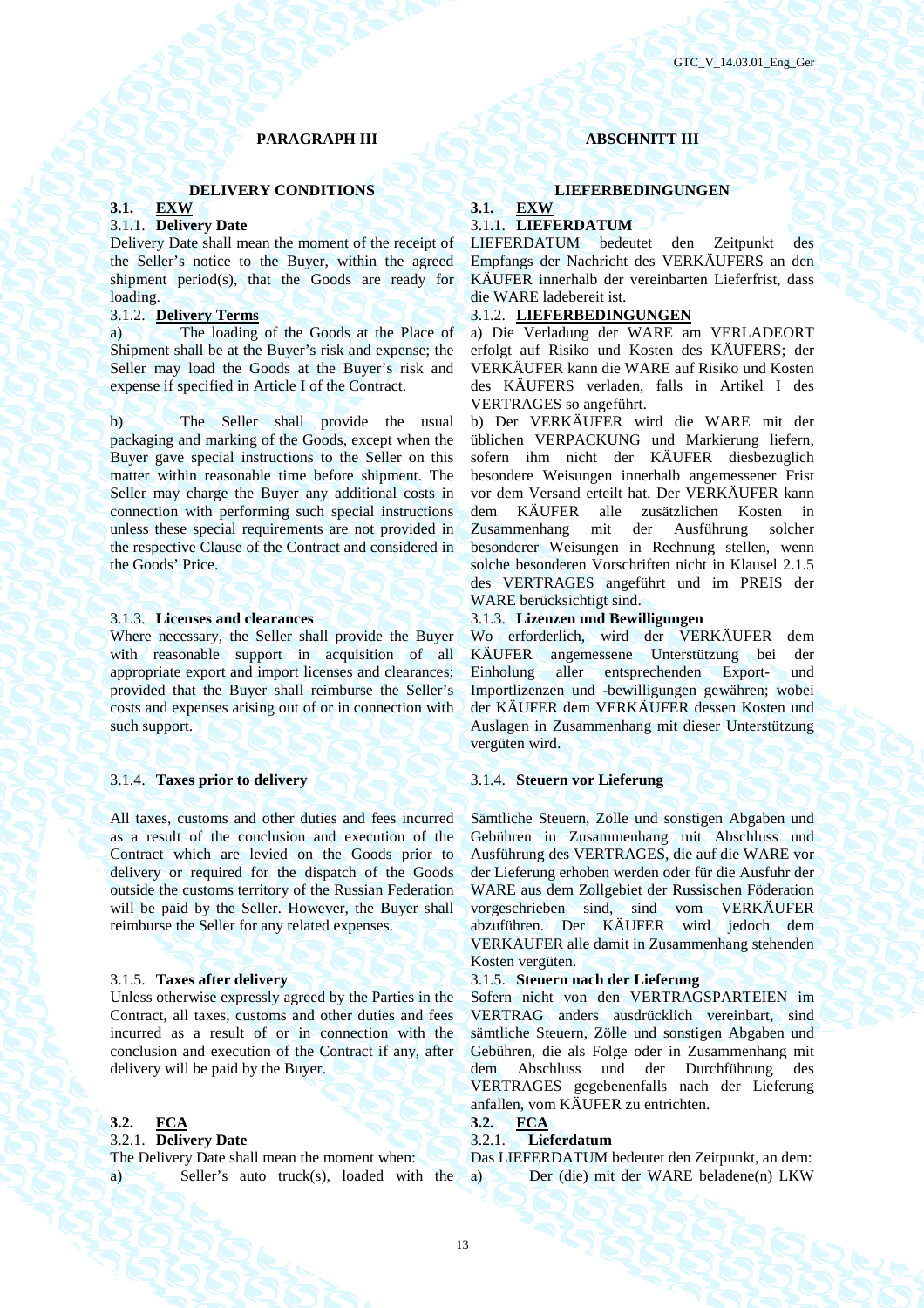Goods, arrive to Place of Destination (or closest possible to the Place of Destination in case the access to the Place of Destination is restricted) and stand ready for unload by Buyer's representative or Carrier.

b) Seller's RTC / railway wagon(s), loaded with the Goods, arrive to Place of Destination (or closest possible to the Place of Destination in case the access to the Place of Destination is restricted) and gives Notice of Arrival ("NOA") to the Carrier or Buyer's representative at the zone of unloading.

c) Seller's Vessel, loaded with the Goods, arrives to Place of Destination (or closest possible to the Place of Destination in case access to the Place of Destination is restricted) and gives Notice of Readiness ("NOR") to the Carrier or the Buyer's representative at the port of unloading.

d) The Goods have been loaded at the Place of Shipment on the means of transport provided by the Carrier nominated by the Buyer – if the delivery is at the Manufacturer or warehouse or storehouse.

a) Discharging and unloading of the Goods is the Buyer's sole responsibility and shall not prejudice completed delivery of the Goods by the Seller, except for the delivery is at the Manufacturer or warehouse or storehouse in which case the loading of the Goods shall be the Seller's responsibility and risk.

b) The Buyer provides the Seller with full and timely information about the Place of Destination and the Carrier, including any special location access instructions and all contact information of the Carrier. The named information is to be provided to the Seller via facsimile or by other means agreed upon by the Parties, at least 5 (five) Business Days prior to each scheduled date of shipment of the Goods by the Seller. Such information can be changed by the Buyer with written notification to the Seller and no later than 1 (one) Business Day before each scheduled shipment.

i. The name of the Carrier (person or entity). i. Name des FRÄCHTERS (physische oder

ii. Documentation testifying Carrier's rights to accept and carry the Goods (should be presented by the Carrier at delivery).

iii. The identity, location and address of Place of Destination, with instructions for access to the Place of Destination.

des VERKÄUFERS am BESTIMMUNGSORT (oder so nahe wie möglich zu diesem im Fall die Zufahrt zu ihm eingeschränkt ist) eintreffen und zur Entladung durch den Vertreter oder FRÄCHTER des KÄUFERS bereitstehen.

b) Der (die) mit der WARE beladene Tankwaggons / Eisenbahnwaggons des VERKÄUFERS am BESTIMMUNGSORT (oder so nahe wie möglich zu diesem im Fall die Zufahrt zu ihm eingeschränkt ist) eintreffen und dem FRÄCHTER oder Vertreter des KÄUFERS die Meldung der Ankunft ("NOA") im Entladebereich übergeben wird.

с) Das mit der WARE beladene SCHIFF des VERKÄUFERS am BESTIMMUNGSORT (oder so nahe wie möglich zu diesem im Fall die Zufahrt zu ihm eingeschränkt ist) eintrifft und dem FRÄCHTER oder Vertreter des KÄUFERS die Meldung der Bereitschaft ("NOR") im Entladehafen übergeben wird.

d) Die WARE am VERSANDORT auf das vom KÄUFER benannte TRANSPORTMITTEL verladen wurde - wenn die Lieferung ab Lager des HERSTELLERS erfolgt.

### 3.2.2. **Delivery Terms** 3.2.2. **Lieferbedingungen**

а) Entladung und Abladung der WARE ist die ausschließliche Verantwortung des KÄUFERS und beeinträchtigt nicht die Fertigstellung der Lieferung der WARE durch den VERKÄUFER, es sei denn die Lieferung erfolgt ab Lager des HERSTELLERS, in welchem Falle die Verladung der WARE auf Verantwortung und Risiko des VERKÄUFERS erfolgt.

b) Der KÄUFER besorgt dem VERKÄUFER vollständige und rechtzeitige Informationen über den BESTIMMUNGSORT und den FRÄCHTER, sowie auch besondere örtliche Zufahrtsinstruktionen und sämtliche Kontaktdaten des FRÄCHTERS. Die genannten Informationen sind dem VERKÄUFER per Fax oder einem anderen von den VERTRAGSPARTNERN vereinbarten Kommunikationsmittel zu übergeben, mindestens 5 (fünf) Geschäftstage vor jedem geplanten Versanddatum von WAREN durch den VERKÄUFER. Diese Informationen können vom KÄUFER durch schriftliche Nachricht an den VERKÄUFER nicht später als 1 (einen) GESCHÄFTSTAG vor jedem angesetzten Versand geändert werden.

The information must include: Die Informationen müssen umfassen:

juristische Person).

ii. Dokumentation mit der Bestätigung der Berechtigung des FRÄCHTERS zur Übernahme und Beförderung der WARE (ist vom FRÄCHTER bei der Anlieferung vorzulegen).

iii. Identität. Ort und Adresse des BESTIMMUNGSORTES, einschließlich der Instruktionen für die Zufahrt zum BESTIMMUNGSORT.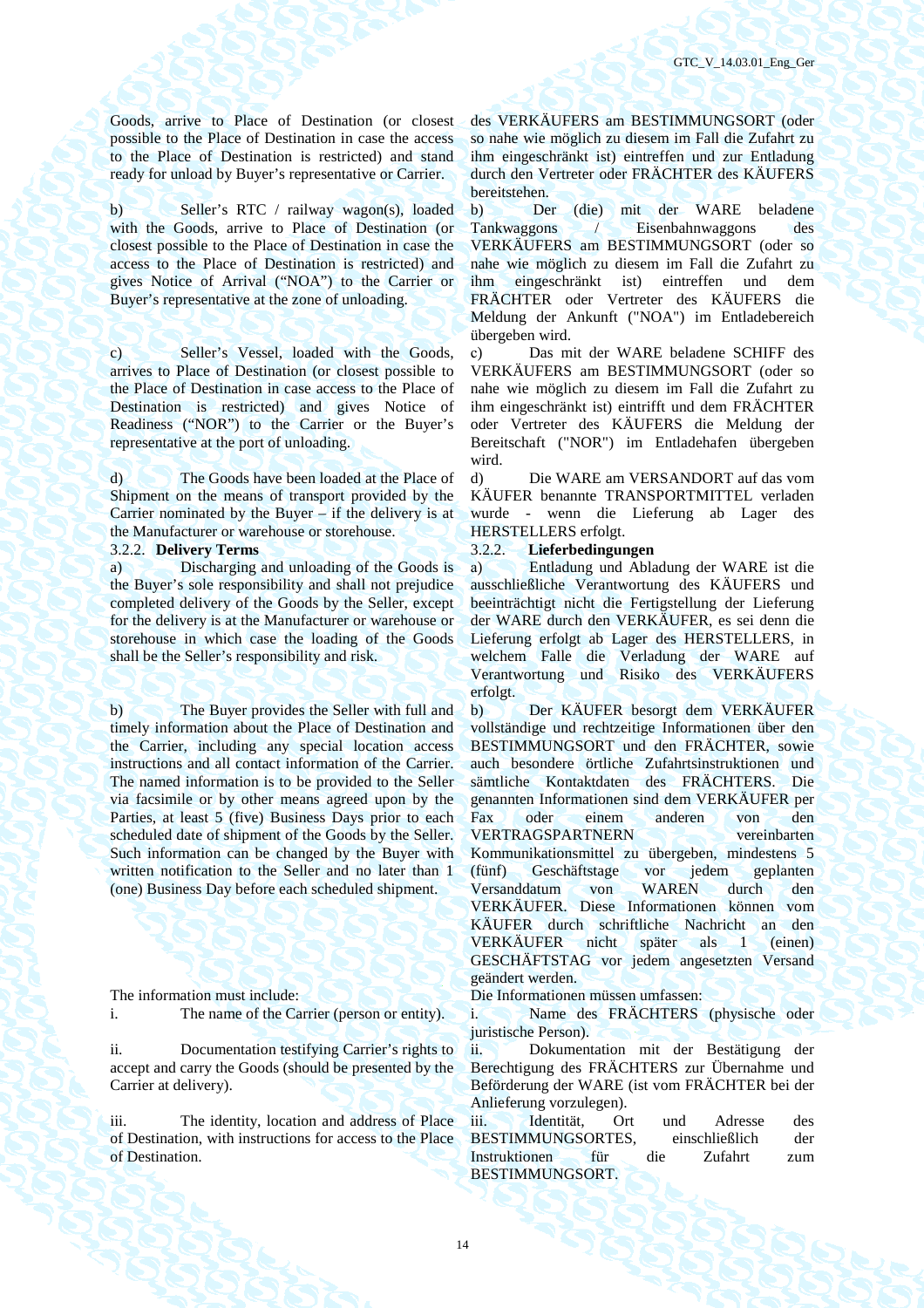iv. Any other information requested by the Seller.

Should the Buyer fail to timely submit the named information, the Seller is not required to initiate the shipping and delivery of the Goods, which will not constitute a waiver of the Buyer's breach of Contract. Any delays in delivery of the Goods which result from inaccuracies of provided information will be on the account of the Buyer and shall not be viewed as breach of Contract by the Seller.

c) If applicable, the Nomination shall be made in accordance with the GTC.

d) Immediately upon the receipt of Seller's Nomination, but not later than one day from the receipt of Seller's Nomination, the Buyer shall provide the Seller with full written instructions regarding the particulars for the Bills of Lading including consignee, contact details and address of the authorized person of the consignee, other information necessary for the delivery and reasonably required by the Seller, number of the copies, addresses, etc. and such other information which may be required by the Place of Shipment, Place of Destination and/or the Seller. The Seller shall have the right to issue its own instructions if the Buyer fails to provide such instructions and/or information required by this Clause. Any delays or time lost caused by any failure of the Buyer to comply with this Clause shall count as laytime or time on demurrage.

e) The Parties shall obtain any licenses, permits and documents which are necessary for successful import and export clearance of the Goods.

f) Export permits shall be timely obtained by the Seller.

g) Import permits shall be timely obtained by the Buyer.

h) All delays for the reason of absence of custom clearance shall be at the expense of the liable Party.

All taxes, customs and other duties and fees incurred as a result of the conclusion and execution of the Contract which are levied on the Goods prior to delivery or required for the dispatch of the Goods outside the customs territory of the Russian Federation will be paid by the Seller.

Unless otherwise expressly agreed by the Parties in the Contract, all taxes, customs and other duties and fees incurred as a result of or in connection with the conclusion and execution of the Contract if any, after delivery will be paid by the Buyer.

iv. Sämtliche sonstigen vom VERKÄUFER verlangten Informationen.

Sollte der KÄUFER die genannten Informationen nicht rechtzeitig vorlegen, ist der VERKÄUFER nicht verpflichtet den Versand und die Lieferung der WARE zu beginnen, was keinen Verzicht auf die Rechte des VERKÄUFERS auf Grund dieser Vertragsverletzung des KÄUFERS darstellt. Sämtliche Verzögerungen der Lieferung der WARE, die aus unrichtig gelieferten Informationen herrühren, gehen zu Lasten des KÄUFERS und gelten nicht als Vertragsverletzung durch den VERKÄUFER.

с) Falls zutreffend, erfolgt die NAMHAFTMACHUNG gemäß den AGB.

d) Unmittelbar nach Erhalt NAMHAFTMACHUNG durch den VERKÄUFER, aber nicht später als einen Tag nach dieser, hat der KÄUFER dem VERKÄUFER schriftlich vollständige Instruktionen über die Einzelheiten der Konnossemente bzw. Frachtbriefe zu übergeben, einschließlich Empfänger, Kontaktdaten und Adresse des Bevollmächtigten des Empfängers, sonstige für die Lieferung erforderlichen und angemessenerweise vom VERKÄUFER erforderlichen Informationen, Anzahl der Kopien, Adressen, etc. und alle sonstigen Informationen, die am VERLADEORT, BESTIMMUNGSORT und/oder vom VERKÄUFER benötigt werden können. Der VERKÄUFER hat das Recht seine eigenen Anweisungen zu erteilen, wenn der KÄUFER dies und/oder die Übergabe gemäß dieser Klausel erforderlicher Informationen unterlässt. Sämtliche Verzögerungen oder Zeitverluste auf Grund einer Unterlassung des KÄUFERS in der Einhaltung dieser Klausel gelten als Liege- bzw. Stehzeitzeit oder Zeit für Liege- bzw. Wagenstandsgeld.

е) Die VERTRAGSPARTNER haben alle Lizenzen, Bewilligungen und Dokumente einzuholen, die für die erfolgreiche Erledigung der Import- und Exportabfertigung der WAREN erforderlich sind.

f) Exportbewilligungen sind zeitgerecht vom VERKÄUFER einzuholen.

g) Importbewilligungen sind zeitgerecht vom KÄUFER einzuholen.

h) Sämtliche Verzögerungen auf Grund von nicht erfolgter Zollabfertigung gehen zu Lasten des dafür verantwortlichen VERTRAGSPARTNERS.

### 3.2.3. **Taxes prior to delivery** 3.2.3. **Steuern vor Lieferung**

Sämtliche Steuern, Zölle und sonstigen Abgaben und Gebühren in Zusammenhang mit Abschluss und Ausführung des VERTRAGES, die auf die WARE vor der Lieferung erhoben werden oder für die Ausfuhr der WARE aus dem Zollgebiet der Russischen Föderation vorgeschrieben sind, sind vom VERKÄUFER zu bezahlen.

### 3.2.4. **Taxes after delivery** 3.2.4. **Steuern nach der Lieferung**

Sofern nicht von den VERTRAGSPARTEIEN im VERTRAG anders ausdrücklich vereinbart, sind sämtliche Steuern, Zölle und sonstigen Abgaben und Gebühren, die als Folge oder in Zusammenhang mit dem Abschluss und der Durchführung des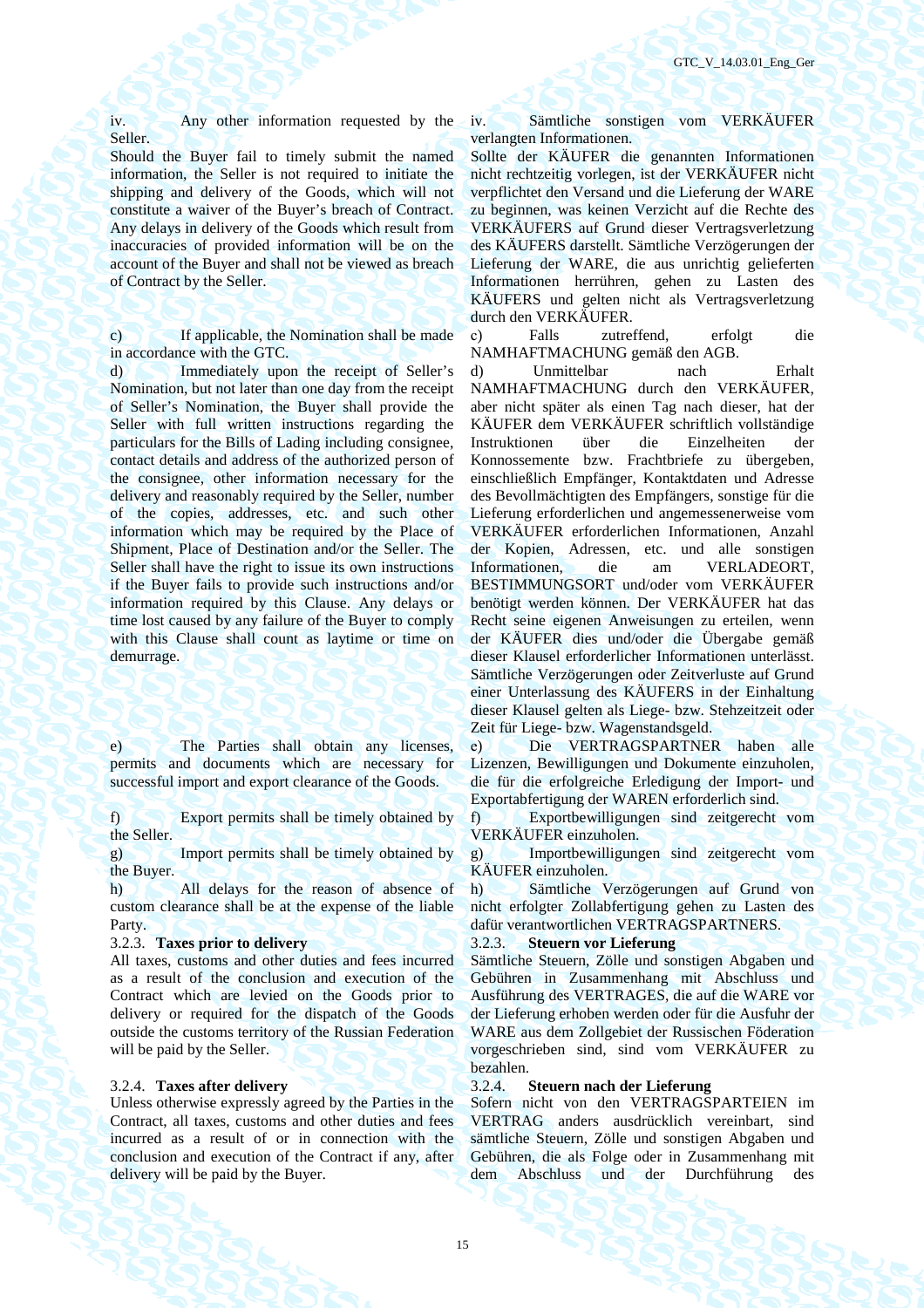### **3.3. FOB 3.3. FOB**

a) The Delivery Date shall mean the moment when the Goods have been loaded on board of the nominated Vessel by customary means of the loading port at the Place of Destination which date is set in the Bill of Lading.

b) For the liquid Goods the Delivery Date means the moment when the Goods passes the flange connection between the delivery hose and the permanent hose connection of the vessel at the Place of destination.

a) Discharging and unloading the Goods is the Buyer's sole responsibility and shall not prejudice completed delivery of the Goods by the Seller.

b) The time required by the Vessel to clean the tanks or otherwise prepare the Vessel for the loading of the Goods or start the voyage shall not be included in the laytime.

c) The Buyer provides the Seller with full and timely information about the Vessel and the Place of Destination, including but not limited to the required documents, the mode of operation. The named information is to be provided to the Seller via facsimile or by other means agreed upon by the Parties, at least 5 (five) Business Days prior to each scheduled date of shipment of the Goods by the Seller.

i. The name of the Place of Destination (loading port).

ii. The identity of the expected arrival terminal(s) at loading port.

iii. The name of the Vessel and Vessel's Master contact information.

iv. Any other information requested by the Seller.

d) Should the Buyer fail to timely submit the named information, the Seller is not required to initiate the shipping and delivery of the Goods, which will not constitute a waiver of the Buyer's breach of Contract. Any delays in delivery of the Goods which result from inaccuracies of provided information will be on the account of the Buyer and shall not be viewed as breach of the Contract by the Seller.

e) The Nomination, if applicable, shall be made in accordance with the GTC.

 The information on the Vessel to be submitted by the Buyer shall include:

ii. position at 10:00 gmt on the date of nomination and ETA loadport;

VERTRAGS gegebenenfalls nach der Lieferung anfallen, vom KÄUFER zu bezahlen.

### 3.3.1. **Delivery Date** 3.3.1. **Lieferdatum**

а) Das LIEFERDATUM bedeutet den Zeitpunkt, an dem die WARE an Bord des benannten SCHIFFES mit konventionellen Mitteln des Ladehafens am BESTIMMUNGSORT verladen wurde und der im Konnossement eingetragen ist.

b) Für flüssige WARE bedeutet das LIEFERDATUM den Zeitpunkt, wenn die WARE die Flanschverbindung zwischen dem Lieferschlauch und der permanenten Schlauchverbindung des SCHIFFES am BESTIMMUNGSORT passiert.

### 3.3.2**. Delivery terms** 3.3.2. **Lieferbedingungen**

a) Entladung und Abladung der WARE ist die ausschließliche Verantwortung des KÄUFERS und hat keine Auswirkung auf die Fertigstellung der Lieferung der WARE durch den VERKÄUFER.

b) Die vom SCHIFF benötigte Zeit für die Reinigung der Tanks oder sonstige Vorbereitung des SCHIFFS für die Verladung der WARE oder den Beginn der Reise ist nicht Bestandteil der Liegezeit.

с) Der KÄUFER besorgt dem VERKÄUFER vollständige und rechtzeitige Informationen über das SCHIFF und den BESTIMMUNGSORT, sowie unter anderem auch die erforderlichen Dokumente und die Durchführungsmodalitäten. Die genannten Informationen sind dem VERKÄUFER per Fax oder einem anderen von den VERTRAGSPARTNERN vereinbarten Kommunikationsmittel zu übergeben, mindestens 5 (fünf) Geschäftstage vor jedem geplanten Versanddatum von WARE durch den VERKÄUFER: The information must include: Die Informationen müssen umfassen:

> i. Name des BESTIMMUNGSORTES (Ladeortes).

> ii. Identität der voraussichtlichen Ankunftsterminals im Ladehafen.

> iii. Name des SCHIFFES und Kontaktdaten des Schiffskapitäns.

> iv. Sämtliche sonstigen vom VERKÄUFER verlangten Informationen.

> d) Sollte der KÄUFER die genannten Informationen nicht rechtzeitig vorlegen, ist der VERKÄUFER nicht verpflichtet den Versand und die Lieferung der WARE zu beginnen, was keinen Verzicht auf die Rechte des VERKÄUFERS auf Grund dieser Vertragsverletzung des KÄUFERS darstellt. Sämtliche Verzögerungen der Lieferung der WARE, die aus unrichtig gelieferten Informationen herrühren, gehen zu Lasten des KÄUFERS und gelten nicht als Vertragsverletzung durch den VERKÄUFER.

> e) Die NAMHAFTMACHUNG erfolgt gegebenenfalls gemäß den AGB.

> Die vom KÄUFER vorzulegenden Informationen über das SCHIFF umfassen:

i. name of vessel, date built, flag; i. Name des Schiffes, Baujahr, Flagge;

ii. Position um 10:00 Uhr GMT am Tag der NAMHAFTMACHUNG und ETA Ladehafen;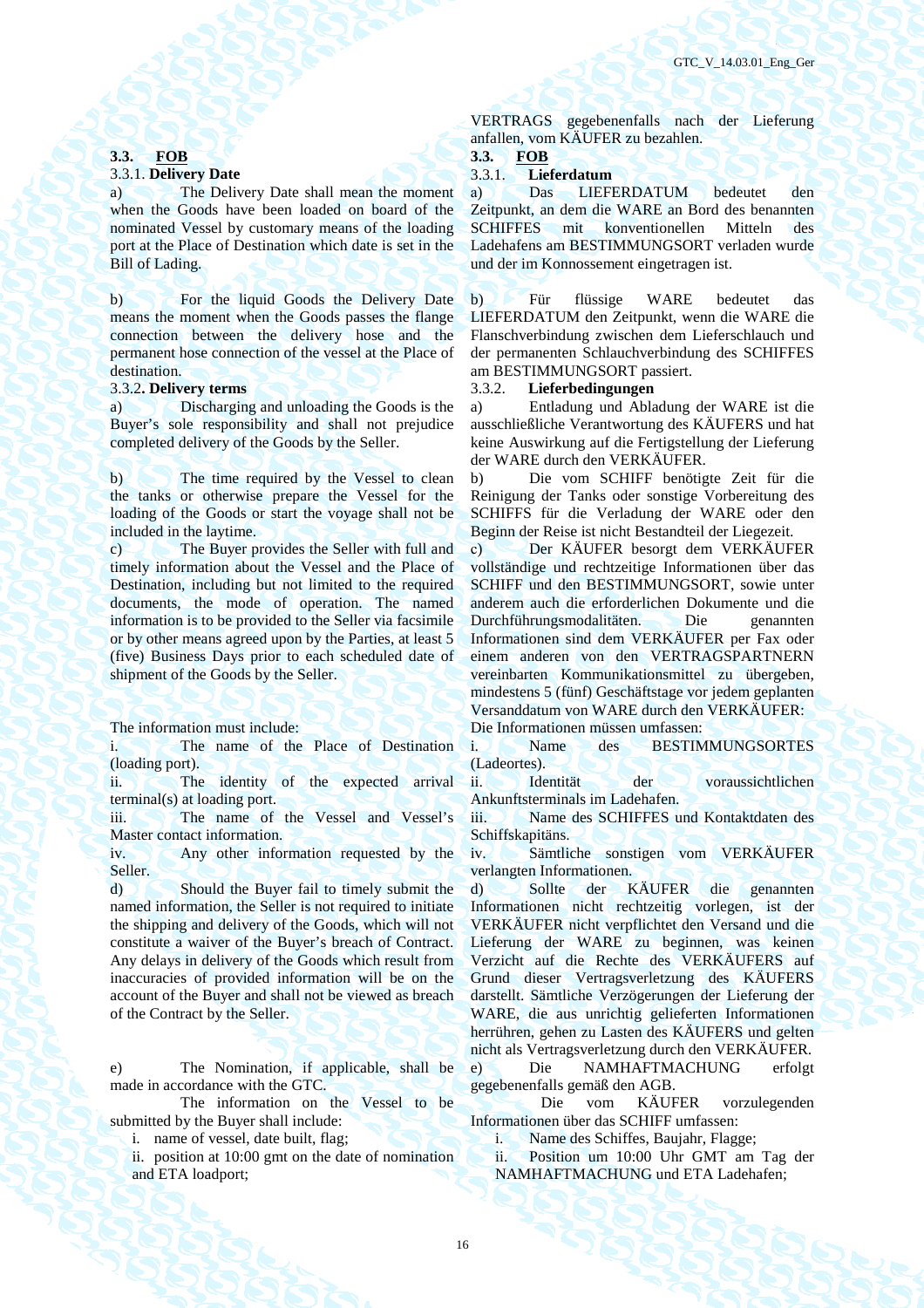- 
- 
- 
- 
- 
- 
- 
- 
- 
- 

xiii. details of any other cargo on board and conditions of segregation.

The substitution of the nominated Vessel shall be subject to acceptance by the Seller and loading terminal.

### 3.3.3 **Notice of Readiness (NOR)** 3.3.3. **Bereitschaftsnachricht**

a) The Buyer shall arrange for the Master of the Vessel loading under the Contract to advise telegraphically to Seller's local representative about the following notices within the limits specified:

i. At least 72 (seventy-two) hours before arrival to advise ETA.

ii. At least 48 (forty-eight) hours before arrival to confirm or amend ETA.

iii. At least 24 (twenty-four) hours before arrival to confirm or amend ETA.

iv. On arrival to advise the exact time of arrival.

b) Upon arrival of the Vessel at the customary anchorage for the Place of Destination, the Master of the Vessel or his local representative shall give Seller's local representative a written NOR evidencing the Vessel's readiness to load the Goods. Such NOR shall not be given until the Vessel has clean tanks ready for loading and has received all clearances required by Customs and/or other local government authorities.

c) The Buyer shall ensure that the Vessel and its Master shall comply with the rules and regulations at Place of Destination. All damage which may occur to the Vessel, port infrastructure, surroundings and people for the reason of such non-compliance shall be on account of the Buyer alone.

d) If the Vessel tenders NOR at the Place of Destination before the first day of the loading daterange allocated to that Vessel, it can be given a loading berth as soon as possible but without commitment or obligation by the Seller to load immediately and laytime shall begin on commencement of loading or at 06:00 hours a.m. local time on the first day of the loading date-range, whichever occurs first.

e) If the Vessel tenders NOR after the loading date-range as well as if the Vessel is not ready (not suitable) for loading of the Goods, the Seller shall not be obligated to deliver the Goods which should have

- iii. deadweight; iii. Tragfähigkeit (Deadweight); iii. Tragfähigkeit (Deadweight);
- iv. draft; iv. Tiefgang; iv. Tiefgang;
- v. length and width; v. Länge und Breite;
- vi. ballast type; vi. Ballasttyp;
- vii. Art des Rumpfs;
- viii. cp speed; viii. CP Geschwindigkeit;
- ix. three previous cargoes; ix. Die drei letzten Frachten;
- x. demurrage rate; x. Liegegeldsatz;
- xi. vessel's approvals; vi. Zulassung des Scheiffs;
- xii. Ship's agents loadport; xii. Ladehafen des Sschiffs;
	- xiii. Einzelheiten über sonstige Fracht an Bord und Art der getrennten Lagerung.

Ersatz des benannten SCHIFFS unterliegt der Genehmigung durch den VERKÄUFER und des Ladeterminals.

а) Der KÄUFER organisiert, dass der Kapitän des vertragsgemäß ladenden SCHIFFES telegraphisch dem Vertreter des VERKÄUFERS vor Ort nachstehende Nachrichten innerhalb der angegebenen Fristen übergibt:

i. Mindestens 72 (zweiundsiebzig) Stunden vor Ankunft Meldung der ETA.

ii. Mindestens 48 (achtundvierzig) Stunden vor Ankunft Bestätigung oder Änderung der Meldung der ETA.

iii. Mindestens 24 (vierundzwanzig) Stunden vor Ankunft Bestätigung oder Änderung der Meldung der ETA.

iv. Bei Ankunft Meldung der tatsächlichen Ankunftszeit.

b) Bei Anlegen des SCHIFFS am üblichen Ankerplatz des BESTIMMUNGSORTES wird der Kapitän des SCHIFFS oder sein Vertreter vor Ort dem Vertreter des VERKÄUFERS vor Ort eine schriftliche NOR übergeben zum Nachweis der Bereitschaft des SCHIFFES zur Verladung der WARE. Diese NOR darf nicht gegeben werden, bis das SCHIFF saubere ladebereite Tanks und alle Abfertigungen des Zolls und/oder anderer lokaler Regierungsbehörden hat.

с) Der KÄUFER hat sicherzustellen, dass das SCHIFF und dessen Kapitän die Vorschriften und Regeln am BESTIMMUNGSORT einhalten. Sämtliche Schäden am SCHIFF, der Hafeninfrastruktur, der Umgebung und an Personen auf Grund solchen Zuwiderhandelns gehen ausschließlich zu Lasten des KÄUFERS.

d) Wenn das SCHIFF am BESTIMMUNGSORT vor dem ersten Tag des dem SCHIFF zugeteilten Ladedatumsbereichs NOR anbietet, kann es so rasch wie möglich einen Ladeplatz erhalten, aber ohne Verpflichtung oder Zusage des VERKÄUFERS für sofortige Verladung, und die Liegezeit beginnt mit Beginn der Verladung bzw. um 06:00 Uhr Lokalzeit des ersten Tages des Ladedatumsbereiches, je nachdem was früher eintritt.

е) Bietet das SCHIFF NOR nach dem Ladedatumsbereich an, sowie wenn das SCHIFF für die Verladung der WARE nicht bereit (geeignet) ist, ist der VERKÄUFER nicht verpflichtet die auf dieses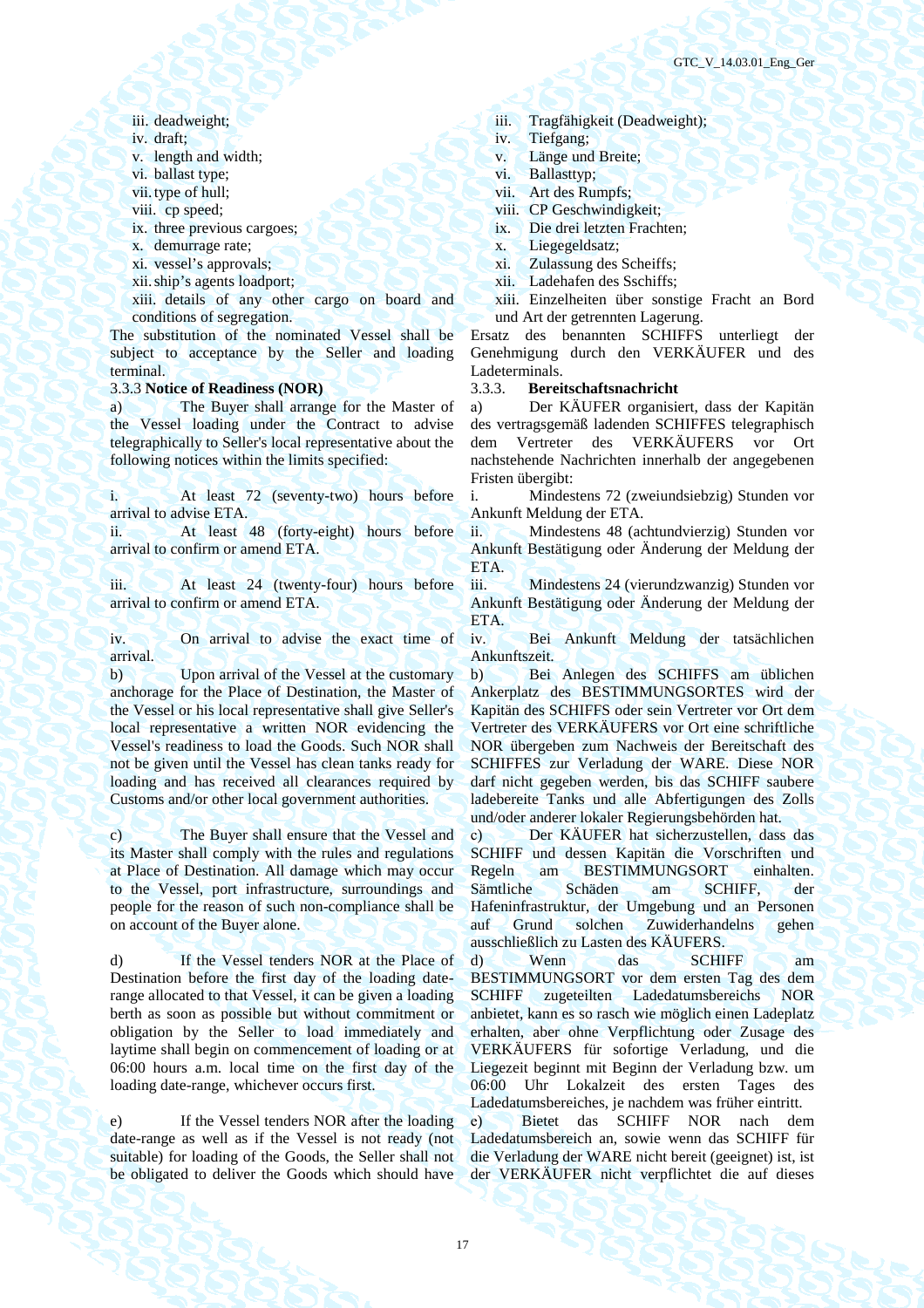been loaded on such Vessel unless the Seller specifically agrees to do so, in which case laytime shall begin when vessel is all fast at berth.

f) In case the Vessel has not arrived at the port within the agreed delivery range, as well as if the Vessel is not ready (not suitable) for loading of the goods but the Seller agrees to deliver the Goods, laytime shall commence when vessel is all fast at berth.

g) If the Buyer fails to submit notifications and NOR when due, the Seller shall not be responsible for any eventual demurrage at loading port.

h) The Parties shall obtain any licenses, permits and documents which are necessary for successful import and export clearance of the Goods.

i) Export permits shall be timely obtained by the Seller.

j) Import permits shall be timely obtained by the Buyer.

k) All delays for the reason of absence of custom clearance shall be at the expense of the liable Party.

3.3.4. **Demurrage** 3.3.4. **Liegegeld** 

a) The Seller shall indemnify the Buyer for all costs for Demurrage. In order to be indemnified, such demurrage must result from delay in loading of the Goods by the Seller's fault beyond allowed laytime.

b) The Seller shall pay demurrage for time used for loading in excess of laytime allowed. Seller's liability for demurrage under the Contract shall not exceed the actual demurrage which the Buyer is held liable for under the terms of the charter party, as evidenced by the Buyer's documentation to Seller's reasonable satisfaction.

c) The Seller shall not be liable for demurrage for any delay due to fault or failure of the Vessel or its Master or crew, or if loading is suspended for Vessel's own purposes, in which case the Buyer shall pay all expenses incurred by the Seller as a result thereof.

d) The demurrage rates referred to above shall be reduced by 50% (fifty per cent) where demurrage is caused by events such as accidents occurring to equipment affecting the loading at the loading port or fire in or near the loading facilities.

e) The Seller shall be unloaded and released from all liability for payment of demurrage if claims for demurrage have not been presented to the Seller in writing with complete supporting documentation

SCHIFF zu verladende WARE anzubieten, es sei denn der VERKÄUFER erklärt sich ausdrücklich damit einverstanden, wobei in diesem Fall die Liegezeit beginnt, sobald das SCHIFF am Liegeplatz festgemacht hat.

f) Wenn das SCHIFF im Hafen nicht innerhalb des vereinbarten Anlieferzeitbereichs eintrifft, sowie wenn das SCHIFF für die Verladung der WARE nicht bereit (geeignet) ist, aber der VERKÄUFER sich ausdrücklich damit einverstanden erklärt die WARE anzuliefern, beginnt die Liegezeit, sobald das SCHIFF am Liegeplatz festgemacht hat.

g) Wenn der KÄUFER die Vorlage der Meldungen und der NOR bei Fälligkeit unterlässt, ist der VERKÄUFER nicht für eventuelle Liegegelder im Verladehafen nicht verantwortlich.

h) Die VERTRAGSPARTNER haben alle Lizenzen, Bewilligungen und Dokumente einzuholen, die für das Gelingen der Import- und Exportabfertigung der WAREN erforderlich sind.

i) Exportbewilligungen sind zeitgerecht vom VERKÄUFER einzuholen.

j) Importbewilligungen sind zeitgerecht vom KÄUFER einzuholen.

k) Sämtliche Verzögerungen auf Grund von nicht erfolgter Zollabfertigung gehen zu Lasten des dafür verantwortlichen VERTRAGSPARTNERS.

а) Der VERKÄUFER vergütet dem KÄUFER sämtliche Liegegelder. Um diese Vergütung zu erhalten, muss ein derartiges Liegegeld aus einer verzögerten Beladung der WARE nach Ablauf der vereinbarten Liegezeit aus Verschulden des VERKÄUFERS herrühren.

b) Der VERKÄUFER hat das Liegegeld für die Ladezeit in Überschreitung der vereinbarten Liegezeit zu bezahlen. Die Haftung des VERKÄUFERS für Liegegeld laut VERTRAG darf das tatsächliche Liegegeld nicht überschreiten, für das der KÄUFER gemäß dem Chartervertrag haftbar gemacht wird, wie es aus den für den VERKÄUFER angemessenerweise zufriedenstellenden Unterlagen des KÄUFERS hervorgeht.

с) Der VERKÄUFER haftet nicht für Liegegeld auf Grund von Verzögerungen, die die Schuld des SCHIFFES oder dessen Kapitäns oder Mannschaft sind, oder wenn die Verladung aus dem SCHIFF zuzurechnenden Gründen unterbrochen wird, in welchem Fall der KÄUFER sämtliche dem VERKÄUFER daraus erwachsenen Kosten trägt.

d) Die obenerwähnten Liegegeldsätze werden um 50% (fünfzig Prozent) reduziert, wenn das Liegegeld von Ereignissen wie Beschädigung der für die Ladung erforderlichen Anlagen im Verladehafen oder Brand in oder in der Nähe der Ladeanlagen verursacht wurde.

е) Der VERKÄUFER ist von sämtlicher Haftung für Bezahlung von Liegegeldern befreit, wenn ihm nicht schriftlich entsprechende Forderungen mit vollständiger zugrundeliegender Dokumentation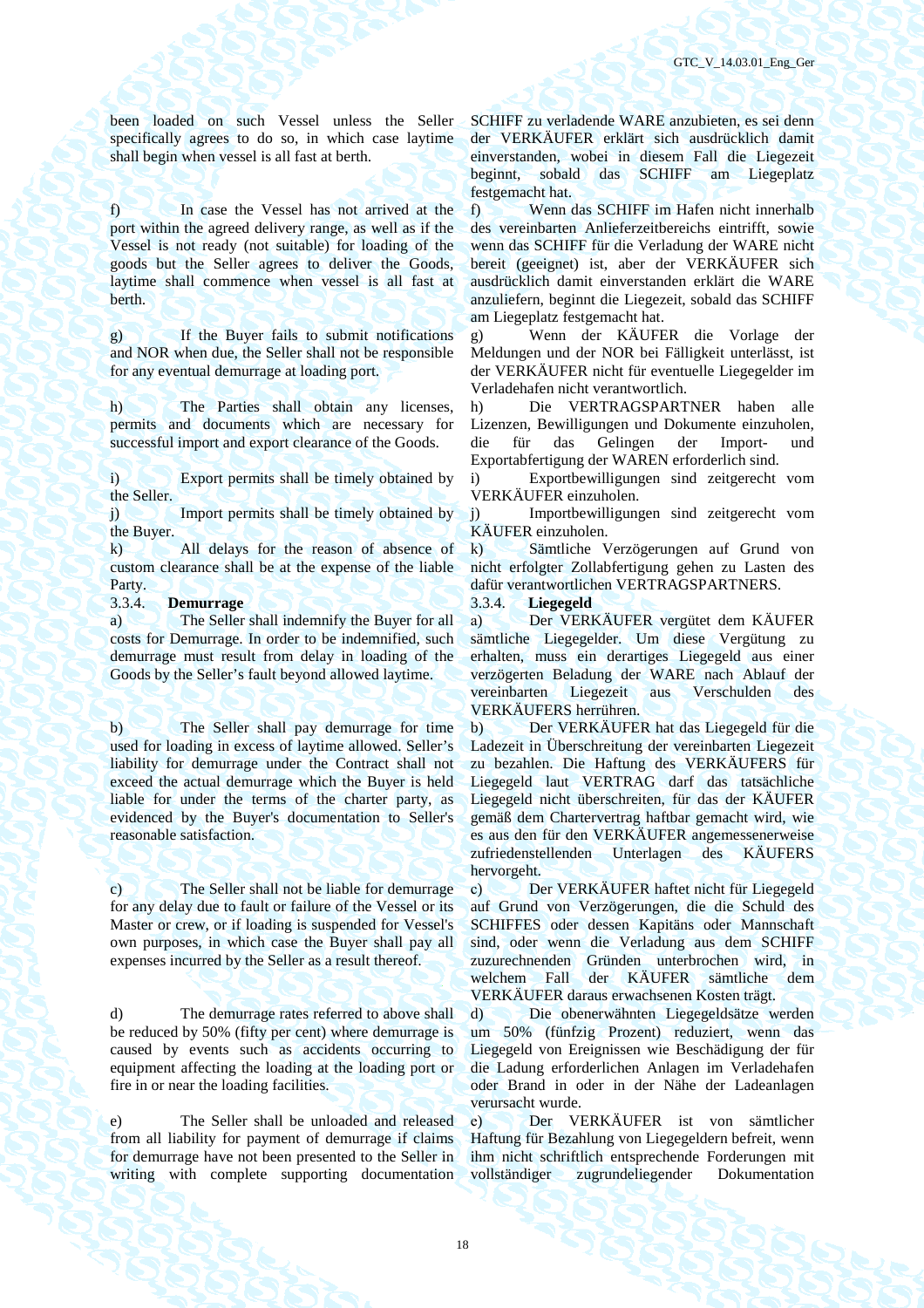within 60 (sixty) days from the date of the Bill of Lading under which the claim for demurrage arises.

### 3.3.5. **Taxes prior to delivery** 3.3.5. **Steuern vor Lieferung**

All taxes, customs and other duties and fees incurred as a result of the conclusion and execution of the Contract which are levied on the Goods prior to delivery or required for the dispatch of the Goods outside the customs territory of the Russian Federation will be paid by the Seller.

Unless otherwise expressly agreed by the Parties in the Contract, all taxes, customs and other duties and fees incurred as a result of or in connection with the conclusion and execution of the Contract if any, after delivery will be paid by the Buyer.

### 3.3.7. **Deadfreight** 3.3.7. **Ausfallfracht**

Only deadfreight through the Seller's fault will be compensated by the Seller. If the Buyer requires the Seller to compensate for the deadfreight it shall provide the Seller with a relevant claim accompanied by all documents substantiating the Buyer's costs and expenses. Only reasonable deadfreight will be compensated.

### **3.4. CFR 3.4 CFR**

### 3.4.1. **Delivery Date** 3.4.1. **Lieferdatum**

a) The Delivery Date shall mean the moment when the Goods have been loaded on board of the nominated Vessel by customary means of the loading port at the Place of Destination which date is set in the Bill of Lading.

b) For the liquid Goods the Delivery Date means the moment when the Goods passes the flange connection between the delivery hose and the permanent hose connection of the vessel at the Place of destination.

c) Discharging and unloading the Goods is the Buyer's sole responsibility and shall not prejudice completed delivery of the Goods by the Seller.

a) The Buyer provides the Seller with full and timely information about the unloading port. The named information along with the Buyer's documentary instructions is to be provided to the Seller via facsimile or by other means agreed upon by the Parties, at least 5 (five) Business Days prior to each scheduled date of shipment of the Goods by the Seller.

ii. All instructions regarding customary documentation which may be required at the unloading port.

iii. The identity of the terminal(s) at unloading iii. Die Angaben über den (die) Terminal(s) im

innerhalb von 60 (sechzig) Tagen ab Datum des Konnossements vorgelegt werden, unter dem die Forderung nach Liegegeld entstand.

Sämtliche Steuern, Zölle und sonstigen Abgaben und Gebühren in Zusammenhang mit Abschluss und Ausführung des Vertrages, die auf die WARE vor der Lieferung erhoben werden oder für die Ausfuhr der WARE aus dem Zollgebiet der Russischen Föderation erforderlich sind, sind vom VERKÄUFER zu bezahlen 3.3.6. **Taxes after delivery** 3.3.6. **Steuern nach der Lieferung** 

> Sofern nicht von den VERTRAGSPARTEIEN im VERTRAG anders ausdrücklich vereinbart, sind sämtliche Steuern, Zölle und sonstigen Abgaben und Gebühren, die als Folge oder in Zusammenhang mit dem Abschluss und der Durchführung des VERTRAGS gegebenenfalls nach der Lieferung anfallen, vom KÄUFER zu bezahlen.

Ausschließlich Ausfallfracht aus Verschulden des VERKÄUFERS wird vom VERKÄUFER vergütet. Wenn der KÄUFER vom VERKÄUFER Vergütung für Ausfallfracht verlangt, hat er ihm einen entsprechenden Anspruch vorzulegen, der sämtliche Unterlagen enthält, die die Kosten und Auslagen des KÄUFERS belegen. Es wird ausschließlich angemessene Ausfallfracht vergütet.<br>3.4 CFR

а) Das LIEFERDATUM bedeutet den Zeitpunkt, an dem die WARE an Bord des benannten SCHIFFES mit konventionellen Mitteln des Ladehafens am BESTIMMUNGSORT verladen wurde und der im Konnossement eingetragen ist.

b) Für flüssige WARE bedeutet das LIEFERDATUM den Zeitpunkt, wenn die WARE die Flanschverbindung zwischen dem Lieferschlauch und der permanenten Schlauchverbindung des SCHIFFES am BESTIMMUNGSORT passiert.

с) Entladung und Abladung der WARE ist die ausschließliche Verantwortung des KÄUFERS und hat keine Auswirkung auf die Fertigstellung der Lieferung der WARE durch den VERKÄUFER.

### 3.4.2. **Delivery terms** 3.4.2. **Lieferbedingungen**

а) Der KÄUFER übergibt dem VERKÄUFER vollständig und zeitgerecht Informationen über den Entladehafen. Die genannten Informationen gemeinsam mit den Dokumenteninstruktionen des KÄUFERS sind dem VERKÄUFER per Fax oder einem anderen von den VERTRAGSPARTNERN vereinbarten Kommunikationsmittel zu übergeben, mindestens 5 (fünf) Geschäftstage vor jedem geplanten Versanddatum von WAREN durch den VERKÄUFER:

### The information must include: Die Informationen müssen umfassen:

i. The name of the unloading port.  $\overrightarrow{\ }$  i. Namen des Entladehafens.

ii. Sämtliche Instruktionen für die im Entladehafen übliche erforderliche Dokumentation.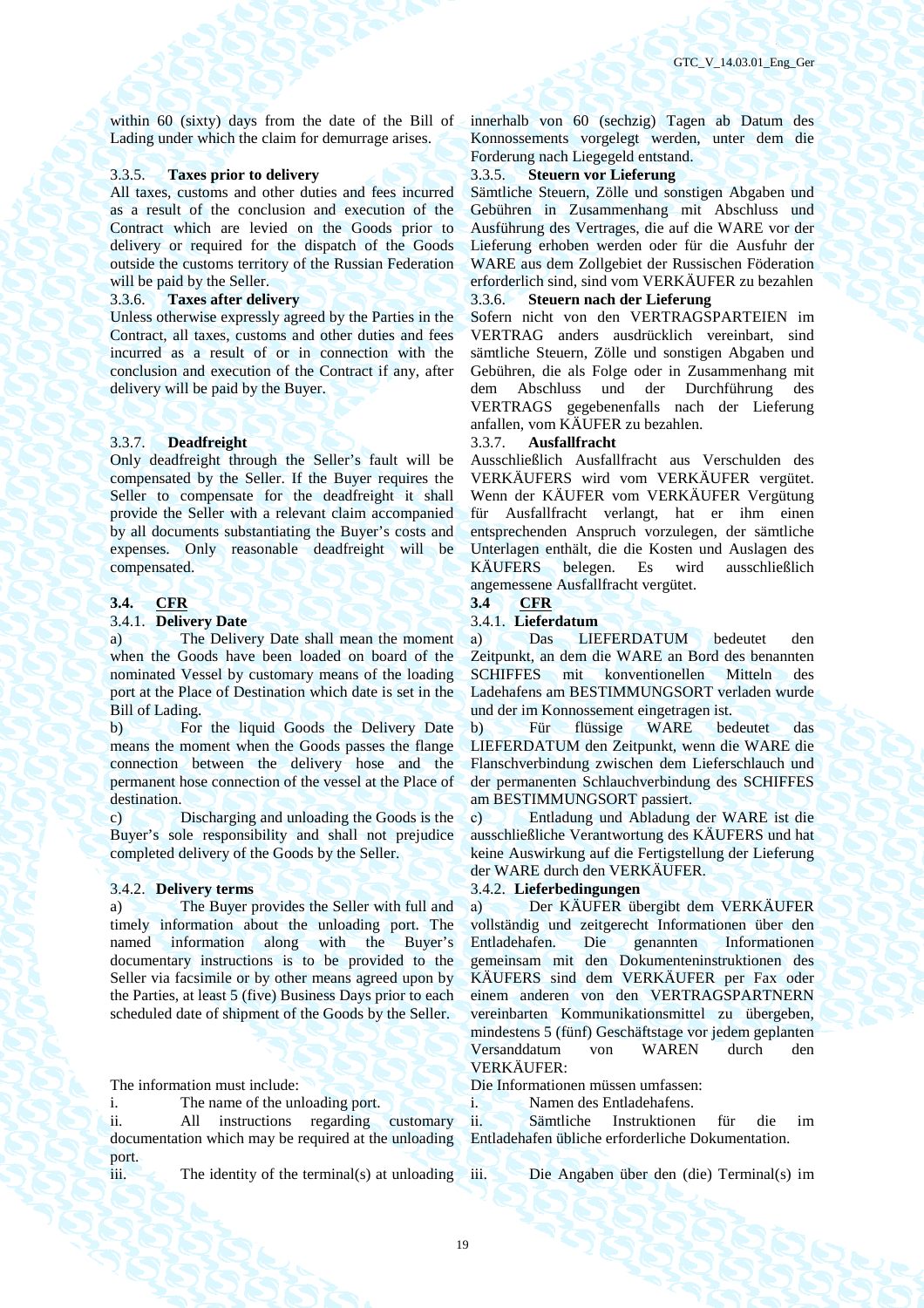port with instruction to enable the Vessel to prepare and submit necessary information to the customs or border authorities.

iv. Any other information requested by the Seller.

Should the Buyer fail to timely submit the named information, the Seller is not required to initiate the shipping and delivery of the Goods, which will not constitute a waiver of the Buyer's breach of Contract. Any delays in delivery of the Goods which result from inaccuracies of provided information will be on the account of the Buyer and shall not be viewed as breach of Contract by the Seller.

b) If applicable, the Nomination shall be made in accordance with the GTC.

c) Where the Seller expressly or impliedly provides the Buyer with a date or a range of dates within which a nominated Vessel shall arrive at the unloading port these shall be indicative only, made by the Seller as an honest assessment without guarantee. The Seller shall not assume any responsibility for the delivery of the Goods at the unloading port in indicated period.

d) Immediately upon the receipt of Seller's Nomination, but not later than one day from the receipt of Seller's Nomination, the Buyer shall provide the Seller with full written instructions regarding the particulars for the Bills of Lading including consignee, contact details and address of the authorized person of the consignee, other information necessary for the delivery and reasonably required by the Seller, number of the copies, addresses, etc. and such other information which may be required by the Place of Shipment, Place of Destination and/or the Seller. The Seller shall have the right to issue its own instructions if the Buyer fails to provide such instructions and/or information required by this Clause. Any delays or time lost caused by any failure of the Buyer to comply with this Clause shall count as laytime or time on demurrage.

The Seller may arrange shipment under the Bills of Lading which incorporate charterparty conditions normally in use for Vessels. Without prejudice to the generality of the foregoing, such conditions shall be deemed to include:

i. the provision that the Goods shall be unloaded from the Vessel at the Buyer's expense; and

ii. the provision that where, at any time after loading, but before the commencement of unloading:

importation of the Goods at the Place of Destination is prohibited under the laws of the country

Entladehafen, mit Instruktionen für die Erstellung und Vorlage der erforderlichen Daten an die Zoll- oder Grenzbehörden.

iv. Sämtliche sonstigen vom VERKÄUFER verlangten Informationen.

Sollte der KÄUFER die genannten Informationen nicht rechtzeitig vorlegen, ist der VERKÄUFER nicht verpflichtet den Versand und die Lieferung der WARE zu beginnen, was keinen Verzicht auf die Rechte des VERKÄUFERS auf Grund dieser Vertragsverletzung des KÄUFERS darstellt. Sämtliche Verzögerungen der Lieferung der WARE, die aus unrichtig gelieferten Informationen herrühren, gehen zu Lasten des KÄUFERS und gelten nicht als Vertragsverletzung durch den VERKÄUFER:

b) Falls zutreffend, erfolgt die NAMHAFTMACHUNG gemäß den AGB.

с) Wenn der VERKÄUFER ausdrücklich oder implizit dem KÄUFER ein Datum oder einen Zeitbereich bekanntgibt, innerhalb dessen ein benanntes SCHIFF im Entladehafen eintreffen soll, sind diese nur unverbindlich eine ehrliche Einschätzung des VERKÄUFERS ohne Garantie. Der VERKÄUFER übernimmt keine Verantwortung für die Lieferung der WARE im Entladehafen in der angegebenen Zeitspanne.

d) Unmittelbar nach Erhalt der NAMHAFTMACHUNG durch den VERKÄUFER, aber nicht später als einen Tag nach dieser, hat der KÄUFER dem VERKÄUFER vollständige schriftliche Instruktionen über die Einzelheiten der Konnossemente zu übergeben, einschließlich Adressat, Kontaktdaten und Adresse der bevollmächtigten Person des Adressaten, sonstige für die Lieferung erforderlichen und angemessener weise vom VERKÄUFER erforderlichen Informationen, Anzahl der Kopien, Adressen, etc. und alle sonstigen Informationen, die am LADEORT, BESTIMMUNGSORT und/oder vom VERKÄUFER benötigt werden können. Der VERKÄUFER hat das Recht seine eigenen Anweisungen zu erteilen, wenn der KÄUFER diese und/oder Informationen, die gemäß dieser Klausel erforderlich sind, nicht bekanntgibt. Sämtliche Verzögerungen oder Zeitverluste auf Grund einer Unterlassung des KÄUFERS in der Einhaltung dieser Klausel gelten als Liegezeit oder Zeit für Liegegeld.

### 3.4.3. **Charterparty Conditions** 3.4.3. **Bedingungen des Frachtvertrags**

Der VERKÄUFER kann die Sendung mit einem Konnossement vornehmen, das die normalerweise für SCHIFFE üblichen Frachtvertragsbedingungen enthält. Unbeschadet der Allgemeingültigkeit des Vorstehenden sollen diese Bedingungen enthalten:

i. die Bestimmung, dass die WARE vom SCHIFF auf Kosten des KÄUFERS entladen wird; und

ii. die Bestimmung dass dort, wo jederzeit nach der Verladung, jedoch vor Beginn der Entladung:

- die Einfuhr der WARE am BESTIMMUNGSORT von den Gesetzen des Landes,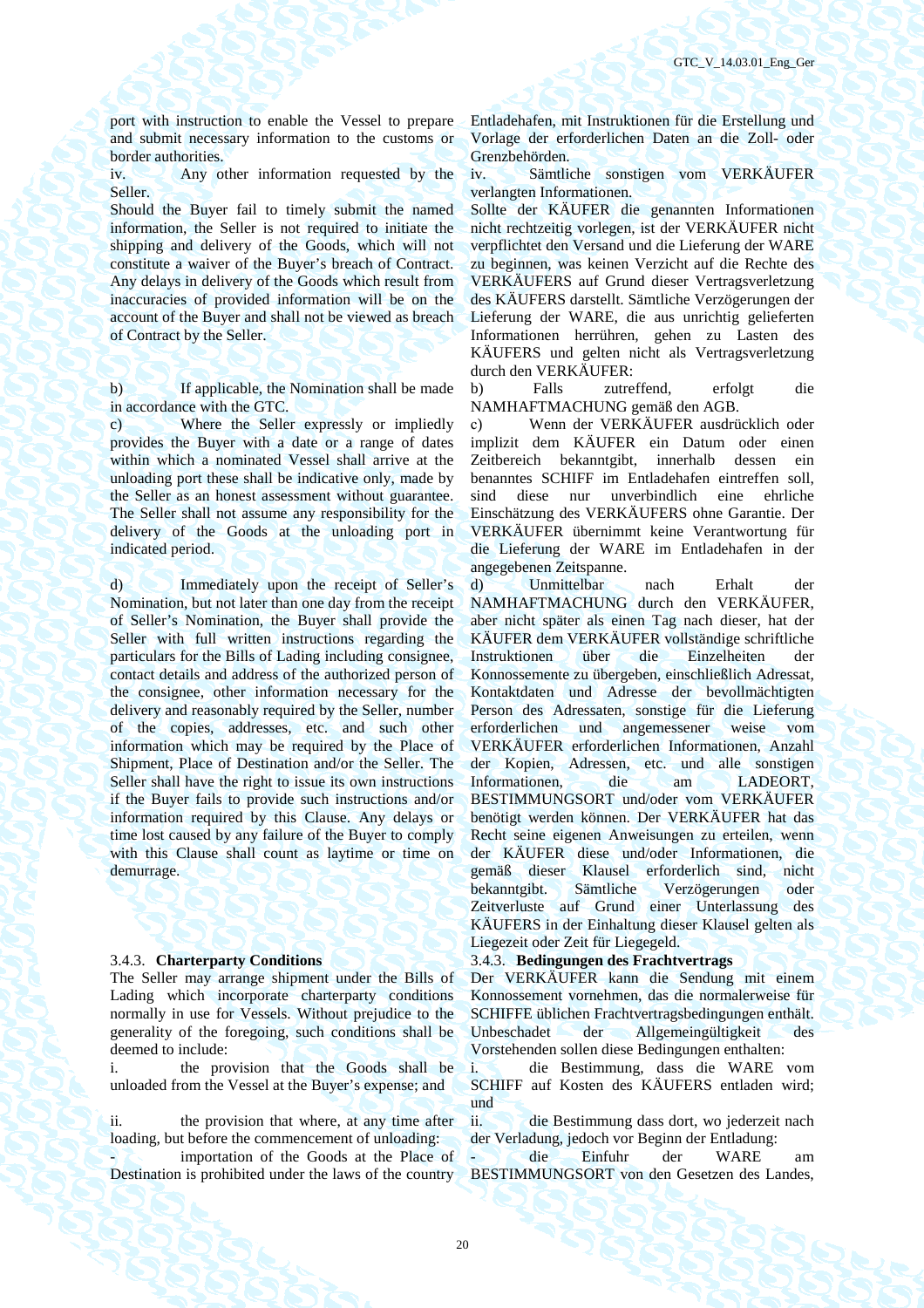in which such the Goods were produced, or by regulations, rules, directives or guidelines applied by the government of that country or any relevant agency thereof; and/or

the country, state, territory or region at which the Place of Destination becomes an embargoed country,

the Goods shall be unloaded at an alternative safe port nominated by the Buyer that is not subject to any such prohibition and that is acceptable to the Seller (which acceptance shall not be unreasonably withheld).

In such circumstances, such alternative port of unloading shall be deemed to be the unloading port stipulated under the contract for the shipment in question and all extra expenses (if any) involved in the Vessel's reaching such alternative Place of Destination and/or in the unloading of the shipment thereat shall be for the Buyer's account.

(i) The Parties shall obtain any licenses, permits and documents which are necessary for successful import and export clearance of the Goods.

(ii) Export permits shall be timely obtained by the Seller.

(iii) Import permits shall be timely obtained by the Buyer.

(iv) All delays for the reason of absence of custom clearance shall be at the expense of the liable Party.

### 3.4.5. **Taxes prior to delivery** 3.4.5. **Steuern vor Lieferung**

All taxes, customs and other duties and fees incurred as a result of the conclusion and execution of the Contract which are levied on the Goods prior to delivery or required for the dispatch of the Goods outside the customs territory of the Russian Federation will be paid by the Seller.

Unless otherwise expressly agreed by the Parties in the Contract, all taxes, customs and other duties and fees incurred as a result of or in connection with the conclusion and execution of the Contract if any, after delivery will be paid by the Buyer.

### 3.4.7. **Customs formalities** 3.4.7. **Zollformalitäten**

If Goods are exported from the customs territory of the Russian Federation, the Buyer shall ensure the departure of Goods from the territory of the Russian Federation within 180 (one hundred and eighty) calendar days from the date when the customs procedures for export are completed on the territory of the Russian Federation (date of the stamp "Clearance allowed" in CCD).

For the delivery by sea the Buyer shall provide the Seller by e-mail or fax with the certified copies of the following documents with legible notes not later than in dem die WARE hergestellt wurde, oder durch Vorschriften, Regeln, Richtlinien oder Direktiven der Regierung dieses Landes oder einer seiner zuständigen Behörden verboten ist; und/oder

- das Land, der Staat, das Territorium oder das Gebiet, in dem der BESTIMMUNGSORT liegt, einem Embargo unterliegt,

die WARE in einem anderen sicheren vom KÄUFER bestimmten Hafen entladen wird, in dem ein solches Verbot nicht gilt und mit dem der VERKÄUFER einverstanden ist (welches Einverständnis nicht unzumutbarer weise vorenthalten werden darf).

Unter solchen Umständen gilt ein solcher Ausweichhafen für die Entladung als Entladehafen laut VERTRAG für die in Rede stehende Fracht und sämtliche zusätzlichen Kosten (falls aufgelaufen) für die Anreise des SCHIFFES an diesen Ausweich-BESTIMMUNGSORT und/oder für die Entladung der Fracht dort gehen zu Lasten des KÄUFERS.

### 3.4.4. **Licenses and clearances** 3.4.4. **Lizenzen und Bewilligungen**

(i) Die VERTRAGSPARTNER haben alle Lizenzen, Bewilligungen und Dokumente einzuholen, die für eine erfolgreiche Import- und Exportabfertigung der WAREN erforderlich sind.

(ii) Exportbewilligungen sind zeitgerecht vom VERKÄUFER einzuholen.

(iii) Importbewilligungen sind zeitgerecht vom KÄUFER einzuholen.

(iv) Sämtliche Verzögerungen auf Grund von nicht erfolgter Zollabfertigung gehen zu Lasten des dafür verantwortlichen VERTRAGSPARTNERS.

Sämtliche Steuern, Zölle und sonstigen Abgaben und Gebühren in Zusammenhang mit Abschluss und Ausführung des VERTRAGES, die auf die WARE vor der Lieferung erhoben werden oder für die Ausfuhr der WARE aus dem Zollgebiet der Russischen Föderation erforderlich sind, sind vom VERKÄUFER zu bezahlen.

### 3.4.6. **Taxes after delivery** 3.4.6. **Steuern nach der Lieferung**

Sofern nicht von den VERTRAGSPARTEIEN im VERTRAG anders ausdrücklich vereinbart, sind sämtliche Steuern, Zölle und sonstigen Abgaben und Gebühren, die gegebenenfalls als Folge oder in Zusammenhang mit dem Abschluss und der Durchführung des VERTRAGES nach der Lieferung anfallen, vom KÄUFER zu bezahlen.

Wenn die WARE aus dem Zollgebiet der Russischen Föderation exportiert wird, muss der KÄUFER sicherstellen, dass diese das Gebiet der Russischen Föderation innerhalb von 180 (einhundertachtzig) Kalendertagen ab dem Tag der Beendigung der Ausfuhrzollformalitäten im Gebiet der Russischen Föderation verlassen (Datum des Stempels "Abfertigung zugelassen" auf der CCD [Warenerklärung]).

Für Lieferungen per SCHIFF muss der KÄUFER dem VERKÄUFER per E-Mail oder Fax beglaubigte Kopien nachstehender Dokumente mit lesbaren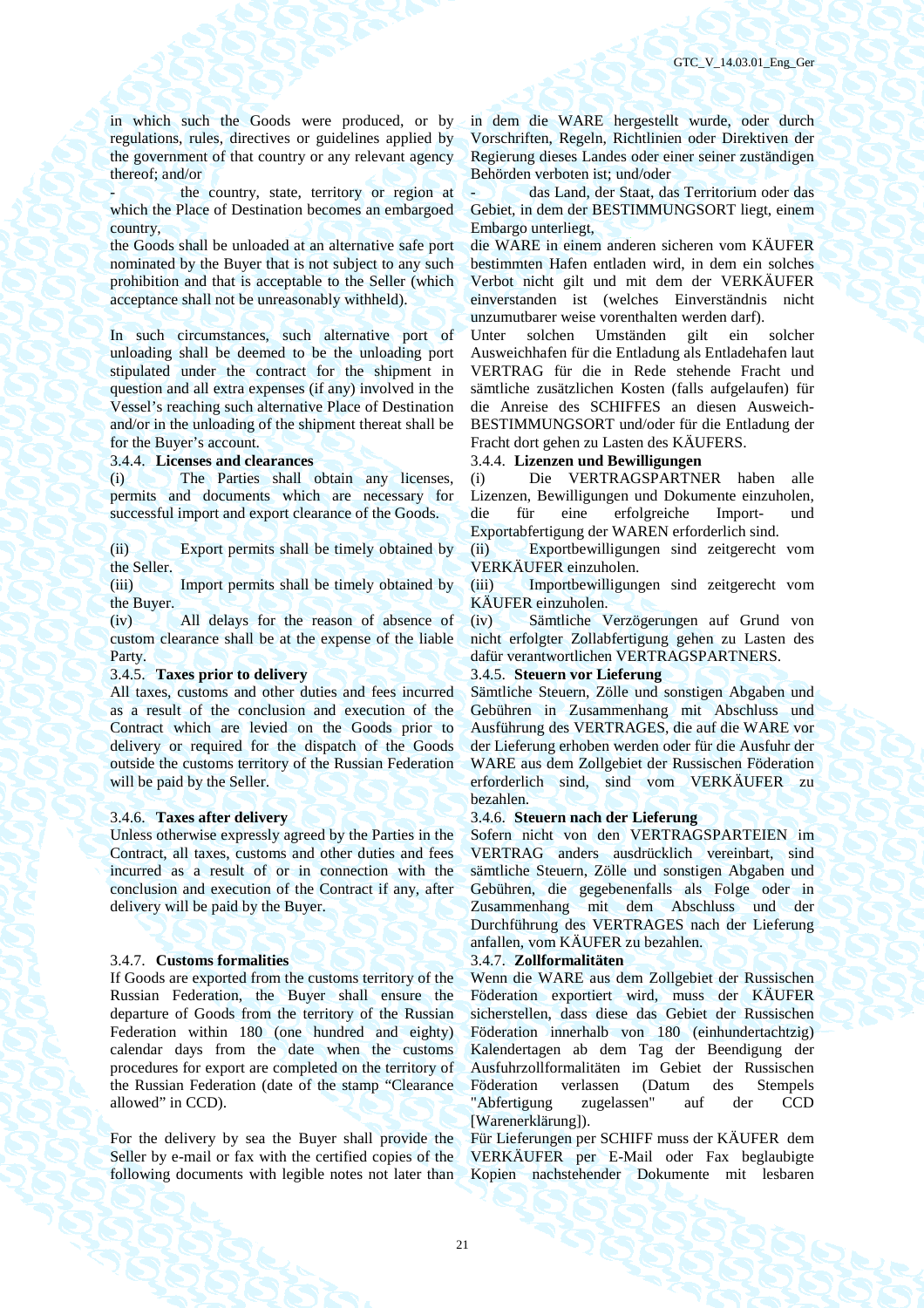14 (fourteen) calendar days from the date of issue of bill in port on the territory of the Russian Federation:

- loading order (for Goods) indicating the port of discharge (POD) with stamp "loading is allowed" in CCD made by Russian Federation frontier customs authority,

- bill of lading indicating in column "POD" the place outside the customs territory of the Russian Federation.

In case the Buyer fails to fulfill the obligations under this Clause the Buyer shall pay the Seller liquidated damages amounting to 22,5% of Goods' value, export of which is documentary unsupported in accordance with this Clause.

The Parties expressly agreed that the above liquidated damages are the genuine pre-estimate of the Seller's losses in the event the railway bills are not provided to the Seller within specified period.

### 3.5.1. **Delivery Date** 3.5.1. **Lieferdatum**

The Delivery Date shall mean the moment when the Goods have been loaded on board of the nominated Vessel by customary means of the loading port at the Place of Shipment which date is set in the Bill of Lading.

For the liquid Goods the Delivery Date means the moment when the Goods passes the flange connection between the delivery hose and the permanent hose connection of the vessel at the Place of Shipment.

a) Indicative dates of arrival. Where the Seller expressly or impliedly provides the Buyer with a date or a range of dates within which a nominated Vessel shall arrive at the Place of Destination these shall be indicative only, made by the Seller as an honest assessment without guarantee. The Seller shall not assume any responsibility for the arrival of the Goods at the Place of Destination.

b) If applicable, the Nomination shall be made in accordance with the GTC.

c) Where the Seller expressly or impliedly provides the Buyer with a date or a range of dates within which a nominated Vessel shall arrive at the unloading port these shall be indicative only, made by the Seller as an honest assessment without guarantee. The Seller shall not assume any responsibility for the delivery of the Goods at the unloading port in indicated period.

d) Immediately upon, but not later than one day from the receipt of the Seller's Nomination, the Buyer shall provide the Seller with the following information:

• full written instructions regarding the particulars for the Bills of Lading (consignee, contact Eintragungen spätestens 14 Tage ab dem Datum der Ausstellung des Konnossements im Hafen im Gebiet der Russischen Föderation übergeben:

-Verladeauftrag (der WARE) mit Angabe des Entladehafens (POD - port of discharge) mit dem Stempel der Grenzzollbehörde der Russischen Föderation "Ladung erlaubt" auf der CCD.

- Konnossement mit Angabe des Ortes außerhalb des Zollgebiets der Russischen Föderation in der Spalte POD.

Im Falle dass der KÄUFER die Durchführung der Verpflichtungen dieser Klausel unterlässt, muss er dem VERKÄUFER ein Pönale in Höhe von 22,5% des Wertes der WARE bezahlen, deren Export nicht gemäß dieser Klausel dokumentiert ist.

Die VERTRAGSPARTNER vereinbaren ausdrücklich, dass obiges Pönale dem echten im Voraus geschätzten Wert des Verlustes des VERKÄUFERS für den Fall entspricht, dass dieser die Dokumente nicht in der angegebenen Frist erhält.

### **3.5. CIF 3.5. CIF**

Das LIEFERDATUM bedeutet den Zeitpunkt, an dem die WARE an Bord des benannten SCHIFFES mit konventionellen Mitteln des Ladehafens am VERSANDORT verladen wurde und der im Konnossement eingetragen ist.

Für flüssige WARE bedeutet das LIEFERDATUM den Zeitpunkt, wenn die WARE die Flanschverbindung zwischen dem Lieferschlauch und der permanenten Schlauchverbindung des SCHIFFES am VERSANDORT passiert.

### 3.5.2. **Delivery terms** 3.5.2. **Lieferbedingungen**

а) Voraussichtliches Ankunftsdatum. Wenn der VERKÄUFER ausdrücklich oder implizit dem KÄUFER ein Datum oder einen Zeitbereich bekanntgibt, innerhalb dessen ein benanntes SCHIFF im BESTIMMUNGSORT eintreffen soll, sind diese nur unverbindlich eine ehrliche Einschätzung des VERKÄUFERS ohne Garantie. Der VERKÄUFER übernimmt keine Verantwortung für die Ankunft der WARE am BESTIMMUNGSORT.

b) Falls zutreffend, erfolgt die NAMHAFTMACHUNG gemäß den AGB.

c) Wenn der VERKÄUFER ausdrücklich oder implizit dem KÄUFER ein Datum oder einen Zeitbereich bekanntgibt, innerhalb dessen ein benanntes SCHIFF im Entladehafen eintreffen soll, sind diese nur unverbindlich eine ehrliche Einschätzung des VERKÄUFERS ohne Garantie. Der VERKÄUFER übernimmt keine Verantwortung für die Lieferung der WARE im Entladehafen in der angegebenen Zeitspanne.

d) Unmittelbar nach, aber nicht später als einen Tag ab Erhalt der NAMHAFTMACHUNG seitens des VERKÄUFERS wird der KÄUFER diesem nachstehende Informationen übermitteln:

• vollständige schriftliche Anweisungen betreffend die Einzelheiten des Konnossements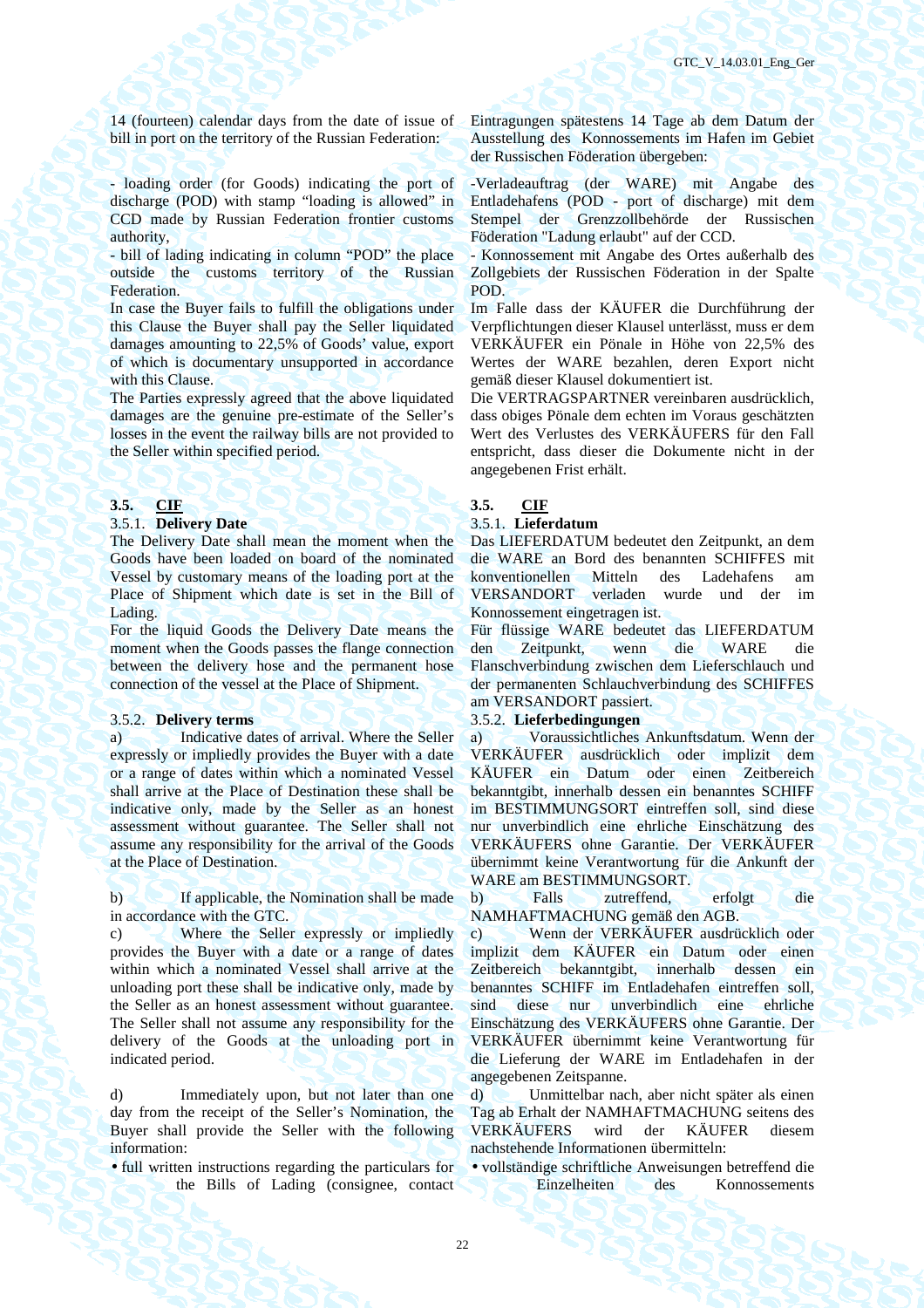details and address of the authorized person);

- other information necessary for the delivery and reasonably required by the Seller (number of the copies, addresses, etc.);
- other information which may be required or by the Place of Shipment, Place of Destination and/or the Seller.

e) The Seller shall have the right to issue its own instructions if the Buyer fails to provide such instructions and/or information required by this Clause. Any delays or time lost caused by any failure of the Buyer to comply with this Clause shall count as laytime or time on demurrage.

The Seller may arrange shipment under the Bills of Lading which incorporate charterparty conditions normally in use for Vessels. Without prejudice to the generality of the foregoing, such conditions shall be deemed to include:

i. the provision that the Goods shall be unloaded from the Vessel at the Buyer's expense unless the Seller informed the Buyer reasonably in advance that the Seller bears the unloading costs; and

ii. the provision that where, at any time after loading, but before the commencement of unloading: • importation of the Goods at the Place of Destination

- is prohibited under the laws of the country in which such the Goods were produced, or by regulations, rules, directives or guidelines applied by the government of that country or any relevant agency thereof; and/or
- the country, state, territory or region at which the Place of Destination becomes an embargoed country,

the Goods shall be unloaded at an alternative safe port nominated by the Buyer that is not subject to any such prohibition and that is acceptable to the Seller (which acceptance shall not be unreasonably withheld).

In such circumstances, such alternative port of unloading shall be deemed to be the unloading port stipulated under the contract for the shipment in question and all extra expenses (if any) involved in the Vessel's reaching such alternative Place of Destination and/or in the unloading of the shipment thereat shall be for the Buyer's account.

Where necessary, the Seller shall provide the Buyer with reasonable support in acquisition of all appropriate licenses and clearances for the unloading of the Goods; provided that the Buyer shall reimburse the Seller's costs and expenses arising out of or in connection with such support.

(Empfänger, Kontaktdaten und Adresse der bevollmächtigten Person);

- sonstige für die Lieferung erforderlichen und vom VERKÄUFER angemessenerweise geforderten Informationen (Anzahl Kopien, Adressen, etc.);
- sonstige Informationen, die über den VERSANDORT, BESTIMMUNGSORT und/oder vom VERKÄUFER benötigt werden.

е) Der VERKÄUFER hat das Recht seine eigenen Anweisungen zu erteilen, wenn der KÄUFER dies und/oder die Abgabe von Informationen gemäß dieser Klausel unterlässt. Sämtliche Verzögerungen oder Zeitverluste auf Grund einer Unterlassung des KÄUFERS in der Einhaltung dieser Klausel gelten als Liegezeit oder Zeit für Liegegeld.

### 3.5.3. **Charterparty Conditions** 3.5.3. **Bedingungen des Frachtvertrags**

Der VERKÄUFER kann die Sendung mit einem Konnossement vornehmen, das die normalerweise für SCHIFFE üblichen Frachtvertragsbedingungen enthält. Unbeschadet der Allgemeingültigkeit des Vorstehenden sollen diese Bedingungen enthalten:

i. Die Bestimmung, dass die WARE aus dem SCHIFF auf Kosten des KÄUFERS entladen wird, sofern nicht der VERKÄUFER den KÄUFER angemessene Zeit im Voraus informiert hat, dass er die Entladekosten trägt; und

ii. Die Bestimmung, dass dort, wo jederzeit nach der Verladung, jedoch vor Beginn der Entladung: • die Einfuhr der WARE am BESTIMMUNGSORT

> von den Gesetzen des Landes, in dem die WARE hergestellt wurde, oder durch Vorschriften, Regeln, Richtlinien oder Direktiven der Regierung dieses Landes oder einer seiner zuständigen Behörden verboten ist; und/oder

• das Land, der Staat, das Territorium oder das Gebiet, in dem der BESTIMMUNGSORT liegt, einem Embargo unterliegt,

die WARE in einem anderen sicheren vom KÄUFER bestimmten Hafen entladen wird, in dem ein solches Verbot nicht gilt und mit dem der VERKÄUFER einverstanden ist (welches Einverständnis nicht unzumutbarer weise vorenthalten werden darf).

Unter solchen Umständen gilt ein solcher Ausweichhafen als Entladehafen laut VERTRAG für die in Rede stehende Fracht und sämtliche zusätzlichen Kosten (falls aufgelaufen) für die Anreise des SCHIFFES an diesen Ausweich-BESTIMMUNGSORT und/oder für die Entladung der Fracht dort gehen zu Lasten des KÄUFERS.

### 3.5.4. **Licenses and clearances** 3.5.4. **Lizenzen und Bewilligungen**

Wo erforderlich, wird der VERKÄUFER dem KÄUFER angemessene Unterstützung bei der Einholung aller entsprechenden Lizenzen und Bewilligungen für die Entladung der WARE gewähren; wobei der KÄUFER dem VERKÄUFER dessen Kosten und Auslagen auf Grund von oder in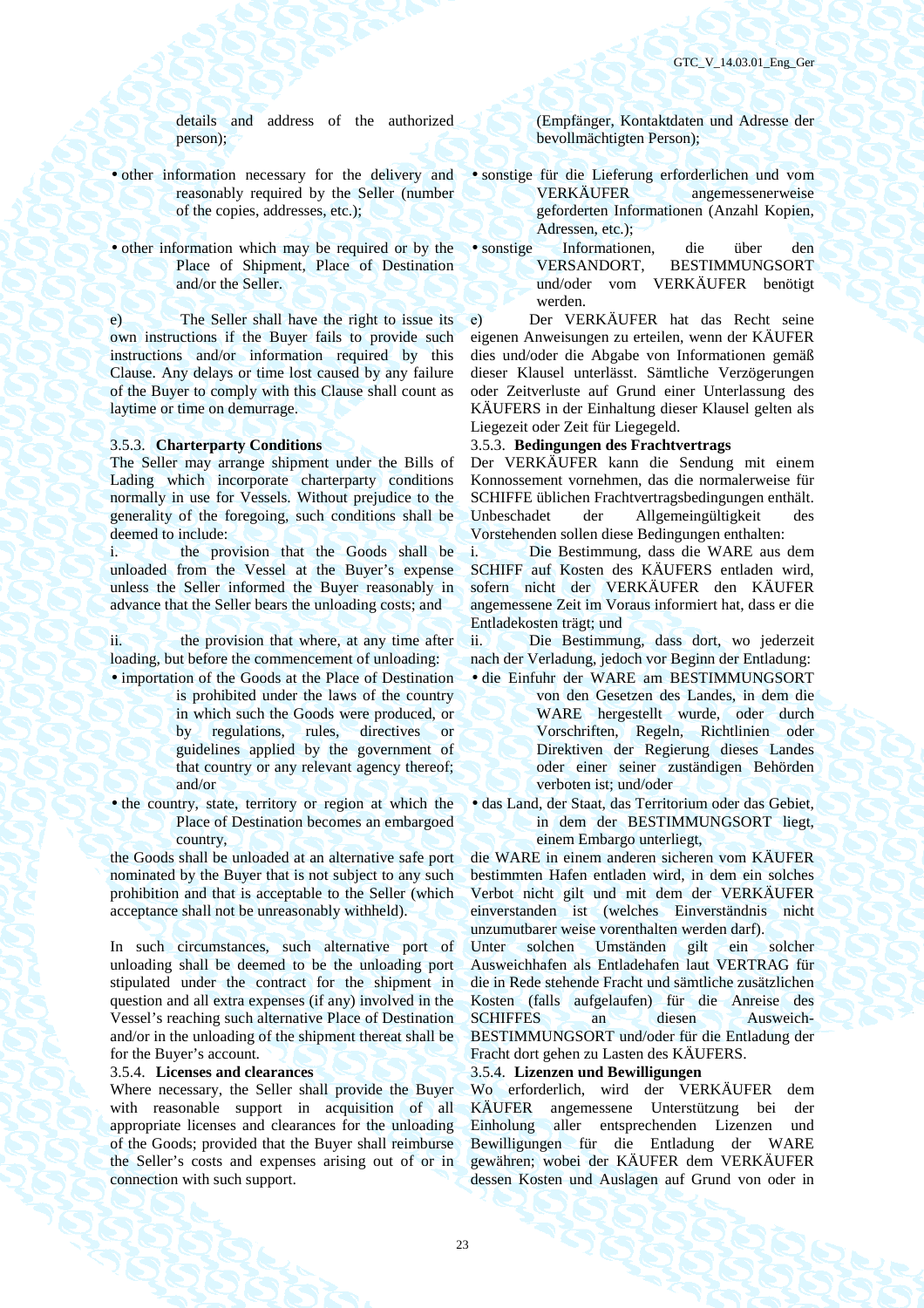### 3.5.5. **Taxes prior to delivery** 3.5.5. **Steuern vor Lieferung**

All taxes, customs and other duties and fees incurred as a result of the conclusion and execution of the Contract which are levied on the Goods prior to delivery or required for the dispatch of the Goods outside the customs territory of the Russian Federation will be paid by the Seller.

Unless otherwise expressly agreed by the Parties in the Contract, all taxes, customs and other duties and fees incurred as a result of or in connection with the conclusion and execution of the Contract if any, after delivery will be paid by the Buyer.

### 3.6.1 **Delivery Date** 3.6.1. **Lieferdatum**

The Delivery Date shall mean the day when the Goods are loaded

i.  $\qquad$  in Seller's auto truck(s) to be shipped to the Place of Destination named by the Buyer which day is stated in the stamp on the CMR at the Place of Shipment;

ii. in RTC / railway wagon(s) to be shipped to the Place of Destination named by the Buyer which day is stated in the stamp on the Railway Bill at the Place of Shipment (dispatched railway station);

 $iii.$  in Vessel(s) to be shipped to the Place of Destination named by the Buyer which day is stated in the stamp on the Bill of Lading at the Place of Shipment.

a) Discharging and unloading the Goods at the Place of Destination is the Buyer's sole responsibility and shall not prejudice completed delivery of the Goods by the Seller.

b) The Buyer provides the Seller with full and timely information about the Place of Destination, including any special location access instructions. The named information is to be provided to the Seller via facsimile or by other means agreed upon by the Parties, at least 5 (five) Business Days prior to each scheduled date of shipment of the Goods by the Seller.

The information must include: Die Informationen müssen umfassen:

The identity, location and full address of the Place of Destination, with instructions for access to the Place of Destination.

ii. All instructions regarding customary documentation which may be required at the Place of Destination (if any).

Zusammenhang mit dieser Unterstützung vergüten wird.

Sämtliche Steuern, Zölle und sonstigen Abgaben und Gebühren in Zusammenhang mit Abschluss und Ausführung des VERTRAGES, die auf die WARE vor der Lieferung erhoben werden oder für die Ausfuhr der WARE aus dem Zollgebiet der Russischen Föderation erforderlich sind, sind vom VERKÄUFER zu bezahlen.

### 3.5.6. **Taxes after delivery** 3.5.6. **Steuern nach der Lieferung**

Sofern nicht von den VERTRAGSPARTEIEN im VERTRAG anders ausdrücklich vereinbart, sind sämtliche Steuern, Zölle und sonstigen Abgaben und Gebühren, die gegebenenfalls als Folge oder in Zusammenhang mit dem Abschluss und der Durchführung des VERTRAGS nach der Lieferung anfallen, vom KÄUFER zu bezahlen.

### **3.6. CPT 3.6. CPT**

"LIEFERDATUM" bedeutet den Zeitpunkt, an dem die WARE verladen wird

i. in den (die) LKW des VERKÄUFERS zum Transport an den vom KÄUFER benannten BESTIMMUNGSORT, wobei dieses Datum auf dem Stempel am CMR-Frachtbrief am VERLADEORT gestempelt wird;

ii. in den (die) Tankwaggon(s) Eisenbahnwaggons zum Transport an den vom KÄUFER benannten BESTIMMUNGSORT, wobei dieses Datum auf dem Stempel am Bahnfrachtbrief am VERLADEORT (Versandbahnhof) gestempelt wird;

iii. im SCHIFF zum Transport an den vom KÄUFER benannten BESTIMMUNGSORT, wobei dieses Datum auf dem Stempel am Konnossement am VERLADEORT gestempelt ist;

### 3.6.2. **Delivery terms** 3.6.2. **Lieferbedingungen**

a) Entladung und Abladung der WARE am<br>BESTIMMUNGSORT ist die ausschließliche BESTIMMUNGSORT ist die Verantwortung des KÄUFERS und hat keine Auswirkung auf die Fertigstellung der Lieferung der WARE durch den VERKÄUFER.

b) Der KÄUFER besorgt dem VERKÄUFER vollständige und rechtzeitige Information über den BESTIMMUNGSORT sowie auch besondere örtliche Zufahrtsinstruktionen. Die genannten Informationen sind dem VERKÄUFER per Fax oder einem anderen von den VERTRAGSPARTNERN vereinbarten Kommunikationsmittel zu übergeben, mindestens 5 (fünf) Geschäftstage vor Versanddatum von WAREN durch den VERKÄUFER.

i. Identität, Ort und vollständige Adresse des BESTIMMUNGSORTES, einschließlich der Instruktionen für die Zufahrt zum BESTIMMUNGSORT.

ii. Sämtliche Instruktionen für die gegebenenfalls am BESTIMMUNGSORT übliche Dokumentation.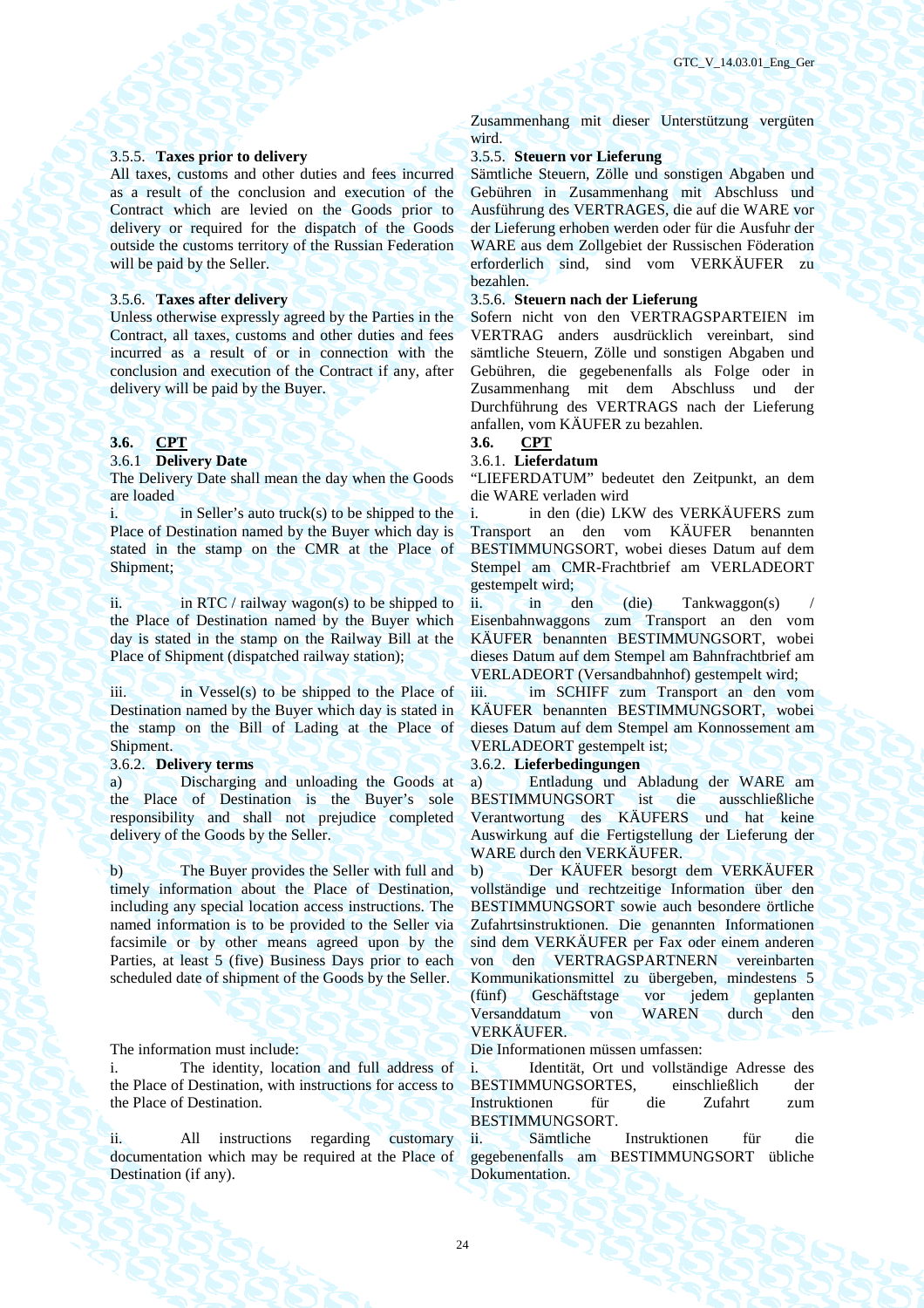iii. Any other information requested by the Seller.

Should the Buyer fail to timely submit the named information, the Seller is not required to initiate the shipping and delivery of the Goods, which will not constitute a waiver of the Buyer's breach of Contract. Any delays in delivery of the Goods which result from inaccuracies of provided information will be on the account of the Buyer and shall not be viewed as breach of Contract by the Seller.

If applicable, the Nomination shall be made in accordance with the GTC.

(i) The Parties shall obtain any licenses, permits and documents which are necessary for successful import and export clearance of the Goods.

(ii) Export permits shall be timely obtained by the Seller.

(iii) Import permits shall be timely obtained by the Buyer.

(iv) All delays for the reason of absence of custom clearance shall be at the expense of the liable Party.

### 3.6.5. **Taxes prior to delivery**

All taxes, customs and other duties and fees incurred as a result of the conclusion and execution of the Contract which are levied on the Goods prior to delivery or required for the dispatch of the Goods outside the customs territory of the Russian Federation will be paid by the Seller.

Unless otherwise expressly agreed by the Parties in the Contract, all taxes, customs and other duties and fees incurred as a result of or in connection with the conclusion and execution of the Contract if any, after delivery will be paid by the Buyer.

### 3.6.7. **Customs formalities** 3.6.7. **Zollformalitäten**

If Goods are exported from the customs territory of the Russian Federation, the Buyer shall ensure the departure of Goods from the territory of the Russian Federation within 180 (one hundred and eighty) calendar days from the date when the customs procedures for export are completed on the territory of the Russian Federation (date of the stamp "Clearance allowed" in CCD).

For the delivery by sea the Buyer shall provide the Seller by e-mail or fax with the certified copies of the following documents with legible notes not later than 14 (fourteen) calendar days from the date of issue of bill in port on the territory of the Russian Federation:

- loading order (for Goods) indicating the port of

iii. Sämtliche sonstige vom VERKÄUFER verlangten Informationen.

Sollte der KÄUFER die genannten Informationen nicht rechtzeitig vorlegen, ist der VERKÄUFER nicht verpflichtet den Versand und die Lieferung der WARE zu beginnen, was keinen Verzicht auf die Rechte des VERKÄUFERS auf Grund dieser Vertragsverletzung des KÄUFERS darstellt. Sämtliche Verzögerungen der Lieferung der WARE, die aus ungenau gelieferten Informationen herrühren, gehen zu Lasten des KÄUFERS und gelten nicht als Vertragsverletzung durch den VERKÄUFER.

### 3.6.3. **Nomination** 3.6.3. **Namhaftmachung**

Falls zutreffend, erfolgt die NAMHAFTMACHUNG gemäß den AGB.

### 3.6.4. **Licenses and clearances** 3.6.4. **Lizenzen und Bewilligungen**

(i) Die VERTRAGSPARTNER haben alle Lizenzen, Bewilligungen und Dokumente einzuholen, die für das Gelingen der Import- und Exportabfertigung der WAREN erforderlich sind.

(ii) Exportbewilligungen sind zeitgerecht vom VERKÄUFER einzuholen.

(iii) Importbewilligungen sind zeitgerecht vom KÄUFER einzuholen.

(iv) Sämtliche Verzögerungen auf Grund von nicht erfolgter Zollabfertigung gehen zu Lasten des dafür verantwortlichen VERTRAGSPARTNERS.<br>3.6.5. Steuern vor Lieferung

Sämtliche Steuern, Zölle und sonstigen Abgaben und Gebühren in Zusammenhang mit Abschluss und Ausführung des VERTRAGES, die auf die WARE vor der Lieferung erhoben werden oder für die Ausfuhr der WARE aus dem Zollgebiet der Russischen Föderation erforderlich sind, sind vom VERKÄUFER zu bezahlen.

### 3.6.6. **Taxes after delivery** 3.6.6. **Steuern nach der Lieferung**

Sofern nicht von den VERTRAGSPARTEIEN im VERTRAG anders ausdrücklich vereinbart, sind sämtliche Steuern, Zölle und sonstigen Abgaben und Gebühren, die als Folge oder in Zusammenhang mit dem Abschluss und der Durchführung des VERTRAGS gegebenenfalls nach der Lieferung anfallen, vom KÄUFER zu bezahlen.

Wenn die WARE aus dem Zollgebiet der Russischen Föderation exportiert wird, muss der KÄUFER sicherstellen, dass diese das Gebiet der Russischen Föderation innerhalb von 180 (einhundertachtzig) Kalendertagen ab dem Tag der Beendigung der Ausfuhrzollformalitäten im Gebiet der Russischen Föderation verlassen (Datum des Stempels "Abfertigung zugelassen" auf der CCD [Warenerklärung]).

Für Lieferungen per SCHIFF muss der KÄUFER dem VERKÄUFER per E-Mail oder Fax beglaubigte Kopien nachstehender Dokumente mit lesbaren Eintragungen spätestens 14 Tage ab dem Datum der Ausstellung des Konnossements im Hafen im Gebiet der Russischen Föderation übergeben:

- Verladeauftrag (der WARE) mit Angabe des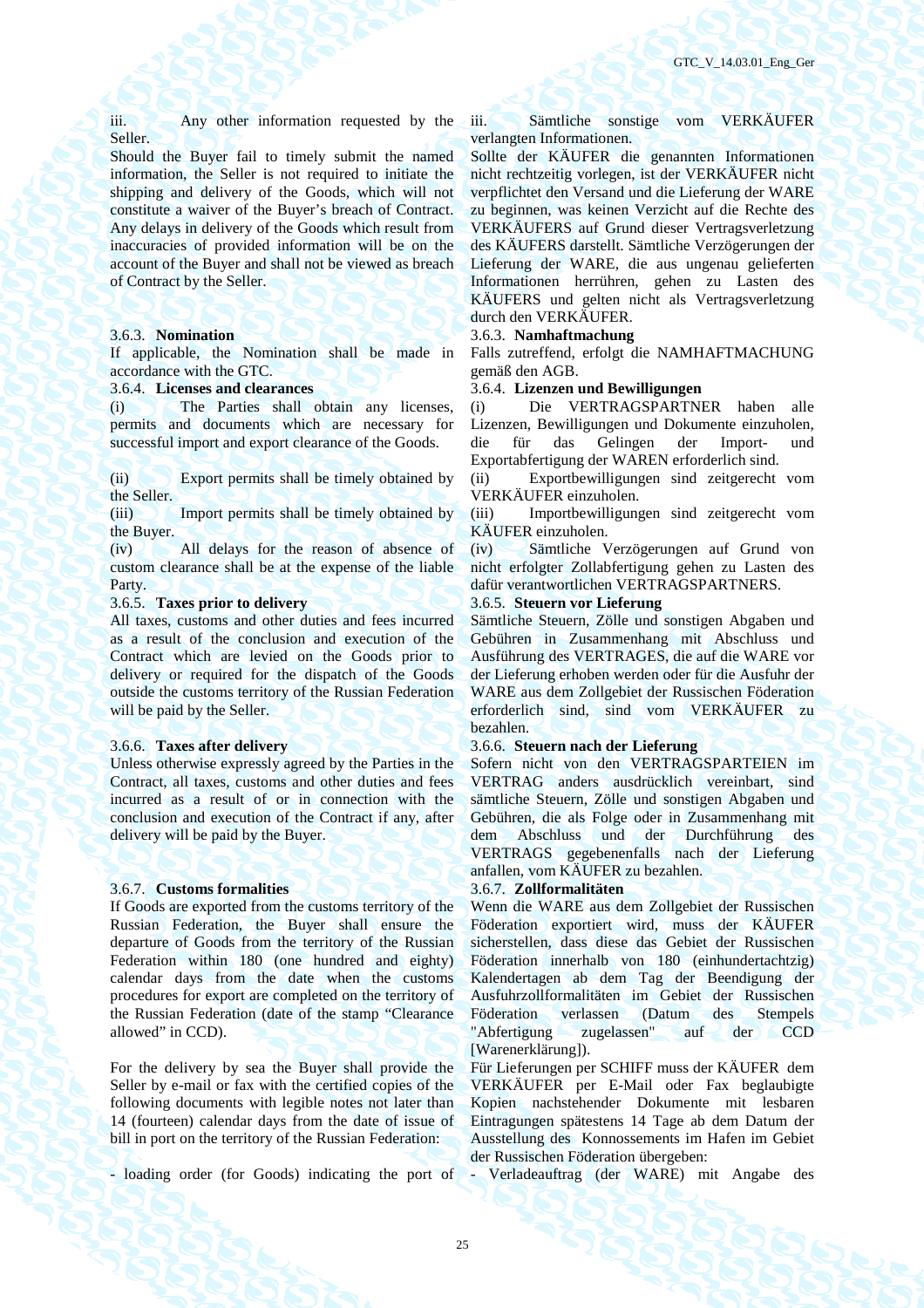discharge (POD) with stamp "loading is allowed" in CCD made by Russian Federation frontier customs authority,

- bill of lading indicating in column "POD" the place outside the customs territory of the Russian Federation.

For the delivery by road transport and/or for the delivery by railroad within 7 (seven) days upon request of the Seller the Buyer shall provide the copies of railway bills with legible notes made by the destination railway station and/or CMR with legible notes of border crossing».

In case the Buyer fails to fulfill the obligations under this Clause the Buyer shall pay the Seller liquidated damages amounting to 22,5% of Goods' value, export of which is documentary unsupported in accordance with this Clause.

The Parties expressly agreed that the above liquidated damages are the genuine pre-estimate of the Seller's losses in the event the railway bills are not provided to the Seller within specified period.

### **3.7. DAP**  $\overline{\phantom{a}}$  **DAP**

### 3.7.1. **Delivery Date** 3.7.1. **Lieferdatum**

a) Delivery Date shall mean the moment of the Goods arrival at the Place of Destination ready for unloading.

b) The time of the Goods arrival shall be indicated in the Transport Documents. In the event that Transport Documents do not specify the exact time of the Goods arrival, it is presumed that the Goods are arrived for unload:

 $i.$  for the delivery by sea – as of the moment NOR is tendered to the Buyer by the vessel's master upon arrival to unloading port;

ii. for the delivery by railroad – as of the scheduled time of arrival for a relevant train (unless the moment is specified in the Seller's/Carrier's notice to the Buyer); and

iii. for the delivery by road transport – as of the moment of the Goods arrival specified in the Seller's/Carrier's notice to the Buyer.

c) The Buyer may argue the actual time of the Goods arrival within 2 (two) days following a respective delivery, otherwise it is considered that the Buyer has no objections as regards the arrival time.

The unload of the Goods at the Place of Destination shall be at the Buyer's risk and expense. If the unload is included in the price of transportation under the agreement with the Carrier, the Seller may nevertheless invoice the Buyer relevant unload expenses, unless such expenses are attributed to the Seller in above.

Entladehafens (POD - port of discharge) mit dem Stempel der Grenzzollbehörde der Russischen Föderation "Ladung erlaubt" auf der CCD.

- Konnossement mit Angabe des Ortes außerhalb des Zollgebiets der Russischen Föderation in der Spalte POD.

Für Lieferung auf der Straße oder Bahn wird der KÄUFER innerhalb 7 (sieben) Tagen nach Aufforderung durch den VERKÄUFER Kopien des Bahnfrachtbriefes mit lesbarer Eintragung des Bestimmungsbahnhofes beziehungsweise des CMR mit lesbarer Eintragung des Grenzübertritts übergeben. Im Falle dass der KÄUFER die Durchführung der Verpflichtungen dieser Klausel unterlässt, muss er dem VERKÄUFER ein Pönale in Höhe von 22,5% des Wertes der WARE bezahlen, deren Export nicht gemäß dieser Klausel dokumentiert ist.

Die VERTRAGSPARTNER vereinbaren ausdrücklich, dass obiges Pönale dem echten im Voraus geschätzten Wert des Verlustes des VERKÄUFERS für den Fall entspricht, dass dieser die Dokumente nicht in der angegebenen Frist erhält.

а) LIEFERDATUM bedeutet den Zeitpunkt, an dem die WARE am BESTIMMUNGSORT bereit zur Entladung ist.

b) Die Ankunftszeit der WARE ist in den TRANSPORTDOKUMENTEN anzuführen. Im Falle dass die TRANSPORTDOKUMENTE nicht den genauen Zeitpunkt der Ankunft der WARE angeben, gilt die WARE als zur Entladung angekommen:

i. bei Lieferung mit Schiff - im Zeitpunkt, wenn der Kapitän des SCHIFFS dem KÄUFER die NOR bei Ankunft am Entladehafen bekanntgibt;

ii. für Lieferung per Bahn - zum planmäßigen Ankunftsdatum des entsprechenden Zuges (sofern der Zeitpunkt nicht in der Meldung des VERKÄUFERS/FRÄCHTERS an den KÄUFER enthalten ist); und

iii. für Lieferung per LKW – zum Zeitpunkt der Ankunft der WARE, der in der Meldung des VERKÄUFERS/FRÄCHTERS an den KÄUFER angeführt ist.

с) Der KÄUFER kann den tatsächlichen Zeitpunkt der Ankunft der WARE innerhalb von 2 (zwei) Tagen nach der entsprechenden Lieferung bestreiten, ansonsten wird angenommen, dass der KÄUFER diesbezüglich keine Einwendungen hat.

### 3.7.2. **Delivery terms** 3.7.2. **Lieferbedingungen**

Die Entladung der WARE am BESTIMMUNGSORT erfolgt auf Risiko und Kosten des KÄUFERS. Wenn die Entladung in der Fracht laut VERTRAG mit dem FRÄCHTER enthalten ist, kann der VERKÄUFER trotzdem dem KÄUFER entsprechende Entladekosten in Rechnung stellen, sofern diese Kosten nicht wie oben angeführt dem VERKÄUFER zu Lasten des VERKÄUFERS gehen.

### 3.7.3. **Licenses and clearances** 3.7.3. **Lizenzen und Bewilligungen**

Where necessary, the Seller and the Buyer shall Wo erforderlich, werden VERKÄUFER und KÄUFER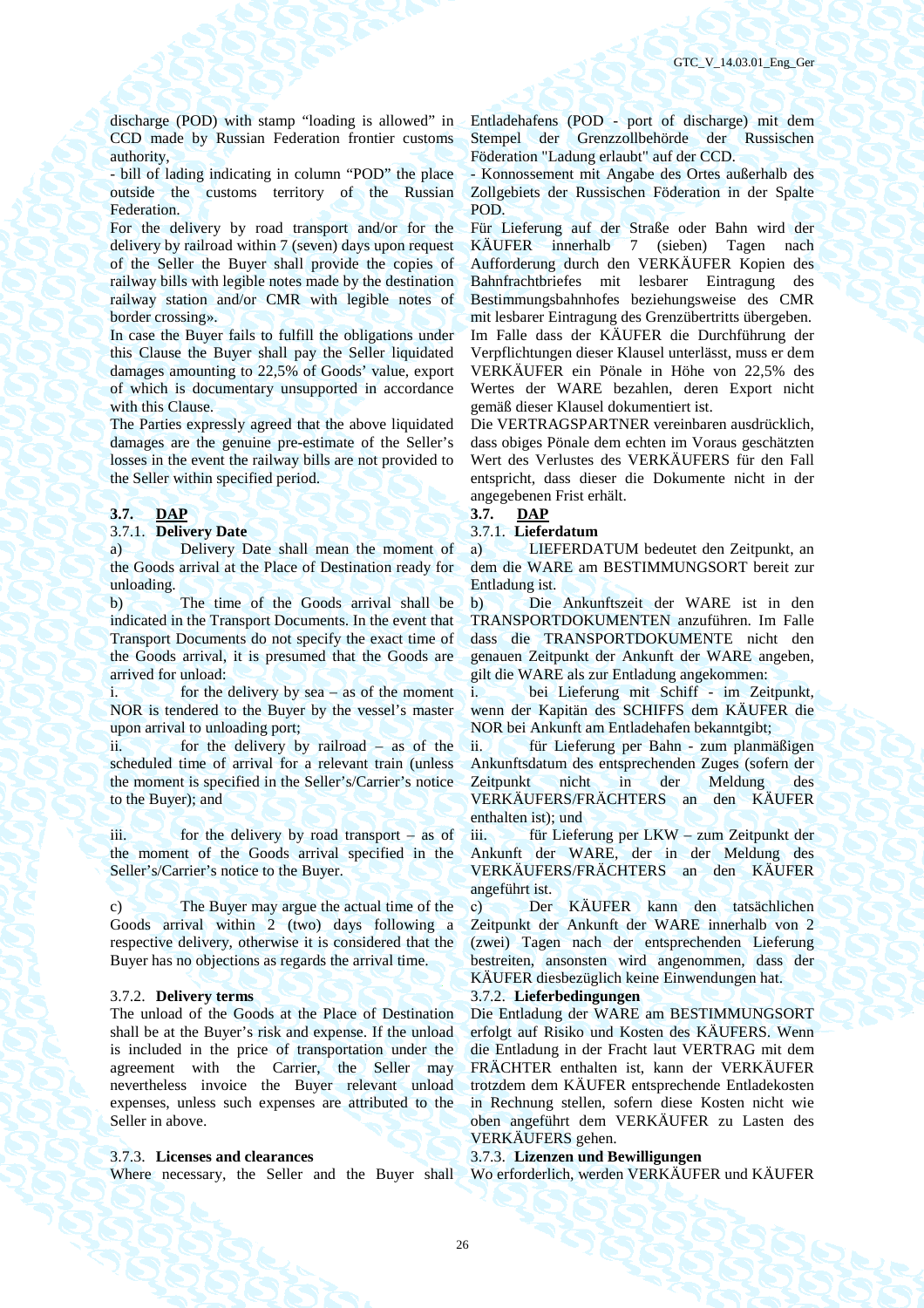provide each other with reasonable support in acquisition of all appropriate export and import licenses and clearances; provided that the other party shall reimburse for the costs and expenses arising out of or in connection with such support.

### 3.7.4. **Import Taxes and customs formalities** 3.7.4. **Steuern und Zollformalitäten**

All taxes, customs and other duties and fees incurred as a result of the conclusion and execution of the Contract which are levied on the Goods in the country of delivery, as well as any other customs formalities in the country of delivery, will be paid and/or performed by the Buyer. If the Buyer fails to pay or perform the above when due, the risk shall pass to the Buyer before the Delivery Date. If the Buyer delays the fulfilment of its obligations under this Clause for more than 2 (two) days, the Seller is entitled, but not obliged: (i) to make any relevant payments and formalities on its own; or (ii) if the Goods are not released in the country of delivery, to place the Goods at a customs warehouse (in this case the moment of placing the Goods shall be the Delivery Date, any further costs will be at the Buyer's expense). The above Seller's rights shall be without prejudice to the Seller's other rights under the Contract or the applicable Law. In addition, the Buyer shall indemnify the Seller for all costs, losses and damages, including, but not limited to, demurrage and/or detention incurred by the Seller as a result of the Buyer's failure to perform or duly perform obligations under this Clause.

### **3.8. DDP** 3.8. **DDP**

### 3.8.1. **Delivery Date** 3.8.1. **Lieferdatum**

Delivery Date shall mean the moment of the Goods arrival at the Place of Destination ready for unload.

b) The time of the Goods arrival shall be indicated in the Transport Documents. In the event that Transport Documents do not specify the exact time of the Goods arrival, it is presumed that the Goods are arrived for unload:

i. for the delivery by sea – as of the moment NOR is sent to the Buyer;

ii. for the delivery by railroad – as of the scheduled time of arrival for a relevant train (unless the moment is specified in the Seller's/Carrier's notice to the Buyer); and

iii. for the delivery by road transport – as of the moment of the Goods arrival specified in the Seller's/Carrier's notice to the Buyer.

The Buyer may argue the actual time of the Goods arrival within 2 (two) days following a respective delivery, otherwise it is considered that the Buyer has

einander angemessene Unterstützung bei der Einholung aller entsprechenden Export- und Importlizenzen und -bewilligungen gewähren; wobei der jeweilige VERTRAGSPARTNER dem anderen Kosten und Auslagen in Zusammenhang mit dieser Unterstützung vergüten wird.

Sämtliche Steuern, Zölle und sonstigen Abgaben und Gebühren in Zusammenhang mit Abschluss und Ausführung des VERTRAGES, die auf die WARE im Lieferland erhoben werden sowie sonstige Zollformalitäten im Lieferland sind vom KÄUFER zu bezahlen beziehungsweise abzuführen. Wenn der KÄUFER die Bezahlung und Abfuhr der obigen Beträge bei Fälligkeit unterlässt, geht das Risiko vor dem LIEFERDATUM auf den KÄUFER über. Wenn der KÄUFER mit der Erfüllung seiner Verpflichtungen gemäß dieser Klausel länger als 2 (Tage) im Verzug ist, ist der VERKÄUFER berechtigt, aber nicht verpflichtet: (i) sämtliche entsprechenden Zahlungen und Formalitäten selbst zu erledigen; oder (ii) wenn die WARE im Ankunftsland nicht freigegeben wird diese in ein Zollager zu verbringen (in diesem Fäll ist der Zeitpunkt de Einlagerung das LIEFERDATUM und sämtliche weiteren Kosten gehen zu Lasten des KÄUFERS). Obige Rechte des VERKÄUFERS gelten unbeschadet seiner übrigen Rechte laut VERTRAG oder geltenden Gesetzen. Darüber hinaus wird der KÄUFER dem VERKÄUFER sämtliche Spesen, Verluste und Schäden vergüten, einschließlich unter anderem Liegeoder Verwahrungsgelder, die beim VERKÄUFER auf Grund des Verzugs des KÄUFERS in der ordnungsgemäßen Erfüllung seiner Verpflichtungen gemäß dieser Klausel auflaufen.

а) LIEFERDATUM bedeutet den Zeitpunkt, an dem die WARE am BESTIMMUNGSORT bereit zur Entladung ist.

b) Die Ankunftszeit der WARE ist in den TRANSPORTDOKUMENTEN anzuführen. Im Falle dass die TRANSPORTDOKUMENTE nicht den genauen Zeitpunkt der Ankunft der WARE angeben, gilt die WARE zur Entladung angekommen:

i. bei Lieferung mit Schiff - im Zeitpunkt, wenn die NOR an den KÄUFER bekanntgegeben wird:

ii. für Lieferung per Bahn - zum planmäßigen des entsprechenden Zuges (sofern der Zeitpunkt nicht in der Meldung des VERKÄUFERS/FRÄCHTERS an den KÄUFER enthalten ist); und

iii. für Lieferung per LKW- im Zeitpunkt, der für die Ankunft der WARE in der Meldung des VERKÄUFERS/FRÄCHTERS an den KÄUFER angeführt ist.

Der KÄUFER kann den tatsächlichen Zeitpunkt der Ankunft der WARE innerhalb von 2 (zwei) Tagen nach der entsprechenden Lieferung bestreiten,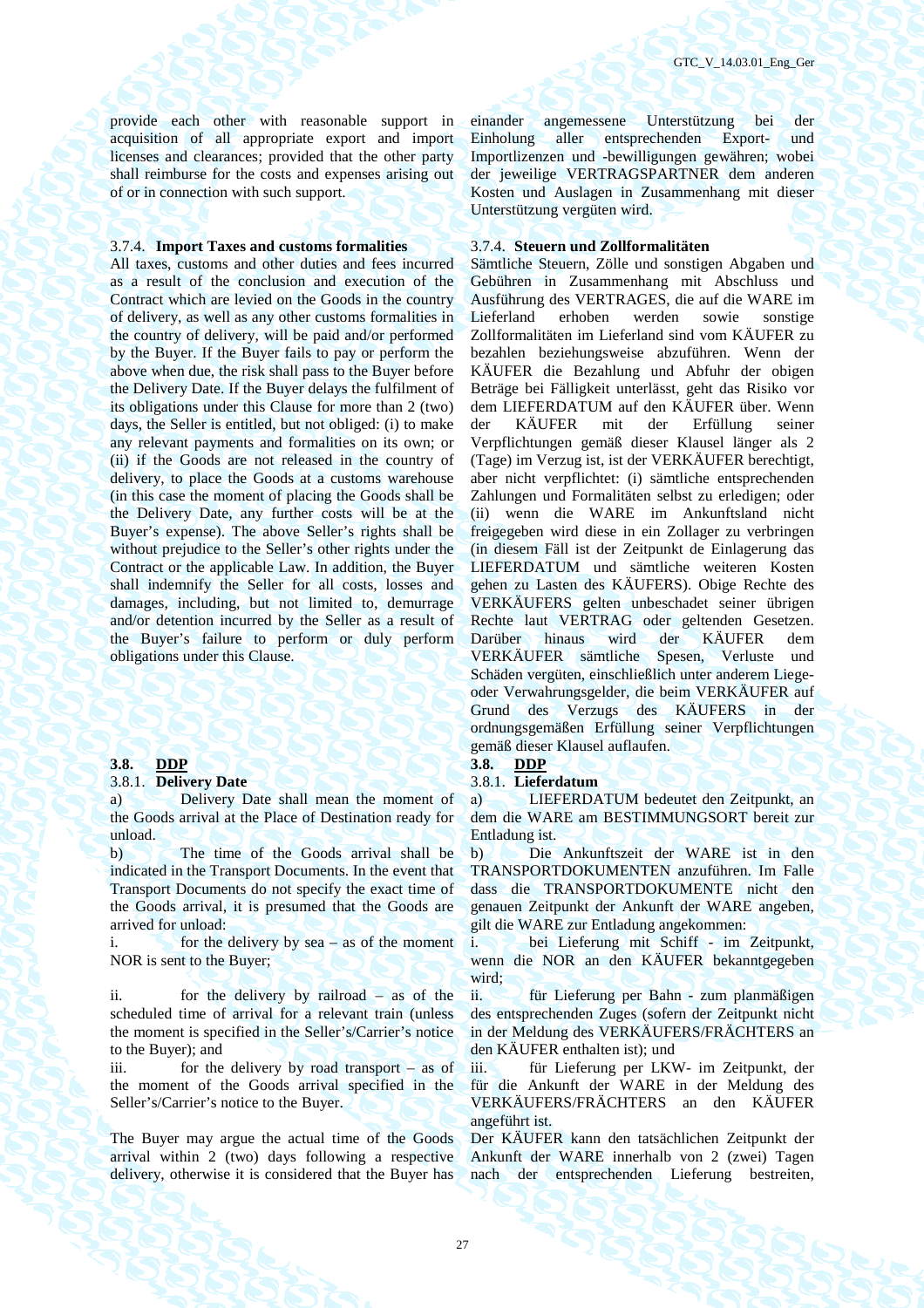### 3.8.2. **Delivery Terms** 3.8.2. **Lieferbedingungen**

a) The unload of the Goods at the Place of Destination shall be at the Buyer's risk and expense, unless the expense are attributed to the Seller in Article I of the Contract.

b) If any of licenses, clearances, other customs formalities or Taxes in the country of import could be performed, arranged or paid only by the Buyer or at the Buyer's side, the Buyer shall (i) inform the Seller thereof as a part of shipping information to be submitted to the Seller according to the GTC and (ii) perform, arrange and pay the same in due time. The Seller shall compensate the Buyer for documented direct expenses in relation thereto, provided that the Buyer furnishes the Seller with primary accounting documents substantiating the Buyer's costs such as acts, invoices, reports, etc. If the Buyer fails to perform or duly perform the obligation under this Clause, any adverse consequences to the Seller, Carrier and/or the Goods, including (i) delayed delivery and (ii) related penalties, fines, Taxes, costs, expenses will be at the Buyer's cost and risk. The Buyer shall indemnify the Seller for all costs, losses and damages, including, but not limited to, demurrage and/or detention incurred by the Seller as a result thereof.

a) Prior to concluding a Contract in case if the Buyer is a company registered in the EU, the Buyer should provide the Seller with its VAT Identification Number.

b) In case if: b) Im Falle dass:

(ii) the Buyer wants to receive a VAT-exempt invoice;

(iii) the Buyer purchases the Goods from the Seller on the DDP basis at the Place of Destination in a certain country, picks up the Goods itself and moves the Goods out of this certain country;

the Buyer shall within two weeks from the Delivery Date provide the Seller with copies of the Transport Documents, confirming that the Goods have been moved out of the country where they have been purchased.

If the abovementioned Transport Documents (specified in Clause 2.2.2 ) have not been provided on time, the Seller has the right to issue a credit note to the original VAT-exempt invoice and issue a new invoice, increased by the amount of VAT that has to be paid by the Buyer within 7 (seven) days after the date invoice

no objections as regards the arrival time. ansonsten wird angenommen, dass der KÄUFER diesbezüglich keine Einwendungen hat.

а) Die Entladung der WARE am BESTIMMUNGSORT erfolgt auf Risiko und Kosten des KÄUFERS, sofern nicht der VERKÄUFER diese Kosten laut Artikel I des VERTRAGES zu tragen hat. b) Wenn eine der Bewilligungen, Abfertigungen oder sonstigen Zollformalitäten oder STEUERN im Einfuhrland nur vom KÄUFER oder auf Seiten des KÄUFERS erledigt, vereinbart oder bezahlt werden kann, hat der KÄUFER (i) den VERKÄUFER gemäß AGB davon im Rahmen der dem VERKÄUFER vorzulegenden Versandinformationen zu informieren und (ii) dies zeitgerecht zu erledigen, zu vereinbaren oder zu bezahlen. Der VERKÄUFER wird dem KÄUFER dokumentierte direkte diesbezügliche Auslagen vergüten, vorausgesetzt dass der KÄUFER dem VERKÄUFER Originaldokumente in verbuchbarer Form zur Verfügung stellt, die die Kosten des KÄUFERS belegen, also offizielle Dokumente, Rechnungen, Berichte etc. Im Falle dass der KÄUFER die Erfüllung oder ordnungsgemäße Erfüllung der Verpflichtung laut dieser Klausel unterlässt, gehen sämtliche nachteiligen Folgen für den VERKÄUFER, den FRÄCHTER und/oder die WARE zu Lasten des KÄUFERS und auf sein Risiko, betreffend unter anderem (i) Lieferverzug und (ii) damit in Zusammenhang stehende Pönalien, Strafen STEUERN, Kosten und Spesen. Der KÄUFER wird dem VERKÄUFER sämtliche Spesen, Verluste und Schäden vergüten, einschließlich unter anderem Liegeoder Verwahrungsgelder, die beim VERKÄUFER aus diesem Grunde anfallen.

### 3.8.3. **VAT** 3.8.3. **Umsatzsteuer**

а) Ist der KÄUFER ein in der EU registriertes Unternehmen, hat er vor Vertragsabschluss dem VERKÄUFER seine Umsatzsteuer-Identifikationsnummer bekanntzugeben.

(i) the Buyer is a company Registered in EU; (i) der KÄUFER ein in der EU registriertes Unternehmenist;

> (ii) der KÄUFER eine umsatzsteuerfreie Rechnung wünscht;

> (iii) der KÄUFER die WARE vom VERKÄUFER auf der Grundlage DDP am BESTIMMUNGSORT in einem bestimmten Land erwirbt, die WARE selbst abholt und sie aus diesem genannten Land ausführt;

muss der KÄUFER innerhalb von zwei Wochen ab dem LIEFERDATUM dem VERKÄUFER Kopien der TRANSPORTDOKUMENTE zur Verfügung stellen, die bestätigen, dass die WARE aus dem Land, in dem sie erworben wurden, ausgeführt wurden.

Wenn die erwähnten Transportdokumente (angeführt in Klausel 2.2.2) nicht rechtzeitig übergeben werden, ist der VERKÄUFER berechtigt, innerhalb von 7 (sieben) Tagen nach Rechnungsdatum eine Gutschrift zur ursprünglichen mehrwertsteuerfreien Rechnung und eine neue Rechnung auszustellen, die den vom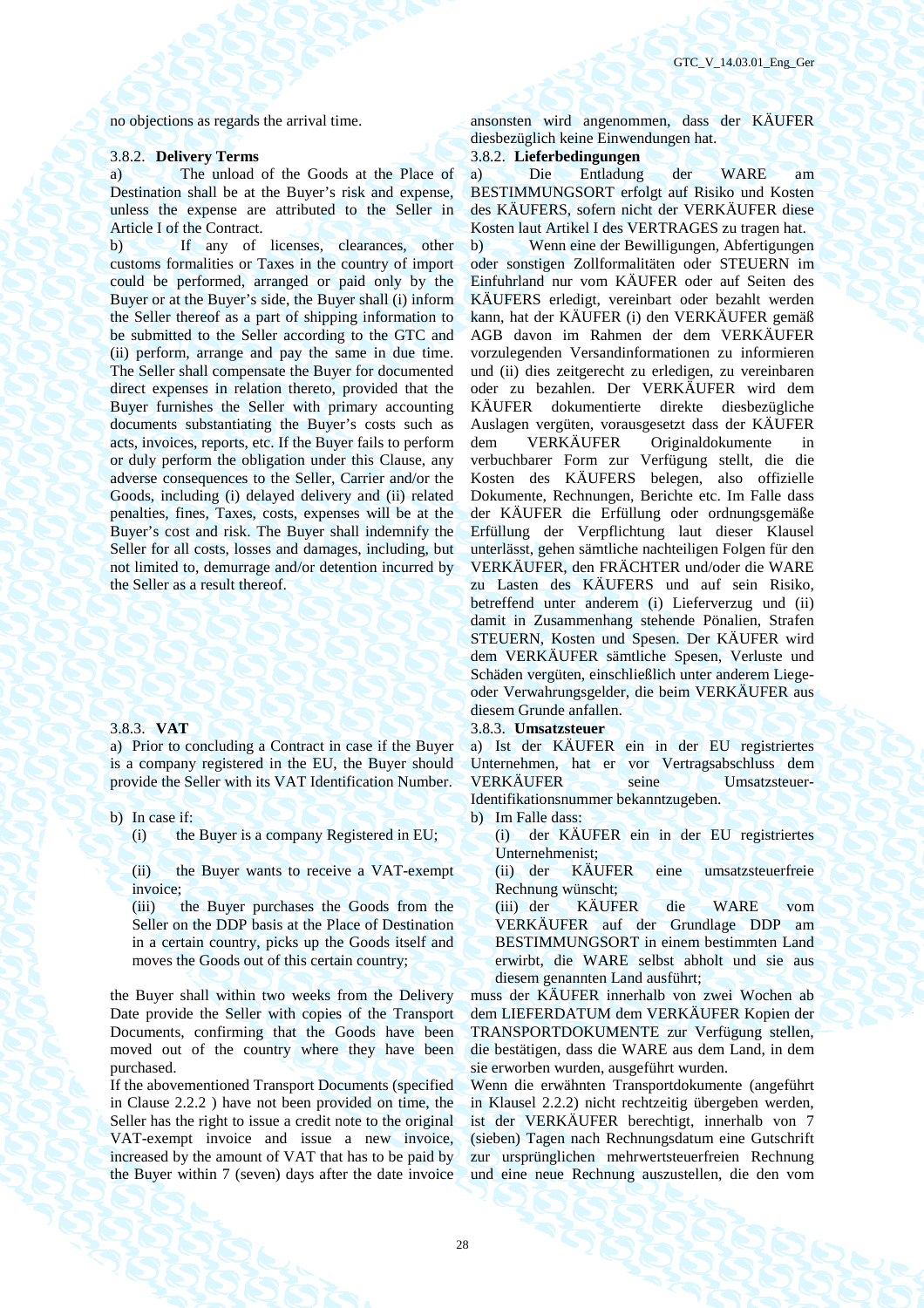issued. KÄUFER zu entrichtenden Betrag an Umsatzsteuer enthält und innerhalb von 7 Tagen nach Ausstellung der Rechnung zu bezahlen ist.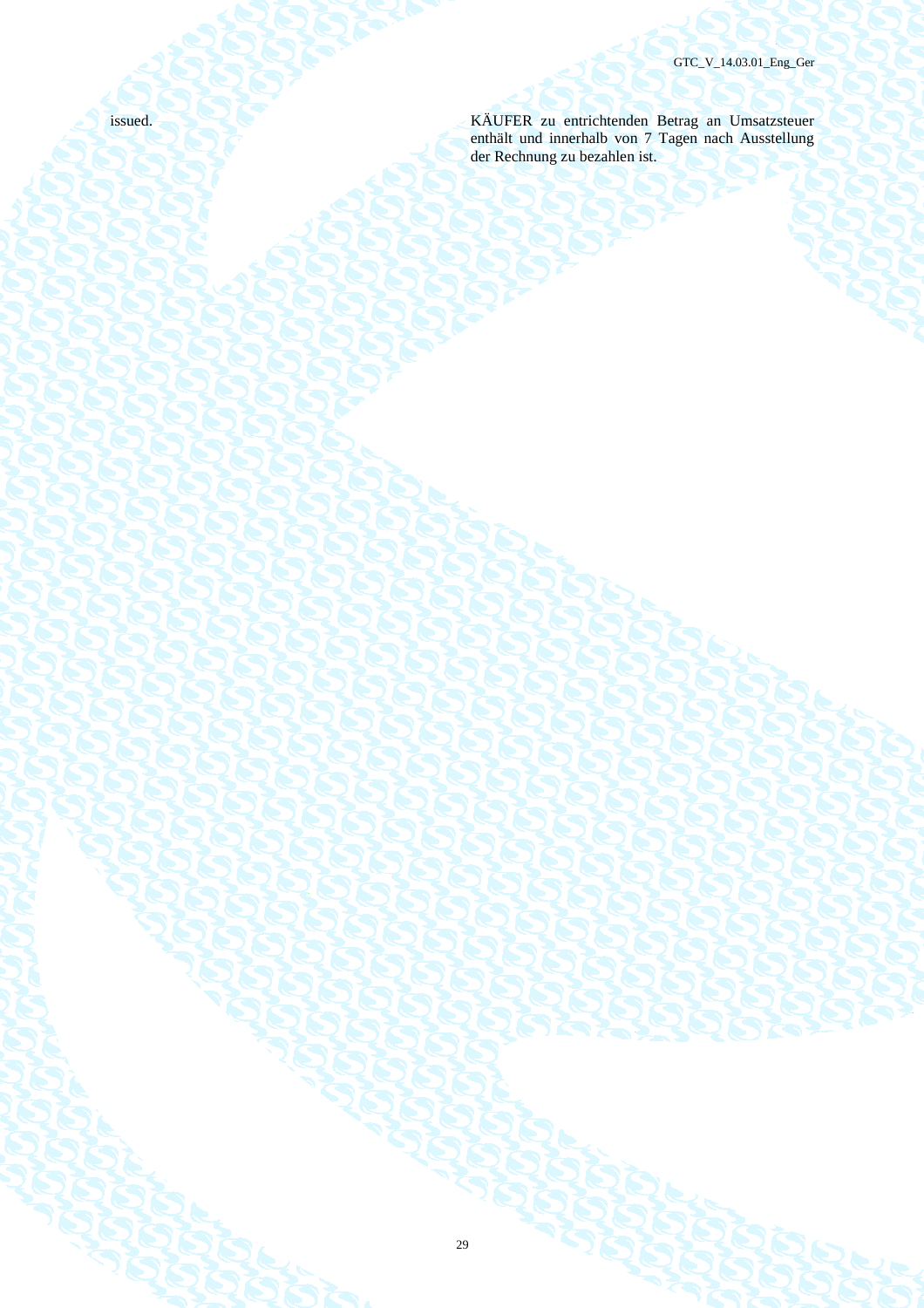4.1.1. Where the Seller expressly or impliedly provides the Buyer with a range of dates within an agreed period of delivery or arrival of the Vessel at Place of Destination, delivery may be performed on any of the dates provided.

4.1.2. On the next day after dispatch of the Goods the Seller shall provide the Buyer with all information necessary for unloading of the Goods:

- a) The Contract reference number. а) Auftragsnummer.
- b) The name of arriving Vessel, from which the Goods must be unloaded.
- c) Description of the Goods and their Bill of Lading quantity.
- d) Estimated Time of Arrival and date of Bill of Lading.
- e) Number of copies of Bill of Lading. (e) Anzahl der Konnossement Kopien.
- f) Details of any other cargo on board of the Vessel, if it can have any influence on unloading of the Goods process.

4.1.3. Where the Buyer shall charter the Vessel, the Buyer shall ensure the Vessel's fitness and cleanliness satisfactory for delivery of the Goods in time and without affecting their quality. The cleanliness shall be evidenced by an appropriate certificate issued by Saybolt, SGS or other reliable body; however, it does not preclude the Seller to conduct an inspection of the Vessel and suspend the Goods' loading if there are reasonable doubts in the Vessel's condition. In this case the Parties shall promptly initiate an independent inspection, splitting relevant costs evenly. If the Vessel is found unsatisfactory, the Buyer may either: (i) clean the Vessel or (ii) substitute the Vessel with a satisfactory one or (iii) request to proceed with loading taking all risks related to adverse affect on the Goods. Option (iii) is allowed only upon the Seller's consent. Any related costs and expenses shall be born/compensated (paid in full) by the Buyer to the Seller, including, without limitations, the Seller's costs and expenses related to delay in the delivery of the Goods.

a) the unloading port and unloading terminal, indicated as the Place of Destination, shall comply and shall remain fully compliant with the requirements of the International Ship and Port Facility Security (ISPS)

### **PARAGRAPH IV ABSCHNITT IV SPECIAL CONDITIONS BESONDERE BEDINGUNGEN TRANSPORT AND TRANSPORT**

### **4.1. Special Conditions of Delivery by Sea 4.1 Besondere Bedingungen für Lieferung per Schiff**

4.1.1. Wenn der VERKÄUFER ausdrücklich oder implizit dem KÄUFER eine Anzahl Daten innerhalb eines Zeitraumes bekanntgibt, innerhalb dessen ein benanntes SCHIFF im Verladehafen eintreffen soll, kann die Lieferung an jedem der bekanntgegeben Daten erfolgen.

4.1.2. Am Tag nach Versand der WARE hat der VERKÄUFER dem KÄUFER sämtliche für die Entladung der WARE erforderlichen Daten bekanntzugeben:

- 
- b) Name des ankommenden SCHIFFES, aus dem die WARE zu entladen ist.
- с) Beschreibung der WARE und ihrer Menge laut Konnossement.
- d) VORAUSSICHTLICHES

ANKUNFSDATUM und Datum des Konnossements.

f) Angaben über sonstige Fracht an Bord des SCHIFFES, ob diese auf den Entladevorgang der WARE Einfluss hat.

4.1.3. Wenn der KÄUFER das SCHIFF chartert, wird er die Eignung und Sauberkeit des SCHIFFES, die für die zeitgerechte Lieferung der WARE ohne Beeinträchtigung deren Qualität ausreichend ist, sicherstellen. Die Sauberkeit ist durch ein entsprechendes von Saybolt, SGS oder einer sonstigen verlässlichen Organisation erstelltes Zertifikat nachzuweisen; dies hindert jedoch nicht den VERKÄUFER eine Besichtigung des SCHIFFES vorzunehmen und die Beladung der WARE zu unterbrechen, wenn es angemessene Zweifel am Zustand des SCHIFFES gibt. In diesem Fall werden die VERTRAGSPARTNER umgehend eine unabhängige Besichtigung veranlassen, deren Kosten sie sich teilen werden. Wird das SCHIFF für ungeeignet befunden, kann der KÄUFER entweder (i) das SCHIFF reinigen lassen, oder (ii) das SCHIFF gegen ein zufriedenstellendes austauschen; oder (iii) auf der Fortsetzung der Verladung bestehen, wobei er sämtliche Risiken einer Beeinträchtigung der WARE au sich nimmt. Option (iii) ist nur mit Zustimmung des VERKÄUFERS möglich. Sämtliche damit in Zusammenhang stehenden Kosten und Spesen sind (zur Gänze) vom KÄUFER zu tragen und dem VERKÄUFER zu ersetzen, einschließlich unter anderem die Kosten und Spesen des VERKÄUFERS auf Grund des Lieferverzugs der WARE.

### 4.1.4. **The Buyer warrants that:** 4.1.4. **Der KÄUFER gewährleistet dass:**

а) der Entladehafen und Entladeterminal, der als BESTIMMUNGSORT angegeben ist, sämtliche Vorschriften des ISPS Code erfüllt und auch in Hinkunft erfüllen wird;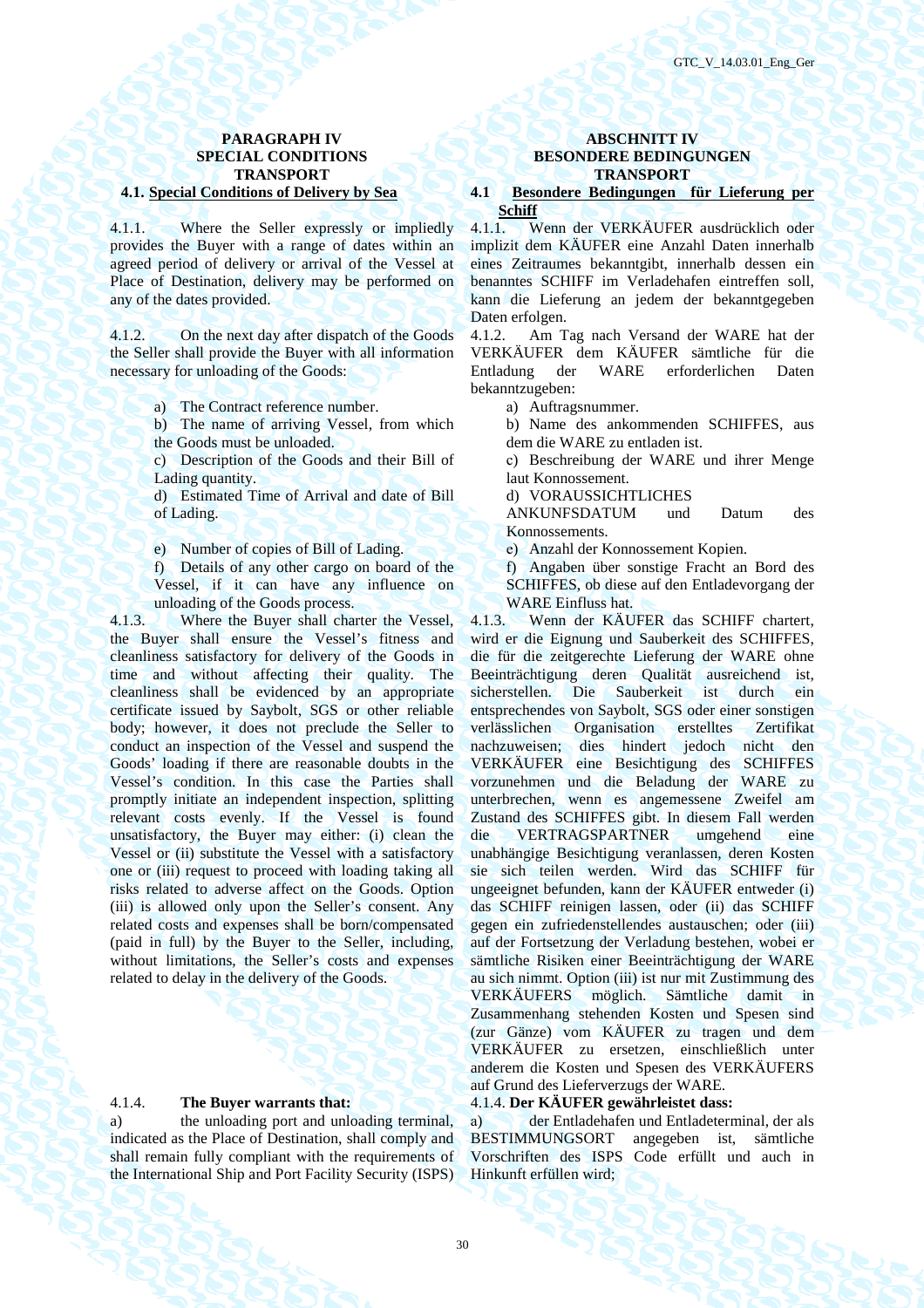### Code;

b) the Buyer shall provide a safe port and safe berth for the Vessel and the Vessel shall when fully laden be able to safely reach, lie at, unload the Goods at and depart from the unloading terminal, always safely afloat, free from air draft and other physical restrictions and without causing damage to the unloading terminal, rivers, canals, shores, berths, docks, jetties, surroundings, environment and people.

4.1.5. The Buyer shall be liable for and shall indemnify the Seller in respect of any loss or damage, including but not limited to any liability for damage to the Vessel, the berth, terminal, rivers, canals, shores, berths, docks, jetties, surroundings, environment and people, additional freight costs or any deviation costs or any demurrage or detention, or expenses arising out of and in relation to any failure of the Buyer to comply with Clause 4.1.4. Any costs or expenses arising out of or related to security regulations or measures required at the Place of Destination by the unloading port or facility or any relevant authority in accordance with the ISPS Code, if applicable, including but not limited to, security guards, launch services, tug escorts, port security fees or Taxes and inspections; and any delays caused by any additional or special security measures, inspections or other action required at the Place of Destination by the unloading port or facility or any relevant authority as a result of the nominated Vessel's previous ports of call shall all be for the Buyer's account and such time shall count as laytime or time on demurrage.

a) Unless otherwise provided in the Contract, bulk cargo deliveries will require nomination of the Vessel and deliveries of other categories of the Goods will not require nomination.

b) If the nomination is required, a Party chartering the Vessel shall not later than 5 (five) days prior to the first day of the laytime at loading port, nominate for the other Party's acceptance (and such acceptance not to be unreasonably withheld) the Vessel which is to be loaded with the Goods for each scheduled shipment (the "Nomination").

- c) The Nomination shall include: с) Die NAMHAFTMACHUNG muss enthalten:
	- (i) the Contract reference number; (i) Auftragsnummer;
	- (ii) the name of the Vessel on which the Goods will be loaded;

b) er einen sicheren Hafen und Anlegeplatz für das SCHIFF zur Verfügung stellen wird und das SCHIFF mit voller Ladung am Entladeterminal einlangen, anlegen, die WARE entladen und vom Entladeterminal abreisen können muss, immer frei schwimmend, frei von Begrenzungen des Air Draft und sonstigen physischen Beschränkungen und ohne Verursachung von Schäden am Entladeterminal, Flüssen, Kanälen, Küsten, Anlegeplätzen, Docks, Landungsbrücken, der Umgebung, der Umwelt und Personen.

4.1.5. Der KÄUFER haftet und ist dem VERKÄUFER ersatzpflichtig für alle Schäden oder Verluste, einschließlich unter anderem der Haftung für Schaden am SCHIFF, dem Anlegeplatz, Terminal, Flüssen, Kanälen, Küsten, Anlegeplätzen, Docks, Landungsbrücken, Umgebung, Umwelt und Personen, zusätzlichen Frachtkosten oder Kosten für den Umweg oder Liegegeld oder für Verwahrung, oder Spesen aus oder in Zusammenhang mit Unterlassungen des KÄUFERS hinsichtlich der Einhaltung der Klausel …

. Sämtliche Kosten oder Spesen aus oder in Zusammenhang mit Sicherheitsvorschriften oder maßnahmen, die am BESTIMMUNGSORT seitens des Entladehafens oder -anlagen oder zuständiger Behörden, falls zutreffend, gemäß den ISPS Code entstehen, einschließlich unter anderem für Sicherheitswachen, Begleitung, Schleppescorte, Hafensicherheitsgebühren oder -steuern und inspektionen; sämtliche Verzögerungen auf Grund von zusätzlichen oder besonderen Sicherheitsmaßnahmen, -inspektionen und sämtliche Verzögerungen, die durch zusätzliche oder besondere Sicherheitsmaßnahmen, Inspektionen oder sonstige Handlungen verursacht werden, die am BESTIMMUNGSORT vom Entladehafen oder -anlage oder einer zuständigen Behörde infolge der früheren angelaufenen Häfen des bestellten SCHIFFES verlangt werden, gehen zu Lasten des KÄUFERS, wobei solche Zeiten als Liegezeiten oder Liegegeldzeiten zählen.

### 4.1.6. **Nomination** 4.1.6. **Namhaftmachung**

а) Sofern nicht anders im VERTRAG vorgesehen, ist die NAMHAFTMACHUNG des SCHIFFES für Massengut/Schüttgutlieferungen erforderlich, nicht jedoch für Lieferungen anderer Kategorien von WAREN.

b) Ist die NAMHAFTMACHUNG erforderlich, muss ein das SCHIFF charternder VERTRAGSPARTNER spätestens 5 (fünf) Tage vor dem ersten Tag des Liegens im Ladehafen dem anderen VERTRAGSPARTNER zwecks Genehmigung (welche nicht unzumutbarerweise verweigert werden darf) das SCHIFF bekanntgeben, auf das die WARE für jeden angesetzten Versand verladen werden soll.

(ii) Name des SCHIFFES auf das die WARE verladen wird;

(iii) a description of the Goods and approximate (iii) Beschreibung der WARE und ihrer ungefähren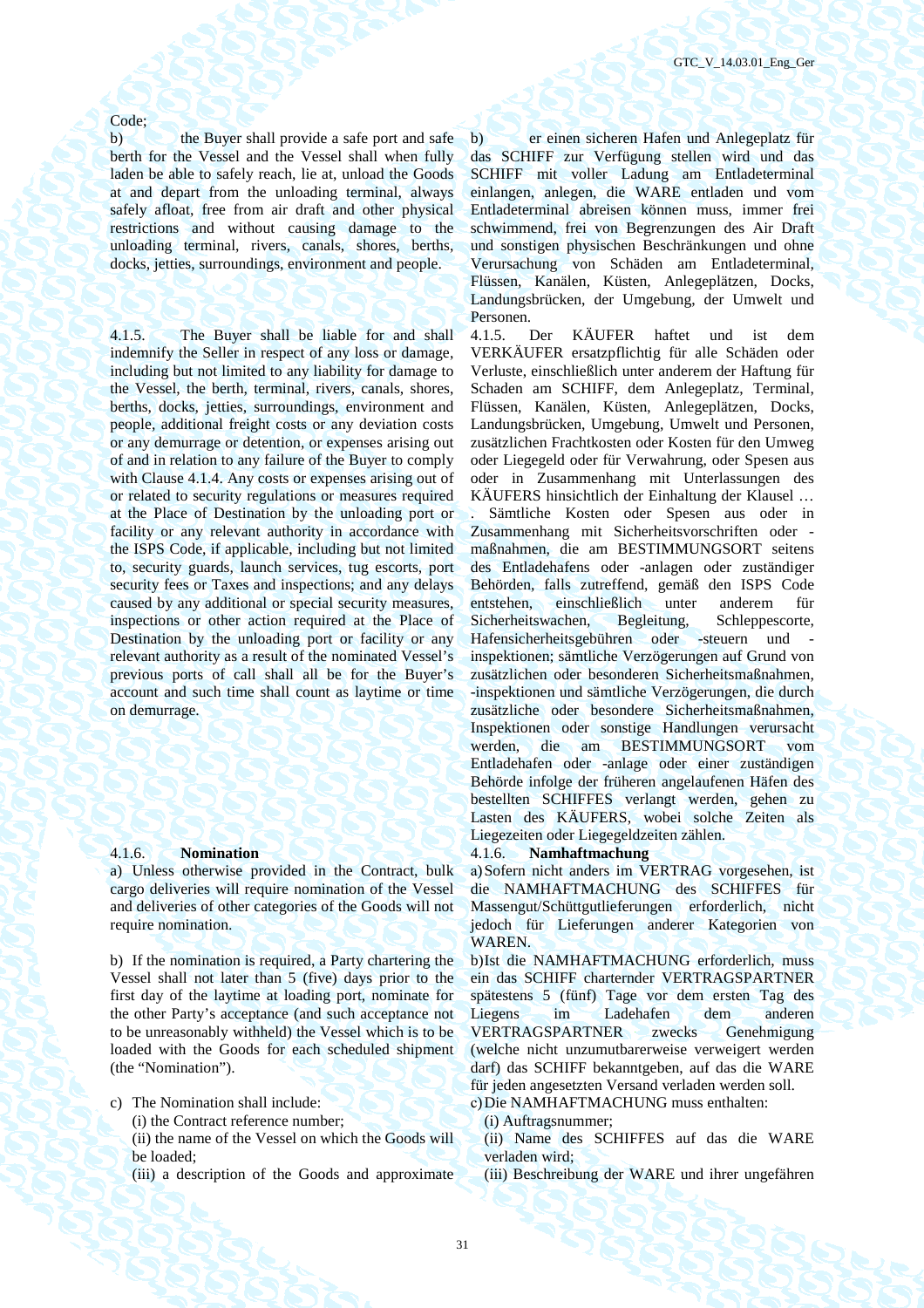quantity or the Bill of Lading quantity (if available);

(iv) ETA of the Vessel; (iv) ETA des SCHIFFES;

(v) the Vessel(s) loading laytime; (v) Verladeliegezeit des SCHIFFS;

(vi) details of any other cargo on board or to be loaded on board if loading a part of cargo;

(vii) details of the last 3 (three) cargoes of the Vessel and such cargoes shall be of a nature, which are unlikely to have an adverse effect on the quality of the Goods;

(viii) Details of the agent at the Place of Destination (if available).

d) The acceptance or reasonable rejection of the Vessel shall be advised by the consenting Party as soon as possible, however not later than 12 (twelve) hours upon receipt of such nomination.

e) Unless otherwise specified herein, the nominating Party may substitute any Vessel named in the Nomination not later than 5 (five) days prior to the first day of the ETA at the loading port. Such substitution shall always be subject to the requirements that a Vessel of a similar size be provided and that the quantity to be loaded shall not, without prior written consent of the other Party, differ by more than the acceptable deviation from the quantity of the Goods as provided in Clause 4.8.4 from the quantity specified in the Nomination. Where a Vessel is substituted, the nominating Party shall send to other Party a revised Nomination in the form set out above.

### 4.1.7. **NOR** 4.1.7. **NOR**

Upon arrival of the Vessel at the Place of Destination (the unloading port or customary anchorage or area or such other place as the Vessel may be ordered to await unload) or other closest possible point to the Place of Destination, the Vessel shall tender its notice of readiness (NOR).The Buyer is obliged to ensure his timely presence at Place of Destination at the date of delivery for unloading of the Goods.

The Buyer's (or the Buyer's representative / agent's) absence at the Place of Destination shall not prejudice the fact that the Seller had successfully performed delivery of the Goods for the purpose of the Contract.

The Seller may arrange shipment under Bills of Lading which incorporate charterparty conditions normally in use for Vessels. Without prejudice to the generality of the foregoing, such conditions shall be deemed to include the provision that where, at any time after loading but before the commencement of unload:

a) Importation of the Goods at the unloading port a) die Einfuhr der WARE am Entladeort von den

Menge oder der Menge laut Konnossement (falls verfügbar);

(vi) Einzelheiten über andere an Bord befindliche oder zu verladende Fracht, wenn ein Teil der Fracht verladen wird;

(vii) Einzelheiten der letzten 3 (drei) Ladungen des SCHIFFS, die von einer Art sein müssen, dass

 eine Beeinträchtigung der Qualität der WARE nicht zu erwarten ist;

(viii) Name des Agenten am BESTIMMUNGSORT (falls zutreffend).

d) Die Annahme oder gerechtfertigte Ablehnung des SCHIFFES ist vom für die Zustimmung zuständigen VERTRAGSPARTNER so rasch wie möglich, spätestens jedoch 12 (zwölf) Stunden nach Erhalt dieser NAMHAFTMACHUNG mitzuteilen.

е) Sofern hierin nicht anders festgelegt, kann der bekanntgebende VERTRAGSPARTNER jedes in der NAMHAFTMACHUNG benannte SCHIFF bis spätestens fünf Tage vor dem ersten Tag der ETA im Verladehafen austauschen. Ein solcher Austausch unterliegt immer dem Erfordernis, dass ein SCHIFF ähnlicher Größe zu stellen ist und die zu verladende Menge ohne vorherige schriftliche Zustimmung des anderen VERTRAGSPARTNERS nicht mehr als die akzeptable Abweichung von der Menge der WARE<br>laut Klausel 4.8.4 von der in der Klausel 4.8.4 von der in der NAMHAFTMACHUNG angeführten Menge abweichen darf. Wird ein SCHIFF ausgetauscht, hat der bekanntgebende VERTRAGSPARTNER dem anderen eine revidierte NAMHAFTMACHUNG in der oben dargelegten Form zu übermitteln.

Bei Ankunft des SCHIFFS am BESTIMMUNGSORT (dem Entladehafen oder gewöhnlichen Ankerplatz oder -bereich oder einem anderen Platz, wo dem SCHIFF das Abwarten der Entladung aufgetragen werden kann) oder einem anderen so nahe wie möglich zum BESTIMMUNGSORTES liegenden Platz hat das SCHIFF seine Bereitschaftsmeldung (NOR) abzugeben. Der KÄUFER ist verpflichtet seine rechtzeitige Anwesenheit am BESTIMMUNGSORT am Tag der Anlieferung zur Entladung der WARE sicherzustellen.

Die Nichtanwesenheit des KÄUFERS (oder seines Vertreters / Agenten) am BESTIMMUNGSORT beeinträchtigt nicht die Tatsache, dass der VERKÄUFER die Lieferung der WARE im Sinne des VERTRAGES erfolgreich ausgeführt hat.

### 4.1.8. **Charterparty Conditions** 4.1.8**. Bedingungen des Frachtvertrags**

Der VERKÄUFER kann die Sendung mit einem Konnossement vornehmen, das die normalerweise für SCHIFFE üblichen Frachtvertragsbedingungen enthält. Unbeschadet der Allgemeingültigkeit Vorstehenden müssen diese Bedingungen enthalten, dass dort, wo zu irgendeinem Zeitpunkt nach der Verladung, jedoch vor dem Beginn der Entladung: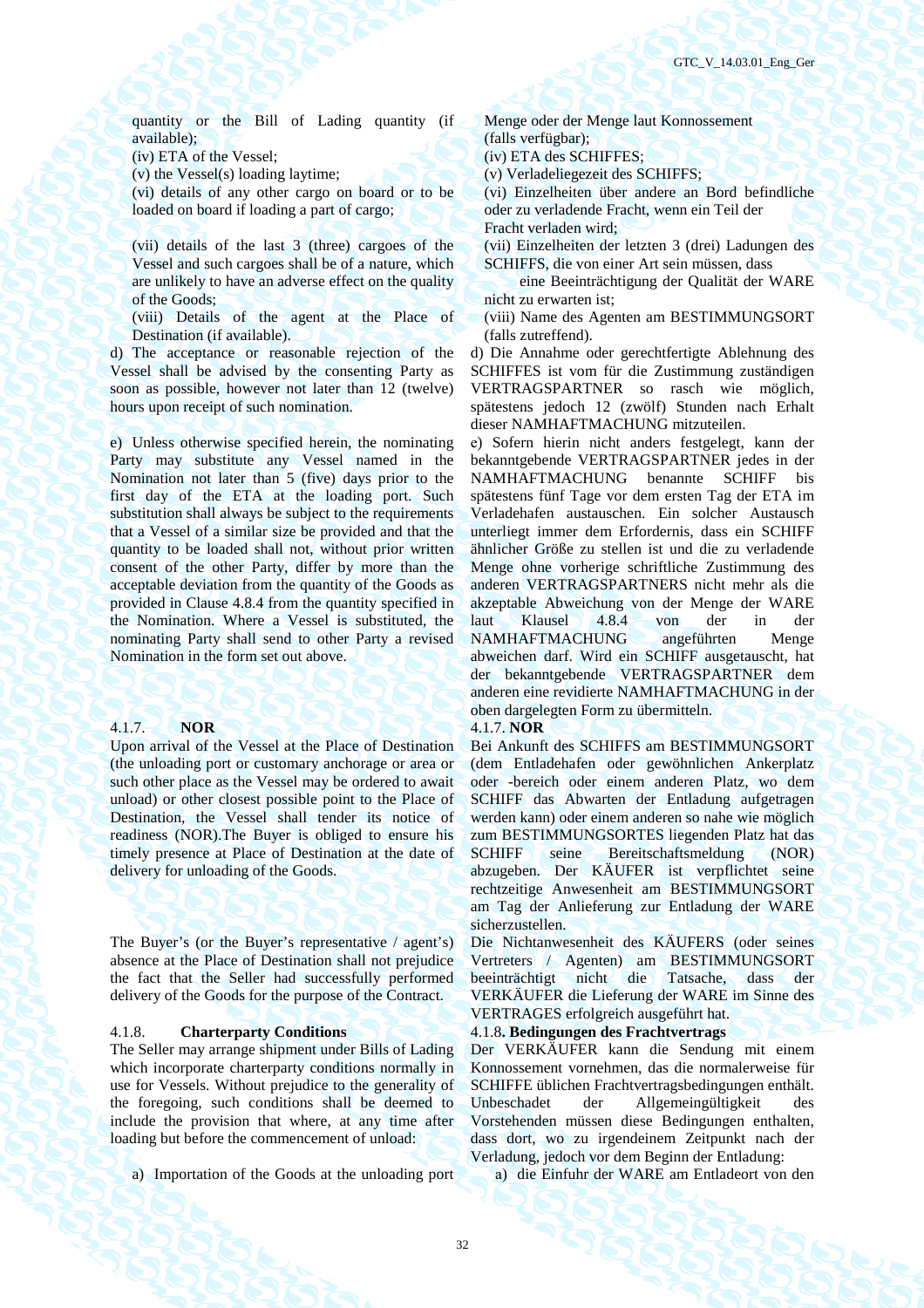is prohibited under the laws of the country in which such Goods were produced, or by regulations, rules, directives or guidelines applied by the government of that country or any relevant agency thereof; and/or

b) The country, state, territory or region at which the Place of Destination becomes an embargoed country,

the shipment shall be unloaded at an alternative safe port nominated by the Buyer that is not subject to any such prohibition and that is acceptable to the Seller (which acceptance shall not be unreasonably withheld).

In such circumstances, such alternative port of unloading shall be deemed to be the Place of Destination stipulated under the Contract for the shipment in question and all extra expenses (if any) involved in the Vessel's reaching such alternative Place of Destination shall be for the Buyer's account.

Where the Buyer, by written instruction to the Seller, requests that the Vessel:

- a) co-mingle different grades of the Goods belonging to the Buyer; and/or
- b) otherwise breach the Vessel's natural segregation; and/or
- c) dope the Goods by introducing additives after loading; and/or
- 
- e) perform on board blending of the Goods; and/or
- f) carry additives/dye in drums on deck; and/or
- g) carry out such other cargo operation as the Buyer may reasonably require and always providing that the Vessel is capable of performing such operations and that such operations are within the scope of the charterparty conditions or otherwise agreed by the Vessel's owners;

then the Buyer shall indemnify and hold the Seller harmless against any liability, loss, damage, delay or expense that the Seller may sustain by reason of complying with the Buyer's request. The indemnity given by the Buyer to the Seller shall be no less in scope than the indemnity required by the Vessel's owners to comply with the Buyer's request.

a) to direct any Vessel to undertake or to complete the voyage to the Place of Destination if such Vessel is required in the performance of the Contract, in the Seller's opinion, to risk its safety or to risk ice damage, or to transit or to

Gesetzen des Landes, in dem die WARE hergestellt wurde, oder durch Vorschriften, Regeln, Richtlinien oder Direktiven der Regierung dieses Landes oder einer seiner zuständigen Behörden verboten ist; und/oder

b) das Land, der Staat, das Territorium oder das Gebiet, in dem der BESTIMMUNGSORT liegt, einem Embargo unterliegt,

die WARE in einem anderen sicheren vom KÄUFER bestimmten Hafen entladen wird, in dem ein solches Verbot nicht gilt und mit dem der VERKÄUFER einverstanden ist (welches Einverständnis nicht unzumutbarerweise vorenthalten werden darf).

Unter solchen Umständen gilt ein solcher Ausweichentladehafen als BESTIMMUNGSORT laut VERTRAG für die in Rede stehende Fracht und sämtliche zusätzlichen Kosten (falls aufgelaufen) für die Anreise des SCHIFFES in diesen Ausweich-BESTIMMUNGSORT gehen zu Lasten des KÄUFERS.

### 4.1.9. **The Buyer's Right to Require** 4.1.9. **Zusätzliche Rechte des KÄUFERS**

Wenn der KÄUFER mit schriftlichem Auftrag an den VERKÄUFER verlangt, dass das SCHIFF:

- (a) verschiedene Arten von dem KÄUFER gehörenden WAREN gemeinsam transportiert; und/oder
- (b) auf sonstige Weise die natürliche Trennung der WAREN am SCHIFF verletzt; und/oder
- (c) die WAREN durch Hinzufügung von Zusätzen nach der Verladung verfälscht; und/oder
- d) add dye to the Goods after loading; and/or (d) die WAREN durch Hinzufügung von Farbe nach der Verladung verfärbt; und/oder
	- (e) die WAREN an Bord vermischt; und/oder
	- (f) Zusätze/Farbe in Trommeln an Deck befördert; und/oder
	- (g) sonstige Manipulationen an der Fracht vornimmt, die der KÄUFER angemessenerweise verlangen kann, immer vorausgesetzt dass das SCHIFF solche Manipulationen ausführen kann und diese den Frachtvertragsbedingungen entsprechen oder sonst wie vom Reeder gebilligt werden;

hat der KÄUFER den VERKÄUFER schad- und klaglos zu halten für jede Haftung, Verlust, Schaden, Verzögerung oder Kosten, die dem VERKÄUFER auf Grund der Erfüllung der Forderung des KÄUFERS erwachsen. Die dem VERKÄUFER vom KÄUFER gewährte Schadloshaltung darf nicht geringer sein als die erforderliche Schadloshaltung des Reeders für die Erfüllung der Forderung des KÄUFERS.

### 4.1.10. **The Seller's Right to Refuse** 4.1.10. **Recht des VERKÄUFERS auf Ablehnung.**

The Seller reserves the right to refuse at any time: Der VERKÄUFER behält sich das Recht auf jederzeitige Ablehnung vor hinsichtlich:

> а) Anweisung an ein SCHIFF die Reise an den BESTIMMUNGSORT durchzuführen oder fertigzustellen, wenn dieses SCHIFF in der Ausführung des VERTRAGES nach Meinung des VERKÄUFERS seine Sicherheit oder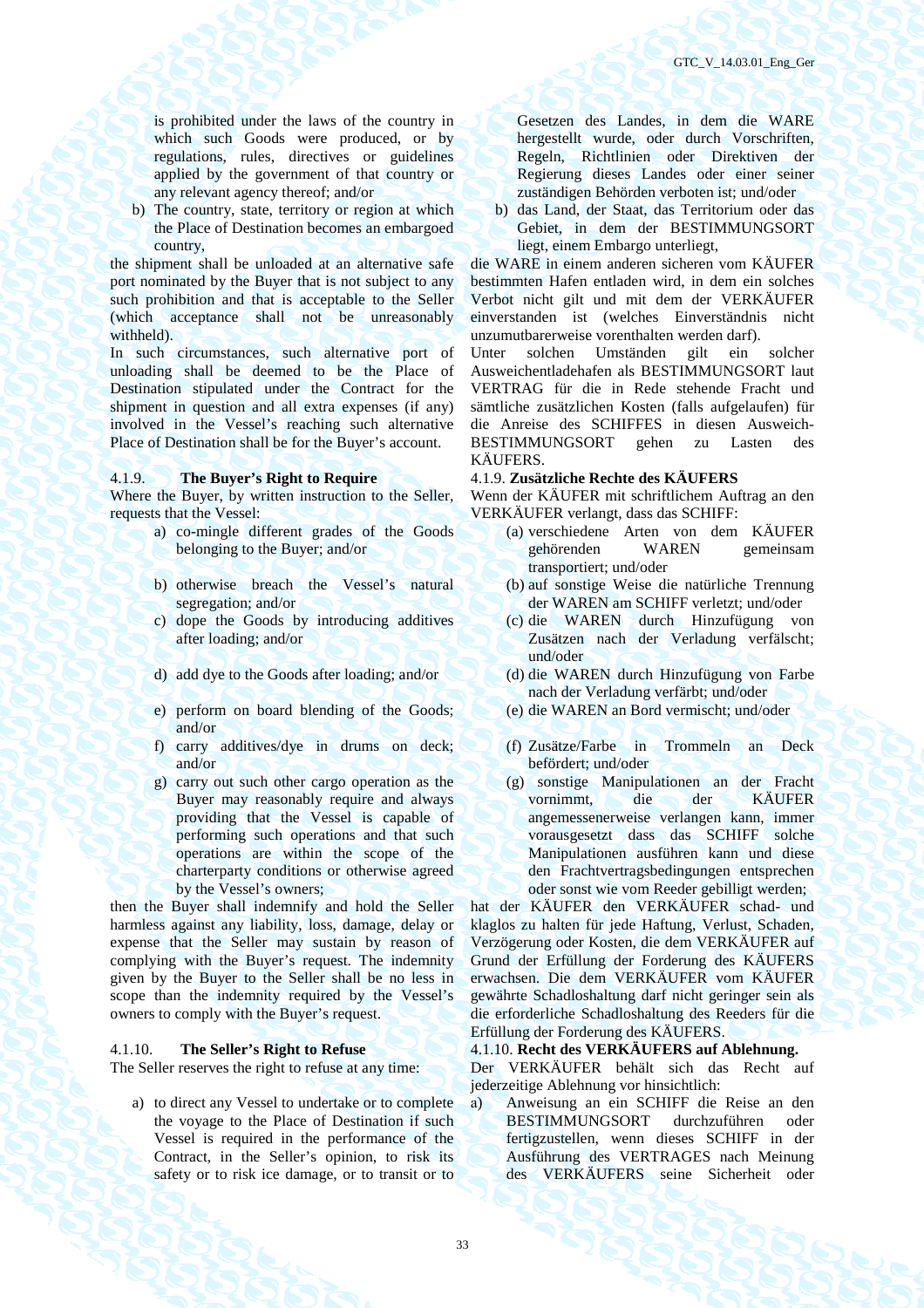proceed or to remain in waters where there is war (whether declared or not), terrorism, piracy or threat thereof; or

- b) to direct the Vessel to undertake the voyage to the intended Place of Destination if such Vessel is required in the performance of the Contract to transit waters, which in the Seller's reasonable opinion, would involve abnormal delay; or
- c) to undertake any activity in furtherance of the voyage which in the opinion of the Vessel's master could place the Vessel, its cargo or crew at risk.

If the Seller agrees to direct the Vessel to undertake or to complete a voyage as referred to in this Clause, the Buyer undertakes to reimburse the Seller, in addition to the Total Goods Value payable under the Contract, for all costs incurred by the Seller in respect of any additional, freight, demurrage, insurance premium and any other sums that the Seller may be required to pay to the Vessel's owner including but not limited to any sums in respect of any amounts deductible under such owners' insurance and any other costs and/or expenses incurred by the Seller.

### 4.1.11. **Ice Clause** 4.1.11. **Eisklausel**

- a) In case of ice at the Place of Destination or on the voyage to the Place of Destination which directly prevents or hinders safe navigation, the Vessel may only follow a path cut by ice breakers, provided that the master considers such navigation safe. Under no circumstances will the Vessel be obliged to force a path through the ice. If required, the Buyer shall, at its own expense, place icebreakers at the Vessel's disposal.
- -
	- ii. The cost of any ice damage incurred less any sum which is recovered under the applicable insurance policy or policies; and
	- iii. Any charter hire paid by the Seller for the period of repair necessitated by ice damage, including hire paid by the Seller for the Vessel's deviation to the repair yard.
- c) In the event that the Place of Destination is inaccessible due to ice, or in the event that the master deems the Vessel to be at risk of being unable to leave the Place of Destination due to ice, the Vessel will proceed to the nearest ice-free position and request revised orders. Immediately upon receipt of such request, the Buyer shall

Eisschaden riskieren muss, oder in oder durch Gewässer reisen oder in diesen sich aufzuhalten muss, in denen Krieg (erklärt oder nicht), Terrorismus, Piraterie herrscht oder droht; oder

- b) Anweisung an das SCHIFF die Reise an den vorgesehenen BESTIMMUNGSORT zu unternehmen, wenn dieses SCHIFF bei der Erfüllung des VERTRAGES durch Gewässer reisen muss, die nach angemessener Einschätzung des VERKÄUFERS abnormale Verzögerung mit sich bringen würde; oder
- с) Durchführung einer Tätigkeit zur Unterstützung der Reise, die nach Meinung des Schiffskapitäns das SCHIFF, seine Ladung oder Mannschaft einem Risiko aussetzen würde.

Wenn der VERKÄUFER sich einverstanden erklärt, dem SCHIFF Anweisung zu erteilen eine in diesem Absatz beschriebene Reise durchzuführen oder fertigzustellen, verpflichtet sich der KÄUFER dem VERKÄUFER gegenüber, zusätzlich zum vertraglich zahlbaren Gesamtwert der WARE sämtliche beim VERKÄUFER angefallenen Kosten für zusätzliche Fracht, Liegegeld, Versicherungsprämien und sonstige Beträge, die der VERKÄUFER möglicherweise dem Reeder bezahlen muss, zu bezahlen, einschließlich unter anderem Beträge für Selbstbehalt der Versicherung des Reeders und alle sonstigen Kosten und/oder Spesen, die dem VERKÄUFER entstanden sind.

а) Im Falle von Vereisung am BESTIMMUNGSORT oder während der Reise an den BESTIMMUNGSORT, die die sichere Navigation direkt verhindert oder behindert, kann das SCHIFF nur einem von Eisbrechern geschlagenen Pfad folgen, vorausgesetzt der Kapitän hält diese Navigation für sicher. Unter keinen Umständen ist das SCHIFF verpflichtet einen Pfad durch das Eis zu schlagen. Nötigenfalls muss der KÄUFER auf eigene Kosten dem SCHIFF Eisbrecher zur Verfügung stellen.

b) The Buyer shall reimburse the Seller for: b) Der KÄUFER wird dem VERKÄUFER vergüten:

- i. Any additional insurance premium incurred; i. Alle zusätzlich aufgelaufenen Versicherungsprämien;
	- ii. Die Kosten von angefallenen Eisschäden abzüglich aller von anwendbaren Versicherungspolizzen rückvergüteten Beträge; und
	- iii. Sämtliche vom VERKÄUFER für die Dauer der Reparatur des Eisschadens ausgelegte Chartertahlungen, einschließlich der vom VERKÄUFER für die Umleitung des SCHIFFS in die Reparaturwerft ausgelegten Zahlungen.

с) Im Falle dass der BESTIMMUNSORT wegen Vereisung nicht erreichbar ist, oder wenn der Kapitän es für das SCHIFF riskant hält aus dem BESTIMMUNGSORT wegen Eis auszulaufen, wird das SCHIFF die nächste eisfreie Destination ansteuern und neue Instruktionen einholen. Unmittelbar nach Erhalt einer solchen Forderung wird der KÄUFER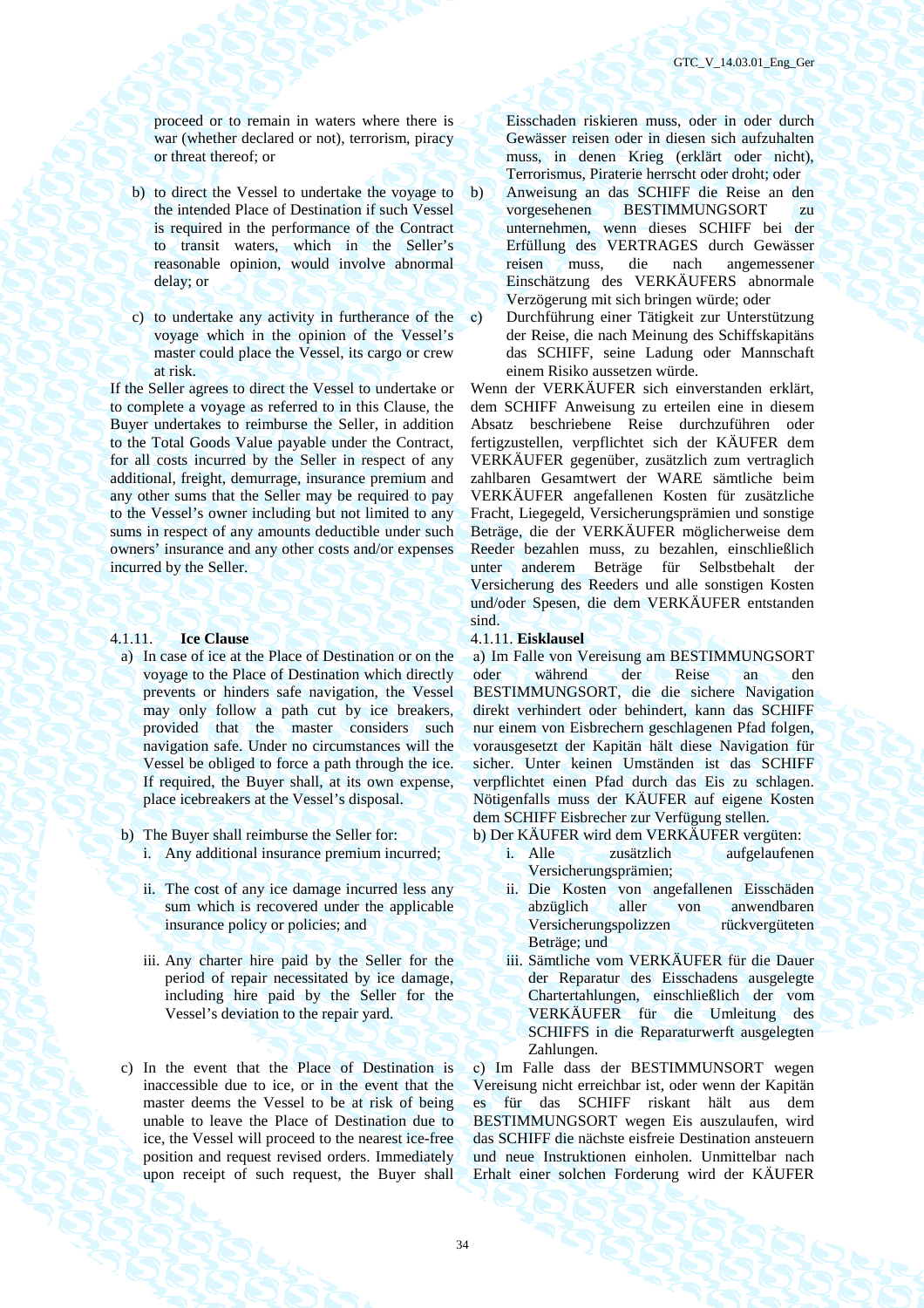nominate an alternate ice-free and accessible port or facilities for receiving the Goods, provided that if the Place of Destination is a loading port then such an alternative ice-free and accessible port or facilities shall be agreed with the Seller. Any additional freight, expenses, demurrage and/or dues incurred as a result of such revised orders shall be for the account of the Buyer.

### **4.2. Special Conditions of Delivery by RTC/railway wagon(s)**

4.2.1**.** Where the Seller expressly or impliedly provides the Buyer with a range of dates within an agreed period of delivery or arrival of RTC / railway wagon(s) loaded with the Goods, delivery may be performed on any of the dates provided.

4.2.2. No later than 3 (three) Business Days after shipment of the Goods by RTC / railway wagon(s) the Seller shall provide by electronic post or facsimile to the Buyer all information necessary for unloading of the Goods:

- (a) The Contract reference number. (а) Auftragsnummer;
- 
- (c) RTC / railway wagon(s) identification number(s).
- (d) Description of the Goods and their Railway Bill quantity.

4.2.3. The Buyer at his own option can provide the Seller with written instructions regarding information necessary for efficient unloading of the Goods by the Carrier or the Buyer's representative. In case such information is provided, the Seller or his representatives / employees undertake to honestly follow the instructions where applicable, to partially assist in efficient unloading of the Goods by the Carrier or the Buyer's representative. Such assistance is not a duty, but an option of the Seller.

4.2.4. **The Buyer warrants** that the railway zone at Place of Destination shall be safe and well suited for delivery of the Goods. The Buyer shall be liable for and shall indemnify the Seller in respect of any loss or damage, including but not limited to any liability for damage to the RTC / railway wagon(s), surroundings, environment and people, additional costs or expenses arising out of and in relation to any failure of the Buyer to nominate a safe railway zone at Place of Destination.

a) The railway station administration using available contact information of the Buyer presents the Notice of Arrival of the Goods to the Place of Destination station ("NOA") to the Buyer in accordance with customary rules at the railway station. Such NOA corresponds to performed delivery of the Goods by the Seller.

einen alternativen eisfreien und erreichbaren Hafen oder Anlagen für die Übernahme der WARE namhaft machen, vorausgesetzt dass, wenn der BESTIMMUNGSORT ein Ladehafen ist, ein solcher alternativer eisfreier und erreichbarer Hafen oder Anlage mit dem VERKÄUFER zu vereinbaren ist. Sämtliche zusätzlichen Frachtkosten, Liegegelder und/oder -Gebühren infolge solcher geänderter Orders gehen zu Lasten des KÄUFERS.

### **4.2.Besondere Bedingungen für Lieferung per Tankwaggon(s) / Bahnwaggon(s)**

4.2.1. Wenn der VERKÄUFER ausdrücklich oder implizit dem KÄUFER eine Anzahl Daten innerhalb eines Zeitraums bekanntgibt, innerhalb dessen (ein) mit WARE beladene(r) Tankwaggon(s) / Waggon(s) eintreffen soll(en), kann die Lieferung an jedem der bekanntgegeben Daten erfolgen.

4.2.2. Spätestens drei Geschäftstage nach Versand der WARE per Tankwaggon(s) / Bahnwaggon hat der VERKÄUFER dem KÄUFER per E-Mail oder Fax sämtliche für die Entladung der WARE erforderlichen Daten bekanntzugeben:

- 
- (b) Railway Bill reference number(s). (b) Nummer des Eisenbahnfrachtbriefs.
	- (с) Identifikationsnummer(n) der Tankwaggon(s) / Bahnwaggons.
	- (d) Beschreibung der WARE und ihrer Menge laut Bahnfrachtbrief.

4.2.3. Der KÄUFER kann nach seiner Wahl dem VERKÄUFER schriftliche Instruktionen betreffend die Informationen erteilen, die erforderlich sind damit die WARE vom FRÄCHTER oder dem Vertreter des KÄUFERS effizient entladen werden kann. Im Falle dass diese Informationen bekanntgegeben werden, sind der VERKÄUFER oder seine Vertreter / Mitarbeiter verpflichtet diese nach Möglichkeit genau einzuhalten um die effiziente Entladung der WARE durch den FRÄCHTER oder den Vertreter des KÄUFERS zu unterstützen. Diese Unterstützung ist keine Pflicht des VERKÄUFERS, er ist jedoch dazu berechtigt.

4.2.4. **Der KÄUFER gewährleistet**, dass der Bahnbereich am BESTIMMUNGSORT für die Ablieferung der WARE sicher und geeignet ist. Der KÄUFER haftet und ist dem VERKÄUFER ersatzpflichtig für alle Schäden oder Verluste, einschließlich unter anderem der Haftung für Schaden an Tankwaggon(s) / Bahnwaggon(s), Umgebung, Umwelt und Personen, Zusatzkosten oder -spesen aus oder in Zusammenhang mit der Unterlassung des<br>KÄUFERS einen sicheren Bahnbereich am sicheren Bahnbereich am BESTIMMUNGSORT namhaft zu machen.

### 4.2.5. **Notice of Arrival** 4.2.5. **Meldung der Ankunft**

a) Die Bahnhofsverwaltung gibt gemäß der am Bahnhof üblichen Regelung dem KÄUFER unter Benützung seiner vorhandenen Kontaktdaten die MELDUNG DER ANKUNFT der WARE am Bahnhof des BESTIMMUNGSORTES ("NOA" - NOTICE OF ARRIVAL) bekannt. Diese NOA gilt als Erfüllung der Lieferung der WARE durch den VERKÄUFER.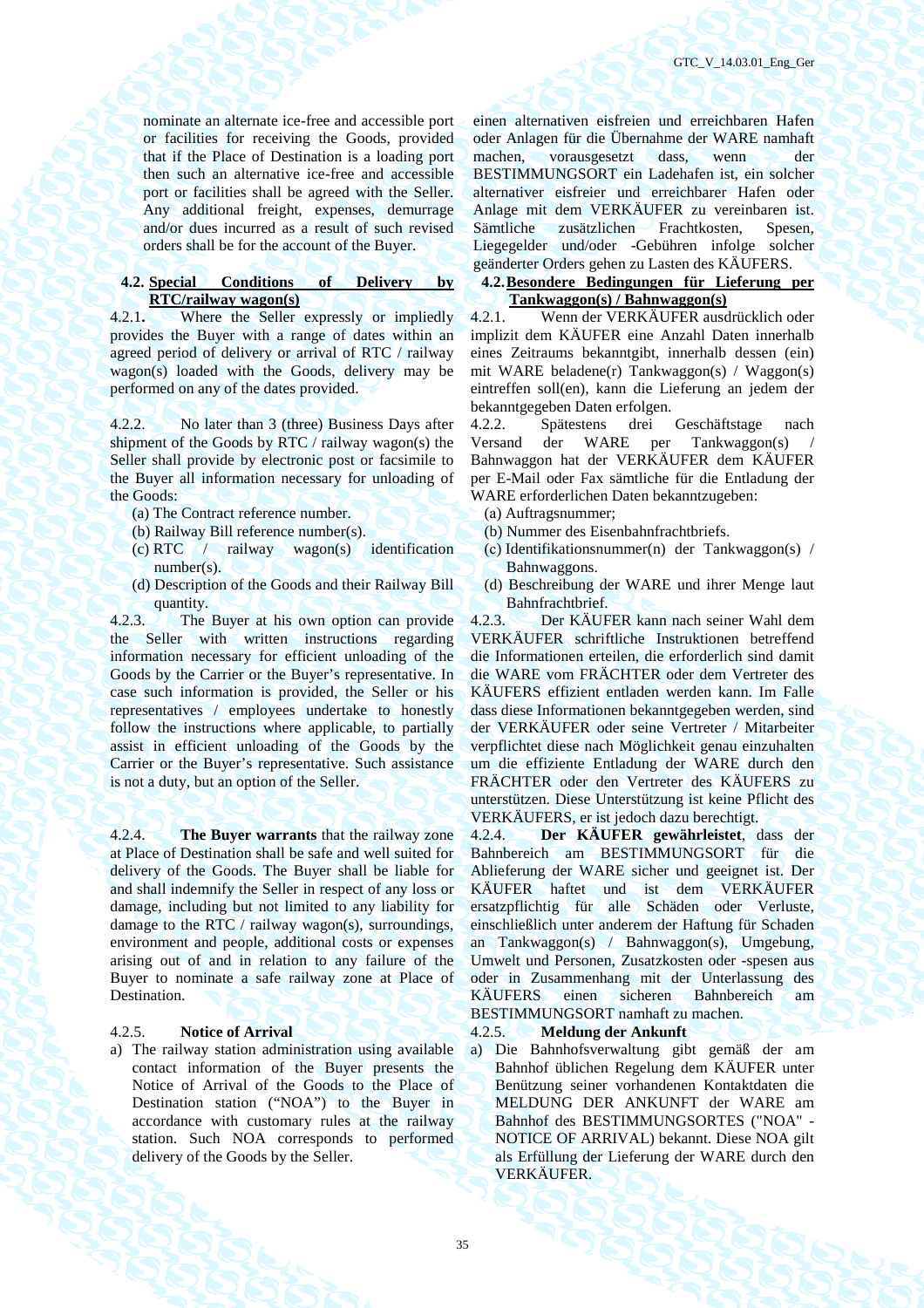- b) The Buyer is obliged to ensure Carrier's timely presence at Place of Destination at the Date of delivery for unloading of the Goods.
- c) Carrier's absence at the Place of Destination shall not prejudice the fact that Seller had successfully performed delivery of the Goods for the purpose of the Contract.

### 4.2.6. **Laytime** 4.2.6. **Stehzeit**

- a) Laytime per each RTC / railway wagon(s) shall be as set out in the Contract. In the event the laytime is not set out in the Contract, then such laytime shall be 24 (twenty four) hours starting on and including the date of arrival to the station as stated on the Railway Bills and shall run until the completion of unloading. For every day of delay the Buyer shall cover the rate amounting to the railcar owner's tariff (as of the date of this version of the GTC – 40,00 (forty) USD per wagon per day, and as may be amended from time to time) in accordance with invoices provided by the Seller, or such other period as may be customary at the Place of Destination, unless otherwise expressly mutually agreed by the Parties in writing. Sundays and Holidays shall be included (SHINC) unless loading on the Sunday or Holiday in question is prohibited by law or regulation or custom at the unload railway zone.
- b) Laytime shall commence 2 (two) hours after NOA b) Die Stehzeit beginnt 2 (zwei) Stunden nach has been tendered; or when the RTC / railway wagon stands ready at the station / railway unloading zone; whichever is the earlier. For the purpose of calculating of unloading time, unloading shall be deemed to have been completed upon disconnection of the discharging hoses or loading/loading of the last potion of the Goods of the last railway wagon cargo.
- c) If the train has not released the railroad track within the laytime period or promptly thereafter through no fault of the Seller (e.g. if the Buyer is to unload the Goods and has failed to unload them when due) and this resulted in additional costs, expenses or losses of the Seller, then the Buyer shall pay in full the Seller for such costs, expenses or losses within 5 (five) Business Days after the relevant claim of the Seller.

### 4.2.7. **Railway Transportation Contract Conditions**

- a) The Seller may arrange shipment with respect to a standard railway transportation contract. Without prejudice to the generality of the foregoing, such conditions shall be deemed to include the provision that where, at any time after loading but before the commencement of unloading;
- b) Importation of the Goods at the unloading railway zone is prohibited under the laws of the country in
- b) Der KÄUFER ist verpflichtet dafür zu sorgen, dass der FRÄCHTER zeitgerecht zum LIEFERDATUM am BESTIMMUNGSORT anwesend ist um die WARE zu entladen.
- c) Die Nichtanwesenheit des FRÄCHTERS hat keine Auswirkung auf die Tatsache, dass der VERKÄUFER die Lieferung der WARE im Sinne des VERTRAGES erfolgreich ausgeführt hat.

- a) Die Stehzeit für jeden Tankwaggon(s) Bahnwaggon bestimmt sich nach dem VERTRAG. Ist im VERTRAG keine Stehzeit festgelegt, beträgt diese 24 (vierundzwanzig) Stunden, beginnend mit und einschließlich des Datums der Ankunft im Bahnhof laut Bahnfrachtbrief und läuft bis zur Fertigstellung der Entladung. Für jeden Tag Verzug oder einen sonstigen am BESTIMMUNSORT üblichen Zeitraum bezahlt der KÄUFER den Satz laut Tarif des Waggoneigentümers (jeweils gültiger Satz, zum Datum der Erlassung dieser Version der AGB - 40 (vierzig) USD pro Waggon und Tag), auf der Grundlage der vom VERKÄUFER übergebenen Rechnungen, sofern nicht ausdrücklich von den VERTRAGSPARTNERN schriftlich anders vereinbart. Sonntage und Feiertage sind inbegriffen, sofern nicht Ladearbeiten an den entsprechenden Sonn- und Feiertagen vom Gesetz,<br>Verordnungen oder Usancen im Verordnungen oder Usancen im Bahnentladebereich verboten sind.
- Bekanntgabe der NOA, oder sobald der Tankwaggon / Bahnwaggon im Bahnhof / im Bahnentladebereich bereitsteht, je nachdem was früher eintritt. Für Zwecke der Errechnung der Entladezeit, gilt die Entladung der WARE als fertiggestellt, sobald die Entladeschläuche getrennt wurden oder der letzte Teil der Fracht vom letzten Waggon beladen/entladen ist.
- c) Hat der Zug den Bahnkörper nicht innerhalb der Stehzeit oder unmittelbar danach ohne Verschulden des VERKÄUFERS verlassen (z.B. wenn der KÄUFER mit der Entladung der WARE säumig ist) und dies zu zusätzlichen Kosten, Spesen oder Verlusten des VERKÄUFERS führt, hat der KÄUFER diese Kosten, Spesen oder Verlust zur Gänze binnen 5 (fünf) Geschäftstagen nach der entsprechenden Reklamation des VERKÄUFERS an diesen zu bezahlen.<br>4.2.7. **Vertragsbedingungen** für

### 4.2.7. **Vertragsbedingungen für den Bahntransport**

- а) Der VERÄUFER kann den Versand gemäß den Standardbedingungen für Bahntransport vornehmen. Unbeschadet der Allgemeingültigkeit des Vorstehenden müssen diese Bedingungen enthalten, dass, wenn dort zu irgendeinem Zeitpunkt nach der Verladung, jedoch vor dem Beginn der Entladung:
- b) Die Einfuhr der WARE im Bahnentladebereich von den Gesetzen des Landes, in dem die WARE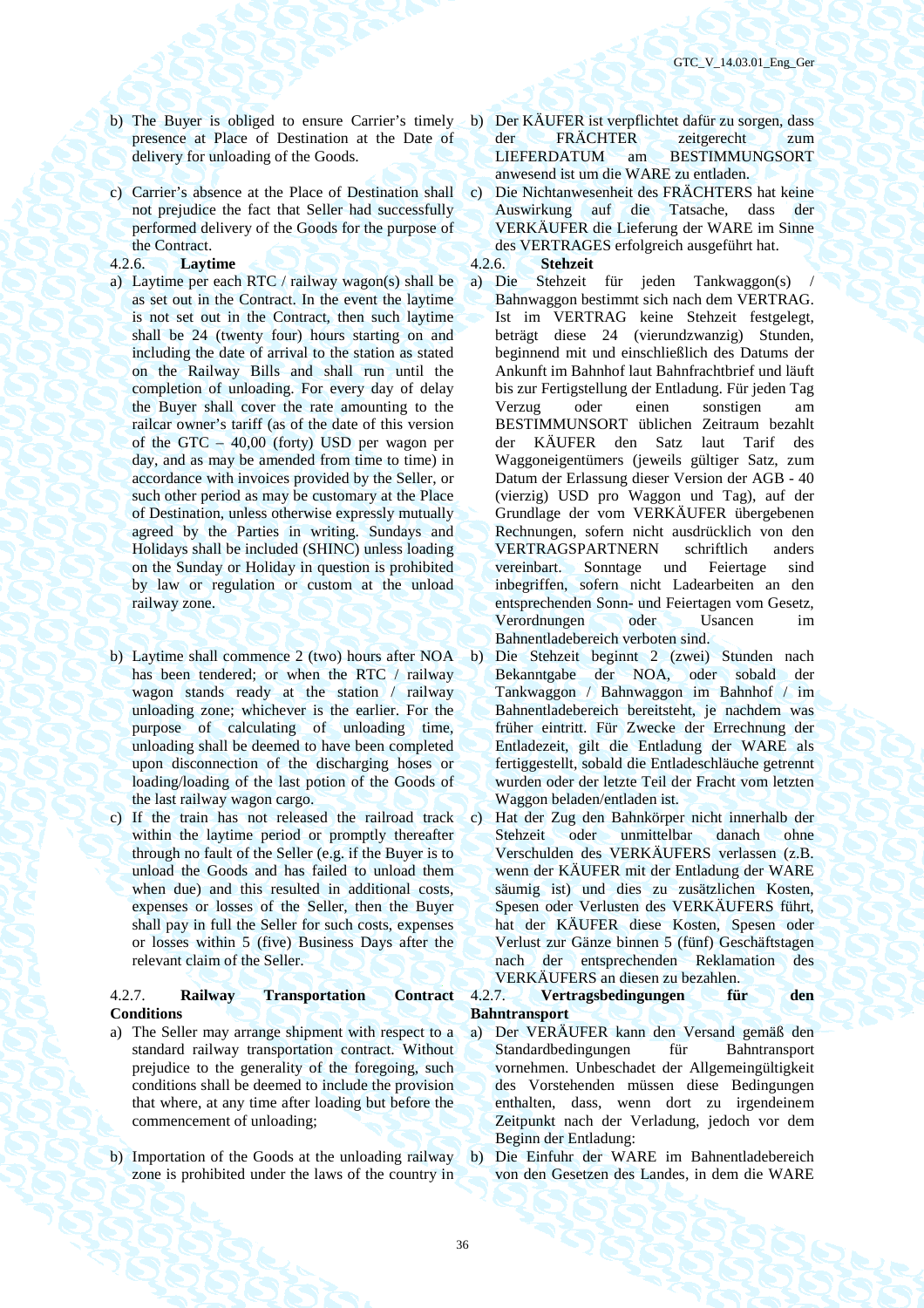which such Goods were produced, or by regulations, rules, directives or guidelines applied by the government of that country or any relevant agency thereof; and/or

- c) The country, state, territory or region at which the Place of Destination is located becomes an restricted zone, the Goods shall be unloaded at an alternative railway zone nominated by the Buyer that is not subject to any such prohibition and that is acceptable to the Seller (which acceptance shall not be unreasonably withheld).
- d) In such circumstances, such alternative railway unloading zone shall be deemed to be the Place of Destination stipulated under the Contract for the shipment in question and all extra expenses (if any) involved in the RTC's / railway wagon(s) reaching such alternative Destination Place shall be for the Buyer's account.

The Buyer has the right to require extra services in relation to the Goods at the Place of Destination which shall not be viewed as included in the Total Goods Value. The Parties shall decide on a possibility of provision of such services by mutual written agreement no later than 3 (three) days before Estimated Time of Arrival of the RTC / railway wagon(s). Where the Buyer, by written instruction to the Seller, requests that such services should be provided, then the Buyer shall indemnify and hold the Seller harmless against any liability, loss, damage, delay or expense that the Seller may sustain by reason of complying with the Buyer's request. The indemnity given by the Buyer to the Seller shall be no less in scope than the indemnity required by RTC / railway wagon(s) owners to comply with the Buyer's request.

- a) It is presumed that RTC and railway wagons arrive at the Place of Destination for unloading in good condition, unless the Buyer has promptly (but not later than 3 (three) hours after the RTC and railway wagons arrival) informed of the defects. If the defects will be revealed after that the Buyer shall pay repair costs or expenses of the Carrier or the Seller within 5 (five) Business days upon the Seller's or Carrier's respective invoice.
- b) Within 3 (three) Business days prior to the beginning of dispatches, the Buyer shall provide the Seller with the instruction for filling in the shipping documents for the Goods dispatch, including the delivery period, reference to the number and date of the relevant Contract, quantity

hergestellt wurde, oder durch Vorschriften, Regeln, Richtlinien oder Direktiven der Regierung dieses Landes oder einer seiner zuständigen Behörden verboten ist; und/oder

- c) Das Land, der Staat das Territorium oder Gebiet, in dem der BESTIMMUNGSORT liegt, zu einer verbotenen Zone wird, die WARE in einem anderen sicheren vom KÄUFER bestimmten Bahnbereich entladen wird, in dem ein solches Verbot nicht gilt und mit dem der VERKÄUFER einverstanden ist (welches Einverständnis nicht unzumutbarerweise vorenthalten werden darf).
- d) Unter solchen Umständen gilt ein solcher Ausweichentladebahnbereich als BESTIMMUNGSORT laut VERTRAG für die in Rede stehende Fracht und sämtliche zusätzlichen Kosten (falls aufgelaufen) für die Anreise des (der) Tankwaggon (s) / Bahnwaggons an diesen Ausweich-BESTIMMUNGSORT gehen zu Lasten des KÄUFERS.

### 4.2.8. **Buyer's Right to Require** 4.2.8. **Zusätzliche Rechte des Käufers.**

Der KÄUFER hat das Recht zusätzliche Dienstleistungen für die WARE am BESTIMMUNGSORT anzufordern, die nicht als im GESAMTWARENWERT inbegriffen gelten. Die VERTRAGSPARTNER entscheiden einvernehmlich schriftlich über die Leistung solcher Dienste spätestens 3 (drei) Tage vor der VOAUSSICHTLICHEN ANKUNFTSZEIT des (der) Tankwaggon(s) / Bahnwaggons. Wenn der KÄUFER durch schriftliche Beauftragung des VERKÄUFERS die Leistung solcher Dienste anfordert, hält der KÄUFER den VERKÄUFER schad- und klaglos für jede Haftung, Verlust, Schaden, Verzögerung oder Kosten, die dem VERKÄUFER auf Grund der Erfüllung der Forderung des KÄUFERS erwachsen. Die dem VERKÄUFER vom KÄUFER gewährte Schadloshaltung darf nicht geringer sein als die erforderliche Schadloshaltung des Eigentümers der Bahnwaggons gegenüber der Forderung des KÄUFERS.

# 4.2.9. **Damage to RTC and Wagons** 4.2.9. **Schaden an Tankwaggon(s) und Bahnwaggons**

- a) Es wird vorausgesetzt, dass Tankwaggons und Bahnwaggons in gutem Zustand zur Entladung am BESTIMMUNGSORT eintreffen, es sei denn der KÄUFER hat unmittelbar (spätestens 3 (drei) Stunden nach Ankunft von Tankwaggons / Bahnwaggons Schäden gemeldet. Wenn Schäden zu einem späteren Zeitpunkt entdeckt werden, wird der KÄUFER die Reparaturkosten oder -spesen des FRÄCHTERS oder des VERKÄUFERS binnen 5 (fünf) Geschäftstagen nach entsprechender Rechnungslegung des VERKÄUFERS oder FRÄCHTERS begleichen.
	- b) Binnen 3 (drei) Geschäftstagen vor Versandbeginn erteilt der KÄUFER dem VERKÄUFER die Instruktionen für das Ausfüllen der Versanddokumente für den Versand der WARE, einschließlich der Lieferzeit, Anführung von Nummer und Datum des entsprechenden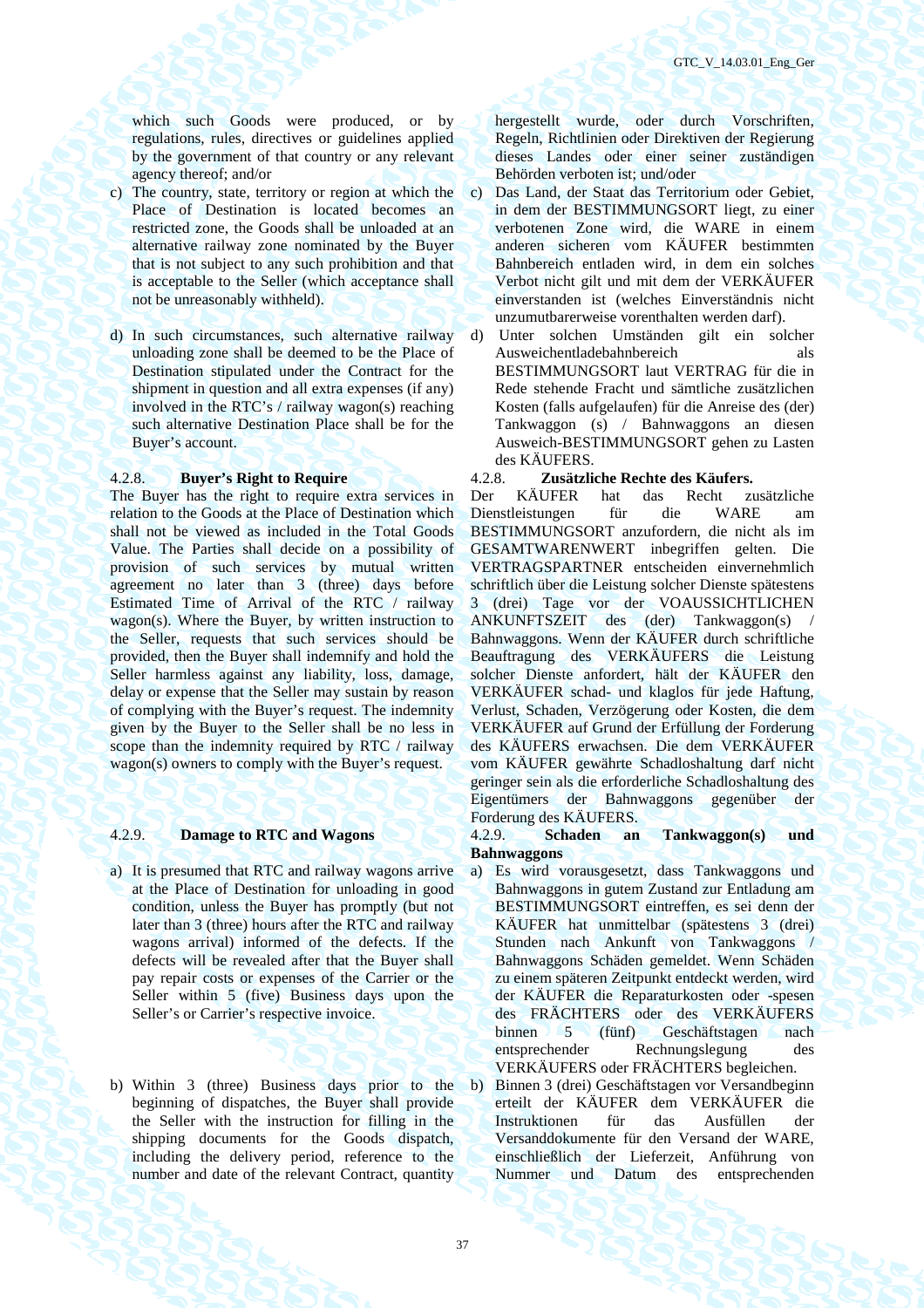of the Goods, full name and address of the consignee, railway code of the consignee, name of the destination station's railway roads, railway station confirmation to accept the Goods.

- c) Under the Buyer's applications the Seller shall arrange for plans (the "Plans") for transportation of the Goods by railways. The procedure and dates for issuance of the Plans shall be regulated by the applicable local laws and regulation.
- d) Should, through the fault of either of the Parties, the Plans no be fulfilled, the Party at fault will be held liable for all damages or fines imposed by the railway(s).
- e) In case of impossibility to unload the Goods due to the technical reasons during periods indicated in the Clauses "Laytime" the Buyer shall notify the Seller on such effect (by telegram, fax, mail or email) within 24 (twenty-four) hours from the moment the rail tank-car arrival to the station of destination.
- f) In case of rail tank-car damage caused within the time period of its disposal of the Buyer or the Buyer's counterparties, the Buyer shall immediately inform the Seller about the occurrence of such event and recover losses incurred due to rail tank-car damage within 60 (sixty) days from the date of the Seller's demand. In case a rail tankcar is lost within the time period of its disposal by the Buyer or the Buyer's counterparties, the Buyer shall pay to the Seller the amount that covers market value of a rail tank-car of identical model and year of manufacture including costs incurred for putting it into operation. A rail tank-car is considered lost if it is not returned to Seller within 120 (one hundred and twenty) days from the date of the Goods dispatch.
- g) In case of readdressing the Goods by the Buyer or impossibility to accept the Goods, the Buyer shall notify the Seller of these changes in writing not later than 3 (three) Business Days before the planned date of dispatch. All the expenses of the Seller (including fines and penalties), caused by the Buyers' actions, shall be paid by the Buyer. The Parties shall undertake their best efforts to mitigate losses.

VERTRAGES, Menge der WARE, vollständiger Name und Adresse des Empfängers, Bahncode des Empfängers, Bezeichnung der Bahnlinie des Bestimmungsbahnhofs, Bestätigung des Bahnhofs, dass die WARE angenommen wird.

- c) Binnen 3 (drei) Geschäftstagen vor Versandbeginn erteilt der KÄUFER dem VERKÄUFER die Instruktionen für das Ausfüllen der Versanddokumente für den Versand der WARE, einschließlich der Lieferzeit, Anführung von Nummer und Datum des entsprechenden VERTRAGES, Menge der WARE, vollständiger Name und Adresse des Empfängers, Bahncode des Empfängers, Bezeichnung der Bahnlinie des Bestimmungsbahnhofs, Bestätigung des Bahnhofs, dass die WARE angenommen wird.
- d) Sollten aus Verschulden eines der VERTRAGSPARTNER die PLÄNE nicht eingehalten werden, haftet der schuldige VERTRAGSPARTNER für sämtlichen von der Bahn auferlegten Schadenersatz oder Strafen.
- e) Falls aus technischen Gründen die Entladung der WARE nicht während der in den Klauseln "'Stehzeit" angeführten Fristen erfolgen kann, wird der KÄUFER den VERKÄUFER darüber per Telegramm, Fax oder E-Mail innerhalb von 24 (vierundzwanzig) Stunden nach Ankunft der Tankwaggons / Bahnwaggonsim Bestimmungsbahnhof informieren.
- f) Im Falle einer Beschädigung von Tankwaggons / Bahnwaggons innerhalb der Zeit, in der diese dem KÄUFER oder den Vertragspartnern des KÄUFERS zur Verfügung stehen, wird der KÄUFER den VERKÄUFER unverzüglich nach Eintritt eines solchen Ereignisses informieren und auf Grund von Waggonschaden eingetretene Verluste binnen 60 (sechzig) Tagen ab dem Datum der Anforderung des KÄUFERS ersetzen. Im Falle eines Abhandenkommens vonTankwaggons / Bahnwaggons innerhalb der Zeit, in der diese dem KÄUFER oder den Vertragspartnern des KÄUFERS zur Verfügung stehen, wird der KÄUFER den VERKÄUFER den Betrag bezahlen, der den Marktwert der Tankwaggons / Bahnwaggons des gleichen Modells und Baujahres abdeckt, einschließlich Inbetriebnahmekosten. Ein Tankwaggon / Bahnwaggon gilt als abhanden gekommen, wenn er dem VERKÄUFER nicht binnen 120 (einhundertzwanzig) Tagen ab dem Versanddatum der WARE zurückgestellt wird.
- g) Wenn die WARE vom KÄUFER umadressiert wird oder er die WARE nicht übernehmen kann, wird er den VERKÄUFER über diese Änderung schriftlich spätestens 3 (drei) Geschäftstage vor dem vorgesehenen Versanddatum informieren. Sämtliche durch Handlungen des KÄUFERS verursachten Spesen des VERKÄUFERS (einschließlich Strafen und Pönale) sind vom KÄUFER zu bezahlen. Die VERTRAGSPARTNER werden alles in ihren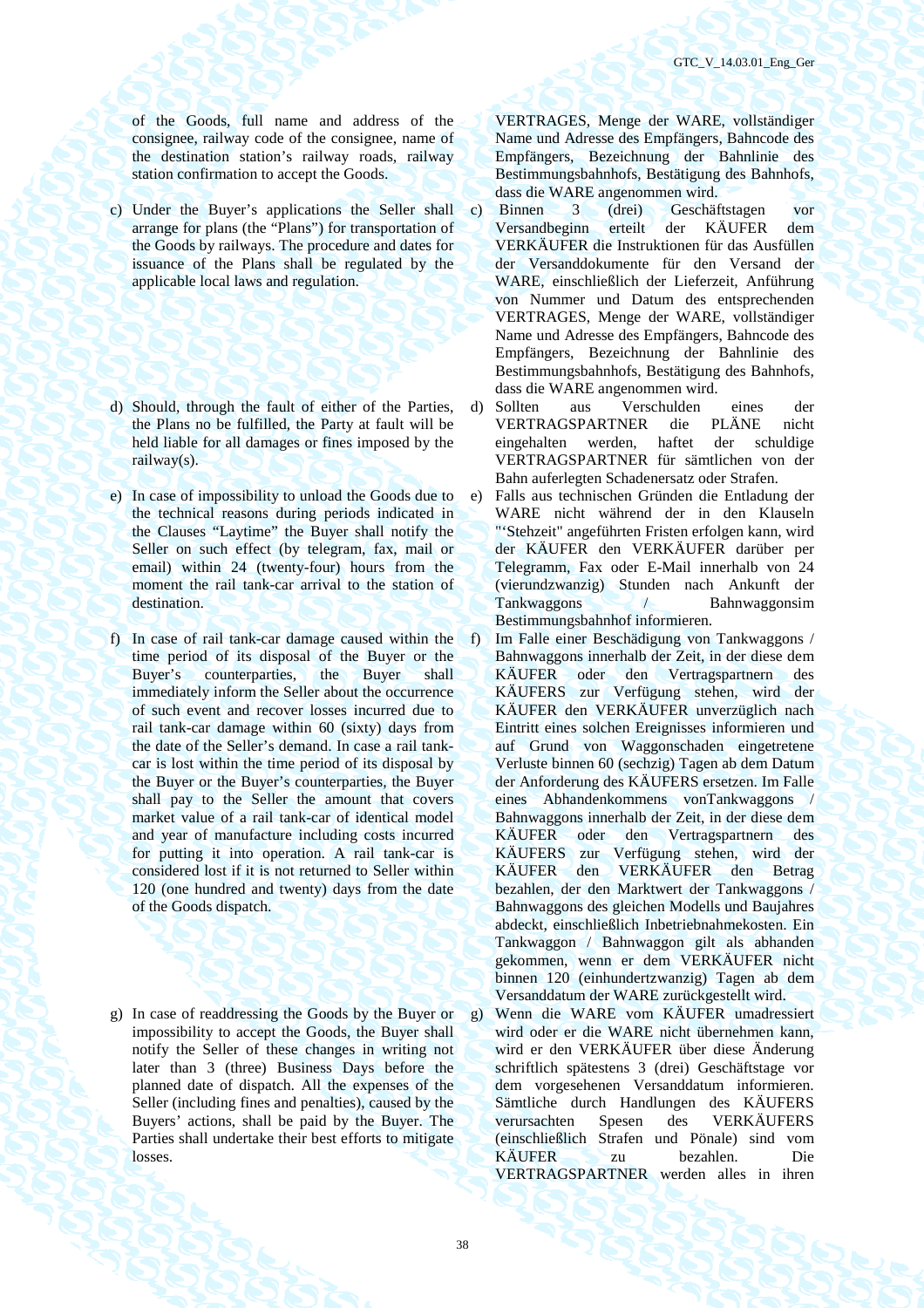- h) Redirection of the rail tank-cars by the Buyer (or the Buyer's consignee) without Seller's permission is prohibited. The Seller is entitled to charge the Buyer (the Buyer's consignee) at the rate at least 35 (thirty five) USD (unless otherwise stated in the customary rules of the respective railroad station) for each day of usage of each rail tank-car for improper fulfilment of this provision. The Buyer ensures that the rail tank-cars are unloaded to a level of 0.7 (one tenth of seven per cent) bar. The Buyer and/or consignee shall return the empty rail tank cars in acceptable technical and commercial condition and complete cargo documents with seal to the shipper's initial loading station or any other station as per Seller's instructions.
- i) The Buyer shall reimburse Seller for the i) documented costs and expenses caused by the incorrect filling of the shipping documents for the empty rail tank-car return, resulted in the rail tankcar arrival to improper railway stations. In case the documents for the rail-tank cars return are filled in accordance with the Seller's instruction, the Buyer shall not be responsible for their return emptied to improper railway stations.
- j) Instructions for empty rail tank-cars to be advised to the Buyer by the Seller in writing not later than the arrival of full rail tank-cars to the Place of Destination (the date of the Goods' delivery). Otherwise the Buyer shall not be held liable for possible costs which may arise due to absence of the instructions and/or incorrect filling-in the return railway bills for return of empty rail tank-cars.
- k) After a rail tank-car (a specialized rail tank-car for transportation of liquefied petroleum gases under excessive pressure) is unloaded, the Buyer shall install plugs at corner and control valves to seal the neck bonnet and to fix it by all bolts. The removal of the bonnet from the neck flange is not allowed. The Seller is entitled to charge the Buyer with incurred losses for the plugs at corner and control valves of the rail tank-car not installed at the place of unloading.
- l) Subject to the condition that the Place of Destination is within the Russian Federation territory the Buyer shall provide Seller by e-mail or fax with the certified copies of railway bills with

Kräften stehende unternehmen um Verluste zu mildern.

- h) Umleitung von Tankwaggons / Bahnwaggons durch den KÄUFER (oder dessen Adressaten) ohne Genehmigung des VERKÄUFERS ist nicht gestattet. Der VERKÄUFER ist berechtigt dem KÄUFER (dessen Adressaten) einen Satz von mindestens 35 (fünfunddreißig) USD (oder einen entsprechend anderen in den üblichen Regelungen des entsprechenden Bahnhofs enthaltenen Satz) für jeden Tag der Benützung eines Tankwaggons / Bahnwaggons auf Grund von Verletzung dieser Bestimmung in Rechnung zu stellen. Der KÄUFER stellt sicher, dass die Tankwaggons auf ein Niveau von 0,7 (sieben Zehntel Prozent) bar entladen werden. Der KÄUFER und/oder Adressat haben den leeren Tankwaggon / Bahnwaggon in zufriedenstellendem technischen und kommerziellen Zustand sowie die vollständigen abgestempelten Frachtdokumente an den Versandbahnhof des Absenders oder einen sonstigen vom VERKÄUFER benannten Bahnhof zu retournieren.
	- i) Der KÄUFER wird dem VERKÄUFER die nachgewiesenen Kosten und Spesen vergüten, die durch unrichtiges Ausfüllen der Versanddokumente für den Rücktransport der leeren Waggons durch die Fahrt der Waggons an einen falschen Bahnhof entstanden sind. Im Falle dass die Dokumente für die Rückführung des/der Waggons gemäß den Instruktionen des VERKÄUFERS ausgestellt sind, trägt der KÄUFER keine Verantwortung, wenn die leeren Waggons an einen falschen Bahnhof zurückgestellt wurden.
- j) Die Anweisungen betreffend leere Waggons hat der VERKÄUFER dem KÄUFER schriftlich spätestens bei Ankunft der beladenen Waggons am BESTIMMUNGSORT bekanntzugeben (dem LIEFERDATUM der WARE). Ansonsten trägt der KÄUFER keine Haftung für mögliche Kosten auf Grund von fehlenden oder falsch ausgestellten Anweisungen in den Retourfrachtbriefen für die Rückführung leerer Waggons.
- k) Nach Entladung eines Tankwaggons (eines speziellen Tankwaggons für den Transport von verflüssigtem Erdölgas unter Überdruck) hat der KÄUFER Stopfen an den Eck- und Steuerventilen anzubringen, um den Ansatzflansch zu versiegeln und alles zu verriegeln. Die Entfernung des Deckels vom Ansatzflansch ist nicht gestattet. Der VERKÄUFER kann dem KÄUFER aufgelaufene Verluste für die Ansatzflanschstopfen und Steuerventile des Tankwaggons in Rechnung stellen, die am Entladeplatz nicht angebracht wurden.
- l) Vorbehaltlich der Bedingung, dass der BESTIMMUNGSORT auf dem Gebiet der Russischen Föderation liegt, hat der KÄUFER dem VERKÄUFER per E-Mail oder Fax

39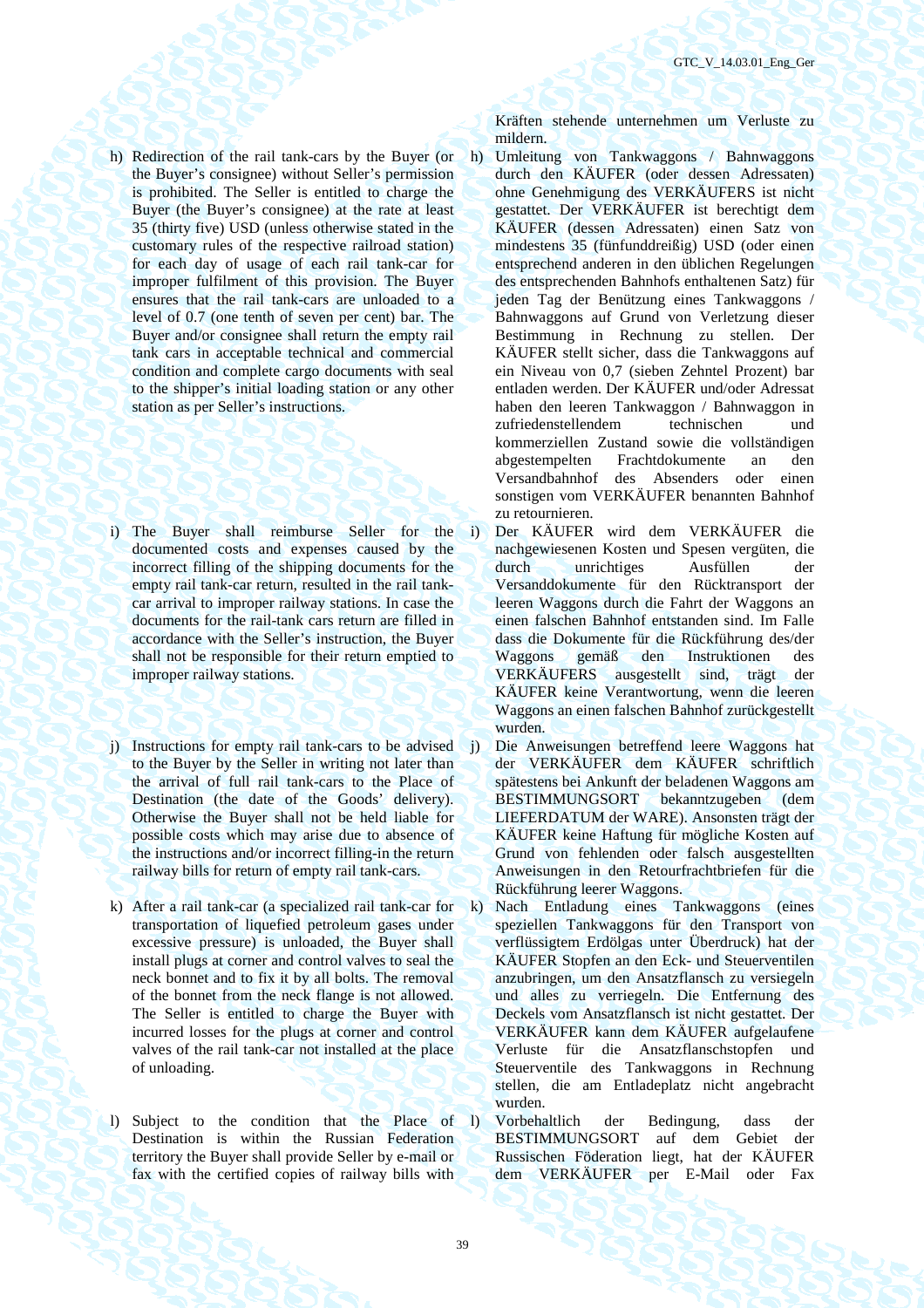legible notes made at the Place of Destination at the border crossing points within 30 (thirty) days from the date when the customs procedures for export are completed on the territory of the Russian Federation (date of the stamp "Clearance Allowed" in the cargo customs declaration (CCD)) failing which the Buyer shall pay the Seller liquidated damages amounting to 22,5% of Goods' value, export of which is documentary unsupported, at the latest the 180th (one hundred eightieth) day from the date of export customs clearance completion on the territory of the Russian Federation (date of the stamp "Clearance allowed" in the Cargo Customs Declaration (CCD)). The Parties agreed that the above liquidated damages are the genuine preestimate of the Seller's losses in the event the railway bills are not provided to the Seller within specified period.

# **4.3. Special Conditions of Delivery by Auto Truck(s)**

4.3.1. Where the Seller expressly or impliedly provides the Buyer with a range of dates within an agreed period of delivery of arrival of auto truck(s) loaded with the Goods, any of the provided dates can result in delivery.

4.3.2. No later than 1 (one) day after shipment of the Goods by auto truck(s) the Seller shall provide by electronic post or facsimile to the Buyer all information necessary for unloading of the Goods:

- (a) The Contract reference number. (a) Auftragsnummer.
- (b) CMR consignment note reference number(s). (b) Nummer des CMR Frachtbriefes.
- (c) Auto truck identification number(s). (c) Kennzeichen des LKW.
- (d) Description of the Goods and their CMR consignment note quantity.
- 

4.3.3. The Seller has the right to substitute any of identified auto truck(s) and provide the Buyer with new information not later than 2 (two) days before Estimated Time of Arrival of auto truck(s). Such substitution shall always be subject to the requirements that auto truck(s) shall be of a similar size be provided and that the quantity to be loaded shall not, without prior written consent of the Buyer, differ by more than 5 (five) % from the quantity specified in the present Contact.

4.3.4. The Buyer at his own option can provide the Seller with written instructions regarding information necessary for efficient unloading of the Goods by the Buyer. In case such information is provided, the Seller, his Carrier or his representatives / employees undertake to honestly follow the beglaubigte Kopien der Bahnfrachtbriefe mit lesbarer Eintragung des BESTIMMUNGSORTES (an den Grenzübertrittsstellen) binnen 30 (dreißig) Tagen nach Abschluss der Exportzollbehandlung auf dem Gebiet der Russischen Föderation (Datumstempel "Abfertigung Genehmigt" in der Frachtzollerklärung (CCD - Cargo Customs Declaration)) zu übergeben, widrigenfalls der KÄUFER dem VERKÄUFER Pönale in Höhe von 22,55% des Wertes der WARE zu bezahlen hat, deren Export nicht dokumentarisch belegt ist, spätestens am 180. (einhundertachtzigsten) Tag ab dem Datum der Fertigstellung der Exportzollabfertigung auf dem Gebiet der Russischen Föderation (Datumstempel "Abfertigung Genehmigt" in der Frachtzollerklärung (CCD - Cargo Customs Declaration)). Die VERTRAGSPARTNER vereinbaren, dass obiges Pönale dem echten im Voraus geschätzten Wert des Schadens des VERKÄUFERS für den Fall entspricht, dass dieser die Bahnfrachtbriefe nicht in der angegebenen Frist erhält.

**4.3.Besondere Bedingungen für Lieferung per LKW** 

4.3.1. Wenn der VERKÄUFER ausdrücklich oder implizit dem KÄUFER eine Anzahl Daten innerhalb eines vereinbarten Zeitraums bekanntgibt, innerhalb dessen (ein) mit WARE beladene(r) LKW's eintreffen soll(en), kann die Lieferung an jedem der bekanntgegeben Daten erfolgen.

4.3.2. Spätestens einen Tag nach Versand der WARE per LKW hat der VERKÄUFER dem KÄUFER per E-Mail oder Fax sämtliche für die Entladung der WARE erforderlichen Daten bekanntzugeben:

- 
- 
- 
- (d) Beschreibung der WARE und ihrer Menge laut CMR Frachtbrief.
- (e) Estimated Time of Arrival of auto truck(s). (e) Voraussichtlicher Ankunftstermin des (der) LKW.
- (f) Number of issued CMR consignment notes. (f) Anzahl der ausgestellten CMR Frachtbriefe.

4.3.3. Der VERKÄUFER hat das Recht jeden der benannten LKWs zu tauschen und dem KÄUFER neue Daten spätestens 2 (zwei) Tage vor dem voraussichtlichen Ankunftstermin des LKW zu melden. Ein solcher Tausch unterliegt immer dem Erfordernis, dass LKWs ähnlicher Größe zu stellen sind und die zu verladende Menge ohne vorherige schriftliche Zustimmung des KÄUFERS nicht mehr als 5 (fünf) % von der vertraglichen Menge abweicht.

4.3.4. Der KÄUFER kann nach seiner Wahl dem VERKÄUFER schriftliche Instruktionen betreffend die Informationen erteilen, die erforderlich sind, damit die WARE vom KÄUFER effizient entladen werden kann. Im Falle dass diese Informationen bekanntgegeben werden, sind der VERKÄUFER, sein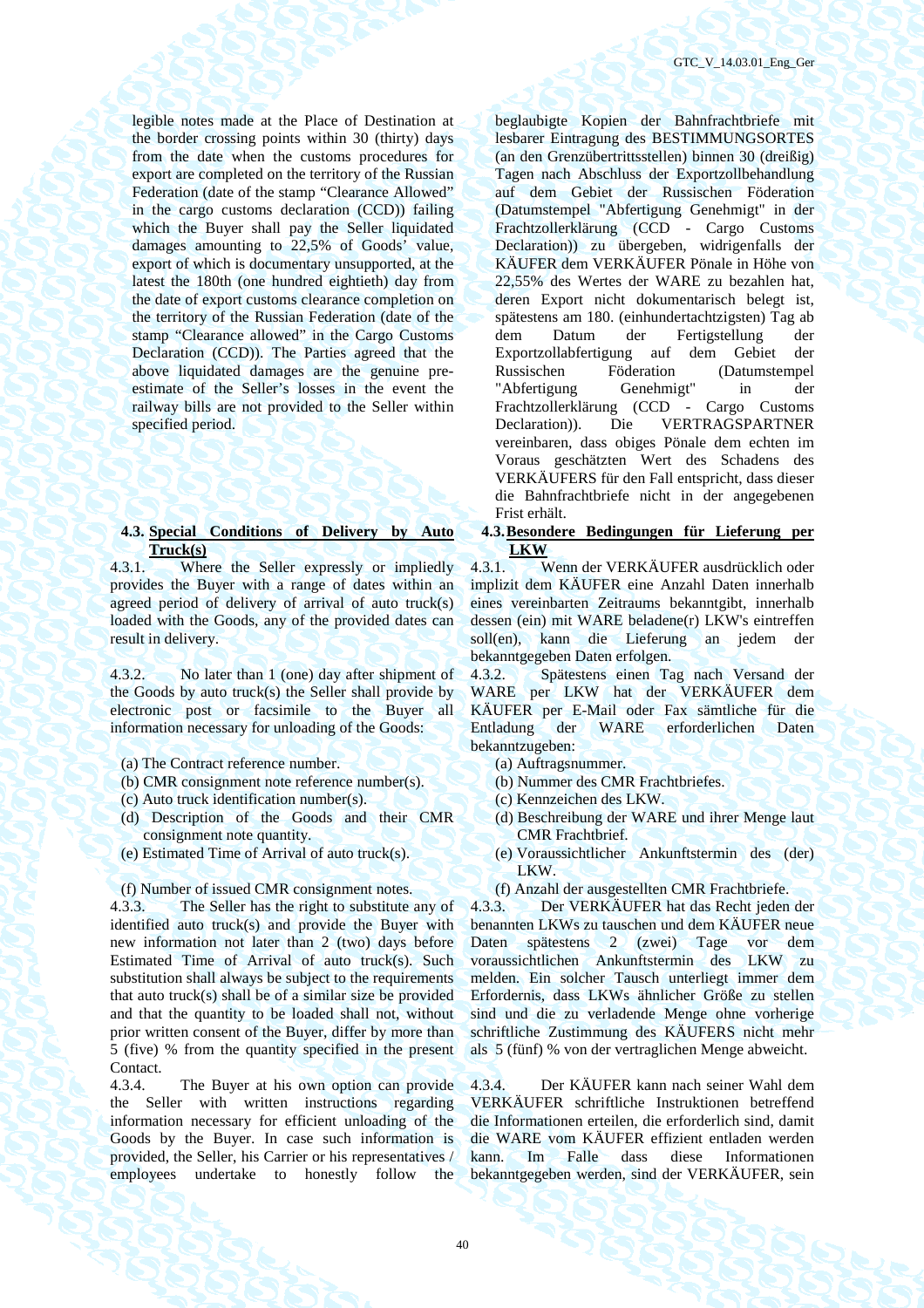instructions where applicable, to partially assist in efficient unloading of the Goods by the Buyer. Such assistance is not a duty but an option of the Seller.

4.3.5. **The Buyer warrants** that the Place of Destination shall be safe and well suited for delivery of the Goods. The Buyer shall be liable for and shall indemnify the Seller in respect of any loss or damage, including but not limited to any liability for damage to auto truck(s), surroundings, environment and people, additional costs or expenses arising out of and in relation to any failure of the Buyer to nominate a safe Place of Destination.

4.3.6**. The Buyer is obliged** to ensure his timely presence at Place of Destination at the Delivery Date for unloading of the Goods. Buyer's absence at the Place of Destination shall not prejudice the fact that the Seller had successfully performed Delivery of the Goods for the purpose of the Contract.

# 4.3.7. **Time for Unloading** 4.3.7. **Entladedauer**

- a) The time allowed to the Buyer for the unloading of the quantity of the Goods deliverable under the Contract by each auto truck shall be as set out in Article I of the Contract.
- b) Unloading time shall commence 2 (two) hours after the arrival of each auto truck to the Place of Destination. For the purpose of calculating unloading time, unloading shall be deemed to have been completed upon removal of last item of the Goods from last auto truck's cargo space.

4.3.8. Carriage of the Goods by Road Contract **Conditions** 

- a) The Seller may arrange transportation with respect to a standard carriage of the Goods by road contract. Without prejudice to the generality of the foregoing, such contract shall be deemed to include the provision that where, at any time after loading but before the commencement of unloading;
	- (i) mportation of the Goods at the Place of Destination is prohibited under the laws of the country in which such Goods were produced, or by regulations, rules, directives or guidelines applied by the government of that country or any relevant agency thereof; and/or
	- (ii) The country, state, territory or region at which the Place of Destination is located becomes a restricted zone,

the Goods shall be unloaded at an alternative location nominated by the Buyer that is not subject to any such prohibition and that is acceptable to the Seller (which acceptance shall not be unreasonably withheld).

FRÄCHTER oder seine Vertreter / Mitarbeiter verpflichtet diese nach Möglichkeit genau einzuhalten um die effiziente Entladung der WARE durch den KÄUFER mit zu unterstützen. Diese Unterstützung ist keine Pflicht des VERKÄUFERS, er ist jedoch dazu berechtigt.

4.3.5. Der KÄUFER gewährleistet, dass der BESTIMMUNGSORT für die Ablieferung der WARE sicher und geeignet ist. Der KÄUFER haftet und ist dem VERKÄUFER ersatzpflichtig für alle Schäden oder Verluste, einschließlich unter anderem der Haftung für Schaden an LKW(s), Umgebung, Umwelt und Personen, Zusatzkosten oder -spesen aus oder in Zusammenhang mit der Unterlassung des KÄUFERS einen sicheren BESTIMMUNGSORT namhaft zu machen.

4.3.6. Der KÄUFER ist verpflichtet zeitgerecht zum LIEFERDATUM am BESTIMMUNGSORT anwesend zu sein um die WARE zu entladen. Die Nichtanwesenheit des KÄUFERS am BESTIMMUNGSORT hat keine Auswirkung auf die Tatsache, dass der VERKÄUFER die Lieferung der WARE im Sinne des VERTRAGES erfolgreich ausgeführt hat.

- a) Die dem KÄUFER vorgegebene Zeit für Entladung der Menge der vertraglich von jedem LKW zu liefernden WARE ist die, welche im VERTRAG in Artikel I spezifiziert ist.
- b) Die Entladedauer beginnt 2 (zwei) Stunden nach Ankunft jedes LKW am BESTIMMUNGSORT. Für Zwecke der Errechnung der Entladezeit gilt die Entladung der WARE als fertiggestellt, sobald die letzte Position der WARE vom letzten LKW Laderaum entladen ist.

4.3.8. Bedingungen für den Straßentransport der WARE

- a) Der VERKÄUFER kann den Transport gemäß einem Standardvertrag für Straßentransporte vornehmen. Unbeschadet der Allgemeingültigkeit des Vorstehenden muss dieser VERTRAG eine Bestimmung enthalten, dass wenn zu irgendeinem Zeitpunkt nach der Verladung, jedoch vor dem Beginn der Entladung:
	- (i) die Einfuhr der WARE am BESTIMMUNGSORT von den Gesetzen des Landes, in dem die WARE hergestellt wurde, oder durch Vorschriften, Regeln, Richtlinien oder Direktiven der Regierung dieses Landes oder einer seiner zuständigen Behörden verboten ist; und/oder
	- (ii) (ii) das Land, der Staat, das Territorium oder das Gebiet, in dem der BESTIMMUNGSORT liegt, zu einem Beschränkungen unterliegenden Gebiet wird,

die WARE an einem anderen vom KÄUFER bestimmten Ort entladen wird, in dem ein solches Verbot nicht gilt und mit dem der VERKÄUFER einverstanden ist (welches Einverständnis nicht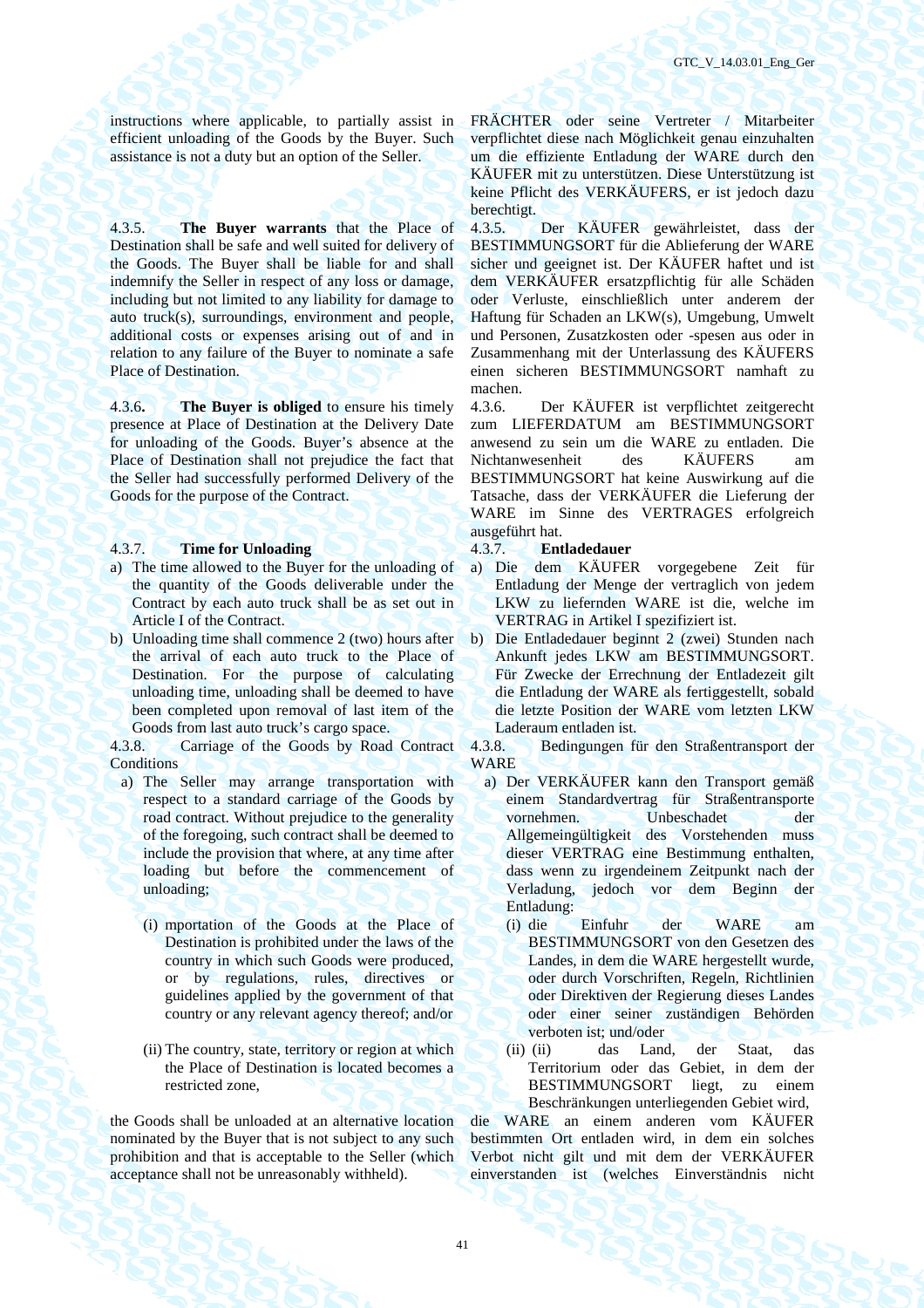b) In such circumstances, such alternative Place of Destination shall be deemed to be the Place of Destination stipulated under this GTC for the shipment in question and all extra expenses (if any) involved in the auto truck's reaching such alternative Place of Destination shall be for the Buyer's account.

The Buyer has the right to require extra services in relation to the Goods at Place of Destination which shall not be viewed as included in the Total Goods Value. The Parties shall decide on a possibility of provision of such services by mutual written agreement no later than 3 (three) days before Estimated Time of Arrival of the auto truck(s). Where the Buyer, by written instruction to the Seller, requests that such services should be provided, then the Buyer shall indemnify and hold the Seller harmless against any liability, loss, damage, delay or expense that the Seller may sustain by reason of complying with the Buyer's request. The indemnity given by the Buyer to the Seller shall be no less in scope than the indemnity required by auto trucks' owner to comply with the Buyer's request.

# **4.4. Special Conditions of Delivery in Shipping Containers**

4.4.1. The period of free use and payment for excess use of containers in port of unloading shall be according to the applicable rules of the forwarder's agent/container owner or customary at the Place of Destination.

4.4.2. In the event a container is damaged while it is in possession of the Buyer or the Buyer's counterparties, the Buyer shall promptly inform the Seller thereof and within 30 (thirty) days after the Seller's request pay to the Seller the documented repair full costs, including, without limitations, expenses on transportation of the container to the place of repair and surveyor's services. If the owner of the container (or the forwarder agent, if authorized) decides that the repair of the container is impossible or not reasonable as a result of the incurred damage, the container is considered to be lost. In that case the Buyer shall pay the Seller the amount that covers value of the corresponding size and type of container, but in any case not less than the cost of the container set by the owner.

4.4.3. The assessment of damage to the container during its possession by the Buyer shall be done by the Seller or an expert engaged by the Seller or by the owner or by the expert engaged by the owner. The expert costs are born by the Seller or the owner. Upon

unzumutbarerweise vorenthalten werden darf).

b) Unter solchen Umständen gilt ein solcher Ausweichentladebereich als BESTIMMUNGSORT laut VERTRAG für die in Rede stehende Fracht und sämtliche zusätzlichen Kosten (falls aufgelaufen) für die Anreise des LKW an diesen Ausweich-BESTIMMUNGSORT gehen zu Lasten des

KÄUFERS.<br>4.3.9. Zusätz 4.3.9. **Buyer's right to require** 4.3.9. Zusätzliche Rechte des Käufers.

> Der KÄUFER hat das Recht zusätzliche Dienstleistungen für die WARE am BESTIMMUNGSORT anzufordern, die nicht als im GESAMTWARENWERT inbegriffen gelten. Die VERTRAGSPARTNER entscheiden einvernehmlich schriftlich über die Durchführung solcher Dienstleistungen spätestens 3 (drei) Tage vor der VOAUSSICHTLICHEN ANKUNFTSZEIT des (der) LKW. Wenn der KÄUFER durch schriftliche Beauftragung des VERKÄUFERS die Leistung solcher Dienste anfordert, hält der KÄUFER den VERKÄUFER schad- und klaglos für jede Haftung, Verlust, Schaden, Verzögerung oder Kosten, die dem VERKÄUFER auf Grund der Erfüllung der Forderung des KÄUFERS erwachsen. Die dem VERKÄUFER vom KÄUFER gewährte Schadloshaltung darf nicht geringer sein als die erforderliche Schadloshaltung des LKW Eigentümers gegenüber der Forderung des KÄUFERS.

# **4.5. Besondere Bedingungen für Lieferung in Versandcontainern**

4.4.1. Die Dauer der kostenlosen Verwendung und Zahlungen für deren Überschreitung im Entladeort ist gemäß den geltenden Regeln des Agenten des Spediteurs/Eigentümers der Container oder den Usancen am BESTIMMUNGSORT geregelt.

4.4.2. Im Falle dass ein Container während seiner Benützung durch den KÄUFER oder dessen VERTRAGSPARTNERN beschädigt wird, hat der KÄUFER den VERKÄUFER unverzüglich diesbezüglich zu informieren und binnen 30 (dreißig) Tagen ab Aufforderung durch den KÄUFER diesem die vollständigen nachgewiesenen Reparaturkosten zu bezahlen, einschließlich unter anderem die Kosten des Transports des Containers zum Reparaturort und die Dienste des Havariekommissärs. Entscheidet der Eigentümer des Containers (oder, falls bevollmächtigt, der Spediteur), dass die Reparatur des Containers unmöglich oder nicht sinnvoll ist angesichts des eingetretenen Schadens, gilt der Container als verlustig. In diesem Falle bezahlt der KÄUFER dem VERKÄUFER den Betrag, der dem Wert der entsprechenden Größe und Type des Containers entspricht, jedoch mindestens die vom Eigentümer festgestellten Anschaffungskosten des Containers.

4.4.3. Die Schätzung des Schadens des Containers, solange dieser sich im Besitz des KÄUFERS befindet, erfolgt durch den VERKÄUFER oder einen von diesem bestellten Sachverständigen oder durch den Eigentümer oder einen von diesem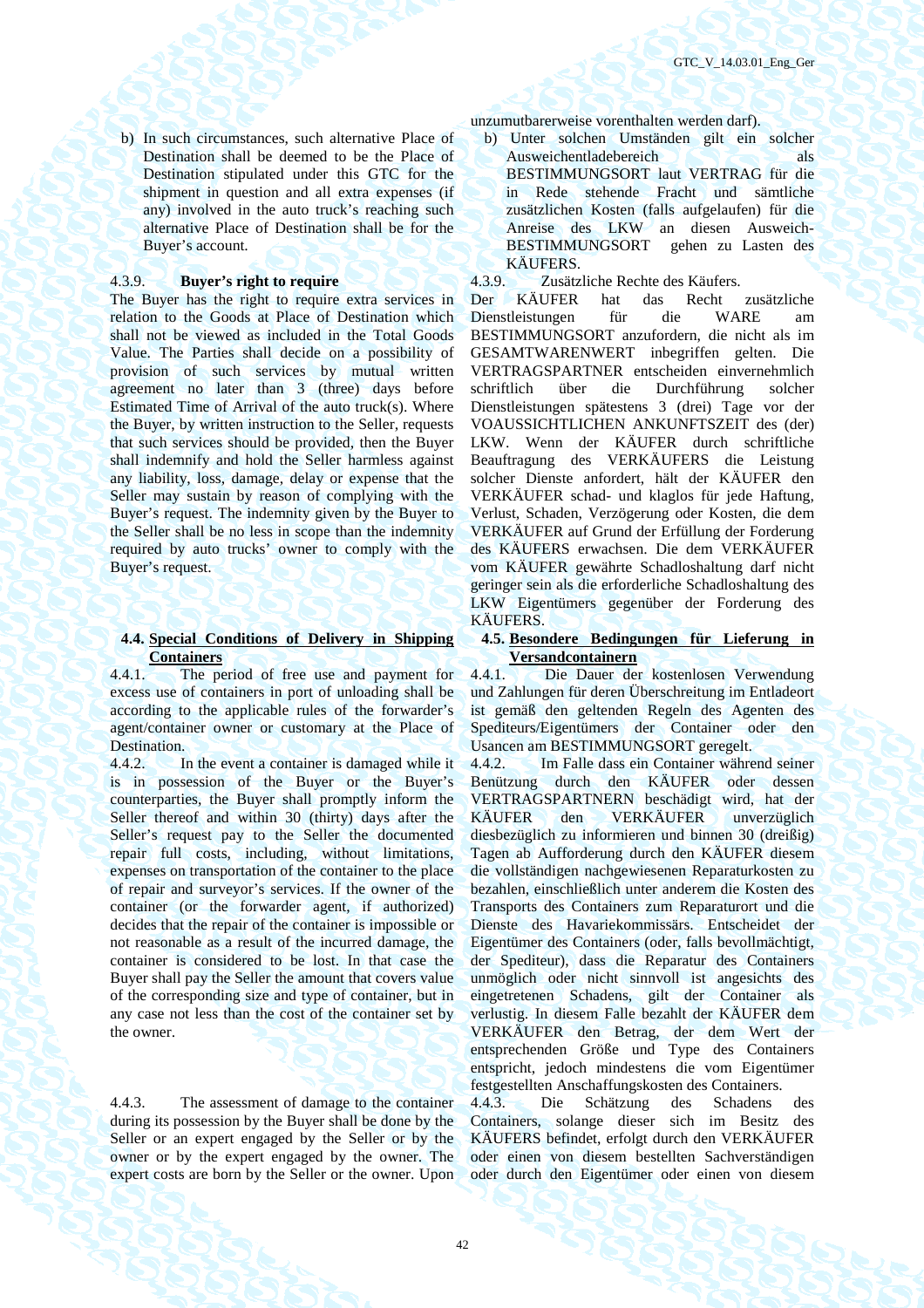the results of the assessment the expert shall prepare an act based on which the owner of the container shall resolve on the feasibility of the container's repair. The expert costs shall be paid in full by the Buyer to the Seller.

4.4.4. The Buyer shall return the container in accordance with the Seller written instructions as soon as possible following the completion of the shipment and in any event within the free use period stated in the customary rules at the Place of Destination. The container is to be freed from all particles of the cargo and material used for the Goods separation.

4.4.5. Should the Buyer fail to return the empty and clean container to the forwarder (or the forwarding agent) within the free use period, such container is considered to be lost. In that case the Buyer shall pay the Seller the amount that covers value of the corresponding size and type of container, but in any case not less than the cost of the container set by the owner.

4.4.6. Should the Buyer fail to return the container within the free use period, the Seller is entitled at its own discretion: (i) to claim the cost of the lost container; or (ii) extend the return period and charge 35 (thirty five) USD per each day of use beyond the free use period or such a bigger rate as may applicable to the forwarder's agent/container owner or customary at the Place of Destination. In the event the container is lost or deemed to be lost (as described in this Clause 4.4), the charge for the use beyond the free use period shall be calculated until the payment of the cost of the lost container.

4.4.7. The Buyer shall provide the Seller with full written instructions regarding the particulars for the Bills of Lading including consignee, contact details and address of the authorized person of the consignee, other information necessary for the delivery and reasonably required by the Seller, number of the copies, addresses, etc. and such other information which may be required by the Place of Shipment, Place of Destination and/or the Seller. The Seller shall have the right to issue its own instructions if the Buyer fails to provide such instructions and/or information required by this Clause.

# **4.5. Payment Conditions 4.5. Zahlungsbedingungen**

bestellten Sachverständigen. Die Kosten des Sachverständigen gehen zu Lasten des VERKÄUFERS oder des Eigentümers. Auf der Grundlage des Ergebnisses der Bewertung erstellt der Sachverständige ein Protokoll, auf dessen Grundlage der Eigentümer des Containers über die Zweckmäßigkeit der Reparatur des Containers entscheidet. Die Kosten des Sachverständigen sind vom KÄUFER dem VERKÄUFER zur Gänze zu vergüten.

4.4.4. Der KÄUFER retourniert den Container gemäß den schriftlichen Anweisungen des VERKÄUFERS so rasch wie möglich nach Beendigung des Versandes und auf jeden Fall innerhalb der Dauer der kostenlosen Benützung laut den am BESTIMMUNGSORT üblichen Usancen. Der Container ist von allen Resten der Ladung und des für die Trennung der WARE benützten Rohmaterials zu reinigen.<br>4.4.5.

4.4.5. Sollte der KÄUFER die Retournierung des leeren und gereinigten Containers an den FRÄCHTER (oder Spediteur) innerhalb der Dauer der kostenlosen Benützung verabsäumen, gilt dieser Container als verlustig. In diesem Falle bezahlt der KÄUFER dem VERKÄUFER den Betrag, der dem Wert der entsprechenden Größe und Type des Containers entspricht, jedoch mindestens die vom Eigentümer festgestellten Anschaffungskosten des Containers.

4.4.6. Sollte der KÄUFER die Retournierung des leeren und gereinigten Containers innerhalb der Dauer der kostenlosen Benützung verabsäumen, kann der VERKÄUFER in seinem eigenen Ermessen: (i) die Kosten des verlustigen Containers fordern; oder (ii) die Rückgabefrist verlängern und 35 (fünfunddreißig) USD pro Tag der Verwendung nach Ablauf der Gratisbenützungsperiode in Rechnung stellen, oder einen entsprechend höheren Satz, den der Spediteur/Eigentümer des Containers bezahlen muss oder der am BESTIMMUNGSORT üblich ist. Im Falle dass der Container verlustig ist oder als verlustig gilt (laut Bestimmungen in dieser Klausel), ist der Preis für die Benützung über die Gratisperiode hinaus bis zur Zahlung der Kosten des verlustigen Containers in Rechnung zu stellen.

4.4.7. Der KÄUFER hat dem VERKÄUFER vollständige schriftliche Instruktionen über die Einzelheiten der Konnossemente zu übergeben, einschließlich Empfänger, Kontaktdaten und –adressen des Bevollmächtigten des Empfängers, sonstige der für die Lieferung erforderlichen und angemessenerweise vom VERKÄUFER erforderlichen Informationen, Anzahl der Kopien, Adressen, etc. und alle sonstigen Informationen, die am VERSANDORT, BESTIMMUNGSORT und/oder vom VERKÄUFER benötigt werden können. Der VERKÄUFER hat das Recht seine eigenen Anweisungen zu erteilen, wenn der KÄUFER gemäß dieser Klausel erforderliche Instruktionen und/oder Informationen unterlässt.

PAYMENT **EXAMPLE 2018 ZAHLUNG**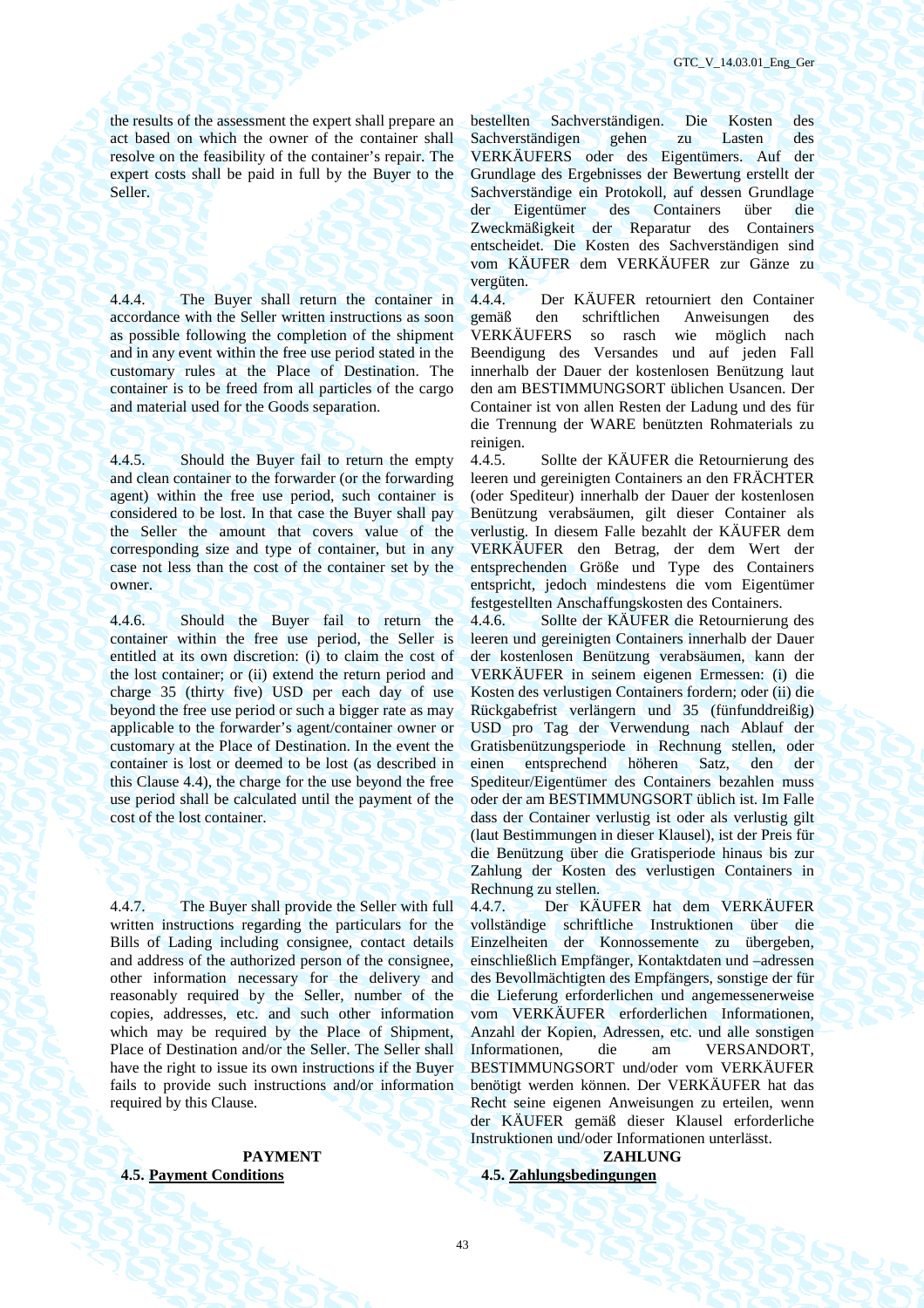4.5.1. **Price.** The Price for the Goods shall be paid by the Buyer according to the Contract.

4.5.2. **Time of payment**. Time for payment shall be of the essence.

4.5.3. **Bank details**. Bank details of the Seller shall be indicated in the invoice. The Buyer shall effect the payment in accordance with the Article I of the Contract by telegraphic transfer and, unless otherwise follows from the context or specifically provided in the Contract or the GTC, with indicating the number and the date of the Contract/Amendment and the number and the date of the invoice issued by the Seller in the payment reference (the purpose of payment).

4.5.4. **SWIFT confirmation**. The Buyer shall provide the Seller with a copy of SWIFT confirmation within 1 (one) Business Day after the payment has been effected.

4.5.5. **VAT**. Unless otherwise expressly defined in the Contract the Price is exclusive of any VAT and the Seller shall have the right to invoice the Buyer for any such VAT in so far as such taxes are not for the account of the Seller according to the Contract.

4.5.6. **The date of payment**. The date of payment is considered the date of crediting of the Seller's bank account for 100% (one hundred per cent) of the amount specified in the Seller's invoice.

4.5.7. **Withholdings**. Unless otherwise expressly agreed to the contrary in the Contract, all payments due or payable to the Seller under the Contract shall be paid in full, regardless of whether the Buyer is required to withhold or to apply any Taxes on payments made under the Contract. If the Buyer is required to withhold or to apply any Taxes on payments made under the Contract, then Buyer shall gross up such payments so that the Seller receives after the deduction of Tax, the full sum due and payable under the Contract as if no such Taxes had been deducted, regardless of any withholdings or application of any Taxes on payments made under the Contract. The Total Goods Value and all other amounts payable by the Buyer to the Seller under the Contract shall be payable without the right to any discount, deduction, set-off, lien, claim or counterclaim.

4.5.8. **Interest.** If the Total Goods Value or any other amounts due by the Buyer to the Seller under the Contract are not paid when due, interest shall be accrued and shall be paid on all amounts outstanding until payment in full is received into the Seller's bank account as described in Clause 4.10.2.

4.5.1. **PREIS.** Der PREIS für die WARE ist vom KÄUFER gemäß dem VERTRAG zu entrichten.

4.5.2. **Zeitpunkt der Zahlung**. Der Zeitpunkt der Zahlung, einschließlich unter anderem, die Bedingungen über eine Anzahlung oder Zahlungsbedingungen per AKKREDITIV, sind ein wesentlicher Vertragsbestandteil.

4.5.3. **Bankverbindung**. Die Bankverbindung des VERKÄUFERS ist in der Rechnung anzuführen. Der KÄUFER hat die Zahlung gemäß Artikel I des VERTRAGES telegraphisch durchzuführen und, soweit nicht aus dem Kontext anders hervorgeht oder besonders im VERTRAG oder den AGB vorgesehen, unter Angabe (im Zahlungszweck oder der Zahlungsreferenz) der Nummer und des Datums des VERTRAGES/des Nachtrags und von Nummer und Datum der vom VERKÄUFER ausgestellten Rechnung.

4.5.4. **SWIFT Bestätigung.** Der KÄUFER wird dem VERKÄUFER die Kopie der SWIFT Bestätigung innerhalb 1 (eines) Geschäftstages nach Durchführung der Zahlung übermitteln.

4.5.5. **Umsatzsteuer.** Sofern nicht ausdrücklich im VERTRAG anders vorgesehen, ist im PREIS keine Umsatzsteuer inbegriffen und der VERKÄUFER ist berechtigt diese Umsatzsteuer dem KÄUFER in Rechnung zu stellen, soweit diese Steuer laut VERTRAG nicht zu Lasten des VERKÄUFERS geht.<br>4.5.6. Der Tag der Zahlung. Als Tag der

4.5.6. **Der Tag der Zahlung.** Als Tag der Zahlung gilt das Datum der Gutschrift von 100% (einhundert Prozent) des Rechnungsbetrages des VERKÄUFERS am Bankkonto des VERKÄUFERS.

4.5.7. **Einbehaltungen.** Soweit nicht ausdrücklich im VERTRAG gegenteilig vereinbart ist, sind sämtliche an den VERKÄUFER gemäß dem VERTRAG zu entrichtenden oder fälligen Beträge ohne Abzüge zu bezahlen, gleichgültig, ob der KÄUFER verpflichtet ist STEUERN auf laut dem VERTRAG durchgeführte Zahlungen einzubehalten oder einzuheben. Wenn der KÄUFER verpflichtet ist STEUERN auf gemäß dem VERTRAG erfolgte Zahlungen einzubehalten oder einzuheben, wird er die Beträge dieser Zahlungen so erhöhen, dass der VERKÄUFER nach Abzug der STEUER den vollen laut VERTRAG fälligen und zahlbaren Betrag erhält, so als ob keine STEUERN abgezogen worden wären, gleichgültig ob Einbehaltungen oder Abführungen von STEUERN auf Zahlungen gemäß dem VERTRAG erfolgten. Der GESAMTWARENWERT sowie alle anderen vom KÄUFER an den VERKÄUFER laut VERTRAG zu entrichtenden Beträge sind ohne Abzug, Rabatt, Gegenverrechnung, Pfandrecht, Zurückbehaltung oder Gegenforderung zu bezahlen.

4.5.8. **Zinsen.** Wurden der GESAMTWARENWERT oder sonstige vom KÄUFER dem VERKÄUFER gemäß dem VERTRAG zahlbaren Beträge nicht bei Fälligkeit bezahlt, fallen Zinsen an und sind auf alle offenen Beträge bis zum Erhalt der vollständigen Bezahlung auf das Bankkonto des VERKÄUFERS laut Klausel 4.10.2 zu entrichten.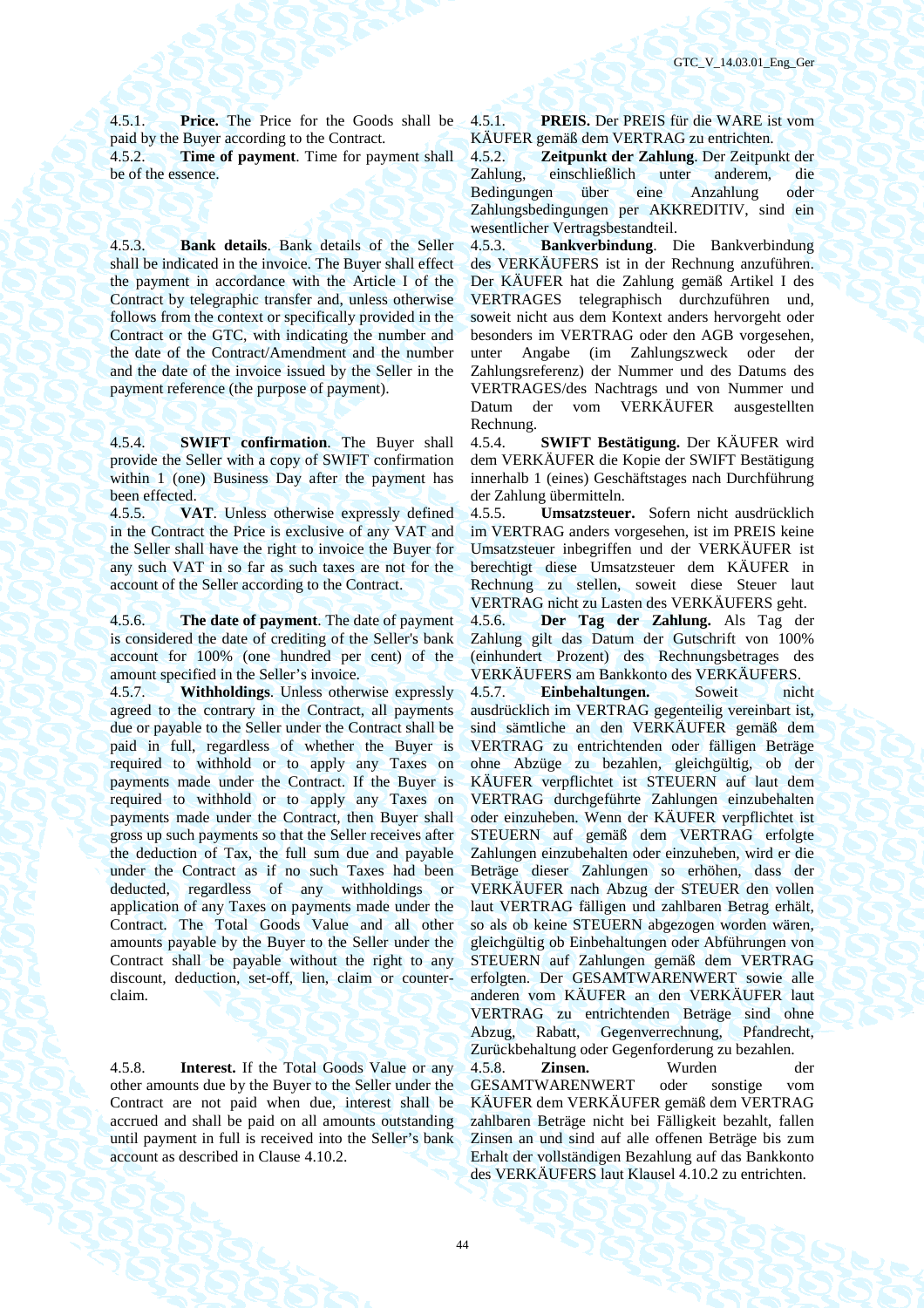4.5.9. **Banking expenses.** All expenses at the Seller's bank and at the Seller's correspondent bank shall be for the account of the Seller. All expenses outside the Seller's bank and at the Seller's correspondent bank shall be for the account of the Buyer.

4.5.10. **Verification Act**. On a quarterly basis the Verification Act should be fully executed by both Parties. The Seller shall send by fax or by email to the Buyer the Verification Act signed by the Seller once in a quarter. Within 2 (two) days from the date of receipt of the Verification Act signed by the Seller the Buyer shall check the Goods delivered quantity, amount paid for the Goods, and provide the Seller with its motivated objections (if any). The Seller shall consider such motivated objections within 7 (seven) days and put the corrections into the Verification Act or negotiate with the Buyer on the amicable basis the content of the Verification Act which should be executed by both Parties. Without prejudice to the above, the Verification Act shall be executed upon any Party request if any.

### **4.6. Payment terms 4.6.Zahlungsbedingungen**

- 4.6.1. **Letter of Credit** 4.6.1. **AKKREDITIV**
- a) **Issuance of the Letter of Credit** а) **Ausstellung des AKKREDITIVS** 
	- The Buyer shall issue Letter of Credit within 5 (five) Business Days from the Signing Date in strict accordance with the terms and conditions set out in this Clause.

- The validity period for the Letter of Credit shall cover the payment period envisaged in the Contract plus 30 (thirty) days, provided, however, that the minimal validity period could not be less than 90 (ninety) days. The foregoing is saved that the Buyer shall extend respectively the validity of the Letter of Credit in case of Force Majeure Event.
- 

c) **Documents** с) **Dokumente**  The documents to be provided by the Seller pursuant to the requirements of a Letter of Credit shall be the following:

- 
- 

Documents prepared in Russian language are acceptable.

Minor mistakes and misprints in the documents are acceptable.

4.5.9. **Bankspesen.** Alle Spesen der Bank des VERKÄUFERS und der Korrespondenzbank des VERKÄUFERS gehen zu Lasten des VERKÄUFERS. Alle Spesen, die außerhalb der BAnk des VERKÄUFERS und der Korrespondenzbank des VERKÄUFERS anfallen, gehen zu Lasten des KÄUFERS.

4.5.10. **ÜBERPRÜFUNGSPROTOKOLL**. Vierteljährlich ist ein ÜBERPRÜFUNGSPROTOKOLL von beiden VERTRAGSPARTNERN zu fertigen. Der VERKÄUFER übersendet per Fax oder E-Mail vierteiljährlich dem KÄUFER das vom VERKÄUFER unterzeichnete ÜBERPRÜFUNGSPROTOKOLL. Innerhalb von 2 (zwei) Tagen ab dem Tag des Erhalts des vom VERKÄUFER unterzeichneten ÜBERPRÜFUNGSPROTOKOLLS hat der KÄUFER die gelieferte Menge der WARE sowie den für die WARE bezahlen Betrag zu überprüfen und (gegebenenfalls) dem KÄUFER seine begründeten Einwände bekanntzugeben. Der VERKÄUFER wird solche begründeten Einwände binnen 7 (sieben) Tagen überprüfen und Berichtigungen im ÜBERPRÜFUNGSPROTOKOLL anbringen oder mit dem KÄUFER auf gütlicher Basis den Inhalt des ÜBERPRÜFUNGSPROTOKOLLS aushandeln, das von beiden VERTRAGSPARTNERN zu unterfertigen ist. Unbeschadet des oben Gesagten ist das ÜBERPRÜFUNGSPROTOKOLL auf Anforderung von jedem VERTRAGSPARTNER zu unterzeichnen.

Binnen 5 (fünf) Geschäftstagen ab dem UNTERZEICHNUNGSDATUM wird der KÄUFER ein AKKREDITIV in genauer Übereinstimmung mit den in dieser Klausel angeführten Bedingungen eröffnen.

# b) **Validity period of the Letter of Credit** b) **Gültigkeitsdauer des AKKREDITIVS**

Die Gültigkeitsdauer des AKKREDITIVS hat sich auf die im VERTRAG vorgesehene Zahlungsfrist plus 30 (dreißig) Tage zu erstrecken, darf jedoch die Mindestgültigkeitsdauer von 90 (neunzig) Tagen nicht unterschreiten. Im Falle eines EREIGNISSES HÖHERER GEWALT wird der KÄUFER die Gültigkeit des AKKREDITIVS entsprechend verlängern.

Die vom VERKÄUFER gemäß den Akkreditivbedingungen zu erbringenden Dokumente sind:

i. Seller's invoice (fax or email copy); i. Rechnung des VERKÄUFERS (Fax oder E-Mail Kopie);

ii. Transport Document (fax or email copy). ii. TRANSPORTDOKUMENT (Fax oder E-Mail Kopie);

Dokumente in russischer Sprache werden akzeptiert.

Geringfügige Fehler und Tippfehler in den Dokumenten werden akzeptiert.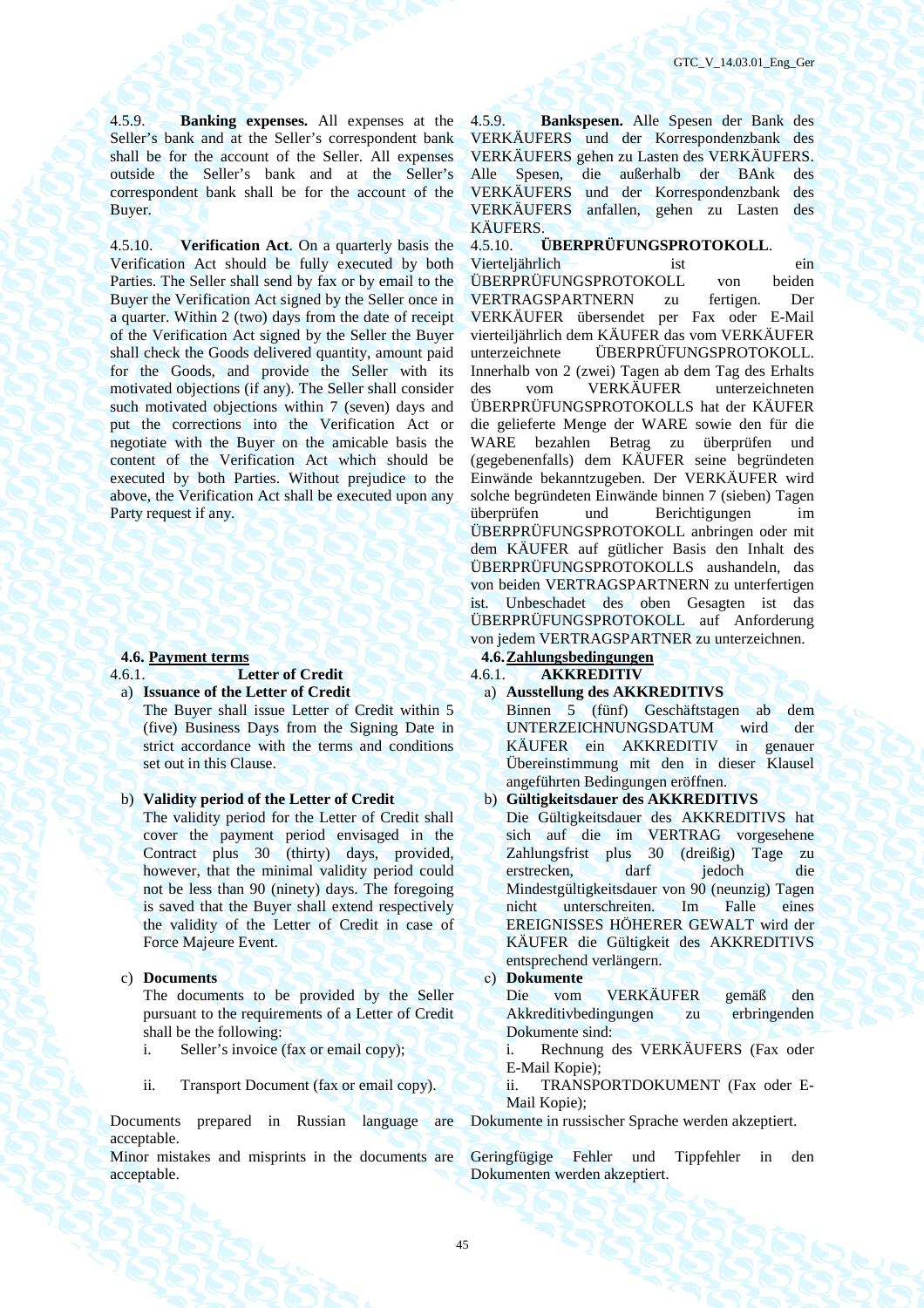# d) **Letter of Credit Conditions** d) **Akkreditivbedingungen**

The payment for the Goods shall be effected by the Buyer as follows:

- i. The Buyer shall issue in favor of the Seller an irrevocable and divisible Letter of Credit payable at sight in strict accordance with the terms and from a bank and in a form confirmed in writing by the Seller but in any case prior to the Goods dispatch.
- ii. The Buyer shall provide the Seller with the draft of such irrevocable Letter of Credit for the preliminary Seller's written approval.
- iii. Expenses in connection with the opening, amendment and utilization of the Letter of Credit shall be paid by the Buyer.
- iv. The Letter of Credit shall be issued in the amount of 110% (one hundred and ten per cent) of the Price multiplied by the shipment quantity of the Goods to be delivered.

### 4.6.2. **Prepayment (advance payment)** 4.6.2. **Vorauszahlung (Anzahlung)**

The payment for the Goods shall be effected by the Buyer as follows:

- a) The Buyer shall pay 100% (one hundred per cent) of the amount specified in the Seller's proforma invoice in advance within 5 (five) Business Days after the date of the Seller's proforma invoice but in any case at least 3 (three) Business Days prior to the Goods dispatch by the Manufacturer.
- b) The Buyer shall effect the payment in accordance with the Contract by telegraphic transfer and without deduction into the Seller's bank account and the Buyer shall indicate the number and the date of the Contract/Amendment and proforma invoice number in the payment reference (the purpose of payment).

c) In case of the amount paid by the Buyer as the Prepayment for the Goods is less than the amount due to be paid for the Actual Contract Quantity or the Actual Monthly Quantity (as the case may be) the Buyer shall effect the payment of such outstanding balance within 5 (Five) days of an appropriate Seller's invoice.

d) In case of the amount paid by the Buyer as the Prepayment for the Goods exceeds the amount due to be paid for the Actual Contract Quantity or the Actual Monthly Quantity (as the case may be) the Parties shall mutually agree if (i) such difference between the amounts will be applied to the further deliveries if applicable or (ii) the Seller shall return such difference

Die Zahlung für die WARE ist vom KÄUFER wie folgt zu entrichten.

- i. Der KÄUFER eröffnet zu Gunsten des VERKÄUFERS ein unwiderrufliches und teilbares AKKREDITIV, das auf Sicht in genauer Übereinstimmung mit den Bedingungen zahlbar ist, bei einer Bank und in einer Form, die vom VERKÄUFER schriftlich zu bestätigen sind, in jedem Fall jedoch vor Versand der WARE.
- ii. Der KÄUFER wird dem VERKÄUFER einen Entwurf eines solchen unwiderruflichen AKKREDITIVS zwecks vorheriger schriftlicher Genehmigung des VERKÄUFERS übersenden.
- iii. Sämtliche in Zusammenhang mit der Eröffnung, Erhöhung und Ausnützung des AKKREDITIVS verursachten Spesen sind vom KÄUFER zu bezahlen
- iv. Das AKKREDITIV ist über 110% (einhundertzehn Prozent) des PREISES, multipliziert mit der Versandmenge der zu liefernden WARE, zu eröffnen.

Die Zahlung für die WARE ist vom KÄUFER wie folgt zu entrichten:

- а) Der KÄUFER bezahlt 100% (einhundert Prozent) des Betrages der Proformarechnung des VERKÄUFERS im Voraus innerhalb von 5 (fünf) Geschäftstagen ab dem Datum der Proformarechnung des VERKÄUFERS, in jedem Fall jedoch mindestens 3 (drei) Geschäftstage vor Versand der WARE durch den HERSTELLER.
- b) Der KÄUFER hat die Zahlung vertragsgemäß telegraphisch und ohne Abzug auf das Bankkonto des VERKÄUFERS zu entrichten und wird im Zahlungsbezug (Zahlungszweck) Nummer und Datum des VERTRAGES/des Nachtrags und die Nummer der Proformarechnung einsetzen.
- с) Im Falle dass der vom KÄUFER als Anzahlung für die WARE entrichtete Betrag geringer ist als der für die TATSÄCHLICHE VERTRAGSMENGE oder (gegebenenfalls) die TATSÄCHLICHE MONATSMENGE, wird der KÄUFER die Bezahlung eines solchen offenen Saldos binnen 5 (fünf) Tagen ab dem Datum der entsprechenden Rechnung des VERKÄUFERS bezahlen.
- d) Im Falle dass der vom KÄUFER als Anzahlung für die WARE entrichtete Betrag höher ist als der für die TATSÄCHLICHE VERTRAGSMENGE oder (gegebenenfalls) die TATSÄCHLICHE MONATSMENGE, werden die VERTRAGSPARTNER einvernehmlich vereinbaren ob (i) dieser Differenzbetrag der Beträge gegebenenfalls für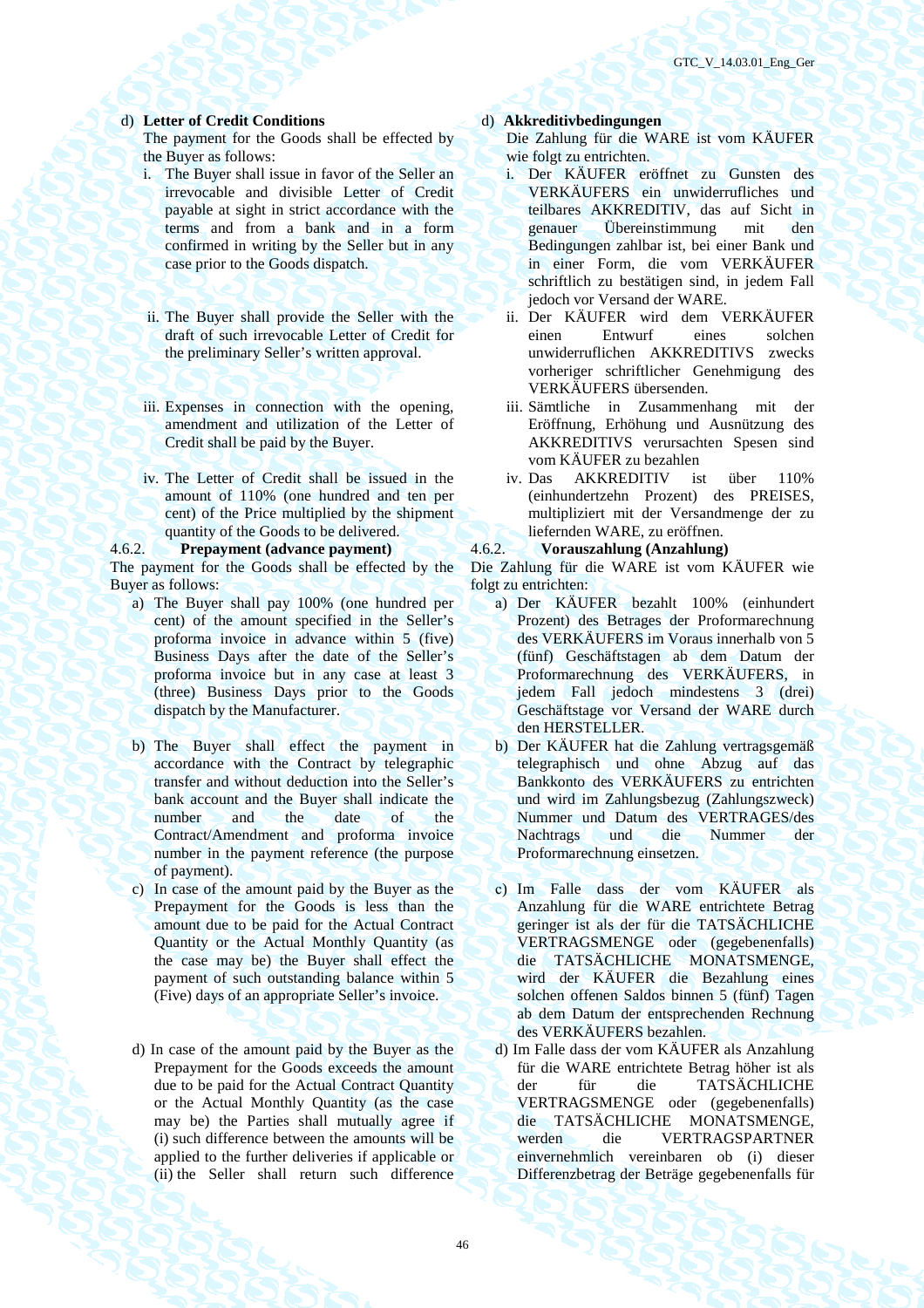between the amounts within 5 (Five) days of an appropriate Verification Act is executed by the Parties.

a) The Buyer shall pay 100% (one hundred per cent) of the amount specified in the Seller's invoice not later than date specified in the Contract.

b) Partial payments shall be allowed. b) Teilzahlungen sind gestattet.

### 4.6.4. **Documents against Payment** 4.6.4. **Dokumente gegen Zahlung**

The payment for the Goods shall be effected by the Buyer as follows:

The Buyer shall pay the Goods via Documents against payment at sight (hereinafter referred to as "D/P at sight" or "DaP at sight" or "DP at sight") in accordance with the conditions specified below.

The payment for the Goods shall be effected by the Buyer as follows:

- a) Within ten (10) Business days after the date when the documents stating the right of disposal of the Goods were issued the Seller shall (i) transfer the originals of such documents to the Seller's Bank and (ii) send the copy of such documents to the Buyer.
- b) The Seller's Bank shall transfer the originals of such documents to the Buyer's Bank; provided that such Buyer's Bank was expressly preliminary approved by the Seller in writing.
- c) UNDER NO CIRCUMSTANCES THE BUYER'S BANK MAY TRANSFER THE ORIGINALS OF THE DOCUMENTS STATING THE RIGHT OF DISPOSAL OF THE GOODS TO THE BUYER PRIOR OF THE DATE WHEN THE SELLER'S BANK CONFIRMED THAT ALL AMOUNT FOR THE GOODS WERE DULY PAID BY THE BUYER IN ACCORDANCE WITH THE SELLER'S INVOICE AND ALL AMOUNT WAS ENTERED INTO THE SELLER'S ACCUNT.
- d) The Buyer shall pay 100% (one hundred per cent) amount specified in the copy of the original invoice provided by the Seller via email or mail or fax or any other type of transfer within 5 (five) Business days from the date of receipt of the documents stating the right of disposal of the Goods by the Buyer's Bank.

e) The Buyer shall effect the payments specified in this Clause by telegraphic transfer and without deduction into the Seller's bank account and the Buyer shall indicate the number and the date of the Contract and invoice number in the payment reference (the purpose of payments).

f) The Parties expressly have acknowledged and agreed that the following documents are

weitere Lieferungen angewendet wird oder (ii) der VERKÄUFER diesen Unterschiedsbetrag innerhalb von 5 (fünf) Tagen ab Fertigung des entsprechenden

ÜBERPRÜFUNGSPROTOKOLLS

zurückzubezahlen hat.

# 4.6.3. **Post payment** 4.6.3. **Zahlung nach Erhalt der WARE**

- а) Der KÄUFER bezahlt 100% (einhundert Prozent) des in der Rechnung des VERKÄUFERS angeführten Betrages spätestens am im VERTRAG angeführten Datum.
- 
- 

Die Zahlung für die WARE ist vom KÄUFER wie folgt zu entrichten:

Der KÄUFER bezahlt die WARE via Dokumente gegen Zahlung auf Sicht (nachstehend "D/P at sight" oder "DaP at sight" oder "DP at sight") gemäß den nachstehend angeführten Bedingungen.

Die Zahlung für die WARE ist vom KÄUFER wie folgt zu entrichten:

а) Innerhalb von zehn (10) Geschäftstagen nach Ausstellung der Dokumente, die das Verfügungsrecht über die WARE bestätigen wird der VERKÄUFER (i) die Originale dieser Dokumente an die Bank des VERKÄUFERS weiterleiten und (ii) eine Kopie dieser Dokumente an den KÄUFER senden.

b) Die Bank des VERKÄUFERS leitet die Originale dieser Dokumente an die Bank des KÄUFERS weiter; vorausgesetzt, dass die Bank des KÄUFERS vorher vom VERKÄUFER ausdrücklich schriftlich akzeptiert wurde.

c) UNTER KEINEN UMSTÄNDEN DARF DIE BANK DES KÄUFERS DIE ORIGINALE DER DOKUMENTE, DIE DAS VERFÜGUNGSRECHT ÜBER DIE WARE BESTÄTIGEN, VOR DEM DATUM AN DEN KÄUFER WEITERLEITEN, AN DEM DIE BANK DES VERKÄUFERS BESTÄTIGT, DASS DER GESAMTBETRAG FÜR DIE WARE VOM KÄUFER ORDNUNGSGEMÄSS BEZAHLT WURDE GEMÄSS DER RECHNUNG DES VERKÄUFERS UND DER GESAMTBETRAG AM KONTO DES VERKÄUFERS GUTGESCHRIEBEN IST.

d) Der KÄUFER bezahlt 100% (einhundert Prozent) des Betrages laut Kopie der vom VERKÄUFER per E-Mail oder Post oder Fax oder einer anderen Übertragungsart übermittelten Rechnung binnen 5 (fünf) Geschäftstagen ab dem Datum des Erhalts der das Verfügungsrecht über die WARE bestätigenden Dokumente seitens der Bank des KÄUFERS.

e) Der KÄUFER hat die in dieser Klausel angeführten Zahlungen vertragsgemäß telegraphisch und ohne Abzug auf das Bankkonto des VERKÄUFERS zu entrichten und wird im Zahlungsbezug (Zahlungszweck) Nummer und Datum des VERTRAGES / des Nachtrags und die Nummer der Rechnung einsetzen.

f) Die VERTRAGSPARTNER bestätigen und vereinbaren, dass nahstehende Dokumente als die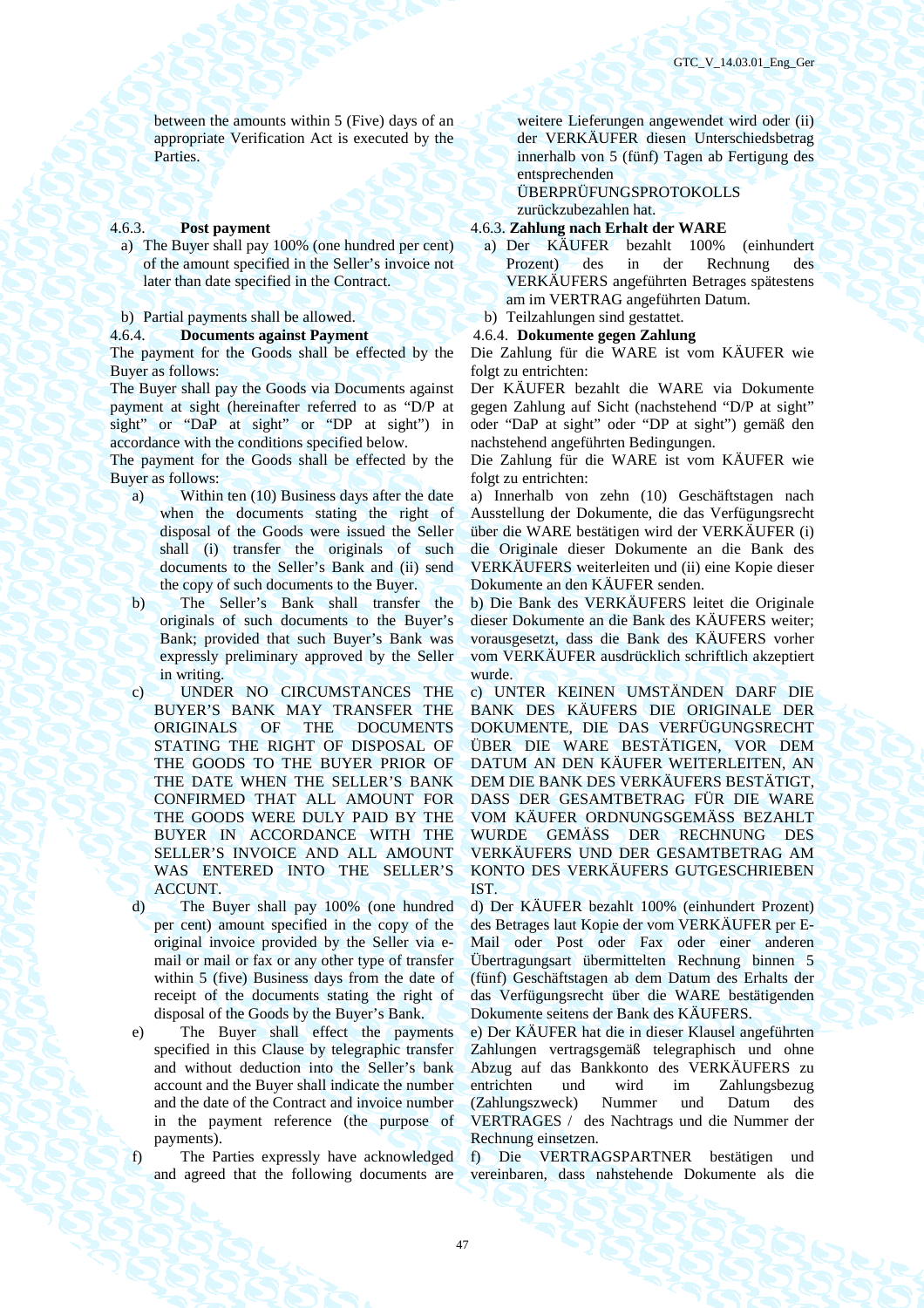considered as the documents stating the right of disposal of the Goods:

I. Commercial invoice;

II. Bill of lading – for delivery by sea,

or

Railway bill – for delivery by railroad,

or

CMR – for delivery by road;

III. Packing list issued by the Seller.

The Parties may mutually agree in writing in the Contract other documents stating the right of disposal of the Goods depend on the reasonable requirement of the respective authority.

The Buyer shall provide the Seller with the Buyer's parent company guarantee securing the performance of all the Buyer's obligations under the Contract. The guarantee shall be provided within 10 (ten) Business Days after a relevant Seller's request and shall be in writing, in the form satisfactory for the Seller and issued for the term of the Contract plus 6 (six) months. In the absence of the Buyer's parent company, the guarantee may be issued by an Affiliate(s) or other third party(ies) as agreed with the Seller.

The Seller is not obliged to supply the Goods until the requested guarantee is duly furnished and the Buyer shall pay to the Seller any and all related costs in connection with such delay. If the Buyer delays the provision of the guarantee for more than 10 (ten) Business Days, the Seller is entitled to terminate the Contract.

# 4.7.2. **Defective Performance of Obligations** 4.7.2. **Leistungsstörungen**

In the event the Buyer fails to perform or delays the performance of any obligations hereunder at least 2 (two) times during any consecutive 6 (six) months or delays any of the obligations at least once for more than for 1 (one) month, then the Seller shall be entitled by written notice to the Buyer: (i) change the payment terms of the Goods to Prepayment (Clause 4.6.2) and/or (ii) request from the Buyer additional reasonable means of security of obligations, which the Buyer must provide within 15 (fifteen) Business Days following the relevant request. The change shall come into force with the next dispatch of the Goods after the notification. The Seller is entitled to suspend delivery of the Goods until the Goods are paid (as provided in Clause 4.6.2) and/or additional security of obligations

Dokumente gelten, die das Verfügungsrecht über die WARE bestätigen:

I. Handelsrechnung;

II. Konnossement – für Lieferungen per Schiff,

oder

Eisenbahnfrachtbrief – für Lieferungen per Bahn,

oder

CMR – für Lieferungen per LKW;

III. Packliste, ausgestellt vom VERKÄUFER. Je nach den angemessenen Vorschriften der zuständigen Behörde können die VERTRAGSPARTNER einvernehmlich im VERTRAG schriftlich andere Dokumenten vereinbaren, die das Verfügungsrecht über die WARE bestätigen.

**4.7. Security of the Buyer's Payment Obligations 4.7. Sicherung der Zahlungsverpflichtungen des KÄUFERS** 

# 4.7.1. **Parent company guarantee** 4.7.1. **Garantie der Muttergesellschaft**

Der KÄUFER übergibt dem VERKÄUFER eine Garantie der Muttergesellschaft des KÄUFERS zur Sicherung der Erfüllung sämtlicher vertraglichen Verpflichtungen des KÄUFERS. Die Garantie ist binnen 10 (zehn) Geschäftstagen nach entsprechender Anforderung des VERKÄUFERS zu stellen und hat schriftlich in einer für den VERKÄUFER zufriedenstellenden Form ausgestellt zu sein mit Gültigkeit für die Dauer des VERTRAGES plus 6 (sechs) Monate. Mangels einer Muttergesellschaft des KÄUFERS kann die Garantie von einer NAHESTEHENDEN PERSON oder einem oder mehreren Dritten laut Vereinbarung mit dem VERKÄUFER ausgestellt sein.

Der VERKÄUFER ist nicht zur Lieferung der WARE verpflichtet, bis die verlangte Garantie ordnungsgemäß vom KÄUFER übermittelt wird, wobei der KÄUFER dem VERKÄUFER sämtliche entsprechenden Kosten in Zusammenhang mit einer solchen eventuellen Verzögerung bezahlt. Wenn der KÄUFER die Stellung der Garantie länger als 10 (zehn) Geschäftstage verzögert, ist der VERKÄUFER berechtigt den VERTRAG zu beenden.

Im Falle dass der KÄUFER die Erfüllung von Verpflichtungen aus diesem VERTRAG mindestens 2 (zwei) malig während einer ununterbrochenen 6 (sechs) Monatsperiode unterlässt oder mit sonstigen Verpflichtungen mindestens länger als 1 (ein) Monat im Verzug ist, ist der VERKÄUFER berechtigt mittels schriftlicher Nachricht an den KÄUFER: (i) die Zahlungsbedingungen für die WARE auf Vorauszahlung (Klausel 4.6.2.) abzuändern und/oder (ii) vom VERKÄUFER zusätzliche angemessene Sicherungsinstrumente für die Verpflichtungen zu verlangen, die der KÄUFER binnen 15 (fünfzehn) Geschäftstagen ab der entsprechenden Anforderung zu stellen hat. Die Änderung tritt mit der nächsten auf die Benachrichtigung folgenden Sendung in Kraft. Der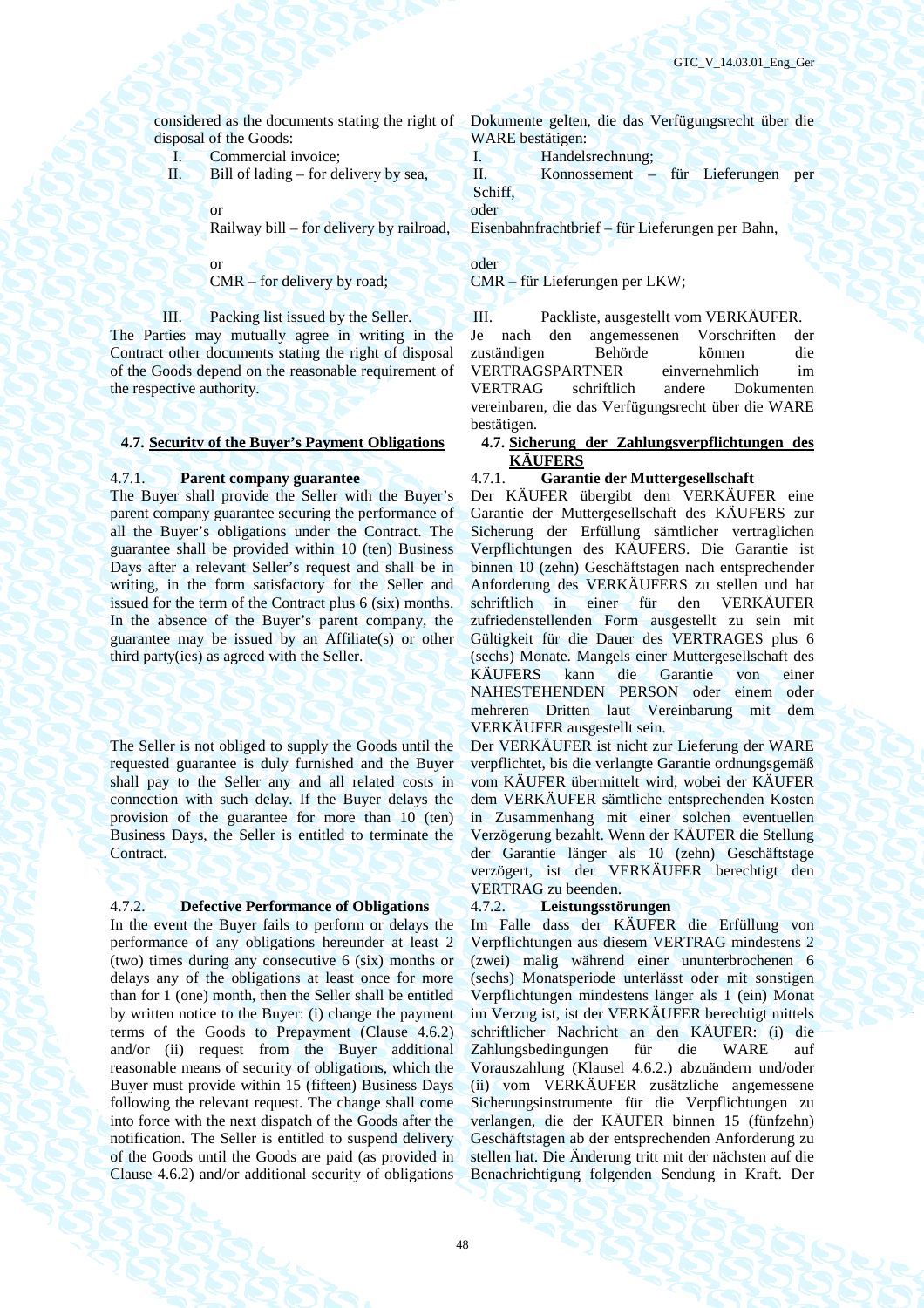### 4.7.3. **Stand-by Letter of Credit** 4.7.3. **AKKREDITIV**

- a) **Issuance of the Stand-by Letter of Credit** а) **Ausstellung des AKKREDITIVS**  The Buyer shall issue the Stand-by Letter of Credit within 5 (five) Business Days from the Signing Date in strict accordance with the terms and conditions set out in Article I of the Contract.
- b) **The validity period for the Stand-by Letter of Credit**

The validity period for the Stand-by Letter of Credit is 90 (ninety) days.

The documents to be provided by the Seller pursuant to the requirements of a Stand-by Letter of Credit shall be the following:

The Buyer shall effect the payment 100% (one hundred per cent) of the amount specified in the Seller's invoice within the term specified in the **Contract** 

In case of the Buyer's failure to effect the payment on the due date in accordance with the Contract the payment should be done by the aforesaid Stand-By Letter of Credit against the presentation by the Seller to the Seller's bank specified in the Seller's invoice of the following documents:

- (i) the Seller's (Beneficiary) letter with the following statements (telex, fax or email acceptable):
	- the Seller has delivered the Goods in conformity with the Contract and that the invoice has been sent to the Buyer; and
		- the payment in accordance with the Seller's invoice for delivery of the Goods is properly due to the Seller, and such payment has not been made to the Seller by the Buyer within the terms of the Contract;
- (ii) copy of the Seller's invoice (telex, fax or email acceptable);
- (iii) Transport Documents (telex, fax or email acceptable).

# e) **Stand-by Letter of Credit Conditions** e) **Bedingungen des AKKREDITIVS**

The payment for the Goods shall be effected by the Buyer as follows:

i. The Buyer shall issue in favor of the Seller an irrevocable Stand-By Letter of Credit payable in strict accordance with the terms and from a bank and in a form confirmed in writing by the Sellers but in any case prior to the Goods

is provided. VERKÄUFER ist berechtigt die Warenlieferungen solange auszusetzen, bis die WARE (gemäß Klausel 4.6.2.) bezahlt ist und/oder es wird eine zusätzliche Sicherheit für die Erfüllung der Verpflichtungen gestellt.

Der KÄUFER wird ein AKKREDITIV binnen 5 (fünf) Geschäftstagen ab dem Datum der Unterzeichnung in genauer Übereinstimmung mit den in Klausel I des VERTRAGES angeführten Bedingungen eröffnen.

## b) **Gültigkeitsdauer des AKKREDITIVS**

Die Gültigkeitsdauer des AKKREDITIVS beträgt 90 (neunzig) Tage.

c) **Documents** с) **Dokumente** 

Die vom VERKÄUFER gemäß den Bedingungen des AKKREDITIVS zu erbringenden Dokumente sind:

- (i) Seller`s invoice (fax or email copy); i. (i) Rechnung des VERKÄUFERS (Fax oder E-Mail Kopie);
- (ii) Transport Document (fax or email copy). ii. TRANSPORTDOKUMENT (Fax oder E-Mail Kopie);
- d) **Stand-By Letter of Credit procedure** d) **Vorgangsweise bei AKKREDITIV**

Der KÄUFER bezahlt 100% (einhundert Prozent) des in der Rechnung des VERKÄUFERS angeführten Betrages innerhalb der im VERTRAG angeführten **Frist** 

Im Falle dass der KÄUFER die vertragsgemäße Zahlung bei Fälligkeit unterlässt, hat sie aus dem vorgenannten AKKREDITIV zu erfolgen, gegen Vorlage nachstehender Dokumente durch den VERKÄUFER an die in der Rechnung des VERKÄUFERS angeführte Bank des VERKÄUFERS:

- (i) Brief des VERKÄUFERS (des Begünstigten) mit nachfolgenden Erklärungen (Telex, Fax oder E-Mail ausreichend):
	- der VERKÄUFER hat die WARE vertragsgemäß geliefert und die Rechnung an den KÄUFER gesandt; und
	- die Zahlung gemäß der Rechnung des VERKÄUFERS für Lieferung der WARE ist ordnungsgemäß an den VERKÄUFER fällig, jedoch wurde sie vom KÄUFER an den VERKÄUFER nicht vertragsgemäß durchgeführt;
- (ii) Kopie der Rechnung des VERKÄUFERS (Telex, Fax oder E-Mail ausreichend);
- (iii) TRANSPORTDOKUMENT (Telex, Fax oder E-Mail ausreichend).

Die Zahlung für die WARE ist vom KÄUFER wie folgt zu entrichten:

i. Der KÄUFER eröffnet zu Gunsten des VERKÄUFERS eine unwiderrufliches AKKREDITIV bei einer Bank und in einer Form, die vom VERKÄUFER schriftlich zu bestätigen sind, in jedem Fall jedoch vor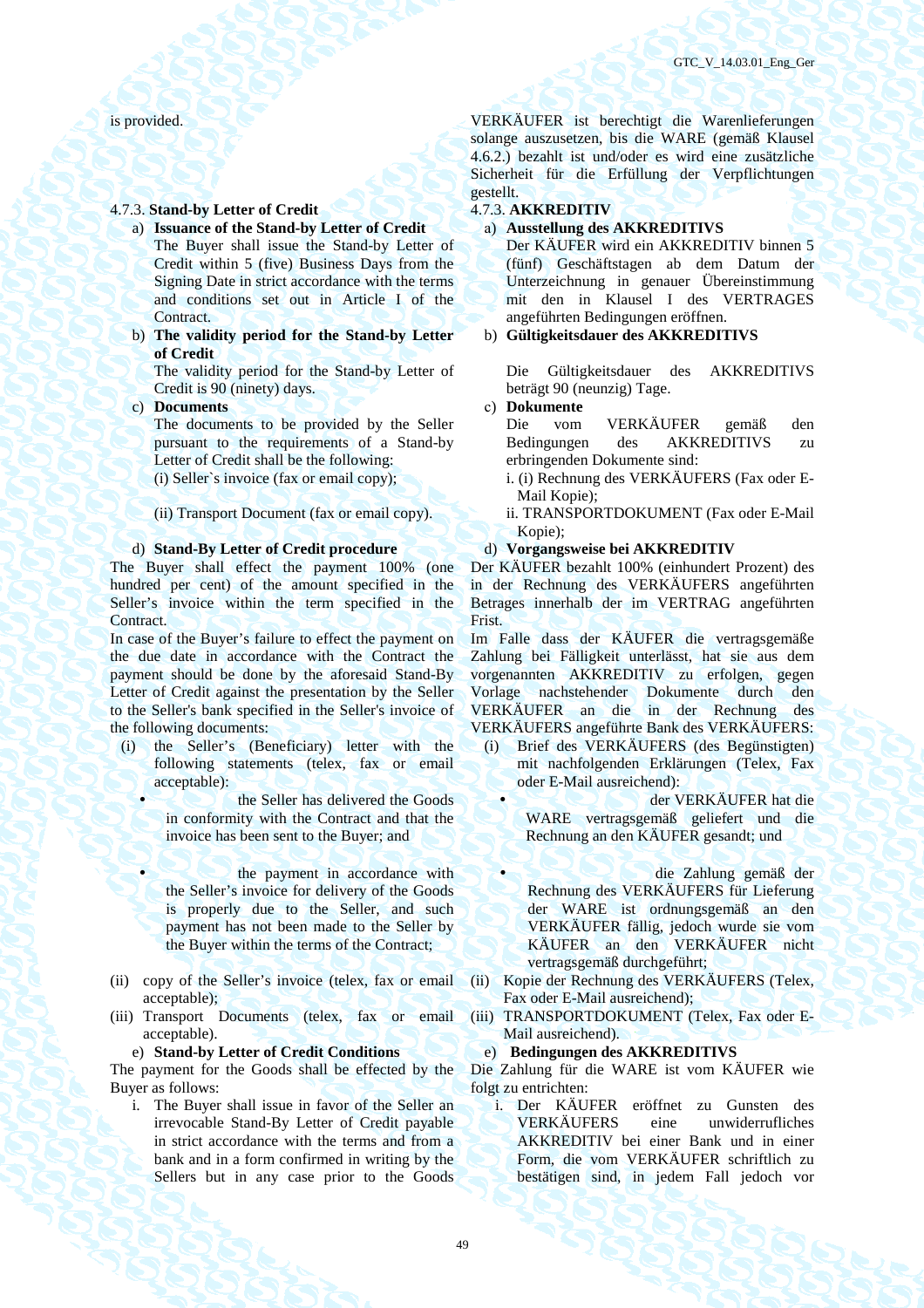- ii. The Stand-By Letter of Credit shall be issued in the amount of 110 % (one hundred and ten per cent) of the Planned Contract Quantity or the Planned Monthly Quantity as the case may be and shall be valid for a period specified in Article I of the Contract, save that the Buyer shall extend respectively the validity of the Stand-by Letter of Credit in case of Force Majeure Event.
- iii. The Buyer shall provide the Seller with the draft of such a Stand-By Letter of Credit for the preliminary Seller's written approval.
- iv. Expenses in connection with the opening, amendment and utilization of the Stand-By Letter of Credit shall be paid by the Buyer.
- v. Any and all costs, loss or damage incurred by the Seller as a result of the Buyer's failure to comply with this Clause 4.6 shall be for the Buyer's account.

### **4.8. Quality and Quantity of the Goods 4.8. Qualität und Menge der WARE**  4.8.1. **Quality** 4.8.1. **Qualität**

Save where the Buyer requires a quality inspection pursuant to Clause 4.8.3, the quality of the Goods shall be confirmed by a Certificate of Quality issued by the Seller or by the Manufacturer of the Goods as the case may be.

### 4.8.2. **Quantity** 4.8.2. **Menge**

- a) The Planned Contract Quantity and/or the Planned Monthly Quantity specified (as the case may be) in the Contract, unless otherwise agreed by the Parties in the Contract, shall be subject to a tolerance of +/-10% (plus/minus ten per cent) in the Seller's option.
- b) The Actual Contract Quantity and/or the Actual Monthly Quantity delivered under the Contract shall be equal to the quantity stated in respective Transport Document.
- c) The Actual Contract Quantity shall be the basis for determining the Total Goods Value.
- d) Subject to the Contract terms and conditions the tolerance for Actual Contract Quantity or the Actual Monthly Quantity (as the case may be) may be 10% (ten per cent) of the Planned Contract Quantity or the Planned Monthly Quantity respectively without any right for the Buyer to claim that the Seller will have to meet the Planned Contract Quantity or the Planned Monthly Quantity specified in the Contract,

dispatch. Versand der WARE, die in genauer Übereinstimmung mit den Bedingungen zahlbar ist.

- ii. Das AKKREDITIV hat auf einen Betrag in Höhe von 110% (einhundertzehn Prozent) der VORGESEHENEN VERTRAGSMENGE oder gegebenenfalls der VORGESEHENEN MONATSMENGE zu lauten und muss für eine in Artikel I des VERTRAGES angeführte Dauer gültig sein, wobei der KÄUFER die Gültigkeit des AKKREDITIVS in einem Fall HÖHERERE GEWALT entsprechend zu verlängern hat.
- iii. Der KÄUFER wird dem VERKÄUFER einen Entwurf eines solchen AKKREDITIVS zur vorherigen schriftlichen Genehmigung des VERKÄUFERS übersenden.
- iv. In Zusammenhang mit der Eröffnung, Erhöhung und Ausnützung des AKKREDITIVS verursachte Spesen sind vom KÄUFER zu bezahlen.
- v. Sämtliche Kosten, Verluste oder Schäden, die dem VERKÄUFER infolge der Unterlassung der Einhaltung dieser Klausel erwachsen, gehen zu Lasten des KÄUFERS.

Mit Ausnahme von Fällen, in denen der KÄUFER eine Qualitätsinspektion gemäß Klausel 4.8.3. verlangt, ist die Qualität der WARE durch ein QUALITÄTSZERTIFIKAT zu bestätigen, ausgestellt vom VERKÄUFER oder gegebenenfalls vom HERSTELLER der WARE.

- а) Die VORGESEHENE VERTRAGSMENGE und/oder (gegebenenfalls) VORGESEHENE MONATSMENGE, die im VERTRAG angeführt ist, unterliegt, sofern nicht von dem VERTRAGSPARTNERN im VERTRAG anders vereinbart, einer Toleranz von +/- 10 % (plus/minus zehn Prozent) nach Wahl des VERKÄUFERS.
- b) Die TATSÄCHLICHE VERTRAGSMENGE und/oder TATSÄCHLICHE MONATSMENGE, die gemäß VERTRAG geliefert wird, soll der im entsprechenden TRANSPORTDOKUMENT angegebene Menge entsprechen.
- с) Die TATSÄCHLICHE VERTRAGSMENGE ist die Grundlage für die Bestimmung des GESAMTWARENWERTS.
- d) Die TATSÄCHLICHE VERTRAGSMENGE oder (gegebenenfalls) die TATSÄCHLICHE MONATSMENGE kann bis zu höchstens 10% (zehn Prozent) von der VORGESEHENEN VERTRAGSMENGE beziehungsweise von der VORGESEHENEN MONATSMENGE abweichen, ohne dass der KÄUFER ein Recht hat zu verlangen, dass der VERKÄUFER die VORGESEHENE VERTRAGSMENGE oder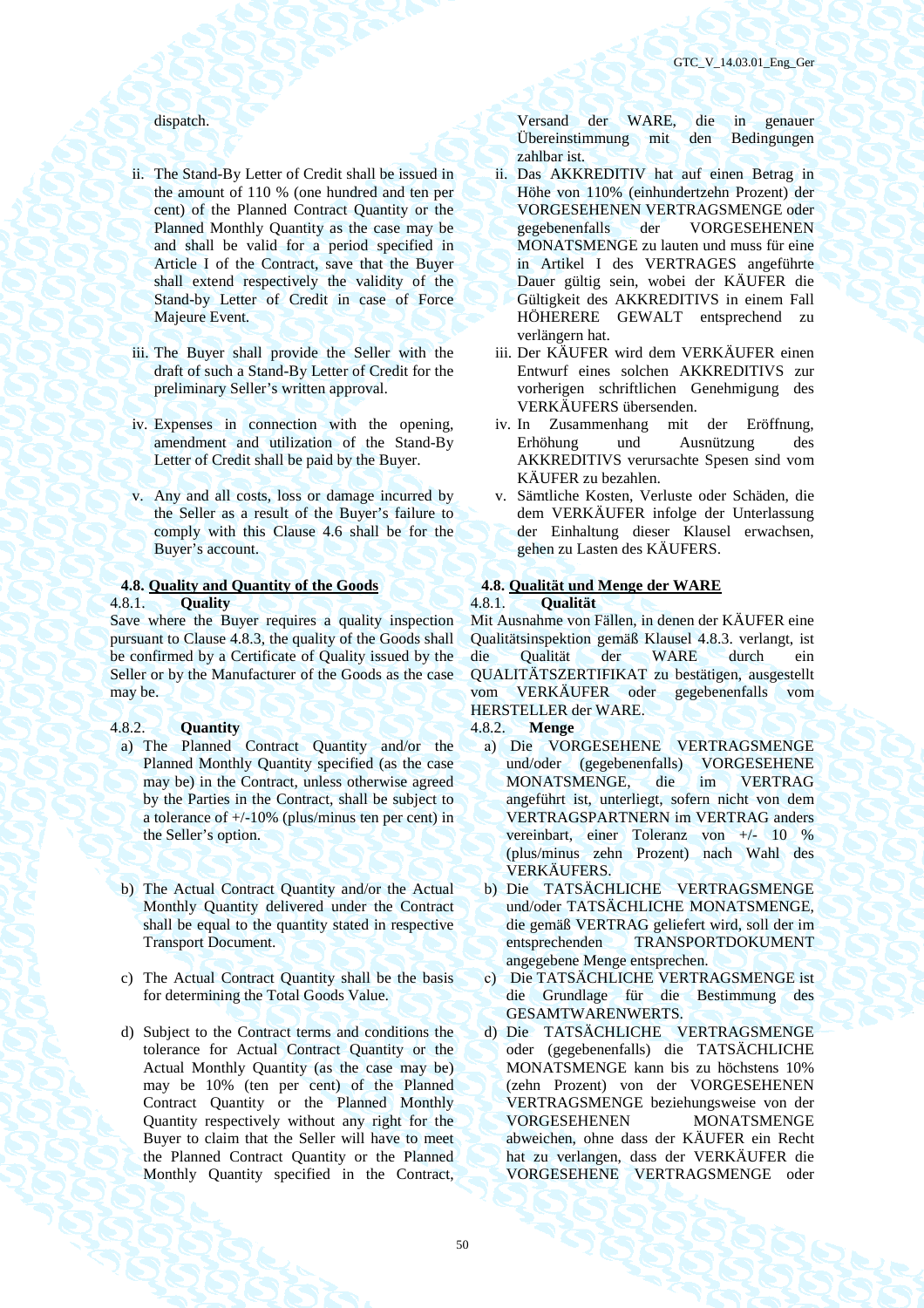and/or take back any surplus quantities to the Planned Contract Quantity or the Planned Monthly Quantity specified in the Contract as the case may be.

- e) In the event that the Seller is not able to supply the Planned Monthly Quantity or the Planned Contract Quantity of the Goods within specified period because of the reduction of the Manufacture production capacity, provided that the Seller informed the Buyer of this reasonably in advance, the Parties shall mutually agree delivery terms for the outstanding quantity of the Goods, and the Seller's suggestions shall be taken into account; provided, however, that it is agreed and acknowledged by the Parties that the Seller will not be obliged and is not expected and may not be required to supply in excess of the production capacity of the Manufacture. The Parties acknowledge that the remedy provided in this Clause will be the sole remedy that the Buyer will have in the event the Seller is not able to supply the Planned Monthly Quantity or the Planned Contract Quantity of Goods during the relevant period.
- f) In the event that the Buyer orders less Goods than the Planned Monthly Quantity or the Planned Contract Quantity for a relevant period, the Seller at its own discretion may either: (i) agree to supply the outstanding quantity of the Goods in the next period (the supply schedule shall be decided by the Seller, however, the Buyer's suggestions may be taken into account); or (ii) request the payment of 10% (ten per cent) of the Price of the outstanding quantity of the Goods as liquidated damages of the Seller (the Parties agree that the above amount is genuine preestimate of liquidated damages the Seller will suffer if the Seller supplies the Goods less than the Planned Monthly Quantity or the Planned Contract Quantity. Without prejudice to the above, however, if the amount of actual damages exceeds the above amount, the right of the Seller to claim the actual amount of damages shall not be limited). The Seller shall notify the Buyer the option it chooses to proceed in writing, however, the failure to notify will not evidence the waiver of the Seller's rights described above.

die VORGESEHENE MONATSMENGE laut VERTRAG einzuhalten und/oder Überlieferungen zur VORGESEHENEN VERTRAGSMENGE oder gegebenenfalls zur VORGESEHENEN MONATSMENGE laut VERTRAG zurückzunehmen hat.

- е) Im Falle dass der VERKÄUFER auf Grund von Reduktion der Herstellungskapazität nicht in der Lage ist die VORGESEHENE VERTRAGSMENGE oder die VORGESEHENE MONATSMENGE der WARE termingerecht zu liefern, werden die VERTRAGSPARTNER, vorausgesetzt dass der VERKÄUFER den KÄUFER darüber angemessenerweise im Voraus informiert hat, einvernehmlich Liefertermine für die offene Warenmenge vereinbaren, wobei Vorschläge des VERKÄUFERS berücksichtigt werden; vorausgesetzt jedoch, dass beide Parteien darüber einig sind, dass der VERKÄUFER nicht verpflichtet ist und nicht von ihm erwartet und verlangt werden kann Lieferungen zu tätigen, die die Produktionskapazität des HERSTELLERS überschreiten. Die VERTRAGSPARTNER bestätigen, dass der in dieser Klausel vorgesehene Rechtbehelf das einzige ist, das dem KÄUFER zur Verfügung steht, wenn der VERKÄUFER die VORGESEHENE VERTRAGSMENGE oder die VORGESEHENE MONATSMENGE der WARE nicht termingemäß liefern kann.
- f) Im Falle dass der KÄUFER weniger WARE als die VORGESEHENE MONATSMENGE oder die VORGESEHENE VERTRAGSMENGE für eine entsprechende Periode abruft, kann der VERKÄUFER im eigenen Ermessen entweder: (i) die nicht gelieferte Menge in der nächsten Periode liefern (der Lieferplan ist vom VERKÄUFER festzulegen, jedoch können Vorschläge des KÄUFERS berücksichtigt werden); oder (ii) die Bezahlung von 10% (zehn Prozent) des PREISES der nicht gelieferten Menge der WARE als Pönale für den VERKÄUFER verlangen (die VERTRAGSPARTNER vereinbaren, dass obiger Betrag eine gerechtfertigte Vorausschätzung des Ersatzes des Schadens ist, den der VERKÄUFER erleiden wird, wenn er weniger WARE als die VORGESEHENE MONATSMENGE oder die VORGESEHENE VERTRAGSMENGE liefert. Unbeschadet des Vorhergehenden ist jedoch das Recht des VERKÄUFERS auf Forderung des tatsächlichen Schadensbetrages nicht limitiert, wenn der tatsächliche Schaden den obigen Wert überschreitet). Der VERKÄUFER wird den KÄUFER schriftlich informieren wie er sich entscheidet, jedoch die Unterlassung der Meldung ist kein Verzicht des VERKÄUFERS auf seine oben beschriebenen Rechte. Die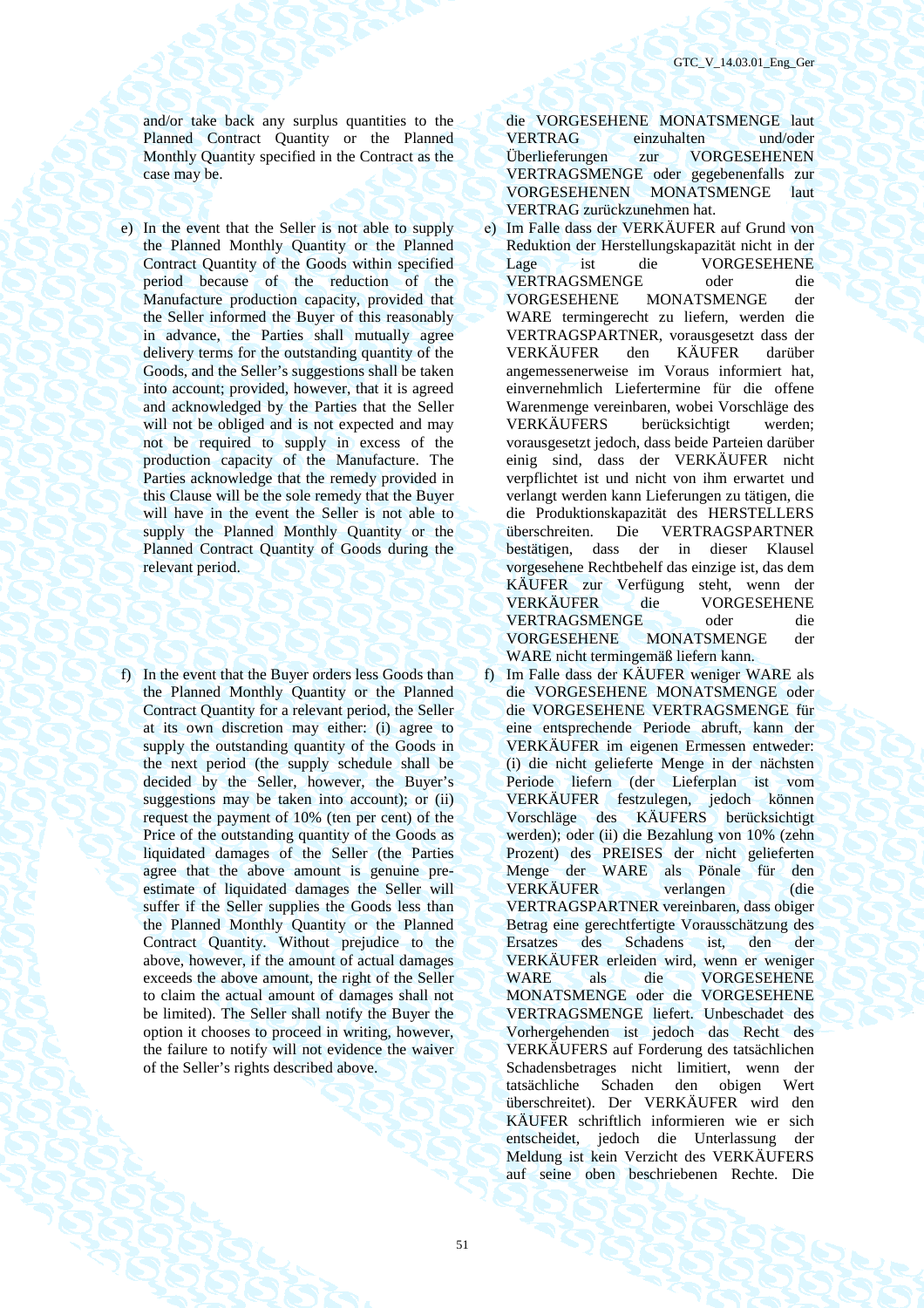- a) Unless agreed otherwise, quality and quantity inspection is to be determined at the Place of Shipment (applicable for EXW, FCA, CPT, CIF, FOB, CFR) or the Place of Destination (applicable for DAP, DDP) (as may be applicable in accordance with the Contract or the GTC) by an Inspector such as SGS or similar internationally recognized inspection company mutually agreed between the Parties and in accordance with the standard practice (i) at the place of the inspection or (ii) of the Inspector if there is no standard practice at the place of inspection, unless the Contract or the GTC provides otherwise.
- b) The quantity Inspection of the liquid Goods shall be as per the quantity in vacuum (unless the Contract explicitly applies measurement in air). The Bill of Loading quantity of the Goods shall be stated based on the Inspection. Inspection of the other categories of the Goods is to be made upon the Buyers request, the Seller shall be notified of the inspection at least 7 (seven) days in advance and the Buyer shall provide the Seller's representative opportunity to present in order to observe the Inspection.
- c) The inspection results shall be documented in the Inspector's Report and shall be conclusive and binding on the Parties for invoicing purposes, for quality purposes and/or for quantity purposes and shall be final and binding for both Parties, except in case of fraud or manifest error.
- d) In the event that (i) the quality of the Goods does not conform with the contractual Specification or (ii) the quantity of the Goods does not conform the conditions of the Contract, the Parties shall discuss the Buyer's remedies for such non-conforming the Goods. The remedies may include, for example, a price adjustment for the Goods. The outcome of the Parties' discussion shall be documented in a written Amendment.
- e) The costs of the inspection (as per terms of Clauses a) and b)) shall be equally shared between the Seller and the Buyer (and the terminal, if the terminal participates in the inspection). Any other inspections and related services, if required by the Buyer, shall be paid solely by the Buyer; provided, however, that only results of the inspections as provided in Clauses a) and b) will have the final and binding effect on the Parties.

VERTRAGSPARTNER bestätigen, dass der in dieser Klausel vorgesehene Rechtsbehelf der einzige ist, den der VERKÄUFER hat, falls der KÄUFER die VORGESEHENE MONATSMENGE oder die VORGESEHENE VERTRAGSMENGE der WARE nicht in der entsprechenden Periode abruft.

# 4.8.3. **Quality and Quantity Inspection** 4.8.3. **Qualitäts- und Mengeninspektion**

- а) Sofern nicht anders vereinbart hat die Qualitätsund Mengeninspektion am VERSANDORT zu erfolgen (bei EXW, FCA, CPT, CIF, FOB, CFR) oder am BESTIMMUNGSORT (bei DAP, DDP) (sofern anwendbar gemäß VERTRAG oder AGB), durch einen INSPEKTOR wie SGS oder eine ähnliche international anerkannte Inspektionsfirma laut Vereinbarung der VERTRAGSPARTNER und gemäß üblicher Praxis (i) am Ort der Inspektion, oder (ii) des INSPEKTORS, wenn es am Ort der Inspektion keine Standardpraxis gibt, sofern nicht VERTRAG oder AGB anderes vorsehen.
- b) Die Mengeninspektion von flüssiger WARE gilt für die Menge im Vakuum (sofern der VERTRAG nicht ausdrücklich Messung in Luft vorsieht). Die Menge der WARE im Konnossement ist auf der Grundlage der Inspektion anzuführen. Inspektion anderer Warenkategorien erfolgt auf Anforderung des KÄUFERS, der VERKÄUFER ist über die Inspektion mindestens 7 (sieben) Tage im Voraus zu informieren und der KÄUFER muss dem Vertreter des VERKÄUFERS ermöglichen zur Beobachtung der Inspektion anwesend zu sein.
- с) Die Inspektionsergebnisse sind im INSPEKTIONSBERICHT zu dokumentieren und sind schlüssig und verbindlich für die VERTRAGSPARTNER für Fakturierungszwecke, für Qualitätszwecke und/oder für Mengenzwecke und sind endgültig und verbindlich für beide VERTRAGSPARTNER, mit Ausnahme von Betrug oder offensichtlichen Fehlern.
- d) Im Falle dass (i) die Qualität nicht den vertraglichen SPEZIFIKATIONEN oder (ii) die Menge der WARE nicht den vertraglichen Bestimmungen entspricht, werden die VERTRAGSPARTNER die Rechte des KÄUFERS für diese mangelnde Entsprechung der WARE besprechen. Die Rechte können beispielsweise eine Preisanpassung für die WARE umfassen. Das Ergebnis der Verhandlung der VERTRAGSPARTNER ist in einem schriftlichen Vertragsnachtrag festzuhalten.
- е) Die Kosten der Inspektion (laut Klauseln 4.8.3.a) und 4.8.3.b)) tragen VERKÄUFER und KÄUFER zu gleichen Teilen (sowie der Terminal, wenn er an der Inspektion teilnimmt). Andere Inspektionen und verwandte Dienstleistungen, wenn diese vom KÄUFER verlangt werden, sind ausschließlich vom KÄUFER zu bezahlen; vorausgesetzt jedoch, dass nur Ergebnisse von Inspektionen laut Klauseln 4.8.3.a) und 4.8.3.b) endgültige und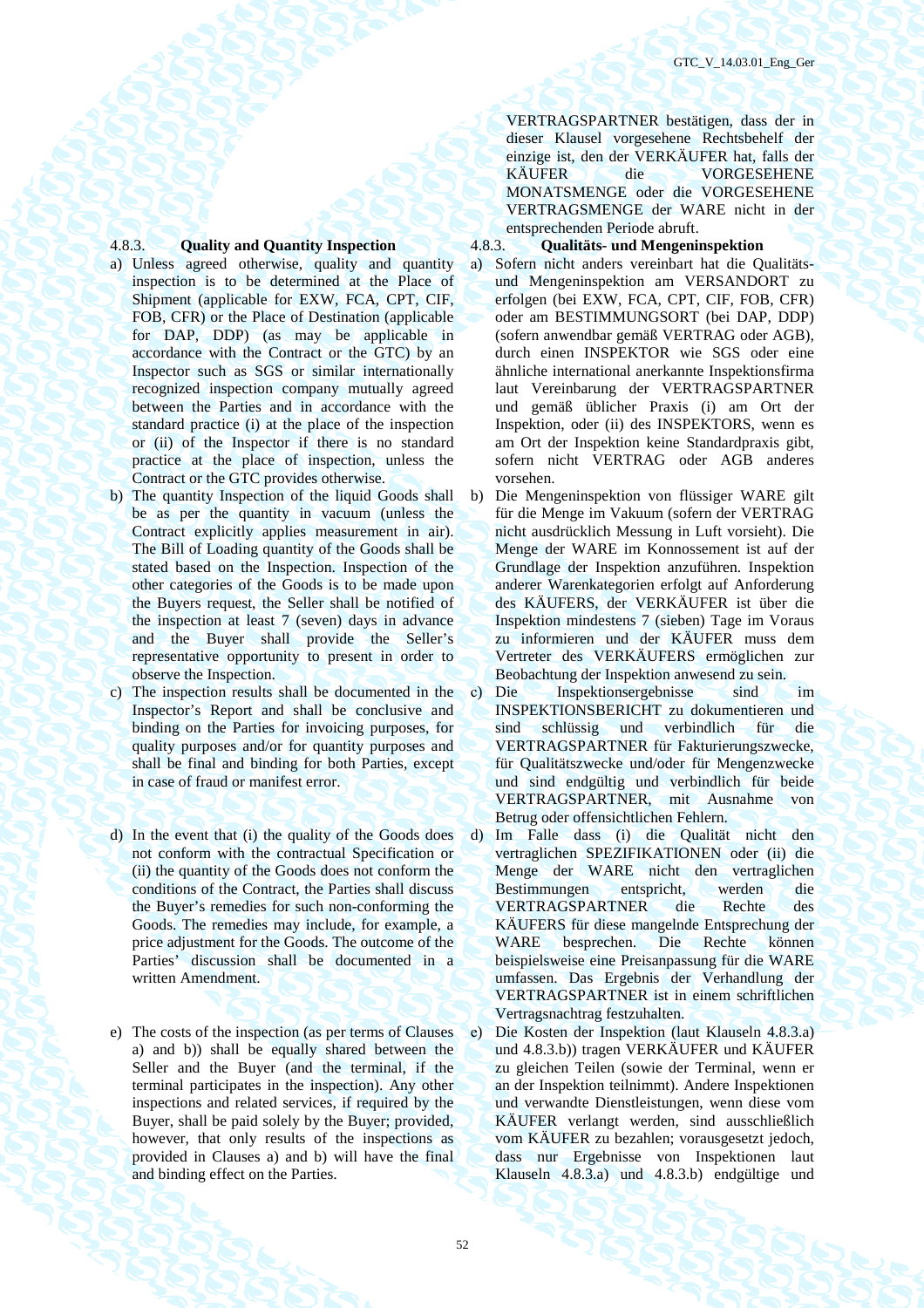f) The Inspector shall issue his report to the Seller and the Buyer as soon as practicable. The Inspector shall retain samples taken for at least 90 (ninety) days from the date of inspection.

# 4.8.4. **Deviation from the Planned Amount of the Goods**

- a) In case the Actual Contract Quantity or the Actual Monthly Quantity (as the case may be) is in excess of 100% (one hundred per cent) but less than or equal to 110% (one hundred and ten per cent) of the Planned Contract Quantity or the Planned Monthly Quantity respectively the Buyer shall effect the payment of such outstanding balance within 5 (Five) Days of an appropriate Seller's invoice.
- b) In case the Actual Contract Quantity or the Actual Monthly Quantity (as the case may be) is less than 100% (one hundred per cent) but in excess of or equal to 90% (ninety per cent) of the Planned Contract Quantity or the Planned Monthly Quantity respectively, the Seller at its own decision has the option to either: (i) meet the Planned Contract Quantity or the Planned Monthly Quantity (as the case may be) in further deliveries, or (ii) repay to the Buyer (pay back, return) the Prepayment paid by the Buyer for the Goods not delivered within 3 (three) Days after the execution of the respective Verification Act (option (ii) is not applicable to post payment of the Goods); or (iii) apply such amount of the Prepayment paid by the Buyer for the Goods not delivered to the further deliveries of the Goods (if applicable). In either event the conditions set forth in this Сlause shall be the Buyer's sole and exclusive remedy for such short delivery, howsoever caused, always excepting fraud, and the Seller shall have no other liability to the Buyer whatsoever.
- c) In the event that the Actual Contract Quantity or the Actual Monthly Quantity (as the case may be) is in excess of 110% (one hundred and ten per cent) of the Planned Contract Quantity or the Planned Monthly Quantity respectively, the Buyer at its own option shall have the right to either: (i) return any quantity in excess of 110% (one hundred and ten per cent) of the Planned Contract Quantity or the Planned Monthly Quantity respectively to the Seller at the Seller's expense, or (ii) to retain any Goods quantity in

verbindliche Wirkung für die VERTRAGSPARTNER haben.

f) Der INSPEKTOR wird seinen Bericht so rasch wie durchführbar an den VERKÄUFER und KÄUFER senden. Der INSPEKTOR hat gezogene Muster mindestens 90 (neunzig) Tage ab dem Datum der Inspektion aufzubewahren.

# 4.8.4. **Abweichung von der Vorgesehenen Warenmenge**

- а) Im Falle dass die TATSÄCHLICHE VERTRAGSMENGE oder gegebenenfalls die TATSÄCHLICHE MONATSMENGE zwischen 100% (einhundert Prozent) und einschließlich 110% (einhundertzehn Prozent) der VORGESEHENEN VERTRAGSMENGE beziehungsweise VORGESEHENEN MONATSMENGE liegt, wird der KÄUFER die Zahlung dieser überschüssigen Differenz innerhalb von 5 (fünf) Tagen nach der entsprechenden Rechnung bezahlen.
- b) Im Falle dass die TATSÄCHLEICHE VERTRAGSMENGE oder gegebenenfalls die TATSÄCHLICHE MONATSMENGE zwischen einschließlich 90% (neunzig) und 100% (einhundert Prozent) der VORGESEHENEN VERTRAGSMENGE beziehungsweise MONATSMENGE liegt, wird der VERKÄUFER im eigenen Ermessen entweder: (i) die VORGESEHENEN VERTRAGSMENGE oder (gegebenenfalls) MONATSMENGE in nachfolgenden Lieferungen nachliefern, oder (ii) dem KÄUFER die von ihm für die nicht gelieferte WARE erlegte Anzahlung binnen 3 (drei) Tagen nach Fertigung des entsprechenden ÜBERPRÜFUNGSPROTOKOLLS

zurückzahlen (Option (ii) gilt nicht bei Zahlung nach Erhalt der WARE); oder (iii) den entsprechenden vom KÄUFER für (gegebenenfalls) nicht gelieferte WARE erlegten Anzahlungsbetrag für weitere Warenlieferungen verwenden. In jeden Falle sind die in dieser Klausel festgelegten Bedingungen das einzige und ausschließliche Recht des KÄUFERS für solche Minderlieferungen, gleichgültig aus welchem Grund sie erfolgten, immer mit Ausnahme von Betrug, und der VERKÄUFER hat gegenüber dem KÄUFER keinerlei sonstige Verpflichtung.

с) Im Falle dass die TATSÄCHLICHE VERTRAGSMENGE oder gegebenenfalls die TATSÄCHLICHE MONATSMENGE über 110% (hundertzehn Prozent) der VORGESEHENEN VERTRAGSMENGE beziehungsweise MONATSMENGE liegt, wird der KÄUFER im eigenen Ermessen entweder: (i) alle 110% (einhndertzehn Prozent) übersteigenden Mengen auf Kosten des VERKÄUFERS an diesen retournieren, oder (ii) alle Mengen, einschließlich der 110%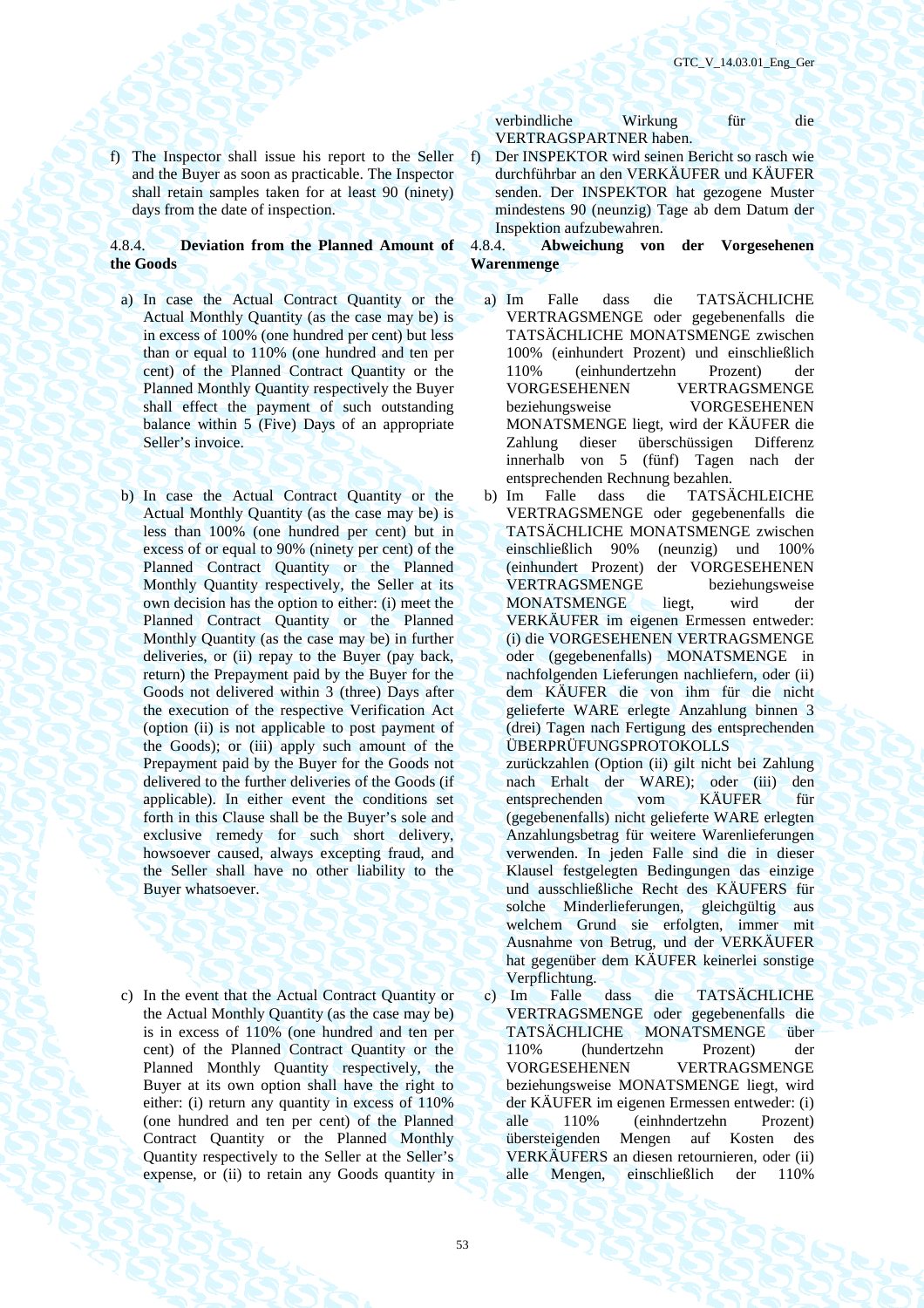excess of 110% (one hundred and ten per cent) of the Planned Contract Quantity or the Planned Monthly Quantity respectively upon its agreement to pay the Price for the entire quantity taken provided that any of such Buyer's decisions shall be made within 1 (one) day after Delivery Date of the respective Goods. The payment for such Goods shall be made by the Buyer within 5 (five) days after the Seller's invoice date.

d) In the event that the Actual Contract Quantity or the Actual Monthly Quantity (as the case may be) is less than 90% (ninety per cent) of the Planned Contract Quantity or the Planned Monthly Quantity respectively, the Buyer has the right to require the Seller to pay to the Buyer direct losses incurred by the Buyer in connection with the event where Actual Contract Quantity or the Actual Monthly Quantity (as the case may be) is less than 90% (ninety per cent) of the Planned Contract Quantity or the Planned Monthly Quantity respectively, provided that such direct losses are evidenced by the sufficient documents; such payment shall be made within 7 (seven) days after the execution of the respective Verification Act by the Parties. It is expressly mutually agreed and acknowledged by the Parties that in any case maximum amount of the direct losses may not exceed 10% (ten per cent) of the price of the Goods which were not delivered. Subject to all other conditions of the GTC, where the Seller is exempt from any liability (responsibility), in either event the Buyer's rights set forth in this clause shall be the Buyer's sole and exclusive remedy for such short delivery, howsoever caused, always excepting intentional breach and gross negligence, and the Seller shall have no other liability to the Buyer whatsoever.

e) In the event that the Actual Contract Quantity or the Actual Monthly Quantity (as the case may be) is in excess of 110% (one hundred and ten per cent) of the Planned Contract Quantity or the Planned Monthly Quantity respectively and the Buyer fails to state its intention to return excess the Goods within the period specified above, the Buyer will be deemed irrevocably to have retained the excess the Goods and will accordingly pay for the excess the Goods retained within 5 (five) days after the Seller's invoice.

(einhundertzehn Prozent) übersteigenden Mengen gegen Entrichtung des PREISES für die gesamte übernommene Menge behalten, vorausgesetzt dass er diese Entscheidung innerhalb 1 (eines) Tages nach dem LIEFERDATUM der entsprechenden WAREN trifft. Die Bezahlung für diese WARE hat der KÄUFER innerhalb von 5 (fünf) Tagen ab Datum der Rechnung des VERKÄUFERS zu entrichten.

d) Im Falle dass die TATSÄCHLICHE VERTRAGSMENGE oder (gegebenenfalls) die TATSÄCHLICHE MONATSMENGE weniger als 90% (NEUNZIG Prozent) der VORGESEHENEN VERTRAGSMENGE beziehungsweise der VORGESEHENEN MONATSMENGE beträgt, hat der KÄUFER das Recht vom VERKÄUFER die Bezahlung seiner direkten Verluste in Folge des Umstands zu verlangen, dass die TATSÄCHLICHE VERTRAGS- oder (gegebenenfalls) MONATSMENGE weniger als 90% (neunzig Prozent) der VORGESEHENEN VERTARGSbeziehungsweise MONATSMENGE ausmacht, vorausgesetzt dass solche direkte Verluste ausreichend nachgewiesen werden; diese Zahlung hat innerhalb von 7 (sieben) Tagen nach des entsprechenden ÜBERPRÜFUNGSPROTOKOLLS durch die VERTRAGSPARTNER zu erfolgen. Es wird ausdrücklich gegenseitig von den VERTRAGSPARTNERN vereinbart und bestätigt, dass in jedem Fall der Höchstbetrag des Ersatzes der direkten Verluste 10% (zehn Prozent) des PREISES es der nicht gelieferten WARE nicht übersteigen darf. Vorbehaltlich aller sonstigen Bedingungen der AGB, die den VERKÄUFER von jeglicher Haftung (Verantwortung) befreien, sind in jedem Fall die in dieser Klausel festgelegten Rechte des KÄUFERS sein einziges und ausschließliches Rechtsmittel im Falle solcher Minderlieferungen, aus welchem Grund auch immer sie erfolgen, immer ausgenommen vorsätzlicher Vertragsbruch und grobe Fahrlässigkeit, und der VERKÄUFER hat gegenüber dem KÄUFER keine weitere Haftung.

е) Im Falle dass die TATSÄCHLICHE VERTRAGSMENGE oder gegebenenfalls die TATSÄCHLICHE MONATSMENGE über 110% (einhundertzehn Prozent) der VORGESEHENEN VERTRAGSMENGE beziehungsweise MONATSMENGE liegt, und der KÄUFER erklärt keine Absicht die Mehrmenge innerhalb der obenerwähnten Frist zu returnieren, wird angenommen, dass er die Mehrmenge unwiderruflich behalten hat und dementsprechend die überschüssige WARE innerhalb von 5 (fünf) Tagen ab dem Datum der Rechnung des VERKÄUFERS bezahlen wird.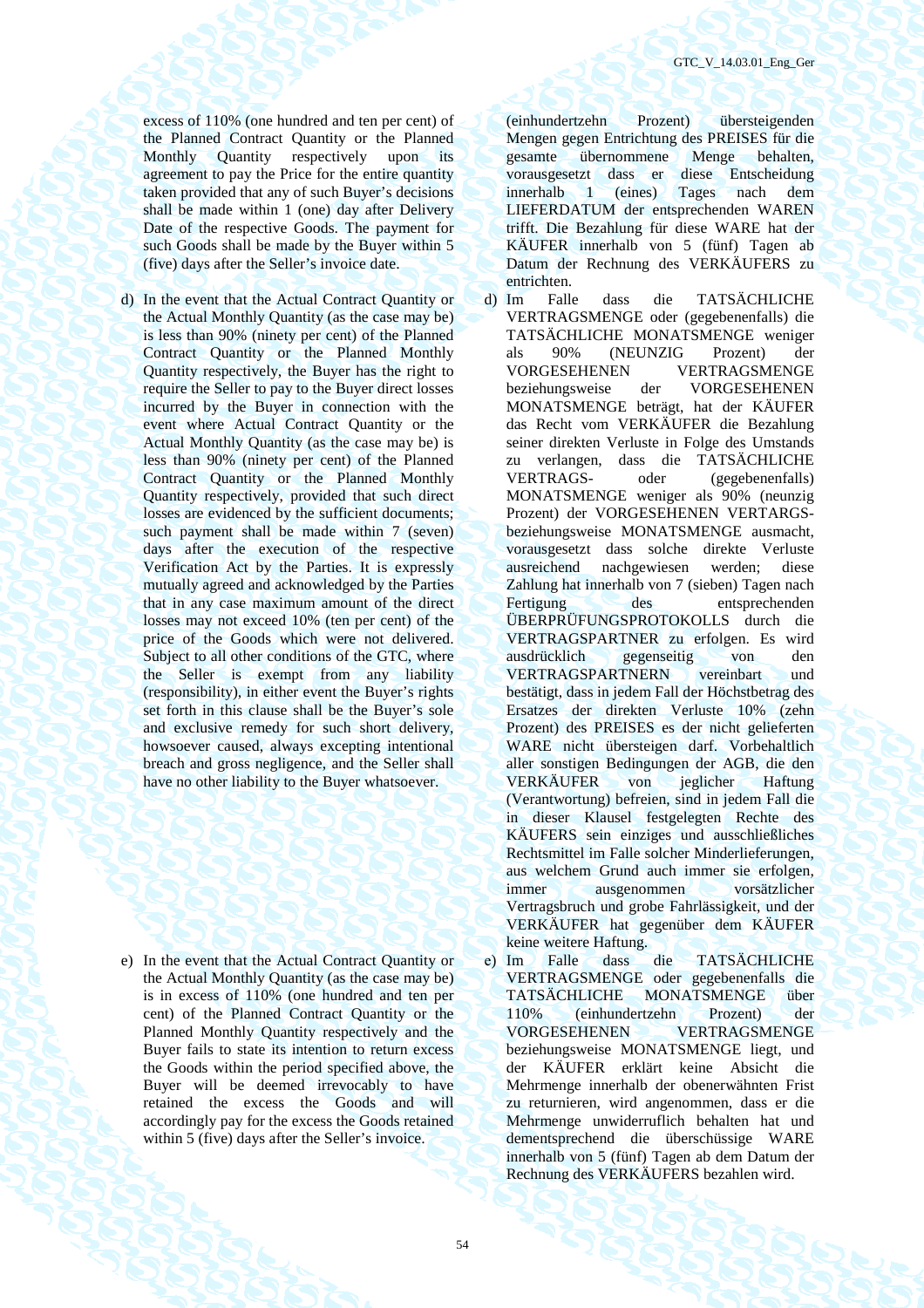f) In the event that the Actual Contract Quantity or the Actual Monthly Quantity (as the case may be) is less than 90% (ninety per cent) of the Planned Contract Quantity or the Planned Monthly Quantity respectively and the Buyer fails to state request to compensate within 10 (ten) days after the Delivery Date, the Buyer will be deemed irrevocably agreed with the Seller's obligation to meet the Planned Contract Quantity or the Planned Monthly Quantity respectively (as the case may be) in further deliveries.

4.9.1. Claims if any on quality and/or quantity of the Goods to be provided by the Buyer to the Seller within 30 (thirty) days after the Delivery Date, unless other terms are not specified by the Parties in the relevant clauses of the GTC. If the Buyer falls to make a claim within the agreed period of 30 (thirty) days after the Delivery Date such claim will automatically be considered as time barred, null and void, and such delivered the Goods shall be deemed accepted by the Buyer and in accordance with all terms and conditions of the GTC and further claims in respect of the quality and/or quantity of the Goods are not permitted and may not be enforced.

4.9.2. The Buyer shall not be entitled to use a claim in relation to a particular shipment of Goods as a basis for the refusal to accept other shipments of the Goods delivered under the Contract, or the Goods delivered pursuant to any other Contract agreed between the Parties.

4.10.1. **Delivery liquidated damages**. For each full Week that the Seller delivers the Goods late commencing 30 (thirty) days after the latest date for delivery specified in Article I of the Contract, the Buyer shall be entitled to demand liquidated damages from the Seller for such delivery delay in the amount equal to 0.1% (one tenth of one per cent) of the price for the late delivered Goods per day, up to a maximum of 10% (ten per cent) of the price for the late delivered Goods.

The Parties acknowledge and agree that in no event shall the Seller be considered to be in breach under the Contract due to any late delivery and the Buyer shall not be entitled to liquidated damages until the Seller is at least more than 30 (thirty) days late under the terms and conditions specified in the Contract. The Seller shall not be liable to the Buyer in liquidated damages for delay caused by a Force Majeure Event, failure or default on the part of the Buyer, or where the Seller is

f) Im Falle dass die TATSÄCHLICHE VERTRAGSMENGE oder gegebenenfalls die TATSÄCHLCIHE MONATSMENGE unter 90% (neunzig Prozent) der VORGESEHENEN VERTRAGSMENGE beziehungsweise MONATSMENGE liegt, und der KÄUFER erklärt keine Forderung nach Ersatz innerhalb von 10 (zehn) Tagen nach dem Datum der Lieferung, wird angenommen, dass der KÄUFER unwiderruflich mit der Zusage des VERKÄUFERS einverstanden ist, die VORGESEHENE VERTRAGSbeziehungsweise (gegebenenfalls) MONATSMENGE bei späteren Lieferungen zu erfüllen.

# **4.9. Claims 4.9. Ansprüche**

4.9.1. Mögliche Ansprüche hinsichtlich Qualität und/oder Menge der WARE sind dem VERKÄUFER vom KÄUFER innerhalb von 30 (dreißig) Tagen ab dem LIEFERDATUM bekanntzugeben, sofern keine anderen Bedingungen von den VERTRAGSPARTNERN im VERTRAG oder in den entsprechenden Klauseln der AGB angeführt sind. Unterlässt der KÄUFER die Anmeldung eines Anspruchs innerhalb der vereinbarten Frist von 30 (dreißig) Tagen ab dem LIEFERDATUM, gilt dieser automatisch als verfristet, und die so gelieferte WARE gilt als vom KÄUFER übernommen und übereinstimmend mit sämtlichen Bedingungen des VRERTRAGS und der AGB, und keine weiteren Ansprüche hinsichtlich Qualität und/oder Menge der WARE sind zulässig und können solche auch nicht vollstreckt werden.

4.9.2. Der KÄUFER ist nicht berechtigt einen Anspruch anlässlich einer bestimmten Warenlieferung als Grundlage für die Weigerung zu benützen, andere gemäß dem VERTRAG oder einem anderen zwischen den VERTRAGSPARTNERN abgeschlossenen Vertrags gelieferte WAREN zu übernehmen oder zu bezahlen.

### **4.10. Responsibilities of the Parties 4.10. Verantwortung der Vertragspartner**

4.10.1. **Pönale bei Lieferverzug.** Für jede volle Woche von Lieferverzug des VERKÄUFERS, beginnend mit 30 (dreißig) Tagen nach dem letzten im Artikel I des VERTRAGES angeführten Lieferdatum, hat der KÄUFER Anrecht auf ein vom VERKÄUFER für diesen Lieferverzug zu bezahlendes Pönale in Höhe von 0,1% (ein Zehntel Prozent) des Wertes der verspätet gelieferten WARE pro Tag, bis zu höchstens 10% (zehn Prozent) des Wertes der verspätet gelieferten WARE.

Die VERTRAGSPARTNER bestätigen und vereinbaren, dass der VERKÄUFER solange in keinem Fall als auf Grund eines Lieferverzugs vertragsbrüchig gilt und der KÄUFER erst Anrecht auf Pönale hat, bis der VERKÄUFER gemäß den Vertragsbedingungen länger als 30 (dreißig) Tage in Verzug ist. Der VERKÄUFER haftet gegenüber dem KÄUFER nicht für Pönale wegen Verzugs auf Grund eines Ereignisses HÖHERER GEWALT,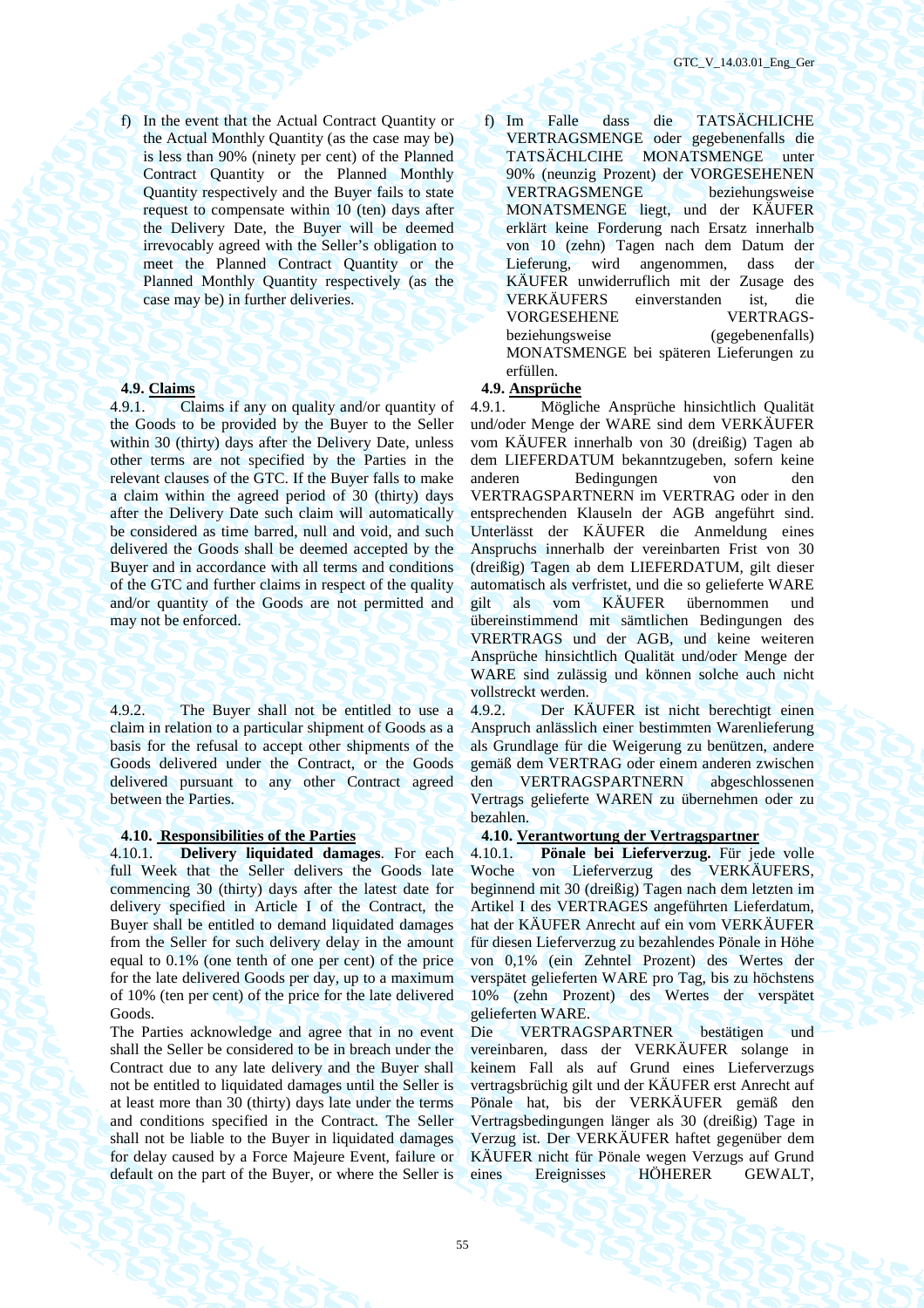entitled to delay delivery pursuant to the terms of the Contract.

The Parties acknowledge and agree that in no event shall the Seller be considered to be in breach under the Contract due to any late delivery or non-delivery of the Goods and the Buyer shall not be entitled to claim any losses, or liquidated damages, or any other claims in case of the planned Manufacture production capacity repair. Provided that the Seller shall notify the Buyer of such repair not later than one week prior to the month when the repair is planned. The Parties acknowledge and agree that Seller's notification of the repair is enough and sufficient evidence and confirmation of the planned repair.

THE LIQUIDATED DAMAGES SET FORTH HEREUNDER TOGETHER WITH THE RIGHT OF TERMINATION SET OUT AT CLAUSE 4.19.3 SHALL BE THE BUYER'S SOLE AND EXCLUSIVE REMEDIES FOR ANY LATE DELIVERY OF ANY GOODS OR PART THEREOF AND THE SELLER SHALL HAVE NO FURTHER LIABILITY WHATSOEVER, WHETHER IN CONTRACT, TORT (INCLUDING NEGLIGENCE OR STRICT LIABILITY), SAFE FOR LATE DELIVERY DUE TO SELLER'S INTENTIONBAL BREACH OR GROSS NEGLIGENCE.

4.10.2. **Interest for late payment**. In case the Buyer fails to comply with the terms of the payment set out in the Contract the Buyer shall pay to the Seller interest at the lesser of (i) one month LIBOR plus 4% (four per cent) per annum of the outstanding amount or (ii) the maximum allowed by applicable Law.

4.10.3. **Suspension.** If the conditions or terms of payment are breached by the Buyer the Seller may, at the Seller's option, either suspend delivery of the Goods to the Buyer or unilaterally terminate the Contract. Such suspension shall not constitute a delay for the purposes of liquidated damages.

4.10.4. **Late acceptance**. In the event that the Buyer fails or refuses to accept delivery of the Goods or any part thereof pending laytime (i.e. have not commenced the accepting and unloading/loading of the Goods as the case may be; or furnished the Seller with explanation of delay and further instructions as regards the Goods satisfactory for the Seller); provided that such Goods have been delivered in accordance with the terms of the Contract, without prejudice to the Seller's other rights under the Contract or the applicable Law, the Seller is entitled to pass the Goods to a proximate logistic company or keeper at the Buyers risk and expense of which the Buyer shall be

Unterlassungen oder Verzug des KÄUFERS, oder wenn der VERKÄUFER auf Grund der Vertragsbedingungen berechtigt ist Lieferungen zu verzögern.

Die VERTRAGSPARTNER bestätigen und vereinbaren, dass der VERKÄUFER im Falle einer planmäßigen Reparatur der Produktionsanlagen in keinem Fall als auf Grund eines Lieferverzugs oder einer Nichtlieferung der WARE vertragsbrüchig gilt und der KÄUFER kein Recht hat Verluste, Pönalen oder sonstige Ansprüche zu verlangen; vorausgesetzt, der VERKÄUFER benachrichtigt den KÄUFER über eine solche Reparatur spätestens eine Woche vor dem Monat, in dem die Reparatur angesetzt ist. Die VERTRAGSPARTNER bestätigen und vereinbaren, dass die Benachrichtigung des VERKÄUFERS über die Reparatur genügender und ausreichender Nachweis und Bestätigung dafür ist.

DAS IN DIESEM VERTRAG VORGESEHENEN PÖNALE SOWIE DAS RECHT ZUR KÜNDIGUNG LAUT KLAUSEL 4.19.3 SIND DIE EINZIGEN UND AUSSCHLIESSLICHEN RECHTE BEI LIEFERVERZUG DER WARE ODER EINES TEILS DAVON UND DER VERKÄUFER HAT KEINE WEITERE HAFTUNG IRGENDWELCHER ART, GLEICHGÜLTIG OB VERTRAGLICH, UNTER DELIKTSRECHT (EINSCHLIESSLICH VERSCHULDENS- ODER VERSCHULDENSUNABHÄNGIGER HAFTUNG), AUSGENOMMEN IM FALL VON LIEFERVERZUG AUF GRUND VORSÄTZLICHER VERTRAGSVERLETZUNG ODER GROBER FAHRLÄSSIGKEIT DES VERKÄUFERS.

4.10.2. **Zinsen bei Zahlungsverzug**. Im Falle dass der KÄUFER mit den vertraglichen Zahlungen in Verzug ist, hat er dem VERKÄUFER Zinsen zu bezahlen in Höhe von entweder (i) dem Einmonats-LIBOR plus 4% (vier Prozent) p.a. vom ausständigen Betrag, oder (ii) dem höchsten gemäß geltendem Gesetz zulässigen Satz, je nachdem was niedriger ist. 4.10.3. **Aussetzen.** Wenn die

Zahlungsbedingungen vom KÄUFER nicht eingehalten werden, kann der VERKÄUFER nach seiner Wahl entweder die Lieferung der WARE an den KÄUFER aussetzen oder einseitig den VERTRAG beenden. Eine solche Suspendierung stellt keinen Verzug des VERKÄUFERS dar.

4.10.4. **Verspätete Übernahme.** Im Falle dass der KÄUFER die Übernahme der WARE oder eines Teils davon während der Liege- oder Stehzeit unterlässt oder verweigert (d.h. hat die Übernahme und gegebenenfalls Entladung/Ladung der WARE nicht begonnen; oder dem VERKÄUFER keine zufriedenstellende Erklärung der Verzögerung und keine weiteren Instruktionen hinsichtlich der WARE bekanntgegeben); vorausgesetzt dass diese WARE vertragsgemäß geliefert wurde und unbeschadet der sonstigen Rechte des VERKÄUFERS laut VERTRAG oder geltendem Recht, ist dieser berechtigt die WARE auf Risiko und Kosten des KÄUFERS einer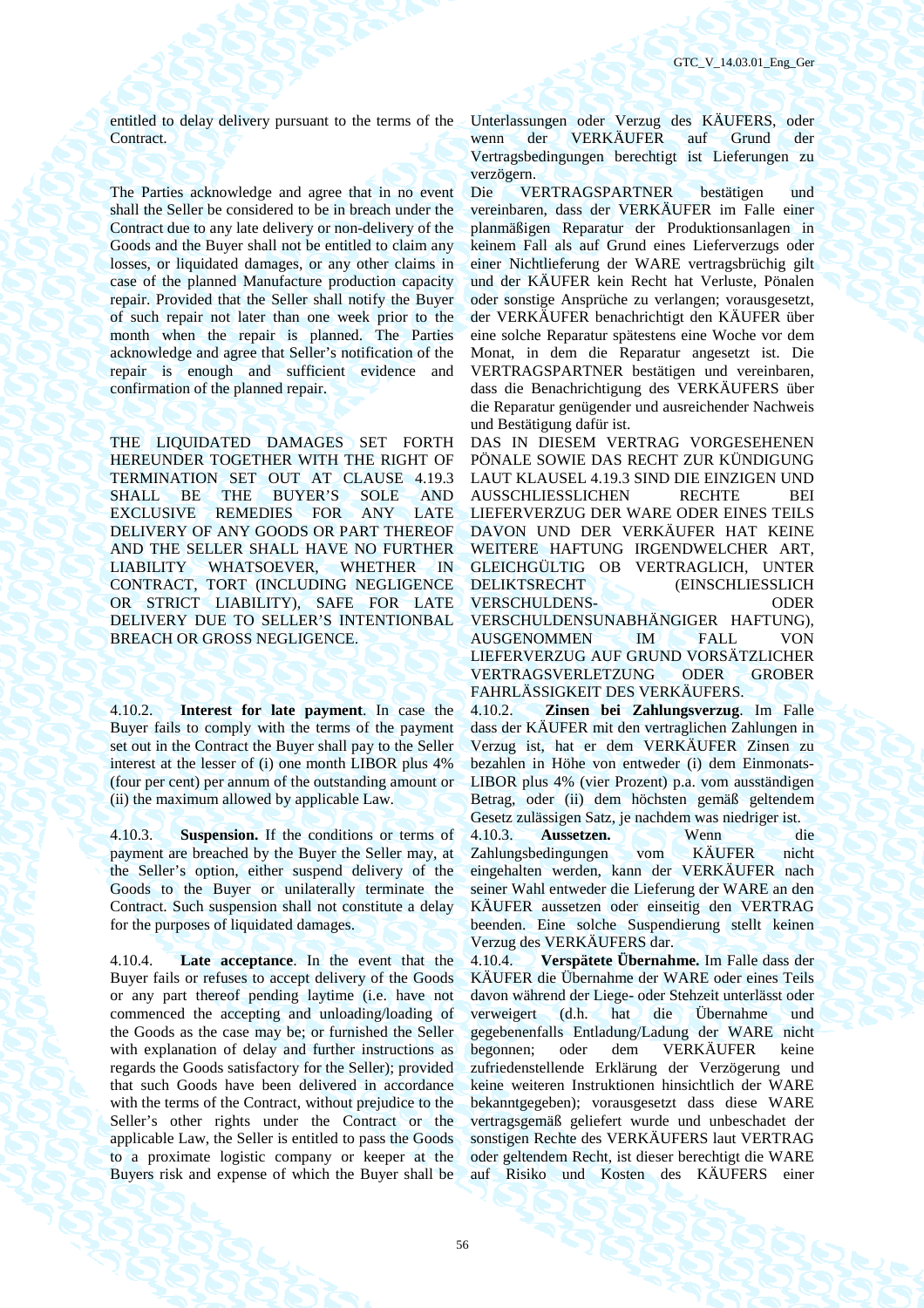notified within reasonable time. The Seller is entitled to exercise its right hereunder irrespective of whether the title to the Goods has passed to the Buyer under the Contract or not. The quantities of the Goods passed confirmed by such a logistic company or keeper shall be deemed as due confirmation of the quantities of the Goods delivered by the Seller; the term for quality claims for the Goods specified in Clause 4.9 shall commence as of the expiration of the laytime. The Seller shall be entitled to claim without limitation all and any transport and/or insurance cancellation costs, storage costs, additional transport costs, customs duties, demurrage and other similar or related costs and all expenses arising out of or in connection with such late acceptance from the Buyer till the moment when the Goods are taken by the Buyer.

4.10.5. **The Seller's disposal rights.** In the event that the Buyer (or the Buyer's authorized representative, or the Buyer's Carrier, etc.) fails or refuses to accept delivery of the Goods or any part thereof within 5 (five) days after the Delivery Date unless otherwise mutually agreed by the Parties, entirely without prejudice to the Seller's other rights under the Contract or the applicable Law, the Seller shall at its sole discretion be entitled to sell the quantity of the Goods which were not taken by the Buyer. The Seller is entitled to exercise its right hereunder irrespective of whether the title to the Goods has passed to the Buyer under the Contract or not. The Selleris also entitled either (i) to demand the Buyer to reimburse all Seller's costs of sale including, without limitation, storage costs, additional transport costs, customs duties, and other similar or related reasonable costs and expenses together with any difference in the price obtained for the Goods when compared to the Price of the Goods set out in the Contract; or (ii) to deduct the amount of the received advance payment (applicable to the prepayment or CAD) for the damages incurred by the Seller as a result of such refusal; after calculating the damages the remaining part of the advance payment shall be either returned to the Buyer or offset against further deliveries. The Seller is entitled to exercise its right hereunder irrespective if the title to the Goods has passed to the Buyer under the Contract or not.

# **4.11. Limitations of Liability 4.11. Haftungshöchstgrenze**

4.11.1. UNDER NO CIRCUMSTANCES SHALL EITHER PARTY BE LIABLE WHETHER IN THE CONTRACT, IN TORT UNDER ANY WARRANTY OR OTHERWISE, FOR ANY INDIRECT, SPECIAL, nahegelegenen Logistikfirma oder Aufbewahrung zu übergeben und den KÄUFER davon innerhalb angemessener Frist zu verständigen. Der VERKÄUFER ist berechtigt sein diesbezügliches Recht unbeschadet dessen auszuüben, ob der Eigentumstitel an der WARE vertragsgemäß auf den KÄUFER übergegangen ist oder nicht. Die Menge der an eine solche Logistikfirma oder Aufbewahrung übergebenen und von dieser bestätigten WARE gilt als ordnungsgemäße Bestätigung der vom VERKÄUFER gelieferten Warenmenge; die Frist für Qualitätsbeanstandungen an der WARE laut Klausel … beginnt mit Ablauf der Liege- oder Stehzeit. Der VERKÄUFER kann unbegrenzt sämtliche Transportund/oder Versicherungsstornokosten, Lagerkosten, zusätzliche Transportkosten, Zölle, Liegegelder und sonstige ähnliche oder damit in Zusammenhang stehende Kosten und sämtliche Auslagen aus oder in Zusammenhang mit diesem Übernahmeverzug des KÄUFERS bis zu dem Zeitpunkt in Rechnung stellen, an dem die WARE vom KÄUFER übernommen wird. 4.10.5. **Verfügungsrechte des VERKÄUFERS**.

Im Falle dass der KÄUFER (oder sein bevollmächtigter Vertreter oder FRÄCHTER, etc.) die Übernahme der WARE oder eines Teils davon innerhalb von 5 (fünf) Tagen ab dem gemeinsam von den VERTRAGSPARTNERN vereinbarten Übernahmedatum unterlässt oder verweigert, kann der VERKÄUFER, vollständig unbeschadet seiner sonstigen vertraglichen oder gesetzlichen Rechte, in seinem eigenen Ermessen die vom KÄUFER nicht übernommene WARE verkaufen. Der VERKÄUFER ist berechtigt sein diesbezügliches Recht unbeschadet dessen auszuüben, ob der Eigentumstitel an der WARE vertragsgemäß an den KÄUFER übergegangen ist oder nicht. Der VERKÄUFER hat auch das Recht entweder (i) zu verlangen, dass der KÄUFER dem VERKÄUFER alle Verkaufskosten, einschließlich unter anderem Lagerkosten, zusätzliche Transportkosten, Zölle, und sonstige ähnliche oder damit zusammenhängende angemessene Kosen und Auslagen, sowie eventuelle Preisdifferenzen für die WARE im Vergleich zum vertraglichen PREIS der WARE vergütet; oder (ii) den Betrag der erhaltenen Anzahlung (geltend für die Zahlungsbedingungen Vorauszahlung oder CAD) für die ihm infolge einer solchen Weigerung oder Unterlassung erwachsenen Schäden abzuziehen; nach Berechnung des Schadens ist der verbleibende Teil der Vorauszahlung entweder an den KÄUFER rückzuerstatten oder mit anderen Lieferungen gegenzuverrechnen. Der VERKÄUFER ist berechtigt sein diesbezügliches Recht unbeschadet dessen auszuüben, ob der Eigentumstitel an der WARE vertragsgemäß an den KÄUFER übergegangen ist oder nicht.

4.11.1. UNTER KEINEN UMSTÄNDEN IST EIN VERTRAGSPARTNER HAFTBAR, WEDER AUS VERTRAG NOCH NACH DELIKTSRECHT, AUS GEWÄHRLEISTUNG ODER AUF SONSTIGE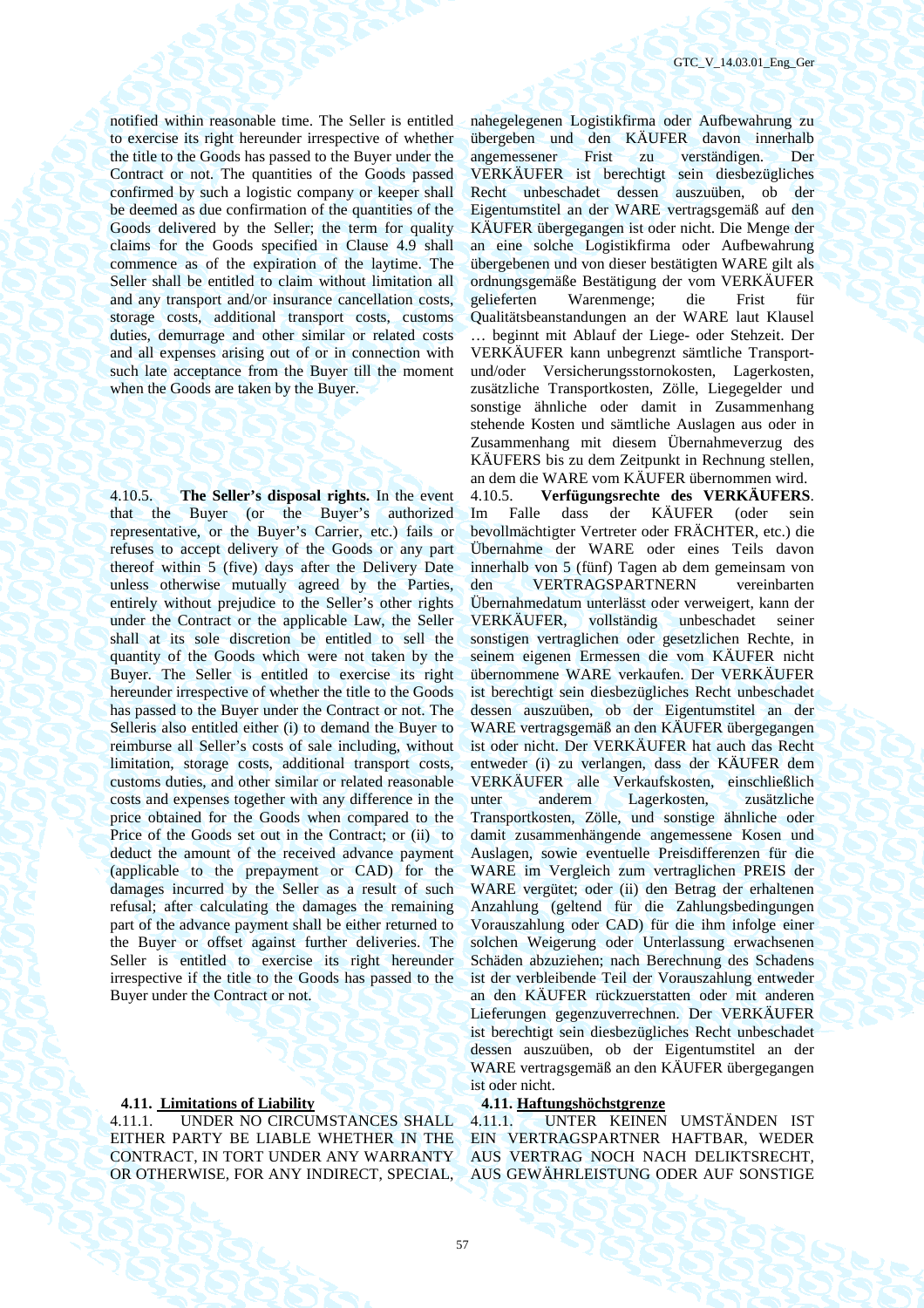INCIDENTAL OR CONSEQUENTIAL DAMAGES OR FOR EXEMPLARY OR PUNITIVE LOSSES OR DAMAGES, OR ANY LOSS OF PROFITS (SAVE IN RELATION TO SELLER'S LOSS OF PROFIT ARISING FROM THE BUYER'S FAILURE OR REFUSAL TO TAKE OR ACCEPT DELIVERY OF THE GOODS OR ANY PART THEREOF CONTRARY TO THE TERMS OF THE CONTRACT) OR REVENUES, OR ANY COST OF LABOR, RESULTING FROM OR ARISING OUT OF OR IN CONNECTION WITH THE GOODS OR SELLER'S PERFORMANCE UNDER, OR BREACH OF, THE CONTRACT, EVEN IF THE PARTIES HAVE BEEN ADVISED OF THE POSSIBILITY OF SUCH DAMAGES. EACH PARTY SHALL UNDERTAKE ITS BEST EFFORTS TO MITIGATE ITS LOSSES.

4.11.2. FOR THE AVOIDANCE OF DOUBT, EITHER PARTY MAY SEEK TO RECOVER FROM THE DEFAULTING PARTY ANY ACTUAL DIRECT DAMAGES INCURRED AS A RESULT OF THE DEFAULTING PARTY'S BREACH OF CONTRACT (INCLUDING, BUT NOT LIMITED TO, REASONABLE ATTORNEYS' FEES AND COSTS); PROVIDED, HOWEVER, THAT NOTWITHSTANDING ANYTHING CONTAINED HEREIN, TO THE FULL EXTENT PERMITTED BY APPLICABLE LAW, IN NO EVENT SHALL THE SELLER'S LIABILITY IN CONNECTION WITH THE GOODS OR THE CONTRACT EXCEED THE TOTAL GOODS VALUE (INCLUDING, BUT NOT LIMITED TO TRANSPORTATION COSTS, STORAGE COSTS, ETC.) PAID TO THE SELLER BY THE BUYER FOR THE GOODS.

4.11.3. UNDER NO CIRCUMSTANCES SHALL THE SELLER BE LIABLE FOR THE BUYER'S LOSS OF PROFIT, NON RECEIPT OF REVENUE, BUSINESS INTERRUPTIONS, THE SUSPENSION OF COMMERCIAL ACTIVITIES, OR FOR ANY INDIRECT LOSS IRRESPECTIVE OF ITS CHARACTER AND REASON.

4.11.4. BOTH PARTIES ACKNOWLEDGE AND AGREE THAT THE EXCLUSIVE REMEDIES AND LIMITATIONS OF LIABILITIES SET FORTH HEREIN WERE BARGAINED FOR ON AN EQUAL FOOTING AND ARE CONDITIONS OF THE CONTRACT.

4.11.5. NOTHING IN THE CONTRACT SHALL LIMIT OR EXCLUDE THE LIABILITY OF EITHER PARTY FOR DEATH OR PERSONAL INJURY RESULTING FROM ITS NEGLIGENCE OR FOR

WEISE, FÜR INDIREKTE, KONKRETE, BEILÄUFIG ENTSTANDENE ODER FOLGESCHÄDEN, FÜR MIT STRAFE VERBUNDENEN SCHADENERSATZ, FÜR ENTGANGENEN GEWINN (MIT AUSNAHME VON GEWINNENTGANG DES VERKÄUFERS AUF GRUND VON VERTRAGSWIDRIGER UNTERLASSUNG ODER WEIGERUNG DES KÄUFERS ZUR ÜBERNAHME DER WARE ODER EINES TEILES DERSELBEN), FÜR ERLÖSE ODER FÜR KOSTEN FÜR ARBEITSEINSATZ RESULTIEREND AUS DER WARE ODER DER ERFÜLLUNG ODER VERLETZUNG DES VERTRAGES DURCH DEN VERKÄUFER, AUCH WENN DIE VERTRAGSPARTNER VON DER MÖGLICHKEIT SOLCHER SCHÄDEN KENNTNIS HATTEN. DIE VERTRAGSPARTNER WERDEN ALLES IN IHREN KRÄFTEN STEHENDE UNTERNEHMEN UM IHRE SCHÄDEN ZU MILDERN.

4.11.2. UM ZWEIFEL AUSZUSCHLIESSEN WIRD FESTGEHALTEN, DASS JEDER VERTRAGSPARTNER VOM VERTRAGSBRÜCHIGEN VERTRAGSPARTNER DIE VERGÜTUNG ALLES DIREKTEN SCHÄDEN BETREIBEN KANN, DIE INFOLGE DER VERTRAGSVERLETZUNG DES SÄUMIGEN VERTRAGSPARTNERS<br>UNTER ANDEREM **ANGEMESSENE** ANWALTSHONORARE UND -KOSTEN) ENTSTANDEN SIND; VORAUSGESETZT JEDOCH, DASS UNBESCHADET ANDERER BEDINGUNGEN DIESES VERTRAGES IM VOLLEN VOM GELTENDEN RECHT ZULÄSSIGEN AUSMASS DIE HAFTUNG DES VERKÄUFERS IN ZUSAMMENHANG MIT DER WARE ODER DEM VERTRAG DEN GESAMTWARENWERT NICHT ÜBERSTEIGEN DARF (EINSCHLIESSLICH UNTER ANDEREM TRANSPORT- UND LAGERKOSTEN, ETC.), DEN DER KÄUFER DEM VERKÄUFER FÜR DIE WARE BEZAHLT HAT. 4.11.3. UNTER KEINEN UMSTÄNDEN HAFTET DER VERKÄUFER FÜR ENTGANGENEN GEWINN ODER UMSATZERLÖS DES KÄUFERS, BETRIEBSUNTERBRECHUNGEN, DIE

AUSSETZUNG DES GESCHÄFTSBETRIEBES ODER SONSTIGE INDIREKTE SCHÄDEN UNGEACHET DEREN ART ODER GRUNDES. 4.11.4. BEIDE VERTRAGSPARTNER BESTÄTIGEN UND ERKLÄREN, DASS DIE

HIERIN ANGEFÜHRTEN AUSSCHLIESSLICHEN RECHTE UND HAFTUNGSBESCHRÄNKUNGEN AUF AUGENHÖHE VERHANDELT WURDEN UND VERTRAGSBEDINGUNGEN DARSTELLEN. 4.11.5. NICHTS IN DIESEM VERTRAG BESCHRÄNKT DIE HAFTUNG EINES VERTRAGSPARTNERS FÜR TODESFÄLLE ODER KÖRPERVERLETZUNG AUS

58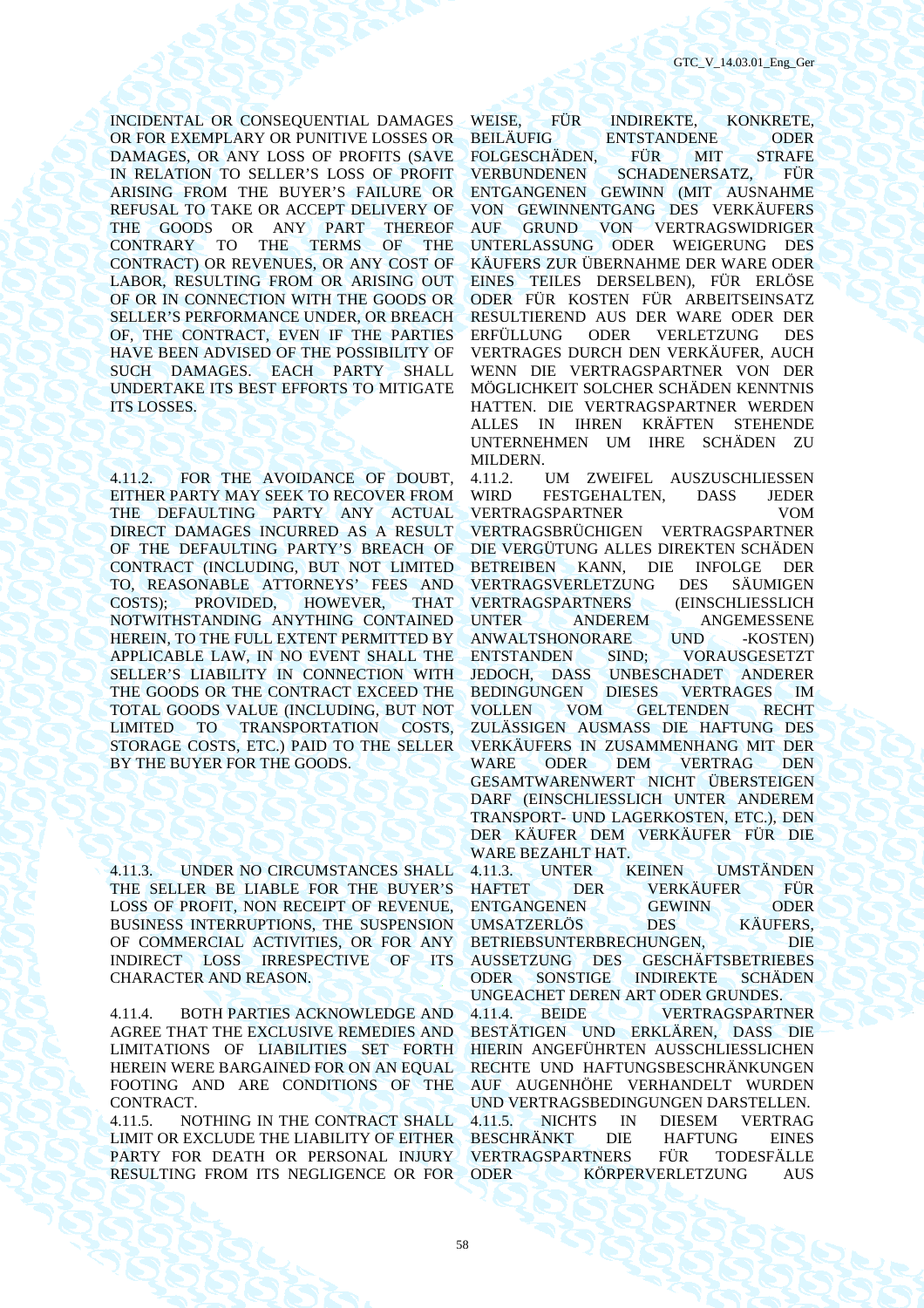# DAMAGES CAUSED BY INTENT OR GROSS NEGLIGENCE.

4.11.6. **Adverse Weather.** The Parties shall not be liable for delay caused by adverse weather. Notwithstanding the customary rules at the Place of Destination the Parties agree to evenly split losses caused by the adverse weather conditions and beyond the insurance coverage or other compensation from third parties.

4.12.1. The Goods supplied by the Seller in the condition in which it is sold is considered not to constitute a hazard to health or safety, provided that it is handled, used and stored in accordance with normally accepted safe Business practices applicable to the Goods. The Buyer shall, for its own protection, consult the producer's Material Safety Data Sheet (MSDS) (if any), relevant codes of practice and factory inspectorates with regard to adequate hygiene, safety and environmental standards and enforcement thereof, with respect to handling, processing and storing of the Goods, their by-products and wastes of any sort.

4.12.2. The Buyer warrants to the Seller that it is aware of and understands the information in the MSDS for the Goods and it will adopt appropriate procedures to ensure that all persons or agents authorised by the Buyer to carry out any of the rights, duties or obligations of the Buyer under the Contract and all of the Buyer's other officers, employees, contractors and agents who are involved in the loading, transportation, delivery, handling or use of the Goods sold and delivered to the Buyer under the Contract are aware of, and comply with the information provided in the relevant Material Safety Data Sheet.

4.12.3. The Buyer accepts the inherent risks associated with the Goods as set out in Clause 4.12 hereof and shall accordingly have no claim of any kind against the Seller directly or indirectly arising from damage to any property as a result of direct or indirect exposure to the Goods.

4.12.4. The Seller shall not be liable for any cost, loss or damage resulting from the receipt of the Goods in non-compliant storage facilities. The Buyer shall indemnify the Seller against any claim which any third party might have or bring against the Seller in this respect.

4.12.5. Any advice given by the Seller concerning storage, transport, use or application of the Goods

# VERSCHULDEN , ODER FÜR VORSATZ ODER GROBE FAHRLÄSSIGKEIT ODER SCHLIESST DIESE AUS

# 4.11.6. **Wetterunbilden**. Die

VERTRAGSPARTNER haften nicht für von Wetterunbilden verursachte Verzögerungen. Unbeschadet der üblichen Regelungen am BESTIMMUNGSORT vereinbaren die VERTRAGSPARTNER, Verlust auf Grund von Wetterunbilden, die nicht durch Versicherung oder Entschädigung DRITTER abgedeckt sind, zu gleichen Teilen zu tragen.

# **4.12. Health, Safety and Environment 4.12. Gesundheit, Sicherheit und Umwelt**

4.12.1. Die vom VERKÄUFER gelieferte WARE gilt in dem Zustand, in dem sie verkauft wurde, nicht als gesundheits- oder sicherheitsgefährdende Ware, vorausgesetzt, dass sie gemäß normal angenommenen sicheren für die WARE geltenden Geschäftspraktiken gehandhabt, verwendet und gelagert wird. Der KÄUFER ist verpflichtet, zu seinem eigenen Schutz das Materialsicherheitsdatenblatt (Material Safety Data Sheet - MSDS) (wenn vorhanden) des HERSTELLERS sowie die relevanten Normen für Praxis und Fabriksinspektorate betreffend angemessene Hygiene-, Sicherheits- und Umweltstandards und deren Durchsetzung, hinsichtlich der Handhabung, Verarbeitung und Lagerung der WARE, ihrer Nebenprodukte und Abfälle jeglicher Art zu konsultieren.

4.12.2. Der KÄUFER gewährleistet gegenüber dem VERKÄUFER, dass ihm die Informationen in den MSDS der WARE bekannt sind und er diese versteht und entsprechende Maßnahmen einsetzen wird um sicherzustellen, dass alle von ihm zur Ausübung von vertraglichen Rechten, Pflichten oder Verpflichtungen des KÄUFERS ermächtigten Personen oder Bevollmächtigten sowie alle sonstigen Organe, Mitarbeiter, Vertragspartner und Vertreter, die mit der Verladung, dem Transport, der Lieferung, Handhabung oder Verwendung der vom VERKÄUFER gemäß dem VERTRAG verkauften und gelieferten WARE befasst sind die im entsprechenden MSDS gegebenen Informationen bekannt sind und sie diese beachten.

4.12.3. Der KÄUFER akzeptiert die der WARE laut Erklärung in Klausel 4.12 innewohnenden Risiken und hat somit keine Ansprüche irgendwelcher Art an den VERKÄUFER wegen direktem oder indirektem Sachschaden, der als Ergebnis von direktem oder indirektem Ausgesetztsein gegenüber der WARE entsteht.

4.12.4. Der VERKÄUFER haftet nicht für sämtliche Kosten, Verluste oder Schäden, die aus der Übernahme der WARE in mangelhaften Lagerungsanlagen herrühren. Der KÄUFER wird den VERKÄUFER gegenüber allen Rechtsansprüchen DRITTER schadlos halten, die diese gegen den VERKÄUFER diesbezüglich vorbringen.

4.12.5. Jegliche Beratung durch den VERKÄUFER betreffend Lagerung, Transport,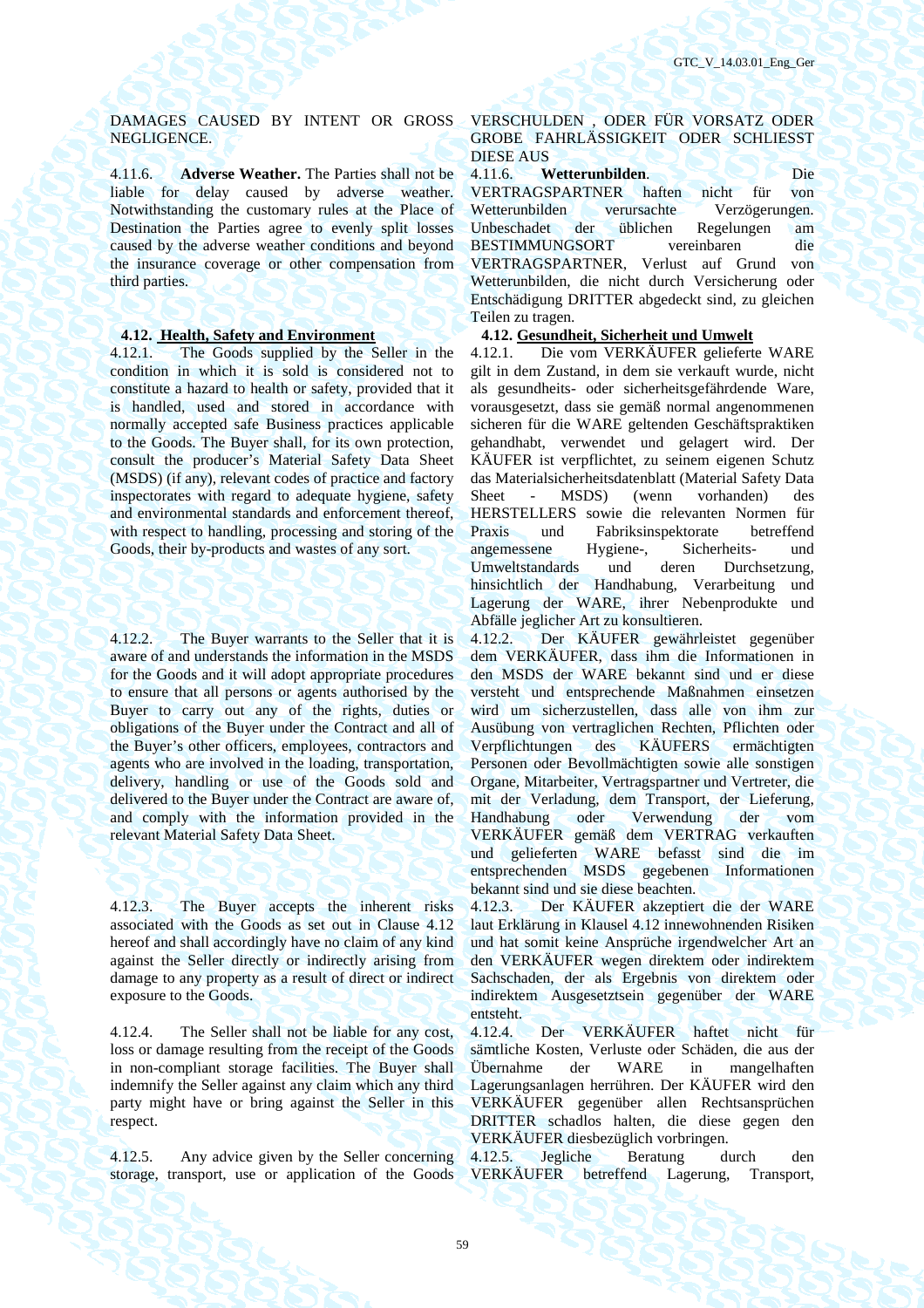delivered shall be on a without prejudice basis and the Seller shall not be liable for any loss, damage or expense resulting from observance of such advice.

4.13.1. Notwithstanding any other provision to the contrary in the Contract or the GTC, in providing the Buyer with a Chemical Abstract Service Index number and/or Existing Commercial Chemical Substances Number and/or any other health, safety and environmental information relating to the Goods pursuant to this Clause 4.13., regardless of their source, the Seller provides no warranty or representation as to the accuracy or completeness of such identification number(s) or information relating to it and needed by the Buyer and/or reasonably requested by the Buyer to comply with the requirements of REACH, hence the Seller accepts no liability for loss, damage, delay or expense incurred by the Buyer for whatever reason arising from its reliance on the accuracy of the identification numbers or other information hereunder provided and /or the existence of a valid (pre-) registration of the Goods to be imported into the EU/EEA.

**4.14. . Restraint of Trade 4.14.1.** The Buyer shall not sell or deliver or 4.14.1. Dem KÄUFER ist es The Buyer shall not sell or deliver or unload the Goods to a country or a resident of a country in contravention of any statutory regulation or direction of the country in which the Goods is produced.

4.14.2. The Buyer undertakes that the Goods delivered under the Contract shall not be exported, sold or supplied by it to any country, state, territory or region or to any natural or legal person of such country, state, territory or region against which there are sanctions imposed by the United Nations Security Council, European Union, United Kingdom or United States on the export, sale or supply of such Goods to such location or person.

# **4.15. Sanctions, Trade Controls and Boycotts 4.15. Sanktionen, Handelskontrollen und**

Notwithstanding anything to the contrary elsewhere in the Contract or the GTC:

4.15.1. Nothing in the Contract or in GTC is intended, and nothing in the Contract or in GTC should be interpreted or construed, to induce or require either Party hereto to act in any manner (including failing to take any actions in connection with a transaction) which is inconsistent with, penalized or prohibited under any laws, regulations, decrees, ordinance, order, demand, request, rules or requirements of the United States of America applicable to such Party which relate to international Gebrauch oder Verwendung der gelieferten WARE erfolgt ohne Gewähr und er haftet nicht für Verluste, Schäden oder Kosten, die aus der Befolgung solcher Beratung herrühren.

# **4.13. REACH 4.13. Verordnung zur Registrierung, Bewertung, Zulassung und Beschränkung chemischer Stoffe (REACH).**<br>4.13.1 **Unbeschadet**

4.13.1. Unbeschadet aller anderen gegenteiligen Bestimmungen des VERTRAGES leistet der VERKÄUFER mit der Ausgabe einer Chemical Abstract Service Index Nummer an den KÄUFER und/oder einer Existing Commercial Chemical Substances Nummer und/oder sonstiger Gesundheits-, Sicherheits- und Umweltinformationen zu der WARE gemäß dieser Klausel, gleichgültig aus welcher Quelle, keine Zusicherung oder Gewährleistung hinsichtlich der Richtigkeit oder Vollständigkeit solcher Identifikationsnummern oder diesbezüglicher Informationen, die der KÄUFER benötigt und/oder angemessenerweise verlangt um die Vorschriften der REACH einzuhalten; somit übernimmt der VERKÄUFER keinerlei Haftung für Verluste, Schäden, Verzögerungen oder Kosten, die dem KÄUFER aus welchen Gründen immer auf Grund seines Vertrauens auf die Richtigkeit der Identifikationsnummern oder auf sonstige hiermit gegebene Informationen und/oder auf das Bestehen einer gültigen (Vor-)-registrierung der in die EU / den EWR zu importierenden WARE erwachsen.

4.14.1. Dem KÄUFER ist es nicht gestattet, die WARE in ein Land oder an einen Ansässigen eines Landes zu verkaufen oder zu liefern, wenn dies in Verletzung von Gesetzesbestimmungen oder Richtlinien des Herstellerlandes der WARE geschieht. 4.14.2. Der KÄUFER verpflichtet sich, dass die gemäß dem VERTRAG gelieferte WARE nicht in ein(en) Land, Staat, Territorium oder Gebiet exportiert, verkauft oder geliefert wird oder an eine physische oder juristische Person eines solchen Landes, Staates, Territoriums oder Region, gegen das (den, die) Sanktionen des Sicherheitsrats der Vereinten Nationen, der EU, des Vereinigten Königreiches oder der Vereinigten Staaten von Amerika betreffend den Export, den Verkauf oder die Lieferung solcher Ware an solche Orte oder Personen bestehen.

# **Boykotte**

Unbeschadet gegenteiliger Bestimmungen an anderer Stelle des VERTRAGES:

4.15.1. Ist nichts in diesem VERTRAG oder den AGB beabsichtigt und nichts darin ist zu interpretieren oder auszulegen um einen der VERTRAGSPARTNER zu veranlassen oder aufzufordern in einer Weise zu handeln (einschließlich der Unterlassung von Handlungen in Zusammenhang mit einer Transaktion), die Gesetzen, Vorschriften, Dekrete, Verordnungen, Beschlüssen, Aufforderungen, Forderungen, Regelungen oder Erfordernissen der Vereinigten Staaten von Amerika widerspricht, von diesen bestraft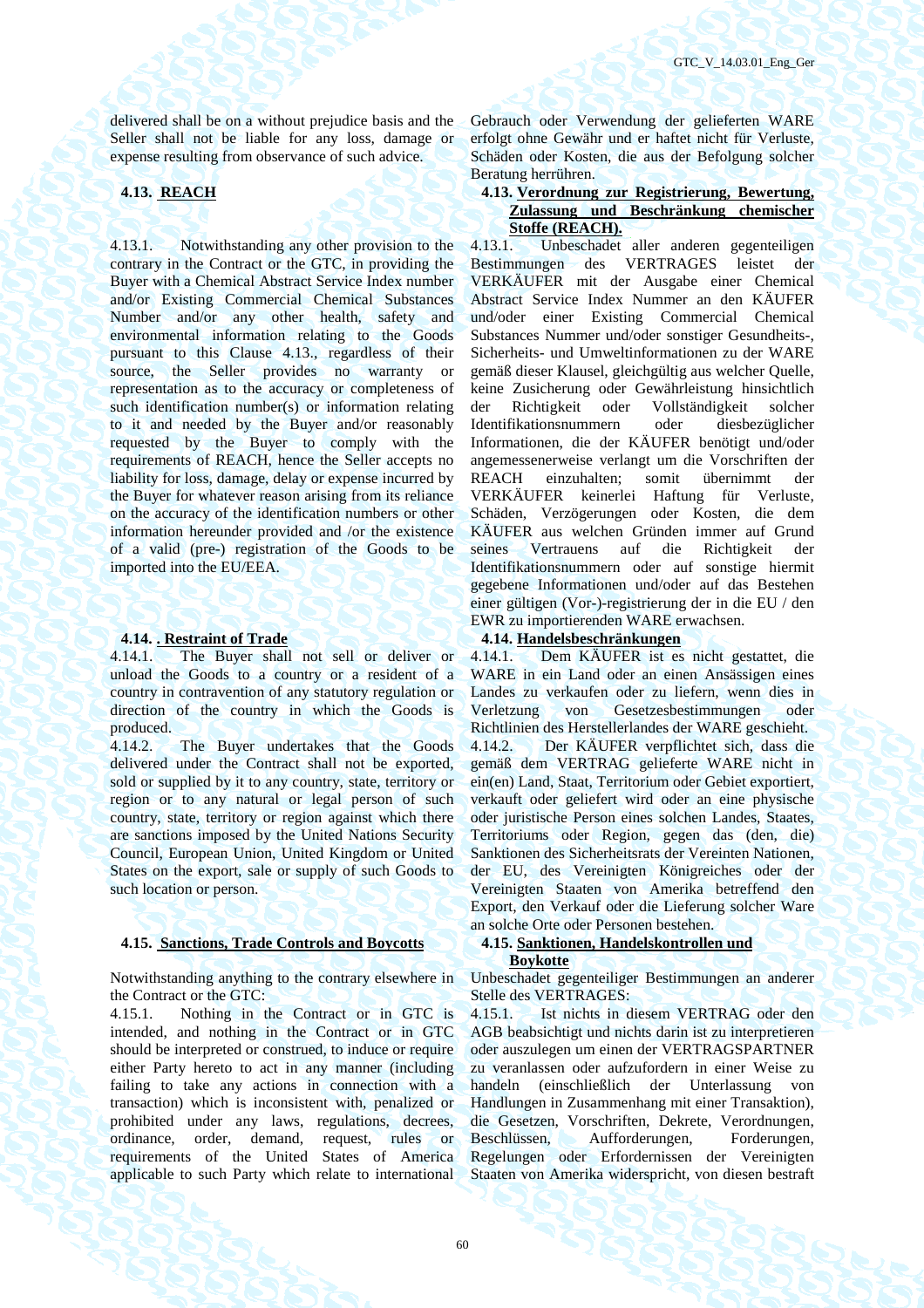4.15.2. Neither Party shall be obliged to perform any obligation otherwise required by Contract (including without limitation an obligation to (a) perform, deliver, accept, sell, purchase, pay or receive monies to, from, or through a person or entity, or (b) engage in any other acts) if this would be in violation of, inconsistent with, or expose such party to punitive measure under, any laws, regulations, decrees, ordinances, orders, demands, requests, rules or requirements of the European Union, any EU member state, the United Nations or the United States of America applicable to the parties relating to trade sanctions, foreign trade controls, export controls, nonproliferation, anti-terrorism and similar laws (the "Trade Restrictions").

4.15.3. Where any performance by a Party would be in violation of, inconsistent with, or expose such party to punitive measures under, the Trade Restrictions, such Party (the "Affected Party") shall, as soon as reasonably practicable give written notice to the other Party of its inability to perform. Once such notice has been given the Affected Party shall be entitled:

- i. to immediately suspend the affected obligation (whether payment or performance) until such time as the Affected Party may lawfully discharge such obligation; and/or
- ii. where the inability to discharge the obligation continues (or is reasonably expected to continue) until the end of the contractual time for discharge thereof, to a full release from the affected obligation, provided that where the relevant obligation relates to payment for the Goods which have already been delivered, the affected payment obligation shall remain suspended (without prejudice to the accrual of any interest on an outstanding payment amount) until such time as the Affected Party may lawfully resume payment; and/or
- iii. where the obligation affected is acceptance of the Vessel, to require the nominating Party to nominate an alternative Vessel;

in each case without any liability whatsoever (including but not limited to any damages for breach of Contract, penalties, costs, fees and expenses).

boycotts of any type. wird oder verboten ist, die auf einen solchen VERTRAGSPARTNER hinsichtlich eines internationalen Boykotts jeglicher Art anwendbar sind. 4.15.2. Kein VERTRAGSPARTNER darf verpflichtet werden an anderer Stelle des VERTRGES vorgeschriebene Verpflichtungen zu erfüllen (einschließlich unter anderem Verpflichtungen zu (a) Durchführung, Herausgabe, Annahme, Verkauf, Erwerb, Bezahlung oder Erhalt von Geldmitteln an, von oder durch eine physische oder juristische Person, oder (b) Durchführung sonstiger Handlungen), wenn dies Gesetzen, Vorschriften, Dekreten, Verordnungen, Beschlüsse, Aufforderungen, Forderungen, Regelungen oder Erfordernisse der Europäischen Union, eines EU Mitgliedsstaates, der Vereinten Nationen oder der Vereinigten Staaten von Amerika widerspricht, von diesen bestraft wird oder verboten ist, die auf einen solchen VERTRAGSPARTNER hinsichtlich Handelssanktionen. Außenhandelskontrollen, Exportkontrollen, Nichtproliferierungs-,, Antiterror- und ähnlichen Gesetzen (die "HANDELSBESCHRÄNKUNGEN") anwendbar sind.

> 4.15.3. Wenn eine Leistung eines VERTRAGSPARTNERS

> HANDELSBESCHRÄNKUNGEN verletzen, diesen widersprechen oder diesen VERTRAGSPARTNER Strafmaßnahmen aussetzen würde, hat dieser VERTRAGSPARTNER (der VERTRAGSPARTNER") so rasch wie zumutbarerweise durchführbar, den anderen VERTRAGSPARTNER von der Unmöglichkeit seiner Leistungserbringung in Kenntnis zu setzen. Sobald der Betroffene VERTRAGSPARTNER diese Nachricht gegeben hat, ist er berechtigt:

- i. unverzüglich die betroffene Verpflichtung solange auszusetzen (gleichgültig ob Zahlung oder Leistung), bis er diese Verpflichtung rechtskonform erfüllen kann; und/oder
- ii. wenn die Unmöglichkeit der<br>Leistungserbringung bis zum Ende der Leistungserbringung bis zum Ende der vertraglich für die Leistungserbringung vorgesehenen Frist nicht erfüllt werden kann (oder angemessenerweise das Andauern der Unmöglichkeit zu erwarten ist), vorausgesetzt dass es sich um die Bezahlung schon gelieferter WARE handelt, bleibt die betroffene Zahlungsverpflichtung ausgesetzt (unbeschadet des Auflaufens von Zinsen für offene<br>Zahlungsbeträge), solange, bis der Zahlungsbeträge), solange, bis der BETROFFENE VERTRAGSPARTNER rechtskonform die Zahlung wieder aufnehmen kann; und/oder
- iii. wenn die betroffene Verpflichtung die Zustimmung zum SCHIFF ist, den benennenden VERTRAGSPARTNER aufzufordern, ein anderes Schiff zu benennen;

in jedem Fall ohne irgendwelche Haftung jeglicher Art (einschließlich unter anderem Schäden aus Vertragsverletzung, Strafen, Kosten, Honorare und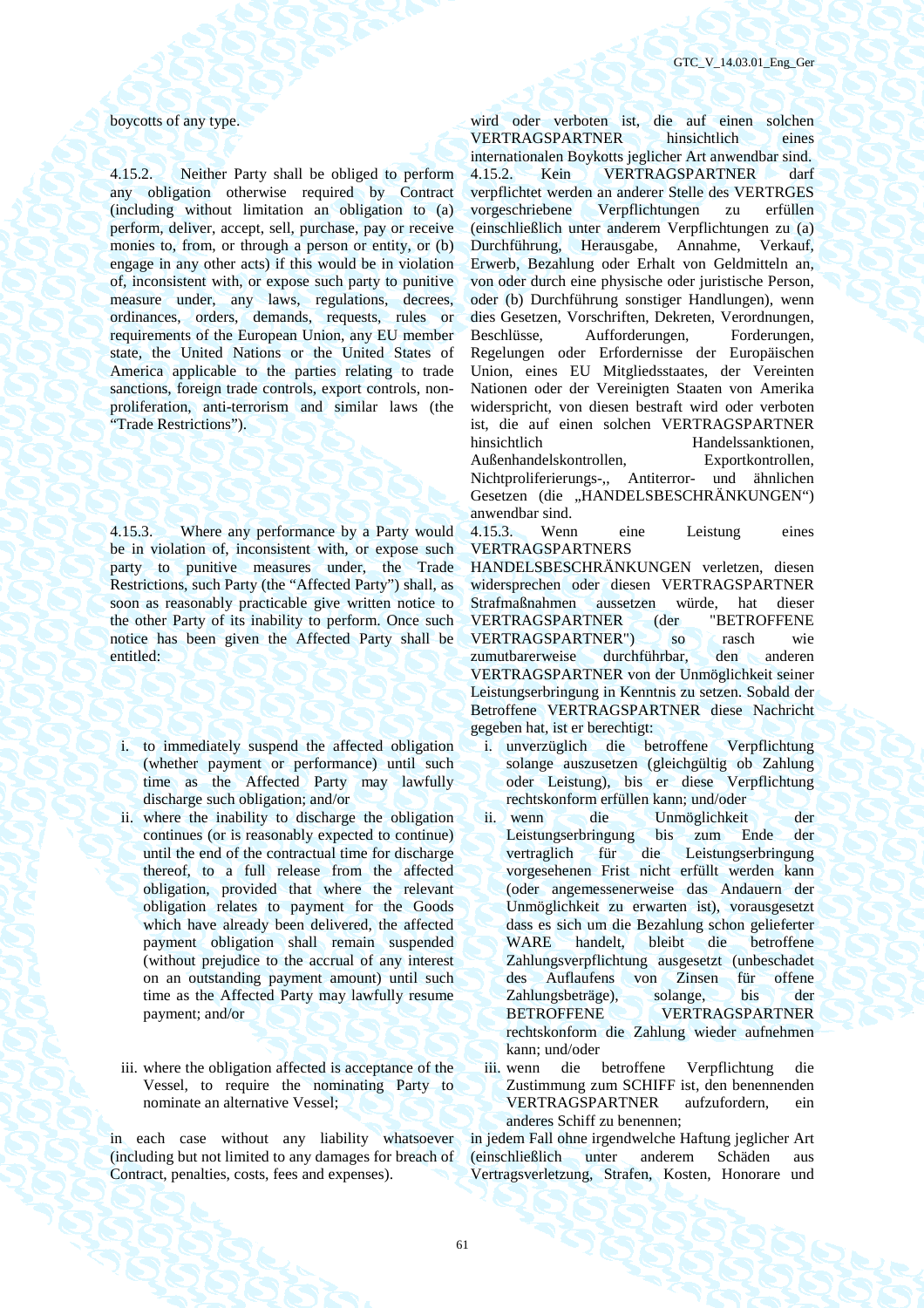4.15.4. Nothing in this Clause shall be taken to limit or prevent the operation, where available under the governing law of the Contract, of any doctrine analogous to the English Common Law doctrine of frustration.

Each Party hereby warrants to the other Party that, as at the date of the Contract and on each subsequent occasion it performs obligations under the Contract, it has not engaged in any Anti-competitive Behaviour in relation to the potential or actual terms and conditions of the Contract to be agreed or as agreed in relation to the Goods, including but not limited to the amount paid for the Goods, any level of volume discount or any other credit terms.

4.17.1. Each Party hereby represents and warrants to the other that it complies with all Anti-Corruption Laws.

4.17.2. The Buyer and the Seller each represent, warrant and undertake to the other that they shall not, directly or indirectly,

- a) pay, offer, give or promise to pay or authorize the payment of any monies or other things of value to:
	- i. a government official or an officer or employee of a government or any department, agency or instrumentality of any government;
	- ii. an officer or employee of a public international organization;
	- iii. any person acting in an official capacity for or on behalf of any government or department, agency, or instrumentality of such government or of any public international organization;
	- iv. any political party or official thereof, or any candidate for political office;
	- v. any director, officer, employee or agent/representative of an actual or prospective counterparty, supplier or customer of the Buyer or the Seller;
	- vi. or any other person, individual or entity at the suggestion, request or direction or for the benefit of any of the above-described persons and entities, or
- 
- c) in each case if this is in violation of or inconsistent with the Anti-Corruption Laws.

4.17.3. Without prejudice to the other rights of the respective Party under the Contract or the applicable Law each Party may terminate the Contract forthwith upon written notice to the other at any time, if in their

### Auslagen).

4.15.4. Nichts in diesem Abschnitt gilt als Beschränkung oder Verhinderung der Anwendung einer Doktrin, falls diese gemäß dem Recht, dem der VERTRAG unterliegt, anwendbar wäre, die der Doktrin der "Frustration" des englischen Common Law entspricht.

# **4.16. Anti-Trust 4.16. Wettbewerbswidriges Verhalten**

Jeder VERTRAGSPARTNER gewährleistet hiermit dem anderen, dass er ab dem Datum des VERTRAGS und zu jeder nachfolgenden Gelegenheit, wenn er Vertragsverpflichtungen erfüllt, kein wettbewerbsverletzendes Verhalten hinsichtlich der die WARE betreffenden vereinbarten oder zu vereinbarenden potentiellen oder tatsächlichen Vertragsbedingungen, einschließlich unter anderem des für die WARE bezahlten Betrages, jeder Höhe von Mengenrabatten oder sonstiger Kreditbedingungen gesetzt hat.

### **4.17. Anti-Corruption 4.17. Antikorruptionsbestimmungen**

4.17.1. Jeder VERTRAGSPARTNER sichert hiermit zu und gewährleistet dem anderen, dass er alle ANTIKORRUPTIONSBESTIMMUNGEN einhält.

4.17.2. Der KÄUFER und der VERKÄUFER sichern jeweils zu, gewährleisten und verpflichten einander; dass sie weder direkt noch indirekt

- а) Geldmittel oder sonstige Wertgegenstände bezahlen oder deren Zahlung zusagen, anbieten, geben oder genehmigen an:
	- i. Regierungsbeamte oder Organe oder Mitarbeiter von Regierungen oder Ministerien, Behörden oder Einrichtungen von Regierungen;
	- ii. Organe oder Mitarbeiter von öffentlichen internationalen Organisationen;
	- iii. Personen, die in offizieller Funktion für oder im Auftrag von Regierungen, Ministerien, Behörden oder Einrichtungen solcher Regierungen oder öffentlicher internationaler Organisationen tätig sind;
	- iv. politische Parteien oder deren Funktionäre oder Kandidaten für ein politisches Amt;
	- v. Geschäftsführer, Organe, Mitarbeiter oder Bevollmächtigte/Vertreter von derzeitigen oder voraussichtlichen Vertragspartnern, Lieferanten oder Kunden des KÄUFERS oder VERKÄUFERS;
	- vi. andere physische oder juristische Personen auf Vorschlag, Forderung oder Anweisung oder zu Gunsten einer der oben angeführten physischen und juristischen Personen, oder
- b) engage in other acts or transactions, b) sich an sonstigen Handlungen oder Geschäftsfällen beteiligen,
	- c) immer wenn dies ANTIKORRUPTIONSBESTIMMUNGEN verletzt oder diesen widerspricht

4.17.3. Unbeschadet der sonstigen Rechte des entsprechenden VERTRAGSPARTNERS gemäß diesem VERTRAG oder anwendbarem Recht kann jeder VERTRAGSPARTNER den VERTRAG

62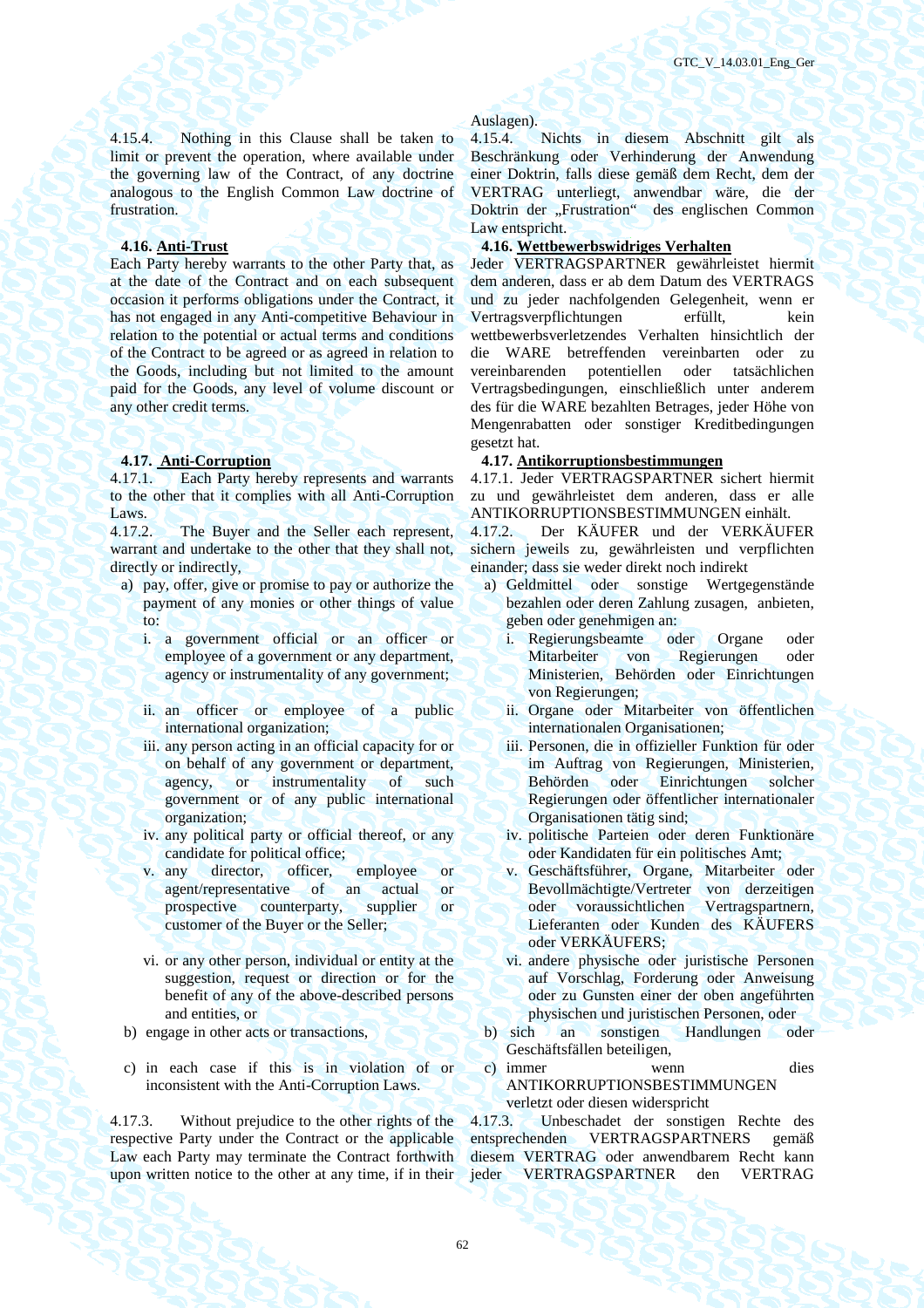reasonable judgment the other is in breach of any of the above representations, warranties or undertakings.

4.18.1. Both the Contract and the GTC shall be governed by, interpreted and construed in accordance with the laws of Austria notwithstanding the choice of law rules of any jurisdiction and determined without reference to the principles of conflicts of laws

4.18.2. Any dispute, controversy, claim or difference relating to or arising out of, or in connection with, the Contract, including any question regarding the existence, scope, validity or termination of the Contract shall be finally settled, to the exclusion of the ordinary courts, by arbitration under the Rules of Arbitration and Conciliation of the International Arbitral Centre of the Austrian Federal Economic Chamber in Vienna (Vienna Rules). The number of arbitrators shall be 3 (three). Each Party shall nominate one arbitrator and the two appointed arbitrators shall appoint a third arbitrator who shall serve as the chairman of the arbitration tribunal. Unless otherwise agreed by the Parties, all arbitrators shall be fluent in English and have experience in acting as an arbitrator.

4.18.3. Each Party shall submit the documents in English. Documents submitted in a language other than English shall be translated into English at the expense of the Party submitting the documents. Each Party shall have the right, at its sole cost and expense, to have an interpreter attend the arbitration hearings if it so chooses.

4.18.4. The seat of the arbitration shall be Vienna, Austrian where all hearings shall take place. The arbitration proceedings shall be conducted in the English language, and the award shall be in English.

4.18.5. The decision of a majority of the arbitrators shall be final and binding on the Parties. The arbitrators' awards shall be consistent with the limitations of liability and other terms and conditions set out in the Contract, to the extent permitted by Austrian law.

4.18.6. The United Nations Convention on Contracts for the International Sale of Goods shall not apply.

jederzeit mit schriftlicher Nachricht an den anderen unverzüglich beenden, wenn nach seinem angemessenen Urteil der andere eine der obigen Zusicherungen, Gewährleistungen oder Verpflichtungen verletzt.

# **4.18. Arbitration and Law 4.18. Schiedsklausel und Anzuwendendes Recht**

4.18.1. Der VERTRAG unterliegt österreichischem Recht und ist gemäß diesem auszulegen, unbeschadet der Rechtswahlregeln anderer Rechtsordnungen und ohne Berücksichtigung von Kollisionsnormen.

4.18.2. Sämtliche Streitigkeiten, Ansprüche oder Meinungsverschiedenheiten aus oder in Zusammenhang mit dem VERTRAG, einschließlich aller Fragen betreffend das Bestehen, den Umfang, die Gültigkeit oder Beendigung des VERTRAGS werden, unter Ausschluss der ordentlichen Gerichte, durch ein Schiedsgericht nach der Schiedsordnung des Internationalen Schiedsgerichts der Wirtschaftskammer Österreich (Wiener Regeln) entschieden. Die Anzahl der Schiedsrichter ist 3 (drei). Jeder VERTRAGSPARTNER nominiert einen Schiedsrichter und die zwei bestellten Schiedsrichter bestellen einen dritten Schiedsrichter, der als Vorsitzender des Schiedsgerichts fungiert. Sofern nicht von den VERTRAGSPARTNERN anders vereinbart, haben alle Schiedsrichter der englischen Sprache mächtig zu sein und Erfahrung in der Funktion eines Schiedsrichters zu haben.

4.18.3. Jeder VERTRAGSPARTNER hat die Unterlagen in englischer Sprache vorzulegen. In einer anderen als der englischen Sprache vorgelegte Unterlagen sind auf Kosten des sie vorlegenden VERTRAGSPARTNERS in die englische Sprache zu übersetzen. Jeder VERTRAGSPARTNER hat das Recht auf seine Kosten und Spesen einen Dolmetscher zu den Schiedsverhandlungen zuzuziehen, wenn er dies möchte.

4.18.4. Der Sitz des Schiedsgerichtes ist Wien, Österreich, wo alle Verhandlungen stattfinden sollen. Das Schiedsverfahren ist in englischer Sprache zu führen, der Schiedsspruch ist in englischer Sprache auszufertigen.

4.18.5. Die Entscheidung einer Mehrheit der Schiedsrichter ist endgültig und verbindlich für die VERTRAGSPARTNER. Die Schiedssprüche haben den vertraglich vorgesehenen Einschränkungen der Haftung und anderen Bedingungen des VERTRAGES zu entsprechen, soweit dies nach österreichischem Recht zulässig ist.

4.18.6. Die Anwendung des Übereinkommens der Vereinten Nationen über Verträge über den Internationalen Warenkauf ist ausgeschlossen.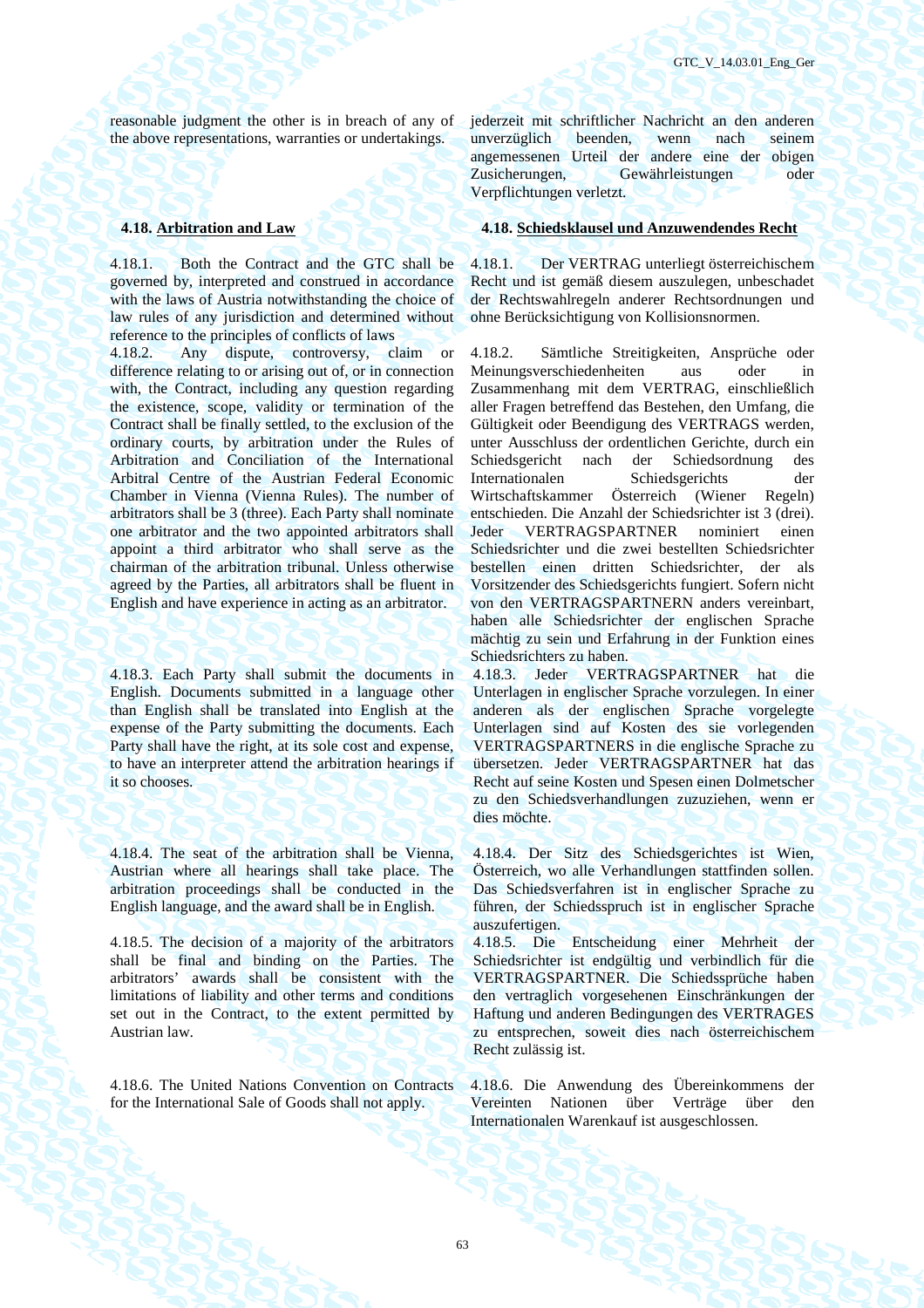# **4.19 Duration and Termination 4.19. Dauer und Kündigung**

4.19.1. The Contract shall come into effect on the Signing Date and, subject to observance of Clauses 4.19.2–4.19.3. shall continue in force until all obligations have been fulfilled (unless earlier terminated hereunder or the Parties agreed otherwise in writing) and in the part of payments – until such time that same are made in full.

a) The Seller may, at its sole discretion and in addition to any other legal remedies it may have, upon giving written notice to the Buyer suspend all deliveries under the Contract and/or unilaterally terminate the Contract where:

i. the Buyer is in breach of any condition of the Contract:

ii. delivery or unloading of the Goods is delayed due to any cause(s) attributable to the Buyer and such delay is not excused by any other provision of the Contract;

- iii. loading or unloading of the Goods is delayed by more than 10 (ten) hours after the NOR has been tendered or a train or truck has been arrived at the Place of Destination due to reasons attributable to the Buyer;
- iv. there is a major change in the direct or indirect ownership of the Buyer or its parent company;
- v. the Buyer or its parent company commences, or becomes the subject of, any bankruptcy, insolvency, reorganization, administration, liquidation or similar proceeding or is in the Seller's reasonable opinion expected to be unable or unwilling to pay its debts as the same become due;
- vi. the Buyer or its parent company ceases or threatens to cease to function as a going concern or conduct its operations in the normal course of business;
- vii. a creditor attaches or takes possession of all or a substantial part of the assets of the Buyer or its parent company; or
- viii. if applicable, the Buyer delays the provision of the parent company guarantee or other security of its obligations as provided in the Contract for more than 10 (ten) Business Days.

4.19.1. Der VERTRAG tritt mit dem Datum seiner Unterzeichnung in Kraft und bleibt, vorbehaltlich der Einhaltung der Klauseln 4.19.2-4.19.3. solange in Kraft, bis sämtliche Verpflichtungen einschließlich der Zahlungsverpflichtungen vollständig erfüllt sind (sofern er nicht früher gemäß seinen Bedingungen beendet wird oder die VERTRAGSPARTNER schriftlich anderes vereinbaren).

# 4.19.2. **Buyer's default** 4.19.2. **Vertragsverletzungen des KÄUFERS**

a) Der VERKÄUFER kann im eigenen Ermessen und zusätzlich zu allen anderen ihm zur Verfügung stehenden Rechten nach schriftlicher Benachrichtigung des KÄUFERS sämtliche vertraglichen Lieferungen aussetzen und/oder ihn einseitig kündigen, wenn:

i. der KÄUFER eine Vertragsbedingung verletzt, einschließlich einer Verletzung von unabdingbaren oder wesentlichen Bestimmungen des VERTRAGES;

ii. der KÄUFER eine Vertragsbedingung verletzt, einschließlich einer Verletzung von unabdingbaren oder wesentlichen Bestimmungen des VERTRAGES;

- iii. Verladung die Verladung oder Entladung der WARE aus vom KÄUFER zu vertretenden Gründen länger als 10 (zehn) Stunden nach Bekanntgabe der NOR oder dem Eintreffen eines Zug oder LKW am BEST eine wesentliche Veränderung in der direkten oder indirekten Eigentümerstruktur des KÄUFERS oder seiner Muttergesellschaft eingetreten ist;
- iv. eine wesentliche Veränderung in der direkten oder indirekten Eigentümerstruktur des KÄUFERS oder seiner Muttergesellschaft eingetreten ist;
- v. der KÄUFER oder seine Muttergesellschaft Konkurs, Insolvenz, Restrukturierung, Zwangsverwaltung, Abwicklung oder ähnliche Verfahren einleitet oder diesen unterworfen wird, oder in der angemessenen Meinung des VERKÄUFERS zu erwarten ist, dass er/sie nicht in der Lage oder willens ist seine/ihre Verbindlichkeiten bei Fälligkeit zu begleichen;
- vi. der KÄUFER oder seine Muttergesellschaft den Geschäftsbetrieb nicht mehr weiterführt oder das Unternehmen nicht mehr im Rahmen des normalen Geschäftsbetriebes führt oder dies zu erwarten ist;
- vii. ein Gläubiger sämtliche oder einen wesentlichen Teil der Aktiva des KÄUFERS oder seiner Muttergesellschaft pfändet oder in Besitz nimmt; oder
- viii. gegebenenfalls der KÄUFER die Stellung einer Garantie der Muttergesellschaft oder einer anderen Besicherung seiner Verpflichtungen gemäß VERTRAG länger als 10 (zehn) Geschäftstage verzögert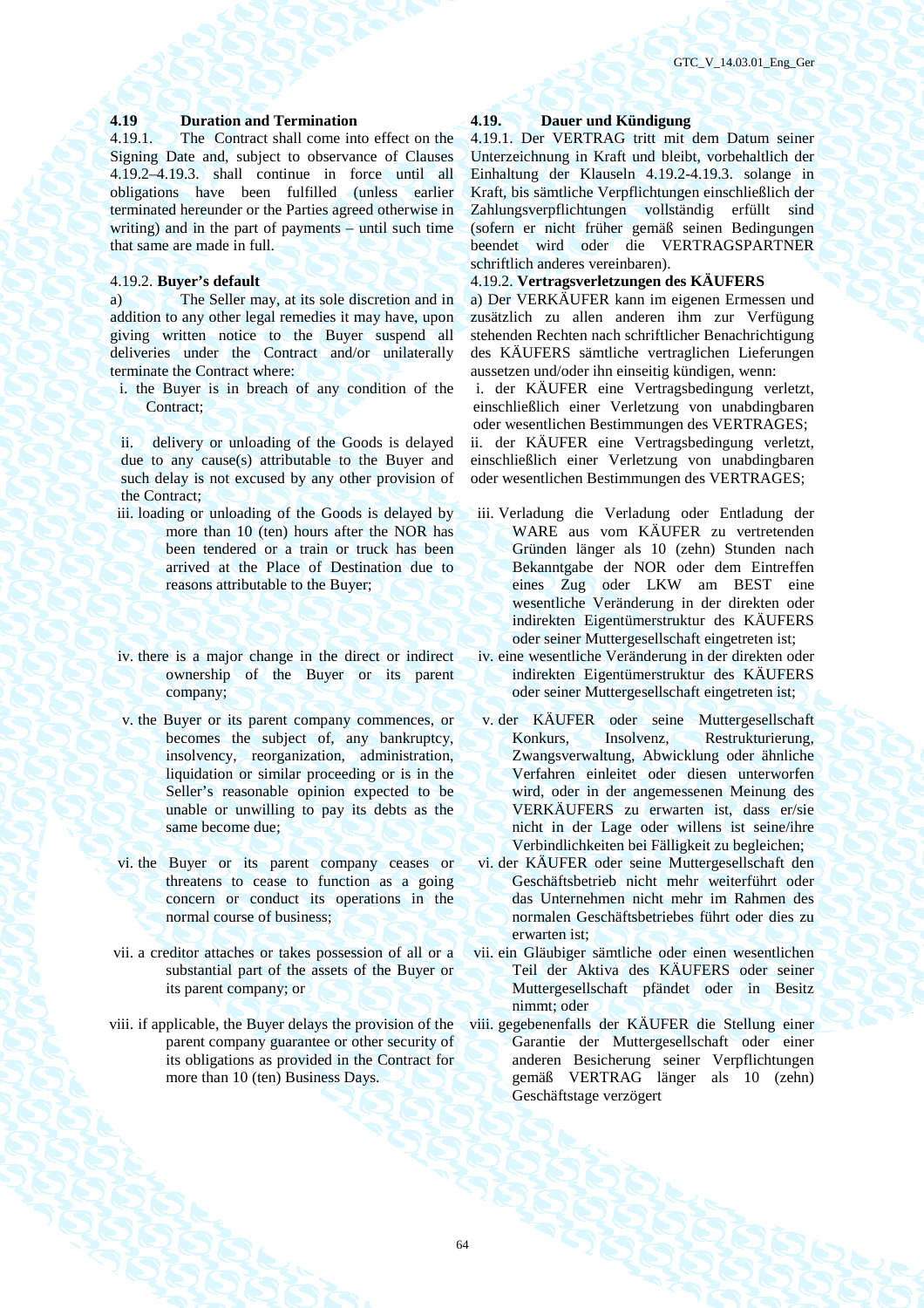b) Where the Seller suspends delivery of the Goods due to any of the events referred to under the Clause a) the Seller may, so long as such event is continuing, at any time unilaterally terminate the entire Contract.

c) Where, pursuant to the provisions of this Clause 4.19.2., the Seller, under the Contract providing for multiple deliveries, temporarily suspends the delivery of the Goods and then decides to resume deliveries under the Contract, the Seller may cancel the suspended delivery and shall be under no obligation to make up for any quantity of the Goods that would have been delivered to the Buyer but for such suspension.

d) Where the Contract provides for multiple deliveries, then the rights given to the Seller in this Clause 4.19.2 apply to all deliveries such that where the Seller is allowed to terminate in respect of one delivery, then it is entitled to terminate all the remaining deliveries.

- e) Any termination of the Contract by the Seller shall be without prejudice to the rights and obligations of each Party as accrued on the date of termination.
- 

a) The Buyer may at its sole discretion, and in addition to any other legal remedies it may have, upon giving notice to the Seller terminate the Contract, where the Seller, for any reason whatsoever, is in a material breach of any conditions of the Contract.

b) In relation to multiple deliveries under the Contract, the Buyer's right to terminate under this Clause 4.19.3 or otherwise, only applies to the delivery in respect of which the Seller is in breach and not to future deliveries.

c) Any termination of the Contract by the Buyer shall be without prejudice to the rights and obligations of each Party as accrued at the date of termination.

d) In the event of termination of the Contract by either Party pursuant to the provisions of Clause 4.19.2 (Buyer's Default) or Clause 4.19.3 (Seller's Default) then, save where the Buyer has terminated only part of a multiple delivery Contract, and in addition to any direct losses arising from the default or breach, the Party so terminating shall be entitled to claim damages from the Party in default as if the Party in default had failed to deliver or failed to accept, as the case may be, such quantity of the Goods as remained to be delivered under the Contract at the date of termination.

b) Wenn der VERKÄUFER die Lieferung der WARE auf Grund eines der in Klausel 4.19.2. angeführten Ereignisse aussetzt, kann er, solange ein solches Ereignis andauert, jederzeit einseitig den gesamten VERTRAG kündigen.

c) Wenn gemäß den Bedingungen dieser Klausel 4.19.2 der VERKÄUFER, wenn der VERTRAG Teillieferungen vorsieht, vorübergehend die Lieferung der WARE aussetzt und dann entscheidet, diese wieder vertragsgemäß aufzunehmen, kann der VERKÄUFER die ausgesetzte Lieferung stornieren und steht unter keiner Verpflichtung Warenmengen nachzuliefern, die an den KÄUFER ohne eine solche Aussetzung geliefert worden wären.

d) Wenn der VERTRAG Teillieferungen vorsieht, gelten die dem VERKÄUFER laut dieser Klausel zur Verfügung stehenden Rechte für sämtliche Lieferungen, somit wenn der VERKÄUFER berechtigt ist eine Lieferung zu kündigen, kann er dies auch für alle restlichen Lieferungen tun.

e) Jede Kündigung des VERTRAGES durch den VERKÄUFER beeinträchtigt nicht die Rechte und Verpflichtungen beider VERTRAGSPARTNER zum Datum der Kündigung

4.19.3. **Seller's default** 4.19.3. **Vertragsverletzung des VERKÄUFERS**

a) Der KÄUFER kann im eigenen Ermessen und zusätzlich zu allen anderen ihm zur Verfügung stehenden Rechten nach schriftlicher Benachrichtigung an den VERKÄUFER den VERTRAG aus jeglichen Gründen kündigen wenn der VERKÄUFER wesentliche Vertragsbestimmungen verletzt.

b) Bei Teillieferungen gemäß dem VERTRAG gilt das Kündigungsrechts des KÄUFERS gemäß dieser Klausel oder aus sonstigen Gründen nur für die Lieferung, hinsichtlich der der VERKÄUFER vertragsbrüchig ist und nicht für zukünftige Lieferungen.

c) Jede Kündigung des VERTRAGES durch den KÄUFER beeinträchtigt nicht die Rechte und Verpflichtungen beider VERTRAGSPARTNER zum Datum der Kündigung.

d) Im Falle der Kündigung des VERTRAGES durch einen der VERTRAGSPARTNER auf Grund der<br>Bestimmungen der Klausel 4.19.2. Bestimmungen der Klausel (Vertragsverletzung des KÄUFERS) oder der Klausel 4.19.3. (Vertragsverletzung des VERKÄUFRES) ist der kündigende VERTRAGSPARTNER, außer wenn der KÄUFER nur einige von mehreren Teillieferungen gekündigt hat, zusätzlich zu direktem Schadenersatz auf Grund des Verzugs oder Vertragsbruchs, berechtigt, Schadenersatz vom vertragsbrüchigen VERTRAGSPARTNER zu verlangen, als ob der vertragsbrüchige VERTRAGSPARTNER die restliche vertraglich zum Zeitpunkt der Kündigung zu liefernden WAREN zu liefern oder übernehmen unterlassen hätte, je nachdem was zutrifft.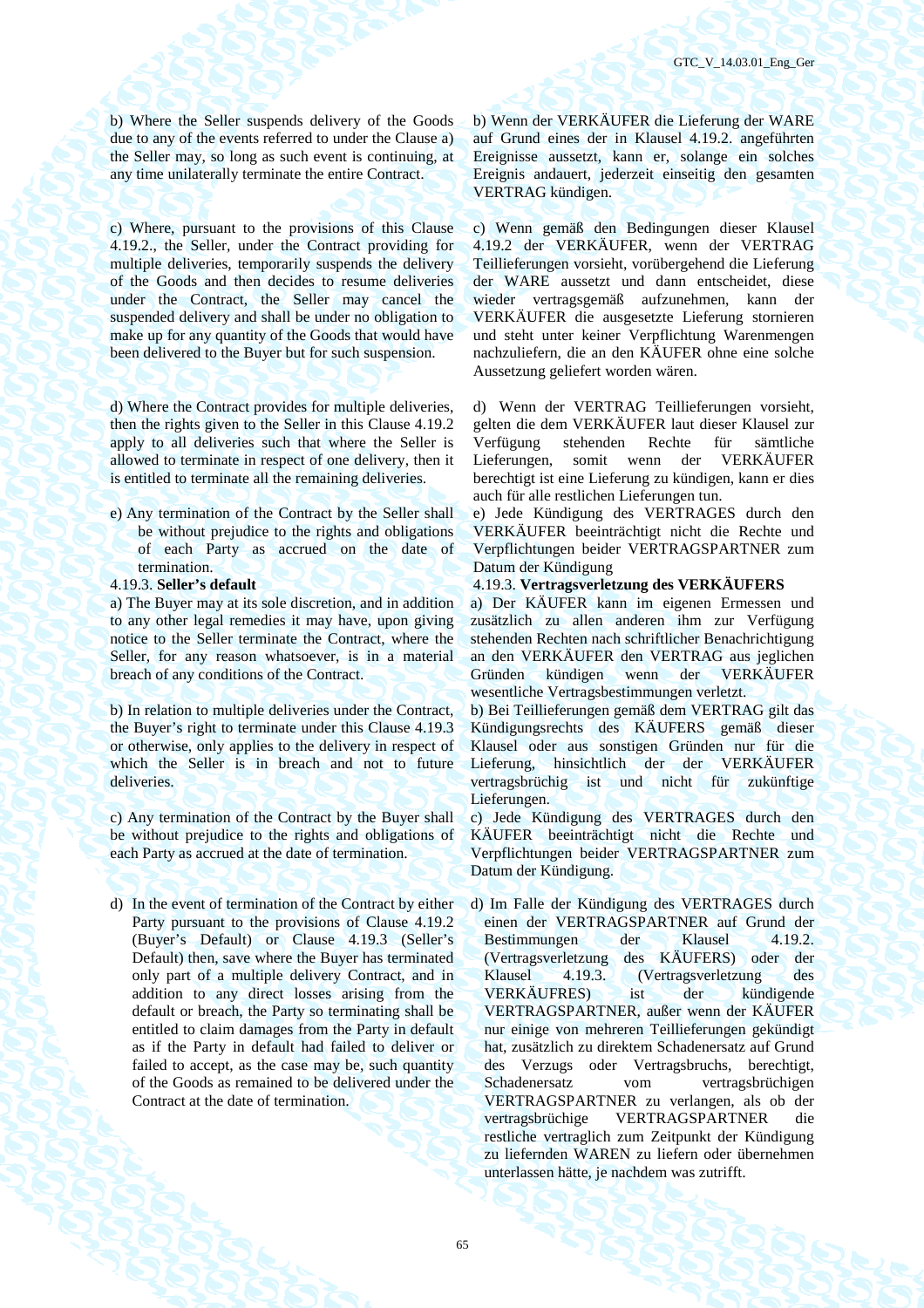### 4.19.4. **Force Majeure** 4.19.4. **Höhere Gewalt**

a) Except in relation to any failure or inability to make a payment due under the Contract, and the Buyer's liability for demurrage due hereunder, (which shall not be excused), neither Party shall be liable to the other Party (non-availability of funds is not meant here) for any delay or non-performance of any obligations under the Contract (other than the payment of money) if such delay or non-performance is (i) due to circumstances reasonably beyond such Party's control, including but not limited to any fires, strikes, lockouts, labour disputes of any kind, partial or general stoppage of labour, breakdown of or accident to the Manufacturer or warehouse or storehouse, machinery facilities, delays of carriers due to break down or adverse weather, embargoes, explosions, floods, drought, war, sabotage, any local or national health emergency, appropriations of property, civil disorders, government requirements, export or import restrictions or limitations, rules, orders or any other acts issued or requested by any governmental or other public authorities or any person purporting to act on behalf of such authorities, civil or military authorities, acts of aggression, terrorism (or the threat thereof), acts of God or of the public enemy or any other causes beyond Party's reasonable control (hereinafter "Force Majeure Event"), and (ii) could not have reasonably been prevented by such Party taking commercially reasonable precautions or customary steps to circumvent or mitigate such circumstances (if and to the extent such events were reasonably foreseeable).

b) The Party whose performance is affected by a Force Majeure Event shall provide written notice to the other Party of such Force Majeure Event, specifying the nature and the expected duration of the Force Majeure Event, within 10 (ten) Business Days after the Force Majeure Event begins, and shall take prompt action using its commercially reasonable efforts to remedy the effects of the Force Majeure Event. If requested by the Party not affected by a Force Majeure Event, the Parties shall discuss the Force Majeure Event and further steps in order to fulfil the Contract obligations.

c) The Seller when affected by a Force Majeure Event which prevents or hinders the supply of the Goods to the Buyer or any other customer shall apportion any quantity of the Goods remaining available to it pro rata

a) Außer in Bezug auf Unterlassung oder Unfähigkeit der Leistung einer vertraglich geschuldeten Zahlung und der vertraglichen Haftung des KÄUFERS für fällige Liege- oder Stehgelder (die nicht als entschuldigt gelten), haftet kein VERTRAGSPARTNER dem anderen gegenüber (fehlende Geldmittel sind diesbezüglich nicht angesprochen) für Verzögerungen oder Leistungsstörungen von vertraglichen Verpflichtungen (mit Ausnahme von Zahlungen), wenn eine solche Verzögerung oder Leistungsstörung (i) auf Umstände zurückzuführen ist, die angemessenerweise außerhalb des Einflussbereiches dieses VERTRAGSPARTNERS liegen, einschließlich unter anderem wegen Brandschaden, Streiks, Aussperrung, Arbeitskonflikten jeglicher Art, teilweiser oder allgemeiner Arbeitseinstellung, Betriebsstörung oder Unfall beim HERSTELLER oder im Lagerbereich oder der maschinellen Anlagen, Verzögerungen von Frächtern wegen Betriebsstörung oder Wetterunbilden, Embargo, Explosionen, Überschwemmung, Trockenheit, Krieg, Sabotage, lokaler oder nationaler gesundheitlicher Notstände, Enteignung, Unruhen, Anordnungen von Regierungen, Export- oder Importbeschränkungen, Vorschriften, Beschlüssen oder sonstigen Anordnungen von Regierungs- oder anderen öffentliche Behörden oder Personen, die behaupten im Auftrag solcher Behörden, ziviler oder militärischen Behörden aufzutreten, Angriffen, Terrorismus (oder deren Bevorstehen), Naturereignissen oder Handlungen eines Staatsfeindes oder aller sonstigen Ursachen außerhalb des angemessenen Machtbereiches eines VERTRAGSPARTNERS (nachstehend "EREIGNIS HÖHERER GEWALT"), und (ii) diese nicht zumutbarerweise von diesem VERTRAGSPARTNER durch kaufmännisch angemessene Vorsichtsmaßnahmen oder übliche Maßnahmen, um diese Umstände zu umgehen oder zu mildern, verhindert werden konnten (wenn und in dem Ausmaß als solche Ereignisse vernünftigerweise vorhersehbar waren).

b) Der VERTRAGSPARTNER, dessen Leistung von einem EREIGNIS HÖHERER GEWALT betroffen ist, hat innerhalb von 10 (zehn) Geschäftstagen nach Eintritt des Ereignisses den anderen VERTRAGSPARTNER davon schriftlich in Kenntnis zu setzen, die Art und erwartete Dauer anzuführen, und unverzüglich unter Einsatz seiner kaufmännisch angemessenen Bemühungen zu handeln um die Auswirkungen des Ereignisses zu beheben. Auf Antrag des nicht vom EREIGNIS HÖHERER GEWALT betroffenen VERTRAGSPARTNERS werden die VERTRAGSPARTNER dieses und weitere Schritte besprechen um die vertraglichen Verpflichtungen zu erfüllen.

c) Der von einem EREIGNIS HÖHERER GEWALT betroffene VERKÄUFER, der dadurch verhindert oder behindert ist, dem KÄUFER oder anderen Kunden WARE zu liefern, hat alle verbleibenden ihm zur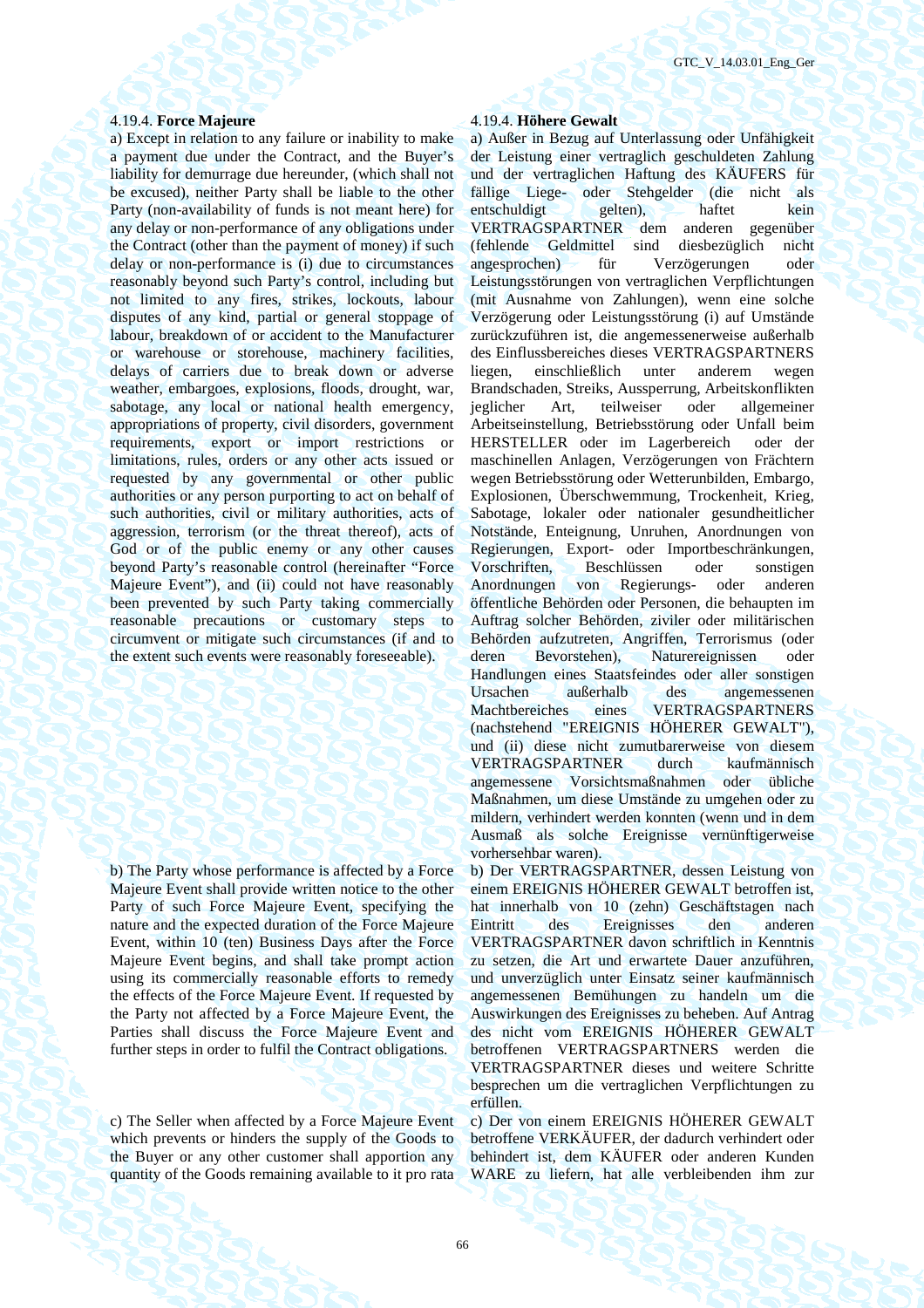between itself, the Buyer and third parties (including the Seller's Affiliates) with whom the Seller then has contractual commitments to deliver the Goods, provided that those arrangements were entered into prior to the occurrences of the Force Majeure Event

d) In case of a Force Majeure Event declaration, the party affected by it shall have no obligation to acquire by purchase or otherwise any shortfall of the Goods which by reason of Force Majeure Event such party is unable to deliver to the other party under the contract.

e) If the affected party's inability to perform lasts more than 60 (sixty) days, any Goods, the delivery of which has been prevented by the Force Majeure Event, may be cancelled by either of the Parties by giving of notice to the other. In such cases neither of the Parties will be entitled to claim from the other Party any compensation for possible losses.

f) A certificate or other document describing the occurrence of the Force Majeure Event issued by the respective Chambers of Commerce of the Seller's or the Buyer's country or of a transit country or any Applicable Authority shall be a sufficient proof of Force Majeure Event and its duration.

g) In the event that the affected party's inability to perform exceeds three (3) months, the Party not affected by a Force Majeure Event shall, on giving of 30 (thirty) days written notice, have the right to terminate the Contract. Where the Contract is so terminated, neither Party will be entitled to compensation or damages arising from or in connection with this Clause, save in respect of shipments delivered prior to the Force Majeure Event.

4.20.1. Entire Contract. The Contract including attachments thereto, the GTC and any addenda, or amendments constitutes the sole and entire understanding between the Parties with respect to the subject matter of the Contract and supersedes all and any prior oral or written agreements, negotiations and discussions between the Parties pertaining to the subject matter of the Contract or the Contract in whole.

4.20.2. **Amendments.** Save as expressly provided in the Contract, no amendment or variation of the Contract shall be effective unless in writing in substantially the format set out at Annex A attached hereto and signed by a duly authorized representative of each of the Parties to it. Without prejudice the above, the Seller is entitled to change the GTC from Verfügung stehenden Warenmengen anteilmäßig auf ihn selbst, den KÄUFER und DRITTE (einschließlich dem VERKÄUFER NAHESTEHENDE PERSONEN), mit denen der VERKÄUFER vertragliche Verpflichtungen zur Lieferung der WARE hat, aufzuteilen, vorausgesetzt, dass diese Vereinbarungen vor Auftreten des EREIGNIS HÖHERER GEWALT eingegangen wurden.

d) Im Falle der Erklärung eines EREIGNISSES HÖHERER GEWALT ist der davon betroffene VERTRAGSPARTNER nicht verpflichtet, fehlende WARE käuflich oder anderweitig zu erwerben, wenn er diese WARE auf Grund des EREIGNISSES HÖHERER GEWALT nicht vertragsgemäß an den anderen VERTRAGSPARTNER liefern kann.

e) Wenn die Verhinderung der Leistung des betroffenen VERTRAGSPARTNERS länger als 60 (sechzig) Tage andauert, können alle WAREN, deren Lieferung durch das EREIGNIS HÖHERER GEWALT verhindert wurde, von jedem der VERTRAGSPARTNER durch gegenseitige Benachrichtigung storniert werden. In solchen Fällen ist keiner der VERTRAGSPARTNER berechtigt, vom anderen Ersatz möglicher Schäden zu verlangen.

f) Eine Bestätigung oder sonstiges Dokument, das das Auftreten des EREIGNISSES HÖHERER GEWALT bestätigt und von der entsprechende Handelskammer des Landes des VERKÄUFERS oder des KÄUFERS oder einem Transitland oder einer anderen ZUSTÄNDIGEN BEHÖRDE ausgestellt ist, gilt als ausreichender Nachweis des EREIGNISSES HÖHERER GEWALT und seiner Dauer.

g) Eine Bestätigung oder sonstiges Dokument, das das Auftreten des EREIGNISSES HÖHERER GEWALT bestätigt und von der entsprechende Handelskammer des Landes des VERKÄUFERS oder des KÄUFERS oder einem Transitland oder einer anderen ZUSTÄNDIGEN BEHÖRDE ausgestellt ist, gilt als ausreichender Nachweis des EREIGNISSES HÖHERER GEWALT und seiner Dauer.

### **4.20. Miscellaneous 4.20. Verschiedenes**

4.20.1. **Vollständigkeit des Vertrages.** Dieser VERTRAG, einschließlich seiner Anhänge, der AGB und etwaiger Nachträge oder deren Abänderungen stellt die ausschließliche und gesamte Einigung zwischen den VERTRAGSPARTNERN hinsichtlich des Vertragsgegenstandes dar und ersetzt sämtliche früheren mündlichen oder schriftlichen Vereinbarungen, Verhandlungen und Gespräche zwischen den VERTRAGSPARTNERN hinsichtlich des Vertragsgegenstandes und des VERTRAGES insgesamt.

4.20.2. **Abänderungen.** Sofern nicht ausdrücklich im VERTRAG vorgesehen, ist keine Abänderung oder Änderung des VERTRAGES wirksam, sofern sie nicht schriftlich im Wesentlichen im Format laut Anhang A hierzu ausgefertigt und von einem ordnungsgemäß bevollmächtigten Vertreter jedes der VERTRAGSPARTNER unterzeichnet ist.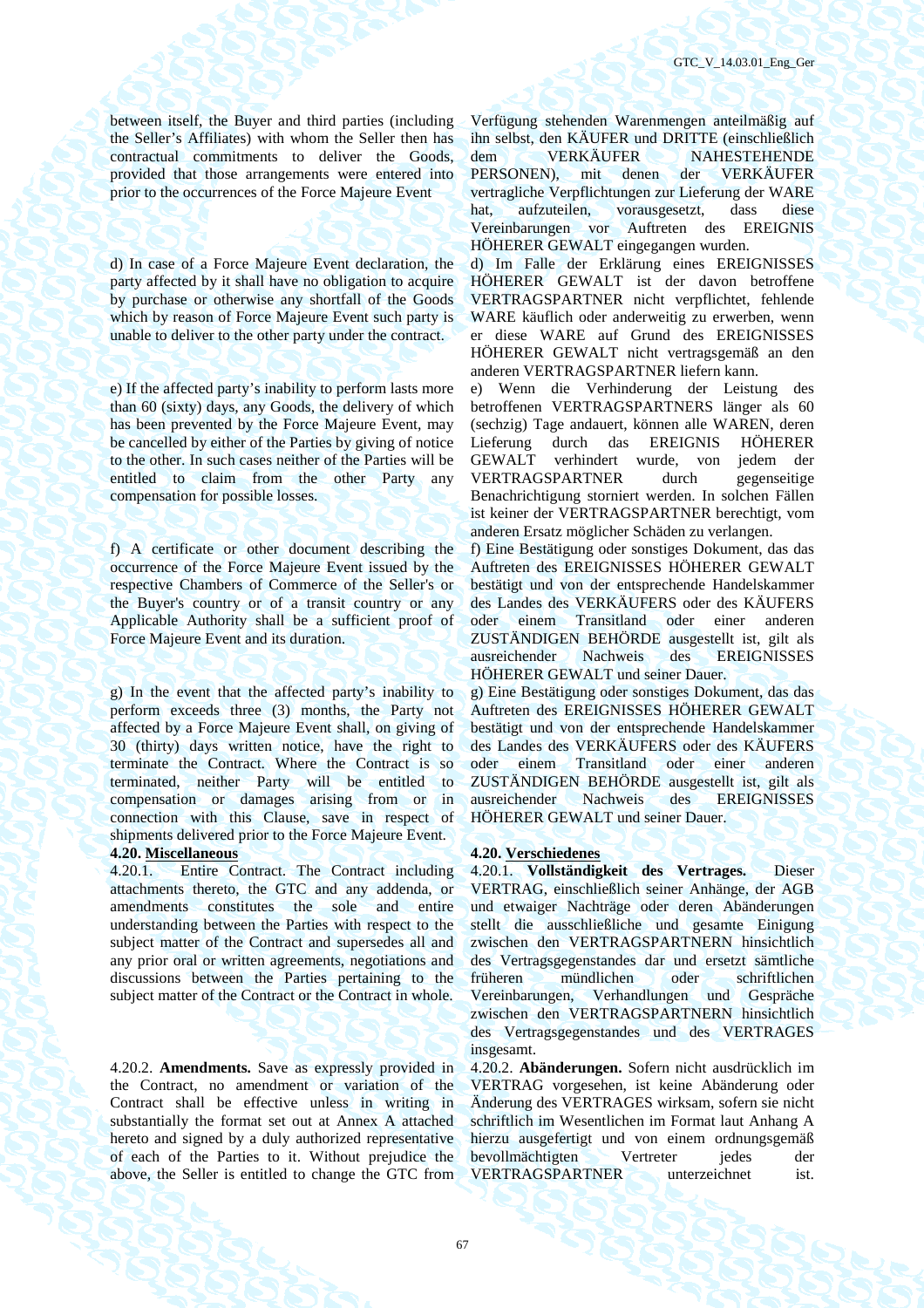time to time by putting on the new version of the GTC on the Seller's website at www.sibur-int.com. The Seller shall notify the Buyer of the new version and the changes contained therein and send the new version to the Buyer together with such notification. The changes shall be effective as of the date specified in the notice, if the Buyer does not object to the changes within 14 days. In the notification, the Seller shall expressly inform the Buyer of its right to object and the consequences if no objection is made.

4.20.3. **Assignment.** Neither Party may assign the Contract or any of its rights under the Contract or transfer any obligations under the Contract, without the other Party's prior written consent, which consent shall not be unreasonably withheld or delayed. Notwithstanding the foregoing, the Seller may, without consent, assign or transfer its rights and/or obligations under the Contract in whole or in part to any Affiliate. Any attempt at assignment in violation of this Clause shall be null and void.

4.20.4. **Binding effect**. The terms and conditions of the Contract shall be binding upon, and shall inure to the benefit of, the Parties hereto and their respective permitted successors and assigns.

4.20.5. **No Third Party beneficiaries.** Nothing in the Contract will give rights to any third parties.

4.20.6. **The Parties' relationship.** The relationship hereby established between the Seller and the Buyer is solely that of the Seller and the Buyer. Each is an independent contractor engaged in the operation of its own respective business, and nothing in the Contract shall be construed to create a partnership, agency, joint venture, pooling, and franchise or employer-employee relationship between the Parties. Neither Party has the power or the authority to act for, represent, or bind the other Party (or any of the other Party's Affiliates) in any manner.

4.20.7. **Execution**. Either Party may sign the Contract and any related amendments attachments, or other documents and send a copy to the other Party by fax or email. Where original documents are required these shall be provided within 30 (thirty) days after the receipt of the copy document(s).

4.20.8. **The Seller's warranties, guarantees and representations**. The Seller warrants that it has full legal title to the Goods and that it has full right and Unbeschadet des Vorstehenden ist der VERKÄUFER berechtigt die AGB jeweils abzuändern durch Einstellen deren neuer Version in der Webseite des VERKÄUFERS auf www.sibur-int.com. Der VERKÄUFER wird den KÄUFER über die neue Version und die darin enthaltenen Änderungen benachrichtigen und ihm mit dieser Nachricht die neue Version zusenden. Die Änderungen werden zum in der Benachrichtigung angeführten Datum wirksam, wenn der KÄUFER die Änderungen nicht binnen 14 Tagen beeinsprucht. In der Benachrichtigung hat der VERKÄUFER den KÄUFER ausdrücklich auf sein Einspruchsrecht aufmerksam zu machen sowie auf die Folgen, sollte er keinen Einspruch erheben.

4.20.3. **Abtretung**. Keiner der VERTRAGSPARTNER kann den VERTRAG oder Rechte daraus abtreten oder Verpflichtungen daraus übertragen ohne vorherige schriftliche Zustimmung des anderen VERTRAGSPARTNERS die nicht unzumutbarer Weise vorenthalten oder verzögert werden darf. Unbeschadet des Vorstehenden kann der VERKÄUFER ohne Zustimmung seine Rechte und/oder Verpflichtungen aus dem VERTRAG zur Gänze oder zum Teil auf eine NAHESTEHENDE PERSON übertragen. Jeder Versuch einer Abtretung in Verletzung dieser Klausel ist null und nichtig.

4.20.4. **Bindende Wirkung**. Die Bedingungen dieses VERTRAGES sind verbindlich für und werden wirksam zu Gunsten der VERTRAGSPARTNER und deren entsprechend zulässige Rechtsnachfolger und Zessionare.

4.20.5. **Keine Drittbegünstigten.** Nichts in diesem VERTRAG verleiht Dritten irgendwelche Rechte.

4.20.6. **Die Rechtsbeziehung der VERTRAGSPARTNER**. Die hiermit zwischen VERKÄUFER und KÄUFER begründete Rechtsbeziehung ist ausschließlich eine zwischen Verkäufer und Käufer. Jeder der VERTRAGSPARTNER ist ein unabhängiger Unternehmer, tätig im Betrieb seines Unternehmens, und nichts in diesem VERTRAG ist dahingehend auszulegen, dass dadurch ein(e) Personengesellschaft, Vertretung, Gemeinschaftsunternehmen, Pooling, Franchise oder Dienstgeber-Dienstnehmer Beziehung zwischen den VERTRAGSPARTNERN entsteht. Keiner der VERTRAGSPARTNER ist ermächtigt oder befugt für den anderen (oder eine NAHESTEHENDE PERSON des anderen) zu handeln, ihn/diese zu vertreten oder auf irgendeine Weise zu binden.

4.20.7. **Fertigung.** Jeder VERTRAGSPARTNER ist berechtigt den VERTRAG und alle dazugehörigen ANHÄNGE, Zusätze oder sonstigen Unterlagen zu unterzeichnen und eine Kopie per Fax oder E-Mail dem anderen VERTRAGSPARTNER zuzusenden. Benötigte Originaldokumente sind innerhalb 30 (dreißig) Tagen nach Erhalt der entsprechenden Kopien zur Verfügung zu stellen.

4.20.8. **Zusicherungen und Gewährleistungen des VERKÄUFERS.** Der VERKÄUFER gewährleistet, dass er über uneingeschränktes rechtliches Eigentum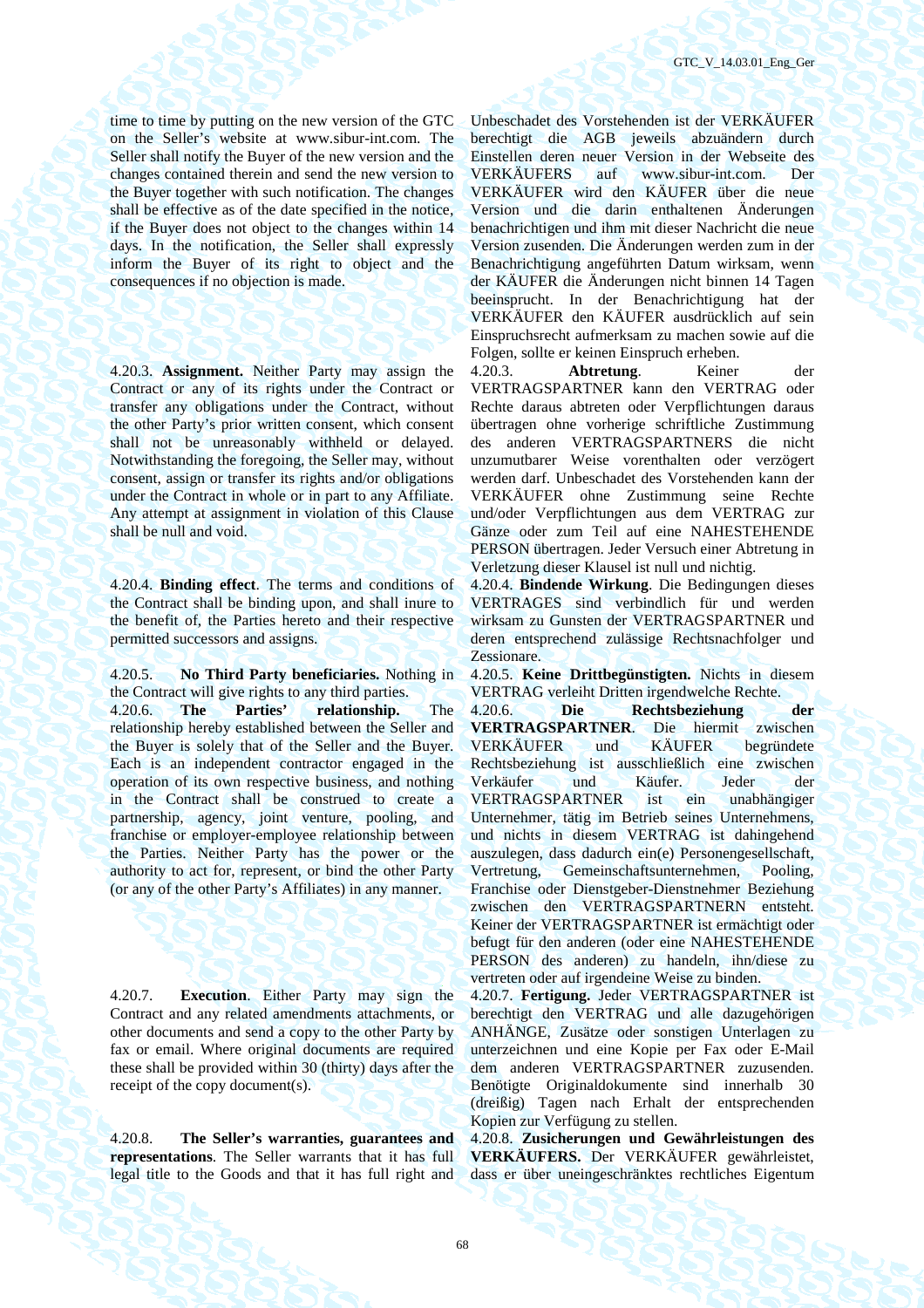power to convey such title to the Buyer. FOR THE AVOIDANCE OF DOUBT THE SELLER MAKES NO GUARANTEES, WARRANTIES, REPRESENTATIONS, EXPRESS OR IMPLIED, WRITTEN OR ORAL, INCLUDING ANY WARRANTY OF MERCHANTABILITY OR FITNESS OR SUITABILITY OF THE GOODS FOR A PARTICULAR PURPOSE, CONCERNING THE GOODS. ANY WARRANTIES, CONDITIONS OR OTHER TERMS IMPLIED BY LAW, CUSTOM, CONTRACT, STATUTE OR OTHER LEGAL THEORY OR OTHERWISE, WHETHER AS TO MERCHANTABILITY, QUALITY, FITNESS FOR PURPOSE OF THE GOODS OR OTHERWISE ARE SPECIFICALLY EXCLUDED TO THE FULLEST EXTENT PERMITTED BY THE APPLICABLE LAW.

4.20.9. **Notices.** Any consent, agreement, approval or notice required or permitted to be given or made under the Contract by one of the Parties hereto to the other Party shall be in writing and in English (unless otherwise agreed by the Parties) and shall be delivered in person or by Federal Express, DHL (or other recognized international courier service requiring signature upon receipt) or by facsimile or email (as evidenced by a paper copy of such email).

In proving the giving of a communication, it shall be sufficient to prove that delivery was made to the appropriate address, or the communication was properly addressed and posted by an appropriate courier, or the fax was properly addressed and transmitted or the email was sent to the appropriate email address and dispatch of transmission from the sender's external gateway was confirmed as specified in the Contract.

4.20.10. **The date of receipt.** The date of receipt of the notice, demand or other communication will be (i) if delivered by hand, at the time of delivery, (ii) if delivered by courier – on the  $14<sup>th</sup>$  (fourteenth) day after the same is so mailed, except in the event of disruption of the postal service in which event the notice, demand or other communication will be deemed to be received only when actually received; (iii) if sent by fax, at the time of transmission; and (iv) if sent by email, at the earlier of: the time a return receipt is generated automatically by the recipient's email server; the time the recipient acknowledges receipt; and 24 (twenty four) hours after transmission, unless the sender receives notification that the email has not been successfully delivered.

an der WARE verfügt und er uneingeschränkt berechtigt und ermächtigt ist, diesen Eigentumstitel an den KÄUFER zu übertragen. UM ZWEIFEL AUSZUSCHLIESSEN: GIBT DER VERKÄUFER KEINE GARANTIEN, GEWÄHRLEISTUNGEN ODER ZUSICHERUNGEN, AUSDRÜCKLICH ODER IMPLIZIT, SCHRIFTLICH ODER MÜNDLICH, EINSCHLIESSLICH JEGLICHER GEWÄHRLEISTUNG ÜBER DIE TAUGLICHKEIT ODER EIGNUNG ODER VERWENDBARKEIT DER WARE FÜR EINEN BESTIMMTEN ZWECK. SÄMTLICHE GEWÄHRLEISTUNGEN, EIGENSCHAFTEN ODER SONSTIGE AUS RECHT, GEBRÄUCHEN, VERTRAG ODER GESETZEN ODER SONSTIGER RECHTSLEHRE ODER AUF ANDERE WEISE ABGELEITET, GLEICHGÜLTIG OB HINSICHTLICH TAUGLICHKEIT, QUALITÄT, EIGNUNG FÜR DEN ZWECK DER WARE ODER AUF SONSTIGE WEISE, WERDEN KONKRET IM VOLLSTEN VOM NACH ANWENDBAREM RECHT ZULÄSSIGEN AUSMASS AUSGESCHLOSSEN.

4.20.9. **Benachrichtigungen.** Jegliche Zustimmung, Vereinbarung, Genehmigung oder gemäß dem VERTRAG erforderliche oder zu erteilende oder erteilte Benachrichtigung seitens eines der VERTRAGSPARTNER an den anderen VERTRAGSPARTNER hat schriftlich in englischer Sprache zu erfolgen (sofern nicht von den VERTRAGSPARTNERN anders vereinbart) und ist persönlich oder per Federal Express, DHL oder einen sonstigen internationalen Kurierdienst (mit schriftlicher Empfangsbestätigung des Empfangs) oder per Fax oder E-Mail (nachgewiesen durch eine Papierkopie eines solchen E-Mails) zuzustellen.

Zum Nachweis der Abgabe einer Nachricht ist es ausreichend nachzuweisen, dass die Zustellung an der richtigen Adresse erfolgte, oder die Mitteilung ordnungsgemäß adressiert mittels eines geeigneten Kurierdienstes gesendet wurde, oder dass das Fax ordnungsgemäß adressiert und übertragen wurde oder dass das E-Mail an die richtige E-Mail Adresse gesendet wurde und die Übertragung vom Ausgangsportal des Versenders vertragsgemäß bestätigt wurde.

4.20.10. **Das Empfangsdatum**. Als Empfangsdatum der Nachricht, (Auf)forderung oder sonstigen Mitteilung gilt (i) bei persönlicher Übergabe deren Zeitpunkt, (ii) bei Zustellung durch Kurierdienst der 14. Tag nach dessen Versand, außer im Fall einer Störung des Postdienstes, in welchem Fall die Nachricht, Forderung oder sonstige Mitteilung erst bei tatsächlichem Empfang als erhalten gilt; (iii) bei Versand per Fax, der Zeitpunkt der Übertragung; und (iv) bei Versand per E-Mail der jeweils früheren Zeitpunkt von: der Zeitpunkt, zu dem eine Empfangsbestätigung automatisch vom E-Mail Server des Empfängers generiert wird; der Zeitpunkt, zu dem der Empfänger den Empfang bestätigt; und 24 (vierundzwanzig) Stunden nach der Abgabe, sofern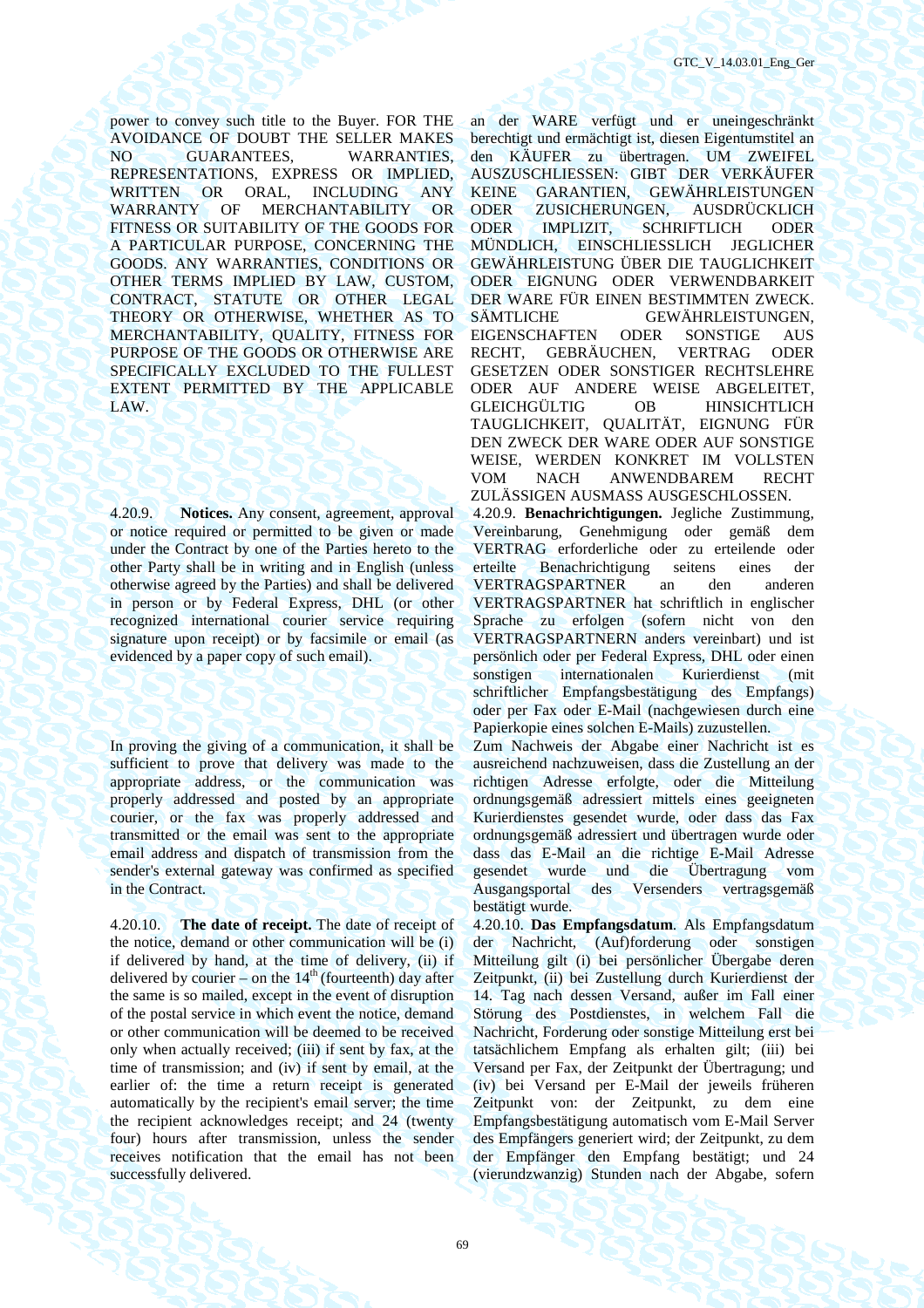4.20.11. **Change of notice details**. Either Party hereto shall promptly notify the other Party in writing as to the change of notice details of the Party and the new details to which notice shall be given to it thereafter.

4.20.12. **The originals provision**. Where original documents are required to be delivered in accordance with the Contract, such documents shall be sent either by certified mail or by courier to the postal address of the receiving Party as stipulated in the Contract.

4.20.13. **Language of the correspondence**. All correspondence concerning the Contract shall be conducted in English.

4.20.14. **Expenses.** Whether or not the transactions contemplated hereby are consummated, all costs and expenses (including the expenses, costs and fees of each Party attorneys, auditors and financial and other professional advisors) incurred in connection with the Contract and/or the drafting or negotiation of the terms and conditions of the Contract and/or any other transaction arising out of or in connection with the Contract shall be borne and paid by the Party incurring such costs and expenses.

4.20.15. **Waiver**. Any failure on the part of any Party hereto to comply with any of its obligations, agreements or conditions under the Contract may only be waived in writing by the Party to whom such compliance is owed but such waiver will not be considered to be a waiver of future failure(s) to comply with an obligation, agreement or condition. No act or omission by a Party may be deemed to be a waiver of any rights if such a waiver is not declared explicitly and in writing.

4.20.16. **Severability**. If any part of the Contract is deemed to be unenforceable, invalid or in contravention of applicable Law by a court or arbitral tribunal of competent jurisdiction, the remainder of the Contract shall remain in full force and effect. The Parties shall negotiate in good faith to replace the invalid provision with a provision which reflects, to the extent possible, the original intent of the invalid provision.

# 4.20.17. **Confidential Information**. 4.20.17. **Vertrauliche Informationen.**

a) In connection with the Contract a Party (hereinafter the "**Receiving Party**") may discover, receive, or otherwise acquire, whether directly or indirectly, information related to the other Party (hereinafter the "**Disclosing Party**") or Affiliates of the Disclosing Party or its Affiliates' businesses, or information of third parties that the Disclosing Party is obligated to keep confidential (collectively, in whatever form or

der Versender keine Nachricht erhält, dass das E-Mail nicht erfolgreich zugestellt werden konnte.

4.20.11. **Adressänderungen.** Jeder VERTRAGSPARTNER wird unverzüglich den anderen über eine Adressenänderung verständigen und die neue Adresse bekanntgeben.

4.20.12. **Zurverfügungstellung von Originalen.** Wo laut VERTRAG Originalunterlagen zu übergeben sind, sind diese entweder per eingeschriebener Post oder per Kurier an die vertragsgemäße Postadresse des Empfängers zu senden.

4.20.13. **Korrespondenzsprache.** Sämtliche vertragliche Korrespondenz ist in englischer Sprache durchzuführen.

4.20.14. **Kosten.** Gleichgültig ob die hierin vorgesehenen Geschäftsfälle vollzogen werden, sind sämtliche Kosten und Spesen (einschließlich der Kosten, Spesen und Honorare jedes VERTRAGSPARTNERS für Anwälte, Wirtschaftsprüfer und Finanz- und sonstige professionelle Berater), die in Zusammenhang mit dem VERTRAG und/oder der Erstellung oder Verhandlung der Vertragsbedingungen und/oder sonstigen Geschäftsfällen, die aus oder in Zusammenhang mit dem VERTRAG entstehen, von dem VERTRAGSPARTNER zu bezahlen und zu tragen, dem diese Kosten und Spesen erwachsen.

4.20.15. **Verzichtserklärung.** Auf jegliche Forderung wegen Vertragsverletzung seitens eines VERTRAGSPARTNERS in der Erfüllung seiner vertraglichen Verpflichtungen, Vereinbarungen oder Bedingungen kann nur schriftlich vom VERTRAGSPARTNER verzichtet werden, dem diese Erfüllung geschuldet ist, jedoch gilt ein solcher Verzicht nicht als Verzicht auf die zukünftige Erfüllung einer Verpflichtung, Vereinbarung oder Bedingung. Keine Handlung oder Unterlassung eines VERTRAGSPARTNERS gilt als Verzicht auf Rechte, wenn dieser Verzicht nicht ausdrücklich und schriftlich erklärt wird.

4.20.16. **Salvatorische Klausel.** Wird ein Teil des VERTRAGES von einem zuständigen Gericht oder Schiedsgericht als nicht vollstreckbar, ungültig oder als Zuwiderhandlung zum geltenden Recht beurteilt, bleibt der restliche VERTRAG voll gültig und rechtswirksam. Die VERTRAGSPARTNER werden nach Treu und Glauben einen Ersatz der ungültigen Bestimmung durch eine Bestimmung aushandeln, die im möglichen Ausmaß die ursprüngliche Absicht der ungültigen Bestimmung wiedergibt.

a) In Zusammenhang mit dem VERTRAG kann ein VERTRAGSPARTNER (nachstehend der "EMPFANGNDE VERTRAGSPARTNER") direkt oder indirekt Informationen über den anderen VERTRAGSPARTNER (nachstehend der "OFENLEGENDE VERTRAGSPARTNER") oder dessen NAHESTEHENDE PERSONEN oder deren Geschäftsbetriebe, oder Informationen von dritter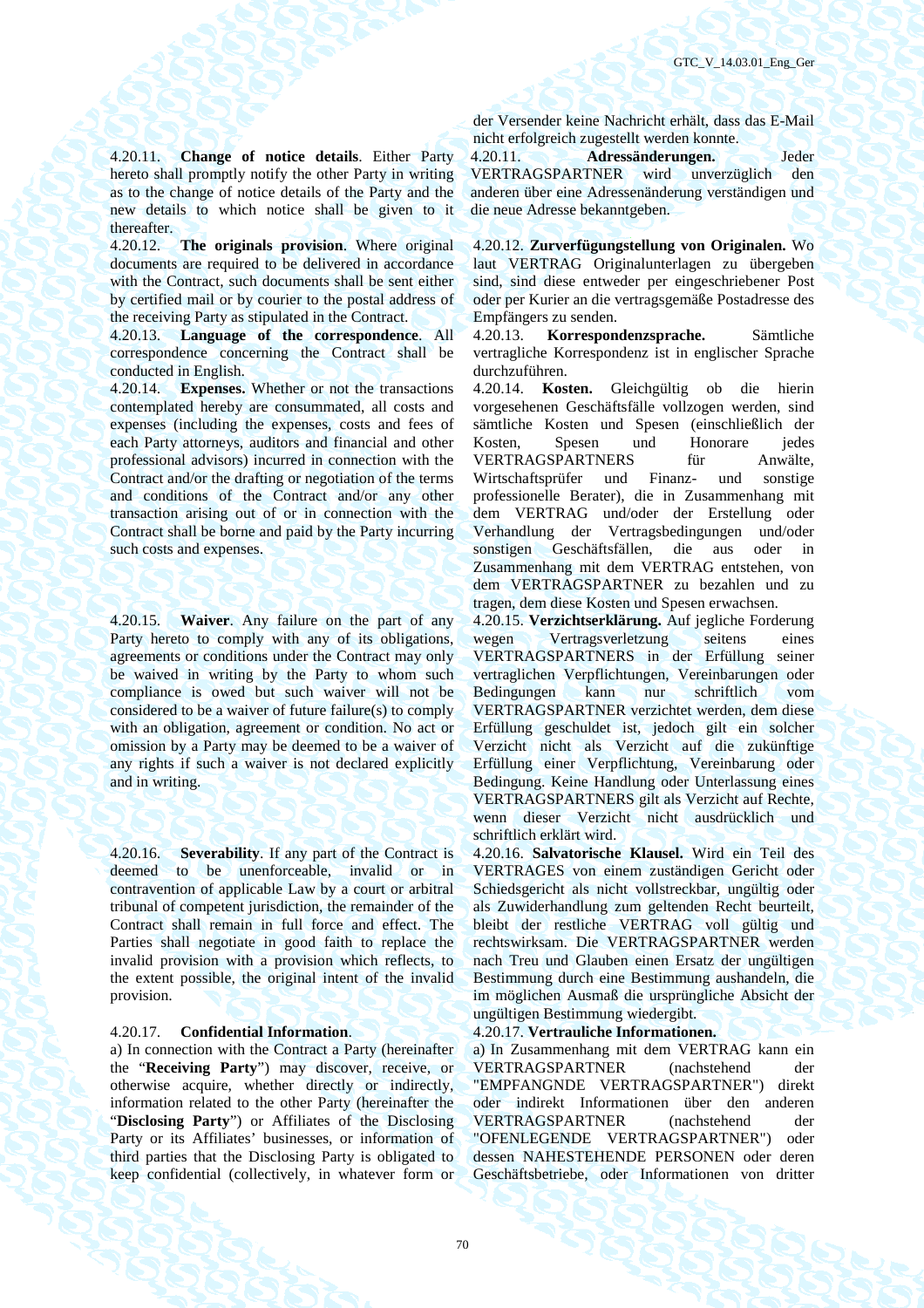medium, "Confidential Information"). Confidential Information shall not include information (i) that is, or becomes, publicly known through no wrongful act or omission, direct or indirect, of the Receiving Party or its officers, directors, employees, consultants or agents, (ii) that was already known to Receiving Party without obligations of confidentiality prior to the receipt from Disclosing Party, as reasonably evidenced by the Receiving Party, and was legitimately in Receiving Party's possession, without any obligation to keep such information confidential, (iii) that Receiving Party independently develops without the use of any Confidential Information of Disclosing Party, or (iv) that Receiving Party receives or has received on a non-confidential basis from a source other than Disclosing Party that is entitled to disclose the same to Receiving Party; provided however that Receiving Party is able to provide Disclosing Party with the documentary evidence regarding any of the exceptions (if any) or as required in connection with any rules or requirements of any stock exchange on which such Party is listed or may be listed, or as may otherwise be required by applicable Law.

b) Receiving Party shall (i) use Disclosing Party Confidential Information solely in connection with exercise of its rights or performance of its obligations under the Contract, and (ii) disclose Disclosing Party Confidential Information only as necessary to its officers, employees, consultants, vendors and contractor including legal advisors and auditors whose duties relate to the Contract and reasonably require familiarity with such information in order for Receiving Party to perform its obligations or exercise its rights hereunder and who are bound by a legally enforceable written obligation of confidentiality with terms that are the same as, or more stringent than, those set out herein.

c) Subject to the exceptions to the confidentiality obligations set out in this Clause above, neither Party (nor its Affiliates, subsidiaries or other related parties) may disclose, publish or otherwise reveal the contents

Seite erhalten, die der EMPFANGENDE VERTRAGSPARTNER vertraulich behandeln muss (gemeinsam, gleichgültig in welcher Form oder Medium, "VERTRAULICHE INFORMATIONEN"). VERTRAULICHE INFORMATIONEN umfassen nicht Informationen (i) die ohne direkte oder indirekte rechtswidrige Handlung oder Unterlassung des EMPFANGENDEN VERTRAGSPARTNERS oder seiner Organe, Geschäftsführer, Mitarbeiter, Berater oder Bevollmächtigten öffentlich bekannt sind oder werden; (ii) die dem EMPFANGENDEN VERTRAGSPARTNER bereits ohne Verpflichtung zur Geheimhaltung vor dem Empfang seitens des OFFENLEGENDEN VERTRAGSPARTNERS nachgewiesenerweise bekannt waren und sich rechtskonform ohne Geheimhaltungsverpflichtung in seinem Besitz befanden, (iii) der EMPFANGENDE VERTRAGSPARTNER selbständig ohne Verwendung VERTRAULICHER INFORMATIONEN des OFFENLEGENDEN VERTRAGSPARTNERS ausarbeitet, oder (iv) der EMPFANGENDE VERTRAGSPARTNER auf nichtvertraulicher Grundlage von einer anderen Quelle als dem OFFENLEGENDEN VERTRAGSPARTNER erhalten hat, die berechtigt ist, diese dem EMPFANGENDEN VERTRAGSPARTNER offenzulegen; vorausgesetzt jedoch, dass der EMPFANGENDE VERTRAGSPARTNER in der Lage ist dem OFFENLEGENDEN VERTRAGSPARTNER dokumentarisch Nachweis zu erbringen betreffend des Vorliegens dieser (falls zutreffend) Ausnahmen oder laut Regeln oder Vorschriften einer Börse, auf der dieser VERTRAGSPARTNER notiert oder notiert werden kann, oder wie auf sonstige Weise von geltendem Recht vorgeschrieben sein kann. b) Der EMPFANGENDE VERTRAGSPARTNER darf (i) die VERTRAULICHEN INFORMATIONEN des OFFENLEGENDEN VERTRAGSPARTNERS ausschließlich in Zusammenhang mit der Ausübung seiner Rechte oder Erfüllung seiner Verpflichtungen aus dem VERTRAG benützen, und (ii) VERTRAULICHE INFORMATIONEN des OFFENLEGENDEN VERTRAGSPARTNERS lediglich im notwendigen Ausmaß an seine Organe, Mitarbeiter, Berater, Verkäufer (Lieferanten) und Vertragspartner einschließlich Rechtsberater und Wirtschaftsprüfer offenlegen, deren Pflichten sich auf den VERTRAG beziehen und angemessenerweise Wissen um diese Informationen verlangt, damit der EMPFANGENDE VERTRAGSPARTNER seine vertraglichen Pflichten erfüllen oder Rechte ausüben kann, und die an eine rechtlich vollziehbare schriftliche Vertraulichkeitsverpflichtung gebunden

als die in diesem VERTRAG sind c) Vorbehaltlich der Ausnahmen von Vertraulichkeitsverpflichtungen dieser obigen Klausel darf kein VERTRAGSPARTNER (oder dessen NAHESTEHENDE PERSONEN,

sind, deren Bedingungen die gleichen oder strengere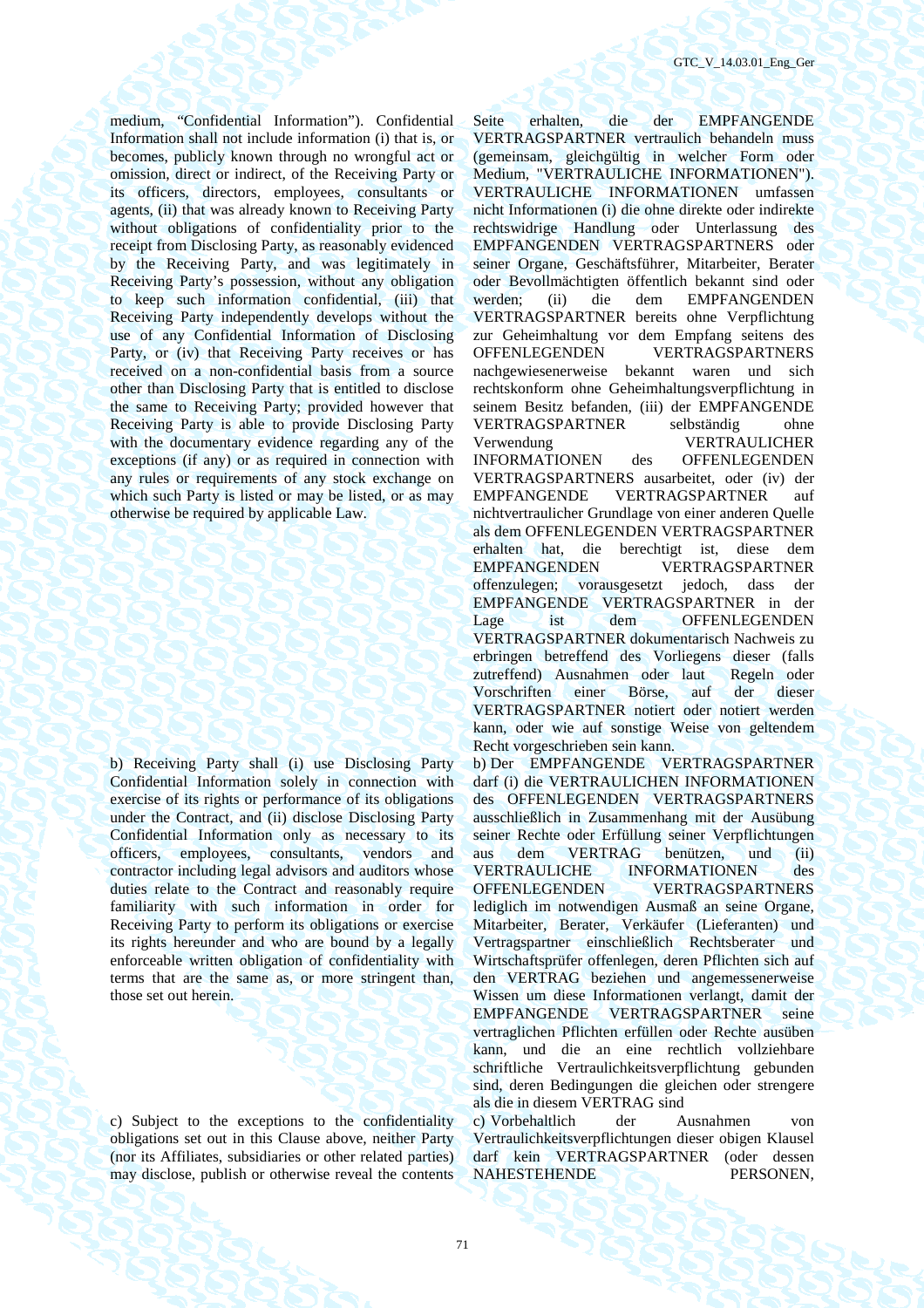of the Contract to any Third Party without the prior express written consent of the other Party (which consent shall not be unreasonably withheld or delayed); provided that (and without limiting the exceptions set out in this Clause), each Party shall be permitted to disclose the terms and conditions of the Contract (i) to actual or potential investors and lenders and their authorized representatives under written confidentiality agreements that protect the confidentiality of the contents of the Contract which are the same as, or more stringent than, those set out herein, or (ii) as required in connection with any rules or requirements of any stock exchange on which such Party is listed or may be listed, or (iii) as may otherwise be required by the applicable Law, or (iv) as may be reasonably required for the performance of the Parties obligations under the Contract; provided however, that the Party making a disclosure pursuant to an exception set forth in the preceding subsections (i) or (iv) shall provide the other Party with prior written notice and shall, to the extent practical, cooperate with the other Party in seeking confidential treatment of the information to be disclosed (if and to the extent available).

d) No press release referring to the Contract or utilizing the other Party's name shall be made without the prior written consent of the other Party.

4.20.18. **Set-off**. No set-off may be made against any claims unless otherwise agreed in writing by the Seller in advance. Under no circumstances the Buyer shall be entitled to set-off against the payment (including any VAT payable) under the Contract any sums owed to the Buyer by the Seller under the Contract or any other agreement it has with the Seller.

4.20.19. **Warranties.** Each Party hereby represents and warrants to the other that:

a) it has the authority to enter into and perform its obligations under the Contract,

b) the Contract has been duly executed and delivered on behalf of such Party, and constitutes a legal, valid, binding obligation, enforceable against such Party in accordance with its terms,

c) it is a corporation duly organized, validly existing and in good standing under the laws and regulations of its jurisdiction of incorporation or formation,

Tochtergesellschaften oder sonstige nahestehende Personen) den Inhalt des VERTRAGES Dritten offenlegen, veröffentlichen oder auf sonstige Weise ohne vorherige ausdrückliche schriftliche Zustimmung des anderen VERTRAGSPARTNERS (wobei diese Zustimmung nicht unzumutbarerweise vorenthalten oder verzögert werden darf) zur Kenntnis bringen; vorausgesetzt, dass (und ohne Einschränkung der in dieser Klausel vorgesehenen Ausnahmen) jedem VERTRAGSPARTNER gestattet ist die Bedingungen des VERTRAGES (i) an tatsächliche oder potentielle Investoren und Kreditgeber und deren bevollmächtigte Vertreter auf der Grundlage schriftlicher Geheimhaltungsvereinbarungen, die die Vertraulichkeit des Vertragsinhaltes schützen und gleich oder strenger als die in diesem VERTRAG vorgesehenen sind oder (ii) soweit erforderlich ist in Zusammenhang mit Regeln oder Vorschriften einer Börse, auf der dieser VERTRAGSPARTNER notiert oder notieren kann, oder (iii) soweit sonst wie vom geltenden Recht vorgeschrieben, oder (iv) soweit angemessenerweise erforderlich für die Erfüllung der Verpflichtungen der VERTRAGSPARTNER aus dem VERTRAG offenzulegen; vorausgesetzt jedoch, dass der auf Grund einer Ausnahme in den vorstehenden Punkten (i) bis (iv) eine Offenlegung vornehmende VERTRAGSPARTNER den anderen vorher schriftlich in Kenntnis setzen und im durchführbaren Ausmaß mit dem anderen VERTRAGSPARTNER bei dem Bemühen um vertrauliche Behandlung der offenzulegenden Informationen zusammenarbeiten muss (falls möglich und im möglichen Ausmaß).

d) Presseaussendungen mit Erwähnung des VERTRAGES oder Verwendung des Namens des anderen VERTRAGSPARTNERS dürfen nur mit dessen schriftlicher Zustimmung erfolgen.

4.20.18. **Aufrechnung.** Es darf ohne schriftliche Vereinbarung mit dem VERKÄUFER keine Aufrechnungen gegen Forderungen erfolgen. Unter keinen Umständen ist der KÄUFER berechtigt, Verbindlichkeiten (einschließlich zahlbarer Umsatzsteuer) des KÄUFERS mit vom VERKÄUFER gemäß diesem VERTRAG oder auf Grund anderer Vereinbarungen mit dem VERKÄUFER geschuldeten Beträgen des VERKÄUFRES aufzurechnen.

4.20.19. **Gewährleistungen.** Jeder VERTRAGSPARTNER sichert hiermit zu und gewährleistet dem anderen, dass:

a) Er befugt ist seine Verpflichtungen gemäß dem VERTRAG einzugehen und auszuführen,

b) der VERTRAG in seinem Auftrag ordnungsgemäß gefertigt und übergeben wurde und eine rechtmäßige, gültige, verbindliche, gegen ihn gemäß dessen Bedingungen vollstreckbare Verpflichtung ist,

c) er eine ordnungsgemäß gegründete, rechtsgültig bestehende Kapitalgesellschaft ist, die ihre Verpflichtungen und Meldepflichten gemäß den Gesetzen und Verordnungen des Rechtsbereichs ihrer Eintragung oder Gründung ordnungsgemäß erfüllt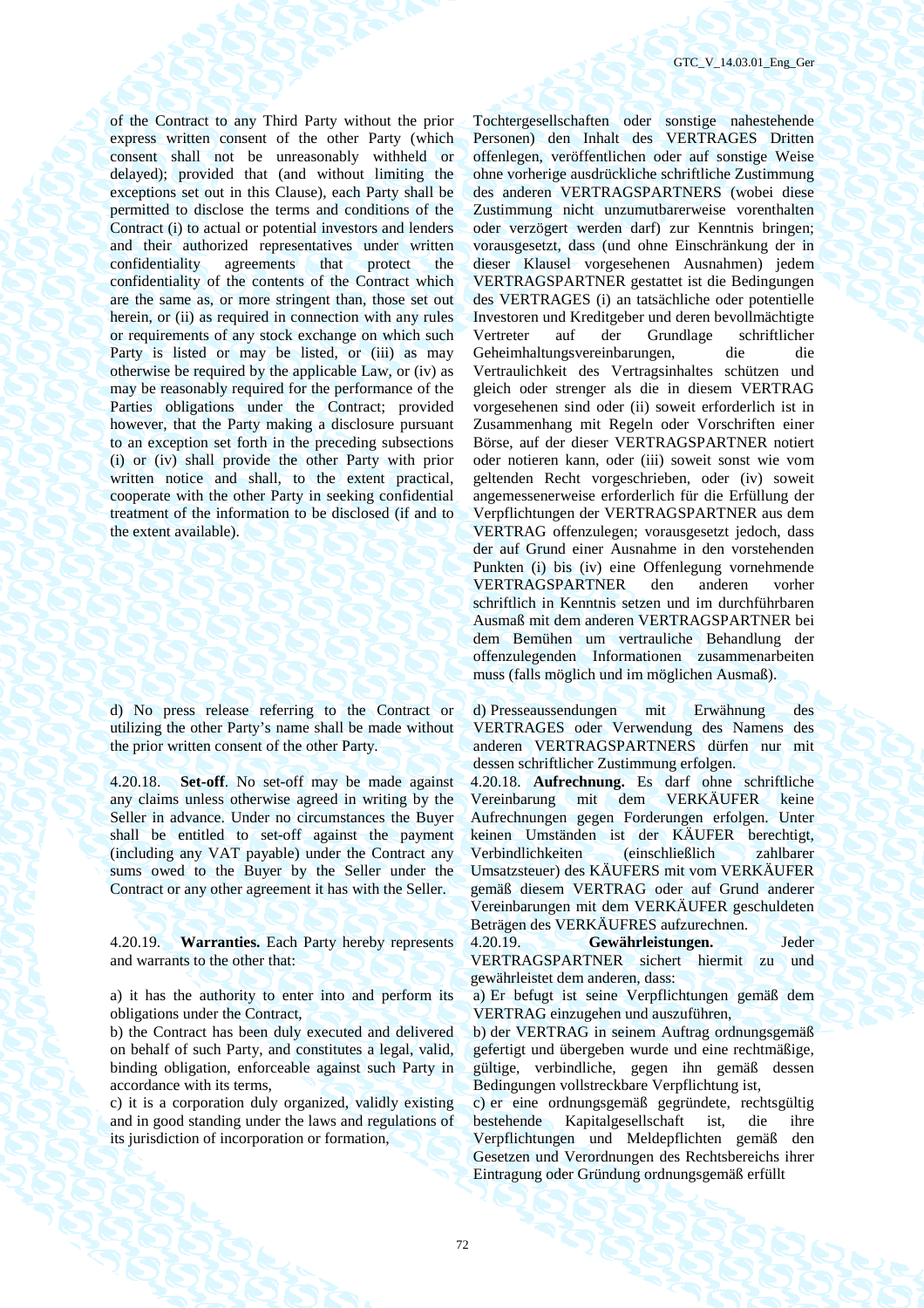d) neither the execution of the Contract nor its performance thereunder conflicts with any applicable Law or any other contract to which it is a party or any obligation to which it is subject,

e) within 5 (five) days after the relevant event, the Party so effected will inform the other Party of any changes or amendments to its direct or indirect ownership.

4.20.20. **Counterparts**. If the Contract is executed in counterparts, each shall be deemed an original, but all of which together shall constitute one and the same instrument. The Parties hereby acknowledge and agree that the Contract has been prepared jointly and no rule of strict construction shall be applied against either Party.

4.21.1. **Headings.** Any headings, article, clause, subclause, section, subsection and table headings in the Contract are inserted for purposes of convenience only and shall not affect in any way the meaning or interpretation of the Contract or the GTC.

4.21.2. **Reference to articles, clauses, etc.** Save where the context requires otherwise, references to Articles, Clauses, Subclauses, Sections, Subsections, Tables, Annexes, Appendixes, etc. shall be references to the articles, clauses, subclauses, sections, subsections, tables, annexes, appendixes, etc. of the Contract or the GTC, when made in the Contract or the GTC respectively.

4.21.3. **Singular and plural**. In the Contract and the GTC, the singular shall include the plural and vice versa and the word "including" shall be deemed to be followed by the phrase "without limitation", references to any gender shall include a reference to the other gender; references to other agreements or to any statute, rule or regulation or instrument shall mean the same as amended, modified or replaced from time to time.

4.21.4. **Herein, hereunder, hereinafter**. The terms "herein", "hereunder", "hereinafter" and similar terms shall be interpreted to refer to the Contract or the GTC, when made in the Contract or the GTC respectively, unless otherwise follows from the context.

4.21.5. **Reference to period.** Where any period in days, weeks, months or years is referred to in the d) weder die Fertigung des VERTRAGES noch die vertragsgemäße Leistung mit geltendem Recht oder sonstigen Verträgen, in denen er VERTRAGSPARTNER ist oder deren Verpflichtungen er unterworfen ist, in Widerspruch steht,

e) der betroffene VERTRAGSPARTNER binnen 5 (fünf) Tagen nach Eintritt des Ereignisses den anderen über Veränderungen oder Erweiterungen seiner direkten oder indirekten Eigentümerstruktur informiert.

4.20.20. **Gegenstücke (Counterparts).** Ist der VERTRAG in Gegenstücken gefertigt, gilt jede als ein Original, jedoch alle gemeinsam stellen ein- und dasselbe Rechtsinstrument dar. Die VERTRAGSPARTNER bestätigen und vereinbaren hiermit, dass der VERTRAG gemeinsam erstellt wurde und keine Regel enger Auslegung gegen den einen oder anderen VERTRAGSPARTNER angewendet werden darf.

### 4.21. **Headings, References and Usage of Terms.** 4.21. **Überschriften, Verweise und Verwendung der Begriffe.**

4.21.1. **Überschriften.** Sämtliche Überschriften, Artikel, Klauseln, Subklauseln, Paragraphen, Subparagraphen und Tabellenüberschriften im VERTRAG sind lediglich aus Gründen der Übersichtlichkeit eingefügt und haben keinerlei Einfluss auf die Bedeutung oder Interpretation des VERTRAGES oder der AGB.

4.21.2. **Verweise auf Artikel**, **Klauseln etc.** Sofern es der Zusammenhang nicht anders verlangt, sind Verweise auf Artikel, Klauseln, Subklauseln, Paragraphen, Subparagraphen, Tabellen, Anhänge, Appendices, etc. Verweise auf die Artikel, Klauseln, Subklauseln, Paragraphen, Subparagraphen, Tabellen, Anhänge, Appendices, etc. des VERTRAGES oder der AGB, wenn sie im VERTRAG beziehungsweise in den AGB aufscheinen.

4.21.3. **Singular und Plural**. Im VERTRAG und in den AGB umfasst der Singular den Plural und umgekehrt, und das Wort "einschließlich" gilt, dass ihm der Ausdruck "ohne Einschränkung" beziehungsweise "unter anderem" folgt: Verweise auf eines der Geschlechter umfassen einen Verweis auf das andere Geschlecht; Verweise auf andere Verträge oder ein Gesetz, eine Vorschrift oder Verordnung oder Rechtsinstrument bedeutet diese in der jeweils geltenden, ergänzten, abgeänderten oder ersetzten Fassung.

4.21.4. **Hierin, hierunter, hiernach, bzw**. **"In diesem VERTRAG", "Gemäß diesem VERTRAG", "im Folgenden"**. Diese und ähnliche Begriffe sind als Verweise auf den VERTRAG oder die AGB zu interpretieren, wenn sie im VERTRAG beziehungsweise den AGB vorkommen, sofern nicht aus dem Zusammenhang anderes hervorgeht.

4.21.5. **Verweis auf einen Zeitraum.** Wird im VERTRAG oder den AGB auf einen in Tagen,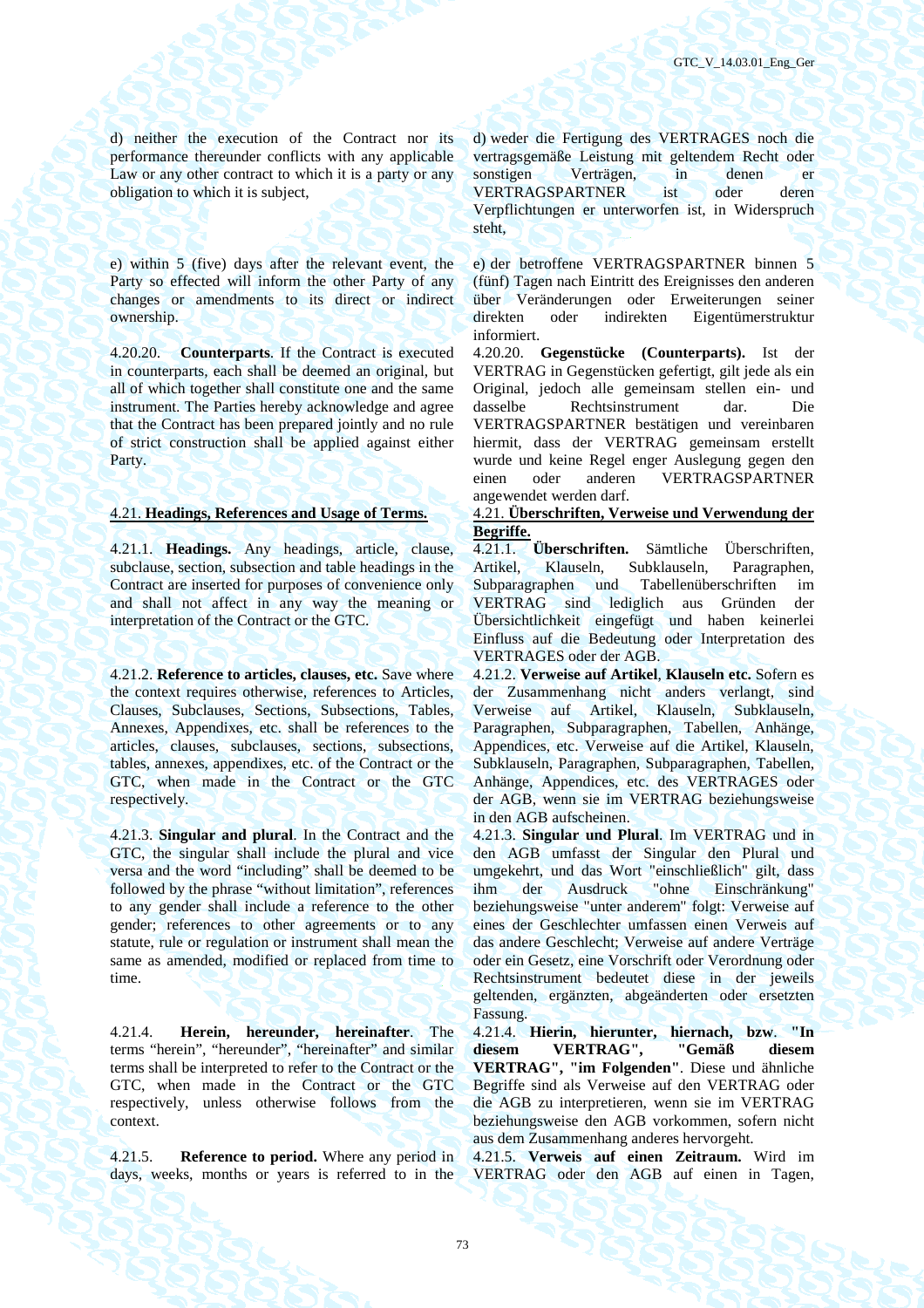GTC\_V\_14.03.01\_Eng\_Ger

Contract or the GTC, such period shall be calculated in days, weeks, months or years respectively, unless expressly provided otherwise (and the day on which any such period is expressed to commence shall not be counted for the purpose of such period's calculation).

4.21.6. **Writing.** A reference to "writing" or any cognate expressions is a reference to any mode of representing or reproducing words in a visible nontransitory form and includes fax and e-mail.

4.21.7. **Including.** Any phrase introduced by the terms "including" or "in particular", or any cognate expression, shall be construed as illustrative and not limiting of any preceding words.

Wochen, Monaten oder Jahren bemessenen Zeitraum Bezug genommen, ist dieser Zeitraum in Tagen, Wochen, Monaten beziehungsweise Jahren zu rechnen, sofern nicht ausdrücklich anders vorgesehen (und der als Tag des Beginns ausgedrückte Tag eines solchen Zeitraums wird zum Zwecke der Berechnung des Zeitraums nicht mitgezählt).

4.21.6. **Schriftform**. Ein Hinweis auf die "Schriftform" oder ein ähnlicher Ausdruck ist ein Hinweis auf eine Art der Darstellung oder Wiedergabe von Worten in schriftlicher unvergänglicher Form, einschließlich von Fax und E-Mail.

4.21.7. **Einschließlich.** Jeder mit den Begriffen "einschließlich" oder "insbesondere" oder ähnlichen Ausdrücken beginnende Satz ist als beispielhaft und nicht einschränkend auf die Bedeutung des vorhergehenden Wortes auszulegen.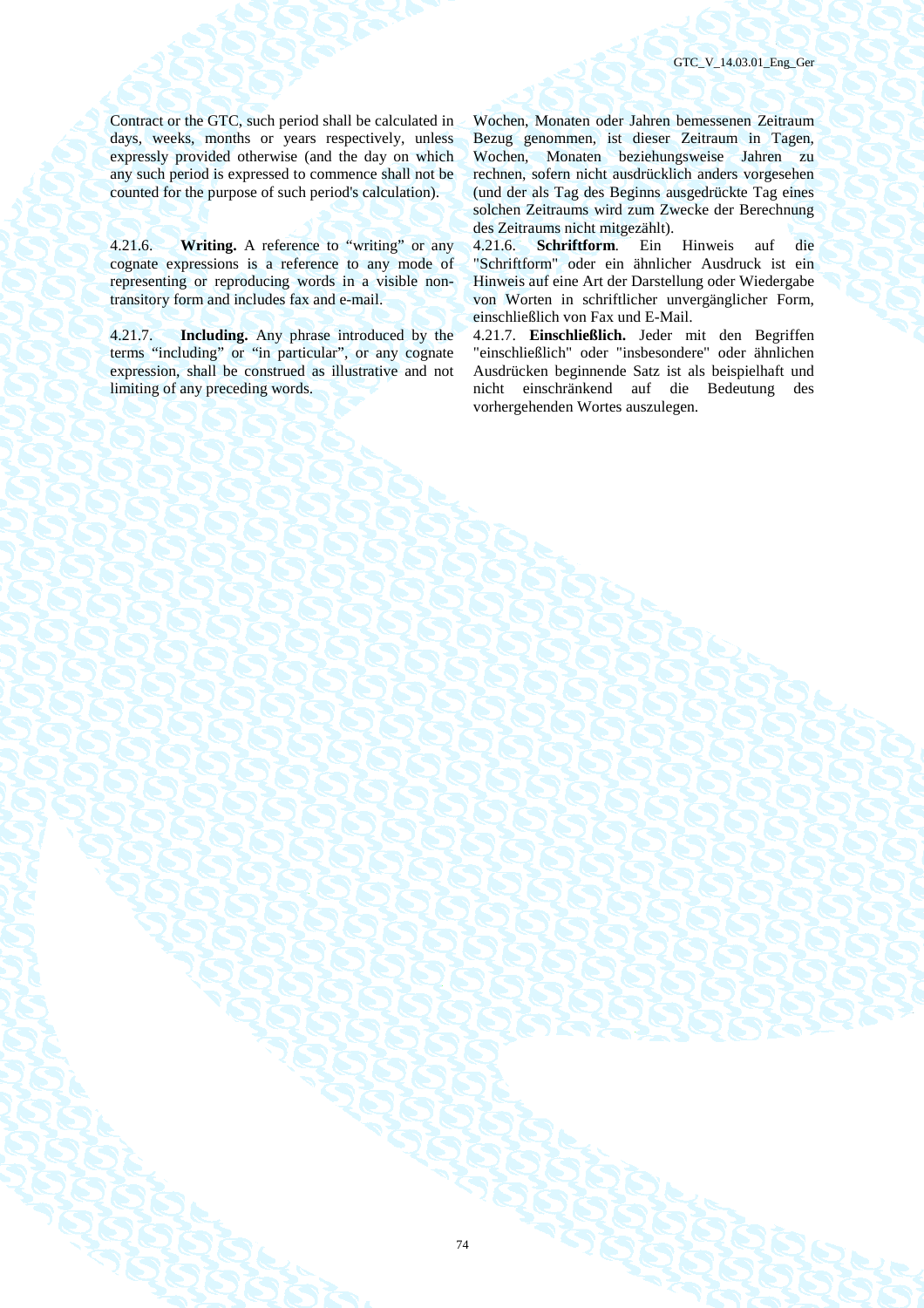## THE FORMAT OF THE AMENDMENT **FORMULAR DES NACHTRAGS**

**AMENDMENT № [to insert the number the amendment]** 

**To [to insert the title of the Contract № [to insert the contract number]** 

Dated [to insert the month, date, year] **Vom [Monat, Tag, Jahr einfügen]** 

This Amendment № [**to insert the number of the amendment**] (hereinafter this **"Amendment"**) dated as of [to insert month, date, year] (herewith and after the "**Signing Date**"),

A. **SIBUR International GmbH**, a company organized and existing under the laws of Austria, with its registered legal address at Nussdorfer Platz 8, A-1190 Wien, Austria, represented by **to insert the title, name**], acting on the basis of [**to insert the document**], (hereinafter the **"Seller"**), on the one hand,

And  $\bigcup_{n=1}^{\infty}$  and  $\bigcup_{n=1}^{\infty}$  and  $\bigcup_{n=1}^{\infty}$  and  $\bigcup_{n=1}^{\infty}$  and  $\bigcup_{n=1}^{\infty}$  and  $\bigcup_{n=1}^{\infty}$  and  $\bigcup_{n=1}^{\infty}$  and  $\bigcup_{n=1}^{\infty}$  and  $\bigcup_{n=1}^{\infty}$  and  $\bigcup_{n=1}^{\infty}$  and  $\bigcup_{n=1}^{\infty}$  a

B. [**to insert the name of the company**], a company organized and existing under the laws of [**to insert the country**], with its registered legal address at [**to insert the registered address**] represented by [**to insert the title, name**], acting on the basis of [**to insert the document**] (herewith and after the "**Buyer**"), on the other hand.

The Seller and the Buyer may be referred to herein together, as "Parties", or each individually, as a "Party".

**WHEREAS**, the Seller and the Buyer entered into a [**to insert the title of the Contract**] №[**to insert the number of the Contract, if any**] between the Seller, on the one hand and the Buyer, on the other hand, dated as of [**to insert the date of the Contract**] (the "Contract"); and

**WHEREAS**, the Seller and the Buyer wish to amend the Contract, on the terms and conditions set forth in this Amendment;

**NOW THEREFORE**, in consideration of the premises and the mutual covenants set forth herein and for other good and valuable consideration, the receipt and sufficiency of which are hereby acknowledged, the Parties hereby agree as follows:

1. **Amendment to [to insert Clause] [to insert the number] of the Contract**. The Contract is hereby amended to delete [**to insert Clause**] [**to insert the number**] and replace it with the following:

"[**to insert the wording**]". **"[Wortlaut einsetzen]".** 

2. **Amendment to [to insert Clause] [to insert the number] of the Contract**. Immediately following first/last sentence of [**to insert Clause**] **[to insert the number**] the following new sentence is added with the following: "[**to insert the wording**]". **"[Wortlaut einsetzen]".** 

## ANNEX A **ANHANG A**

# **NACHTRAG NR [Nummer des Nachtragsangs**

**einfügen]** 

**Zu [Titel des Vertrages Nr. … einsetzen] [Vertragsnummer einsetzen]** 

Dieser Nachtrag Nr. **[Nachtrag Nummer einfügen]** (nachstehend dieser "**NACHTRAG**") vom **[Monat, Tag, Jahr]** (nachstehend und in der Folge "**TAG DER UNTERZEICHNUNG**"),

by and between durch und zwischen

A. **SIBUR International GmbH**, einer nach österreichischem Recht mit Firmensitz in Nussdorfer Platz 8, A-1190 Wien, Österreich, gegründeten und bestehenden Gesellschaft, vertreten durch **[Funktion und Namen einsetzen]**, handelnd auf der Grundlage von **[Dokument einsetzen]**, (hierin und nachstehend der "**VERKÄUFER**"), einerseits,

B. **[Name der Gesellschaft einsetzen]**, einer nach [Land einsetzen] Recht mit Firmensitz in **[Firmensitz einsetzen]** gegründeten und bestehenden Gesellschaft, vertreten durch **[Funktion und Namen einsetzen]**, handelnd auf der Grundlage von **[Dokument einsetzen],** (hierin und nachstehend der "**KÄUFER**"), andererseits.

VERKÄUFER und KÄUFER können hierin einzeln und gemeinsam als "VERTRAGSPARTNER" bezeichnet warden.

### **RECITALS PRÄAMBEL**

**INDEM** VERKÄUFER und KÄUFER einen **[Titel des VERTRAGS einsetzen]** Nr. **[gegebenenfalls Vertragsnummer einsetzen]** zwischen dem VERKÄUFER einerseits und dem KÄUFER andererseits mit **[Datum des Vertrags einsetzen]** (den "VERTRAG") abgeschlossen haben; und

**INDEM** VERKÄUFER und KÄUFER den VERTRAG zu den in diesem NACHTRAG angeführten Bedingungen abzuändern beabsichtigen;

**VEREINBAREN SOMIT** die VERTRAGSPARTNER in Anbetracht der Prämissen und der hierin festgelegten gegenseitigen Abmachungen und für weitere gute und werthaltige Gegenleistung, deren Empfang und Ausreichen hiermit bestätigt wird, Nachstehendes:

1. **Änderung von [Klausel einsetzen] des VERTRAGES [Nummer einsetzen]**. Änderung durch Streichung von Klausel einsetzen **[Nummer einsetzen]** des VERTRAGES und Ersatz durch nachstehenden Wortlaut:

2. **Änderung von [Klausel einsetzen] des VERTRAGES [Nummer einsetzen].** Unmittelbar nach dem ersten/letzten Satz von **[Klausel einsetzen] [Nummer einsetzen]** ist nachstehender Satz mit folgendem Wortlaut hinzuzufügen: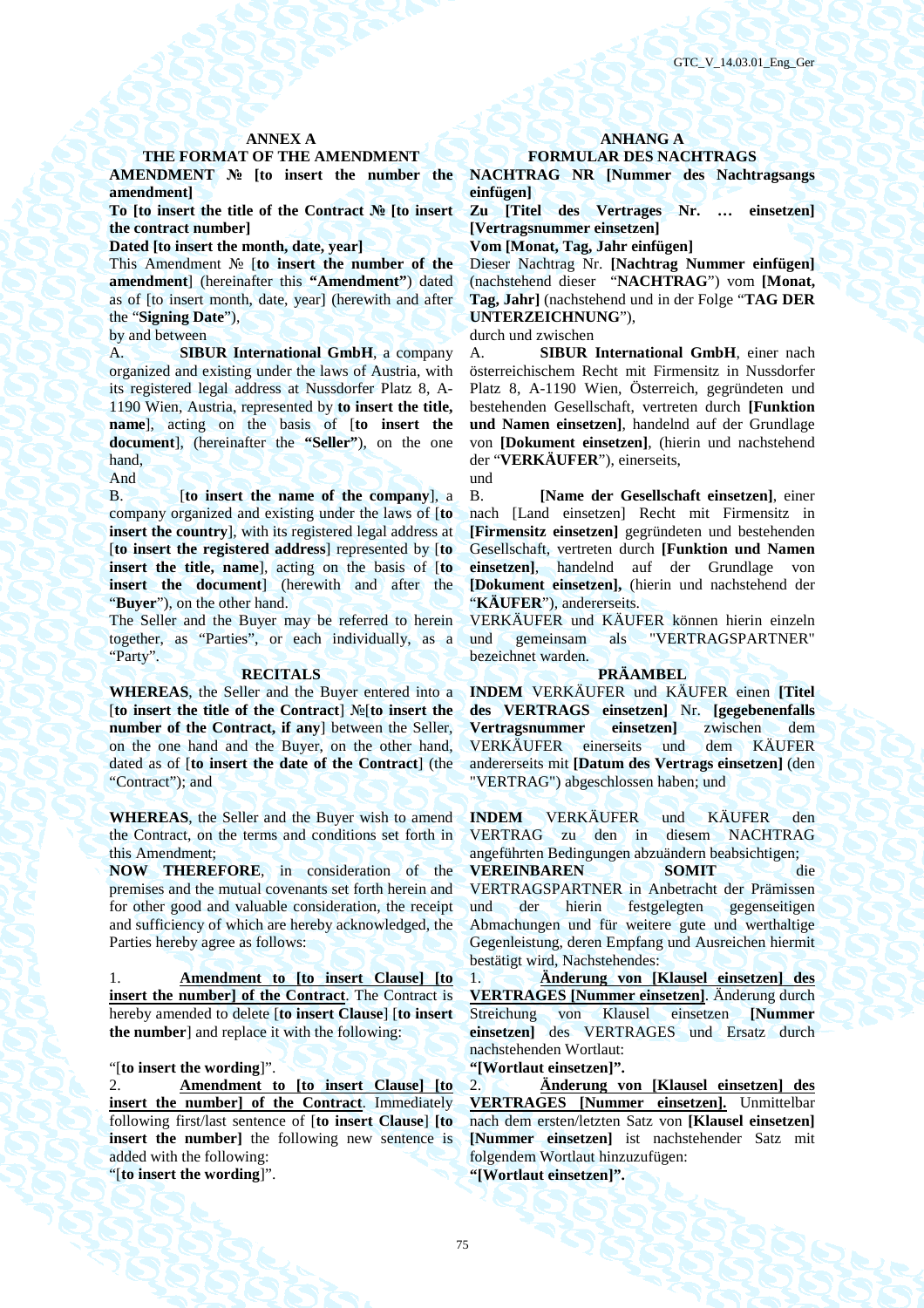3. **Amendment to [to insert Clause] [to insert the number] of the Contract.** The Contract is hereby amended to delete [**to insert Clause**] [**to insert the number**] and replace it with "[**Intentionally left blank by the Parties]**".

4. **Amendment to [to insert Appendix] [insert the number] to the Contract.** The [**to insert Appendix**] [**to insert the number**] to the Contract is hereby amended to delete the [**to insert Appendix**] [**to insert the number**] and replace it with the **[to insert Appendix**] [**to insert the number**] attached as ATTACHMENT I hereto.

5. **Definitions.** All terms used, but not defined, in this Amendment shall have the respective meanings set forth in the Contract.

6. **Headings; Interpretation.** The section headings in this Amendment are inserted for convenience only and shall not affect in any way the meaning or interpretation of this Amendment. The Parties hereby acknowledge and agree that this Amendment has been prepared jointly and no rule of strict construction shall be applied against either Party. In this Amendment, the singular shall include the plural and vice versa and the word "including" shall be deemed to be followed by the phrase "without limitation". The terms "herein" and "hereunder" and similar terms shall be interpreted to refer to this entire Amendment.

7. **Effective Date of Amendment; Incorporation of Terms; Continuing Effect**. This Amendment shall be deemed effective for all purposes [**as of the Signing Date of the Contract / as of the**  latest date of signing of this Amendment by the **Parties / upon the last date of execution by all of the undersigned Parties**]. All of the amended provisions set forth in this Amendment shall be deemed to be incorporated in, and made a part of, the Contract, and the Contract, as amended by this Amendment, shall be read, taken and construed as one and the same agreement. Except as otherwise expressly modified by this Amendment, the Contract shall remain in full force and effect in accordance with its terms and conditions.

8. **Counterparts.** This Amendment is executed in English and in Russian simultaneously in two identical original counterparts, each of which shall be deemed an original, but all of which together shall constitute one and the same instrument. Both counterparts have equal force and validity. Both texts in the English and Russian languages, as well as both copies, have equal force and validity; provided, however, that both Parties acknowledge and agree that the English language is the language mutually chosen

3. **Änderung von [Klausel einsetzen] des VERTRAGES [Nummer einsetzen].** Änderung zu [Klausel einsetzen] des VERTRAGES **[Nummer einsetzen]** und Ersatz durch nachstehenden Wortlaut **"[von den VERTRAGSPARTNERN absichtlich freigelassener Platz]".**

4. **Änderung von [ANHANG einsetzen] des VERTRAGES [Nummer einsetzen].** Der **[ANHANG einfügen] [Nummer einfügen]** des VERTRAGES wird hiermit abgeändert durch Streichung von **[ANHANG einfügen] [Nummer einfügen]** und Ersatz durch **[ANHANG einfügen] [Nummer einfügen]** gemäß beiliegendem ANHANG 1.

5. **Definitionen.** Alle in diesem NACHTRAG verwendeten und nicht definierten Begriffe haben die entsprechende Bedeutung wie im VERTRAG.

6. **Überschriften; Interpretation.** Die Überschriften der Abschnitte in diesem NACHTRAG sind lediglich aus Gründen der Übersichtlichkeit eingefügt und haben keinerlei Einfluss auf die Bedeutung oder Interpretation dieses NACHTRAGS. Die VERTRAGSPARTNER bestätigen und vereinbaren hiermit, dass dieser NACHTRAG gemeinsam erstellt wurde und keine Regel einschränkender Auslegung gegen den einen oder anderen VERTRAGSPARTNER angewendet werden darf. In diesem NACHTRAG umfasst der Singular den Plural und umgekehrt und das Wort "einschließlich" gilt als gemeinsam mit dem nachfolgenden Ausdruck "unter anderem". Die Begriffe "hierin" und "nachstehend" und ähnliche Begriffe sind so auszulegen, dass sie sich auf den gesamten NACHTRAG beziehen.

7. **Rechtswirksamkeit des NACHTRAGS; Einbeziehung von Begriffen; Ständige Wirkung**. Dieser NACHTRAG gilt als für sämtliche Zwecke wirksam **[mit dem Datum der Unterzeichnung des VERTRAGES / mit dem Datum der letzten Unterzeichnung dieses NACHTRAGS durch die VERTRAGSPARTNER / zum Datum der letzten Fertigung durch alle unterzeichnenden VERTRAGSPARTNER].** Sämtliche in diesem NACHTRAG abgeänderten Bestimmungen gelten als in den VERTRAG integriert und als Teil dessen, und der VERTRAG ist laut Abänderung durch diesen NACHTRAG als ein- und dieselbe Vereinbarung zu lesen, anzunehmen und auszulegen. Sofern nicht anderweitig ausdrücklich durch diesen NACHTRAG abgeändert, bleibt der VERTRAG voll rechtkräftig und gültig gemäß allen seinen Bedingungen.

8. **Vertragsausfertigungen.** Dieser NACHTRAG ist gleichzeitig in zwei identischen Originalen in englischer Sprache gefertigt, von denen jedes als ein Original gilt, jedoch alle gemeinsam einund dasselbe Rechtsinstrument darstellen. Beide Originale sind gleicherweise rechtskräftig und wirksam.